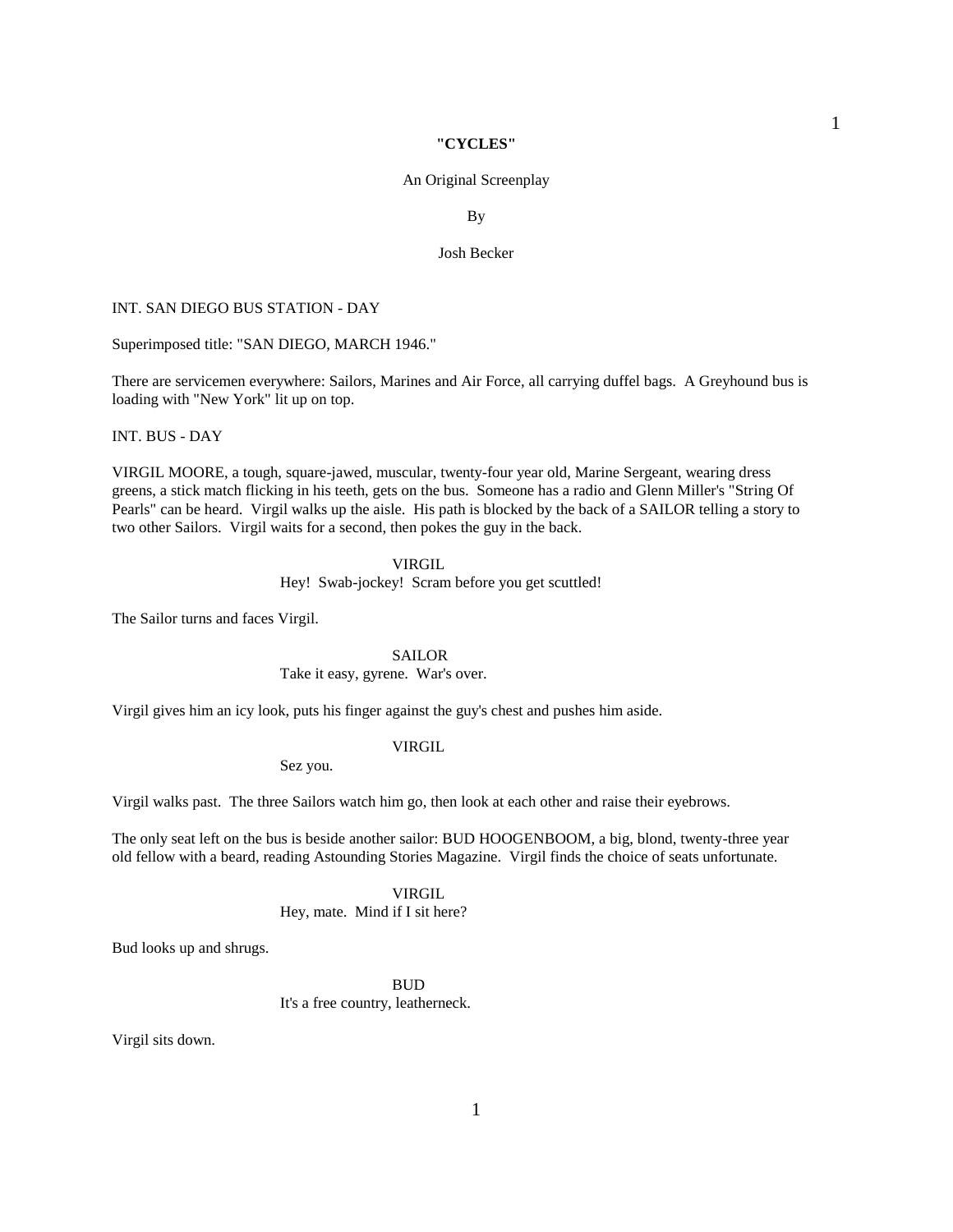## That's what they tell me.

Bud holds out his hand. A tattoo of a snake can be seen on his wrist running up under his sleeve.

### BUD

Bud Hoogenboom, Machinist Mate First Class.

Virgil hesitates for a moment, then sighs and shakes Bud's hand.

## VIRGIL

Virgil Moore, Gunnery Sergeant—ex.

### BUD

 (nods) Right. Ex. Me, too. Ain't that a kick in the teeth. Where d'ya hail from, Virg?

 VIRGIL Detroit. How 'bout you?

### BUD

Toledo.

 VIRGIL We're neighbors. Hey, I know what you wanna see—a picture of my sweetheart.

### **BUD**

(not enthused)

I do?

Virgil pulls out a dog-eared, black and white shot of a very pretty, dark-haired girl in a bathing suit. He shows it to Bud.

### VIRGIL

 Sure you do. Now I ask ya, is she is or is she ain't a dream?

## BUD

 (nods appreciatively) She's a snappy lookin' dish all right. What's she doin' with a bum like you?

## VIRGIL

 (grins) She's screwy about me, can't live without me. We're gonna get married as soon as I get back.

### **BUD**

Must be nice.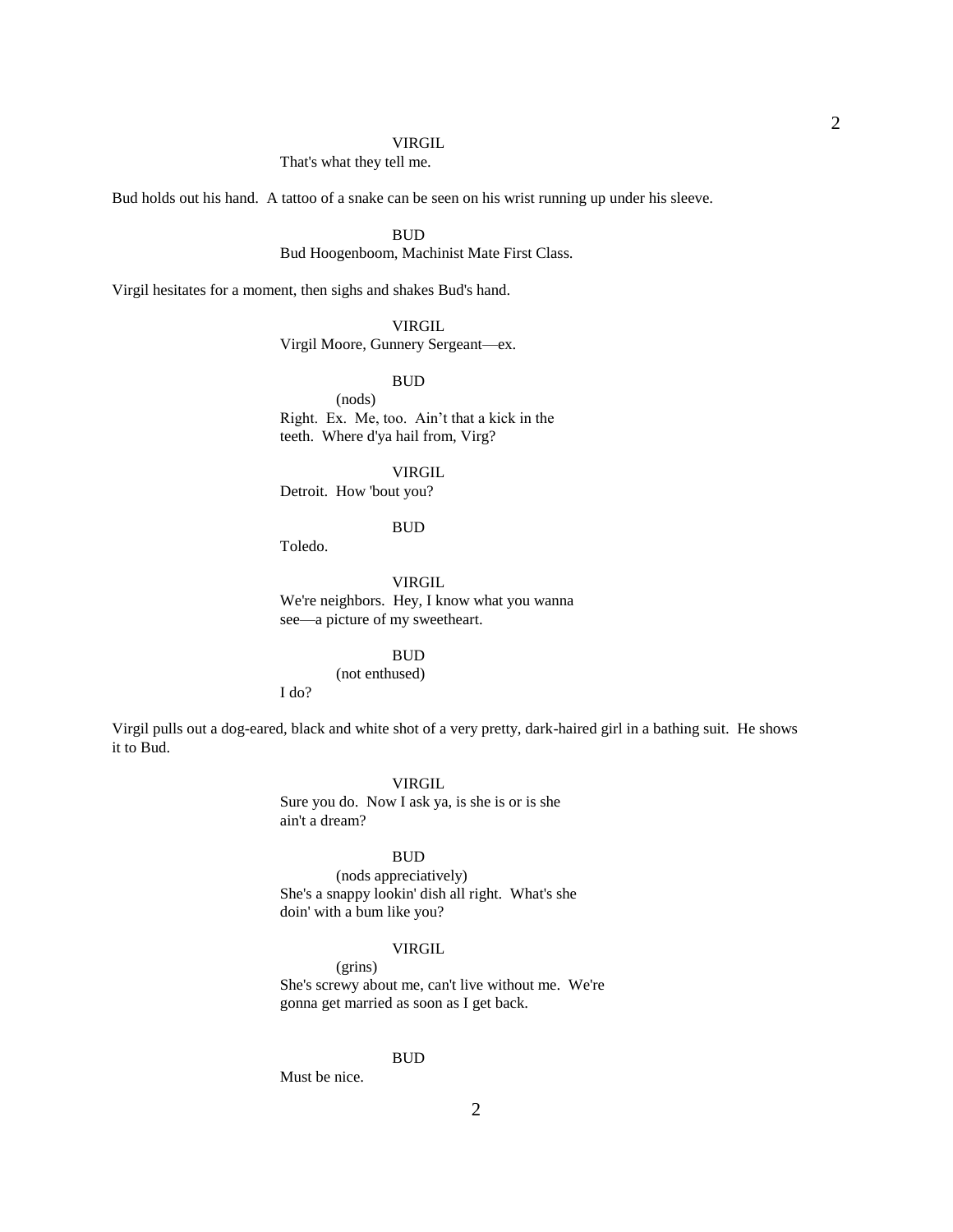### You got a gal waitin' for you?

Bud looks out the window, pain in his eyes.

### **BUD**

 I got the ol' 'Dear John' when I was in the Coral Sea. But she don't mean it. She can't. I know the guy she sent me over for—went to high school with him—*he's* a bum. 4-F. Get the picture? She just has to've forgotten how much she likes me, that's all.

## VIRGIL

 (nods) Course. How could a dame like a guy that's 4-F?

Bud nods gravely, then suddenly perks up.

### **BUD**

You wanna see a picture of my *real* sweetheart?

## VIRGIL

 (confused) An Oriental gal?

Bud shakes his head, takes out a photo and shows it to Virgil. It's of a motorcycle.

### **BUD**

 (proud) Indian Four—four cylinders,1200cc's, electric starter—look out! This honey'll never betray me.

### VIRGIL

 My best buddy had a motorcycle. We used to ride it all the time before the thing.

### BUD

Really? What kind?

### VIRGIL

I dunno, but it sure went fast.

### BUD

 (nods) Yeah. Ain't nothin' like goin' real fast on a bike.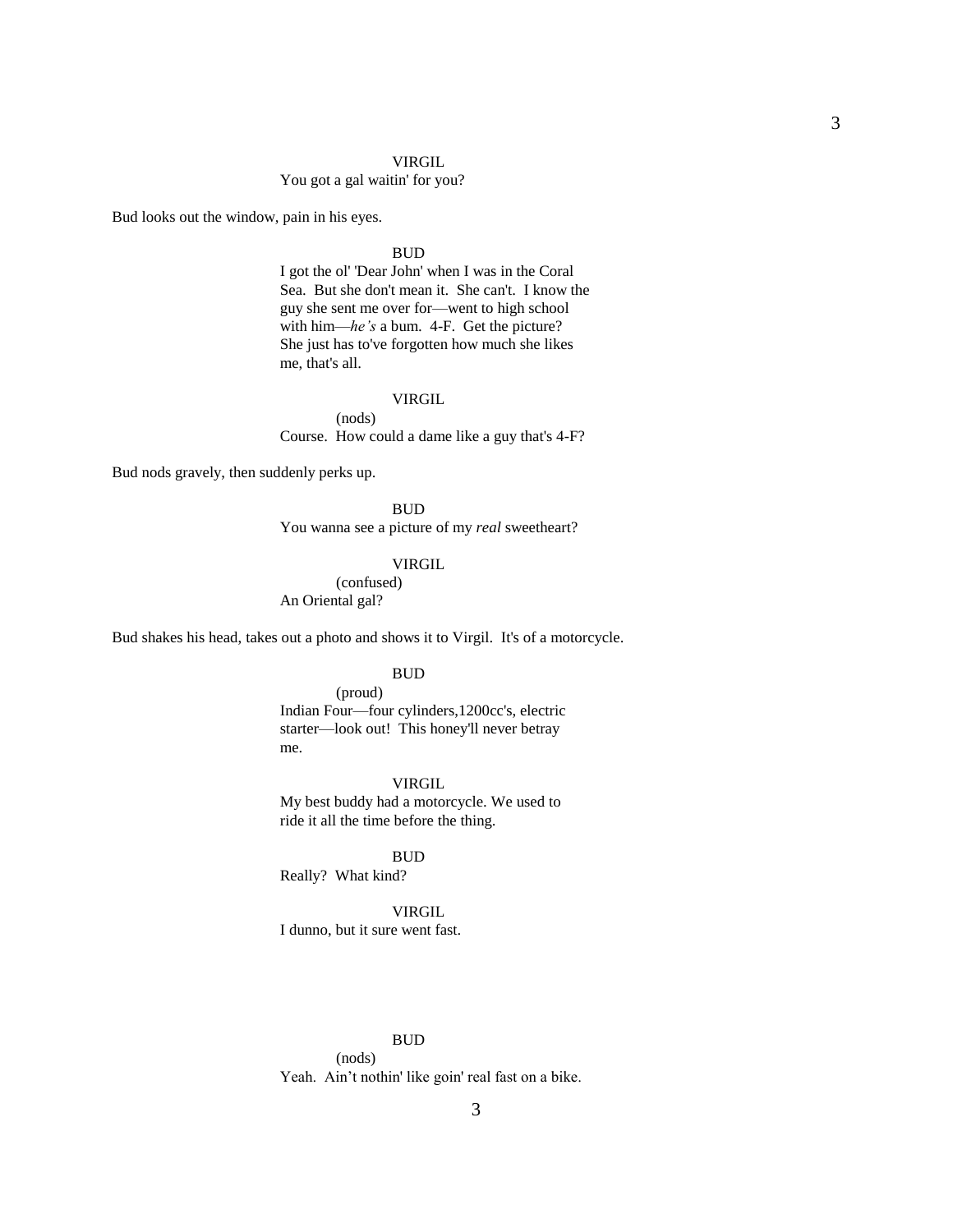Gets you right in the nuts . . . except goin' into battle, that is.

## **VIRGIL**

 (grins) Right. No more of that, though. (they both nod and sigh) Hey, Bud, do me a favor, will ya?

## BUD

What?

## VIRGIL (points at Bud's arm) Lemme see the rest of that tattoo.

Bud grins and rolls up *both* of his sleeves—his arms are completely covered with tattoos. The snake on his wrist winds around the legs of a naked girl on his inner arm.

## **VIRGIL**

 (grins) What'sa matter? You run outta paper at sea?

Bud points out each tattoo and narrates.

### **BUD**

 Saipan, Singapore, Manila, Okinawa, San Francisco, Pusan, Yokohama. I worked in the guts of a ship. When I saw land it was worth noting. You got any tattoos there, Virg?

### VIRGIL

(nods)

Yeah. One.

Virgil rolls up his right sleeve. He reveals the blue globe, anchor and "Semper Fi" of the Marine Corps.

### VIRGIL

That's all I need.

 BUD You got a lot of imagination there, Virg. I bet you saw some rugged shit, huh?

### VIRGIL

I saw my share. How 'bout you?

### **BUD**

 I saw a lot of the inside of an engine room and a lot of sweaty swabbies. I was on three different ships that went down . . . Saw a lot of my good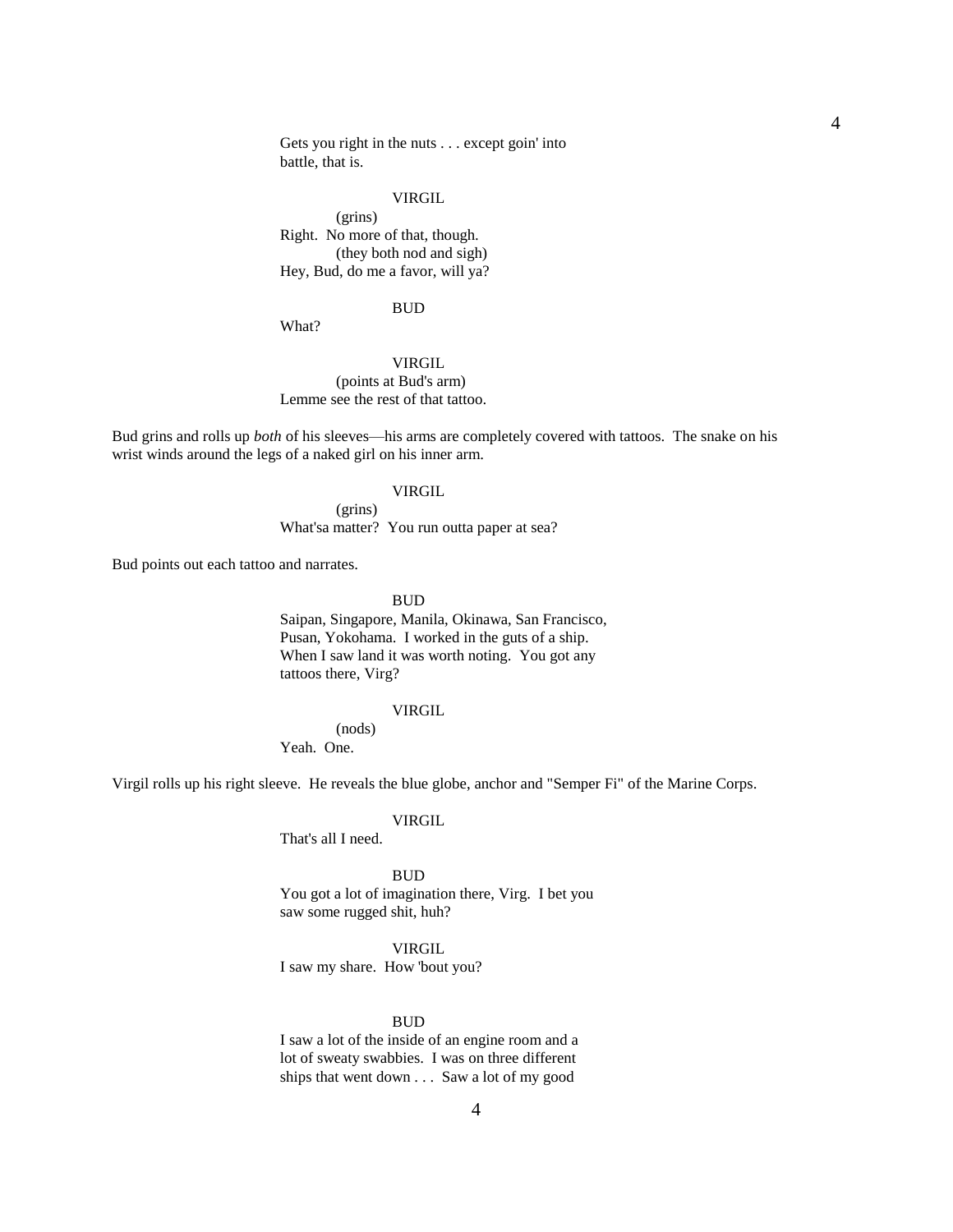buddies go down.

## VIRGIL

 (nods; painfully) A couple of months ago in the Philippines I sent out a patrol and my best buddy took it in the head. He's alive, but . . .

Both of them go quiet for a moment, thinking.

## **BUD**

 At least we knew what the hell we were doin' when we got up in the morning.

### VIRGIL

 (nods in agreement) No shit.

DISSOLVE:

## EXT. ALBUQUERQUE BUS STATION - NIGHT

Many hours later, in the middle of the night, the bus pulls into the station in Albuquerque, New Mexico.

INT. BUS - NIGHT

Bud's asleep and Virgil is reading "One Of Ours" By Willa Cather. As people are getting back on the bus, a slim, attractive, young woman with long curly hair named LUANNE McMILLAN gets on. There is a defiant, angry look on her face and a coldness in her eyes. She sits down at a window, the seat beside her empty.

Virgil sees her and his eyes light up. He shakes his hand like it's on fire.

 VIRGIL (to himself) Hubba-hubba. (turns to Bud, but he's asleep; Virgil shrugs) Gotta leave this one to the Marines.

Virgil stands, straightens his uniform and casually saunters over to LuAnne. He stands over her until she glances up.

## VIRGIL

Mind if I sit down?

LuAnne checks Virgil out with a cold appraisal and seemingly likes what she sees.

 LUANNE (smiles; sexy Texas drawl) Now what would a rugged devil dog like you want with a li'l ol' gal like me?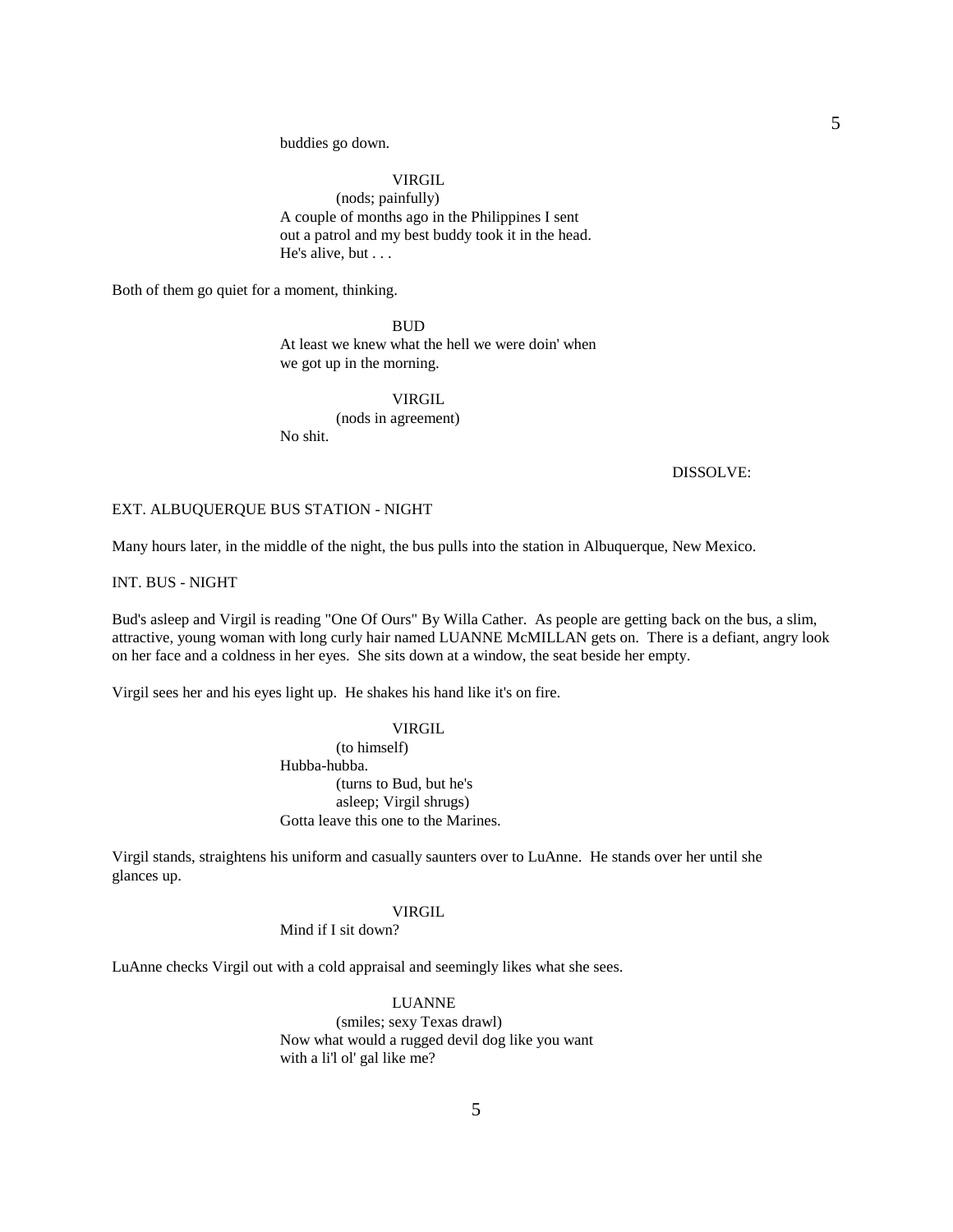(grinning) Ask me to sit down and we'll both find out.

 LUANNE All right. Would y'all like to set down?

### VIRGIL

 My pleasure. (he sits) Don't tell me, you're from Texas.

LUANNE

How'd ch'all know?

 VIRGIL I'm a mind-reader. Is that where you're goin'?

### LUANNE

Yep. You ever been there?

## VIRGIL

 Nope. But if all the gals look like you I oughta stop and reconnoiter.

# LUANNE

 (grinning) Are y'all makin' a pass at me, Sergeant?

## VIRGIL

 (grins back) Smart, too.

## LUANNE

Well then, let's get to it.

LuAnne leans over and gives Virgil a big kiss. Virgil can't believe it.

## VIRGIL

You Texas gals don't kid around.

### LUANNE

Some of 'em may, I don't.

Virgil grins and gives her a kiss back and soon they're seriously necking.

The bus driver sees them in the rear-view mirror and raises his eyebrows; everyone else is asleep.

LuAnne finally breaks away and laughs.

## LUANNE My Daddy's a cop. He wouldn't like this a'tall,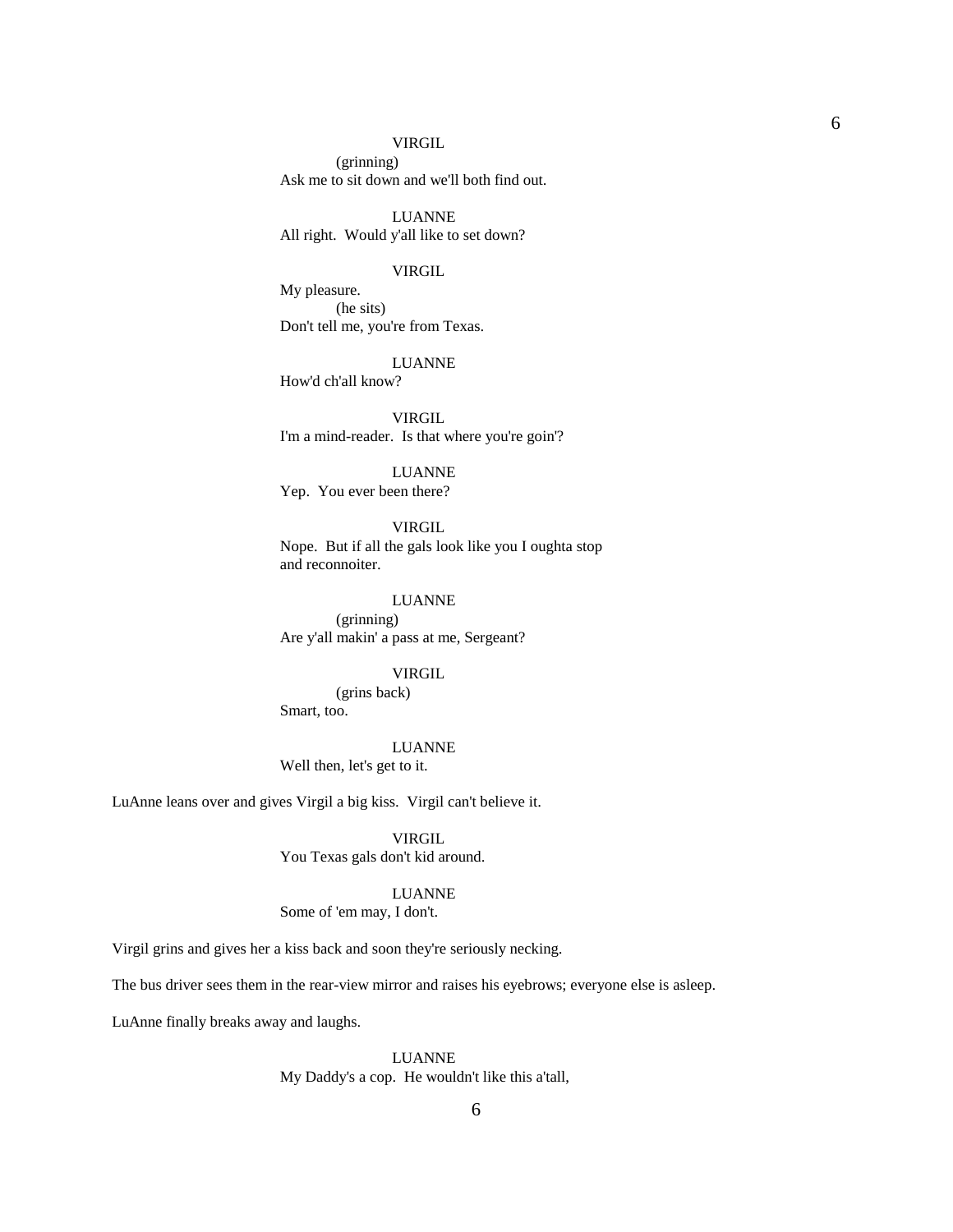not that I rightly care.

## VIRGIL

 (shrugs) Daddy's gotta let go sometime. You're old enough to take care of yourself.

#### LUANNE

 (grins) That's what I think, but my Daddy says I gotta be eighteen before I take care of myself.

Virgil straightens up and coughs.

VIRGIL

You're not eighteen yet?

### LUANNE

 (shakes her head) Not 'til October.

#### VIRGIL

 (smiles) Could've fooled me.

### LUANNE

(grins)

 I did. (She puts her hand on Virgil's arm) Why don't ch'all just stay fooled 'til I get off in Amarillo, that's purty soon.

Virgil thinks about it for a second, looks around and sees that everyone is asleep, then takes LuAnne in his arms and kisses her. LuAnne's hand moves to Virgil's waistband and begins to slide under his belt. Virgil's eyes pop open, then he grabs her wrist.

## VIRGIL

 (whispers) Why don't we just take a rain-check on that 'til, say, October.

### LUANNE

When're you ever gonna see me again?

## VIRGIL

 (grins) Who knows? It's a big world. Anything can happen.

LuAnne suddenly grabs him and holds him tight, whispering in his ear.

### LUANNE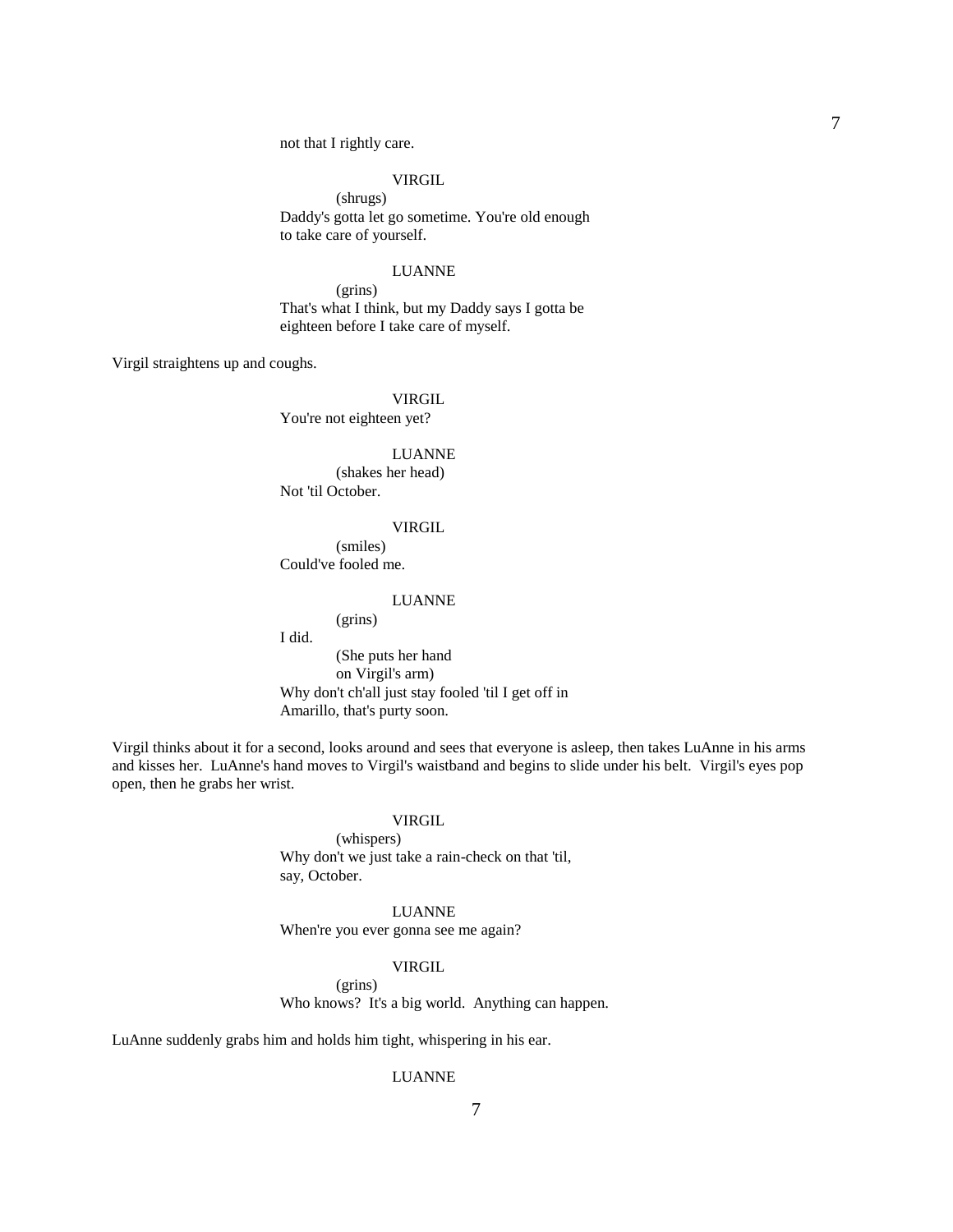(desperately) Take me with you, Sergeant, wherever you're goin'? I don' care.

 VIRGIL (pulls away; shocked) What?

LuAnne's embarrassed, but goes on.

## LUANNE

I don't wanna go home. I don't fit in there.

## VIRGIL

 (chuckles) I'm going back to my parents' house and they'd be a little surprised if I brought you in. (waves his hand) Hi, Mom. Hi, Dad. I brought home this underage girl to live with me, is that okay?

### LUANNE

 (not kidding) I was just kiddin'.

**VIRGIL** Why do you want to get away so bad?

LUANNE

It don't matter. Forget it.

Virgil tenderly touches LuAnne's cheek.

 VIRGIL I don't even know you, but if it was any other way I'd do it.

## LUANNE

Really?

 (Virgil nods) Kiss me, Sergeant. Amarillo's just around the corner.

Virgil takes LuAnne in his arms and kisses her.

DISSOLVE:

## EXT. AMARILLO BUS STATION - NIGHT

The bus pulls into the tiny station in Amarillo, Texas. It's a little brick building with a few dusty old cars and a pick-up truck.

INT. BUS - NIGHT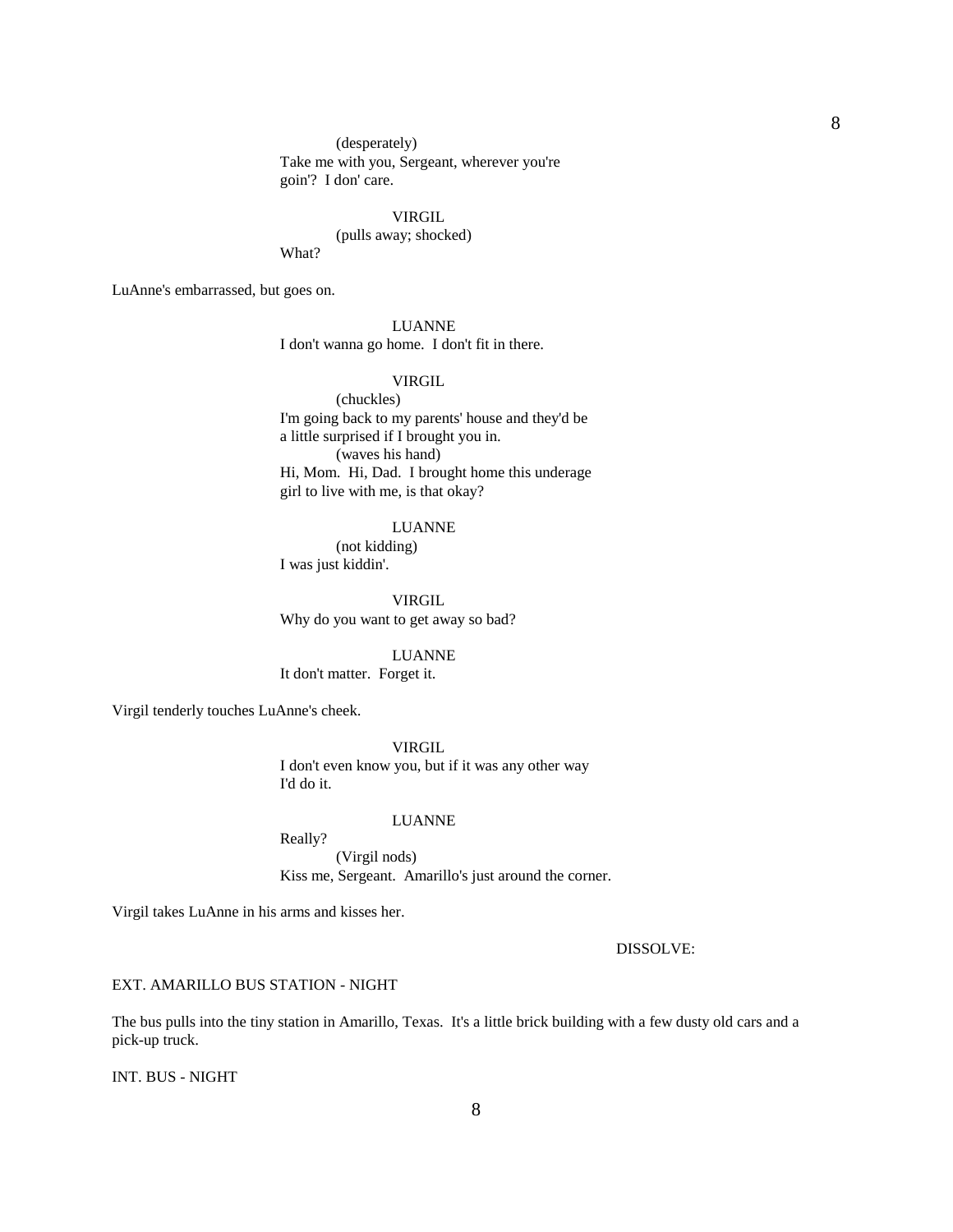LuAnne straightens her hair, gives Virgil a quick kiss and a conspiratorial smile, then stands to go.

## LUANNE

Very nice makin' your acquaintance, Sergeant.

### VIRGIL

I'm not a Sergeant anymore. Just Virgil.

 LUANNE Aw right, Just Virgil. My name's LuAnne. Maybe somehow somewhere we'll meet again.

### VIRGIL

Like I said, it's a big world, who knows?

## LUANNE

(waves)

'Bye.

Virgil waves back and LuAnne hesitantly gets off the bus. Virgil stands and goes back to his seat while watching LuAnne through the window. He sits back down in his seat and Bud wakes up. Virgil points to LuAnne.

### VIRGIL

 Oh brother, now there's a hot little Texas tamale. You'll never believe what I been up to.

### BUD

 (snorts) I don't even wanna hear about it.

Bud goes back to his magazine. Virgil watches through the window as LuAnne is met by a big guy in his forties wearing a Sheriff's uniform. He is SHERIFF ALEX MCMILLAN. LuAnne and the Sheriff don't look particularly pleased to see each other. The Sheriff tosses LuAnne's suitcase into the back of a police car with "Shamrock, Texas, Sheriff" on the door.

#### VIRGIL

 (chuckles) She wasn't lying.

### BUD

 (doesn't look up) Well, there's one for the books. They oughta make it a fuckin' holiday.

### INT. POLICE CAR - NIGHT

The Police car pulls away from the bus station. LuAnne and the Sheriff ride along is silence for a minute. Finally . . .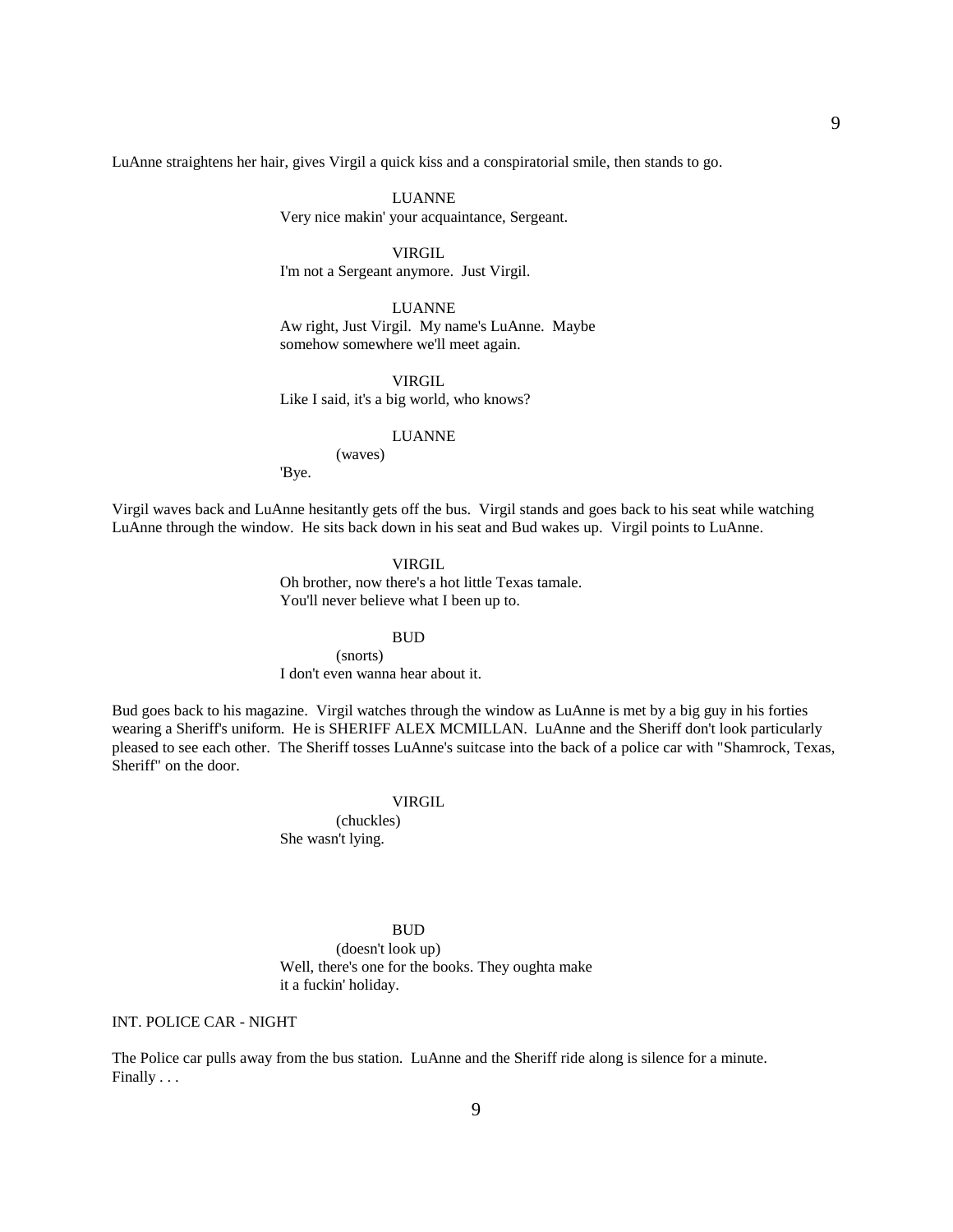### SHERIFF

Y'all didn't wanna believe me, but I tol' ya so.

The cold, defiant look has returned to LuAnne's face.

### LUANNE

All right, ya tol' me so. So what?

### SHERIFF

 So, if you'd a listened t' me ya coulda spared yourself the time an trouble of goin' all the way t' Albuquerque. I knew your Ma didn't want ya there, she tol' me so when she left.

 LUANNE I guess I jus' had t' find out for myself.

### SHERIFF

 I guess ya did. I tell ya though, girl, I don't cotton t' this runnin' away bidness. Don't do it again.

## LUANNE

 Aw, Daddy, just lemme be. I don' much feel like talkin' right now.

#### SHERIFF

 Ch'all don' need t' be talkin', ya need t' be listenin'. From here on out when I tell ya somethin', I expect ya t' do it.

### LUANNE

Why?

#### SHERIFF

 Why? 'Cause I'm your Father an' I know what's right for ya, that's why.

### LUANNE

## (defiant) Ya do? You know what's right for me? I don' thank

y'all know what's right for yourself, let alone me.

### SHERIFF

 (suspicious) What's that supposed t' mean?

## LUANNE

 (looks at him) You know 'zactly what I mean.

### SHERIFF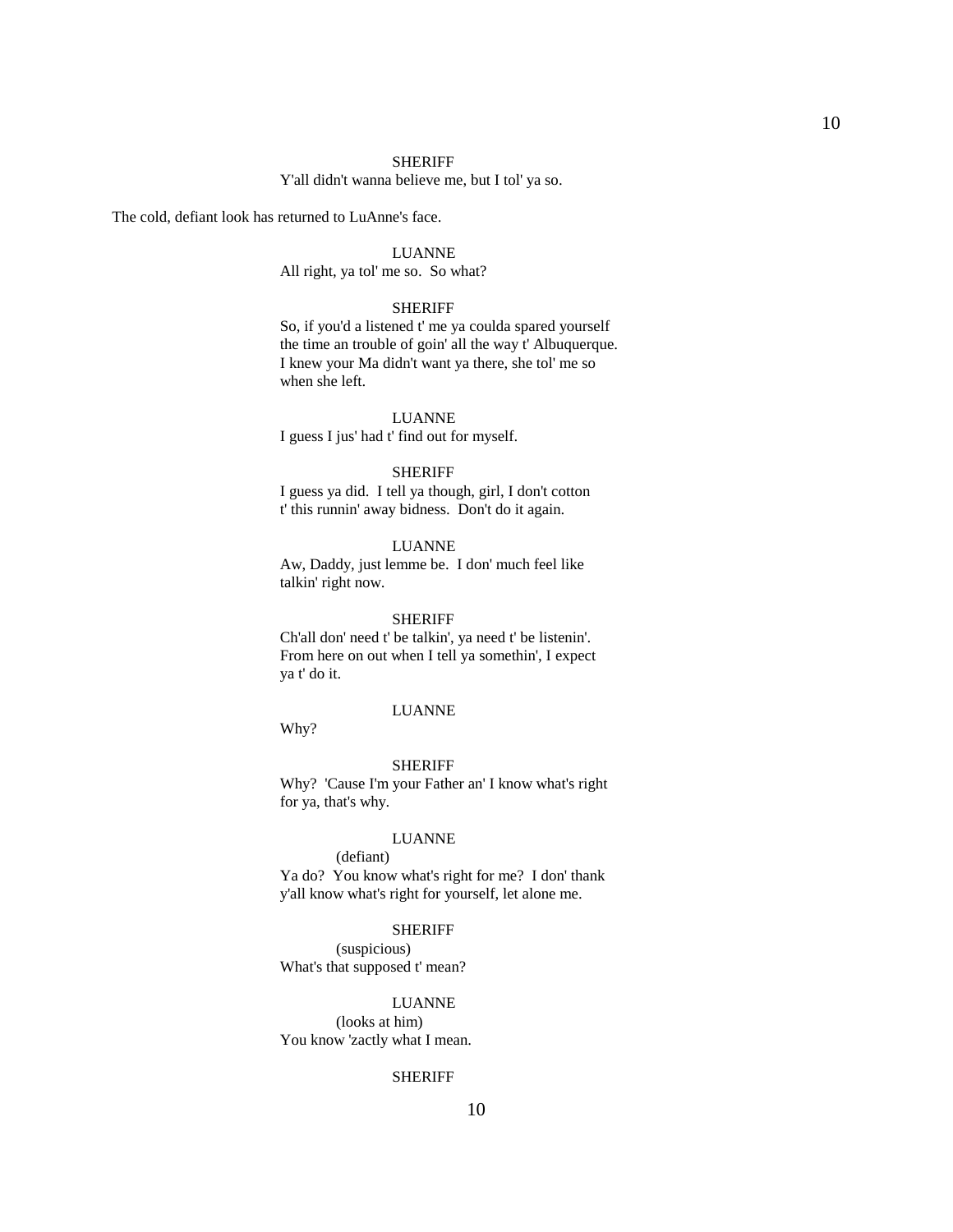#### What?

LuAnne looks at him a long time.

### LUANNE

 (finally) Aw right. Whatever happened after that feller that come into town last year an' spoke at the Goodfellers Hall?

## EXT. ROUTE 66 - NIGHT

The Sheriff's car swerves over to the side of the road and screeches to a halt.

INT. SHERIFF'S CAR - NIGHT

The Sheriff turns to LuAnne and the two of them glare right at each other.

### SHERIFF

What're ya drivin' at here, girl?

## LUANNE

 Drivin' at? All I know is that feller come ridin' into town on his motorcycle spoutin' his kill-the-Nigrasand-Jews talk and the next thang ya know ever'body's actin' very peculiar.

 SHERIFF You get all this from your Mama?

 LUANNE Mama didn't tell me nothin'.

 SHERIFF So you got it yourself. What of it?

 LUANNE So, what Nigra or Jew got lynched? Or was it one of the Japs down to the relocation center?

## SHERIFF

 Nobody got lynched, Nigra, Jew or Jap. Ya don' know what your talkin' about.

## LUANNE

 I don't? How come the next day the road out t' Salt Crick got blocked off an nobody goes out there no more?

The Sheriff suddenly gets very serious.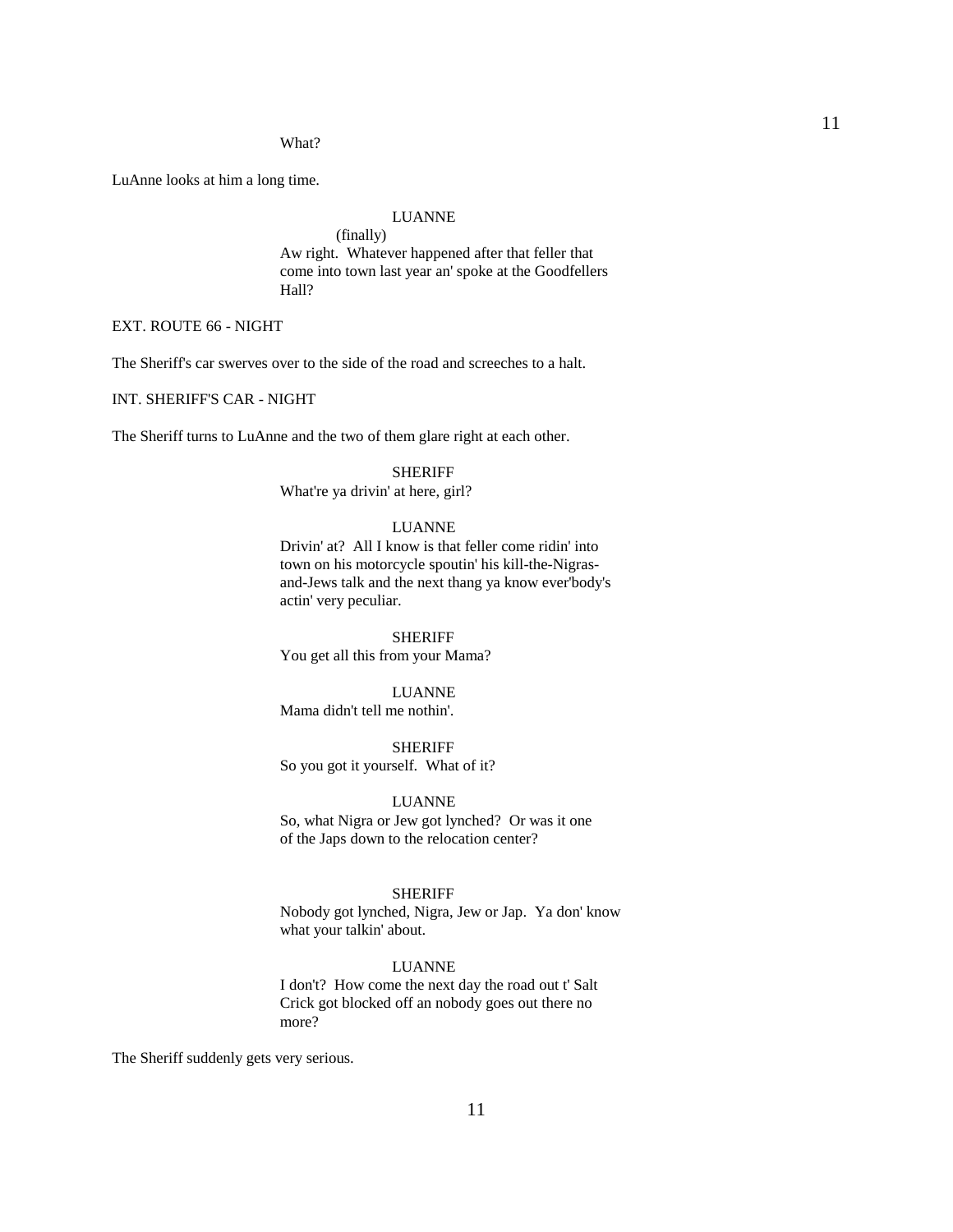#### SHERIFF

 I don' know where y'all got these silly notions of yours, but you best clear your head of 'em right smart! Your dead wrong in what your sayin'! I don' cotton t' bein' accused of thangs by my own daughter, an' I won't have no more of it, neither! An another thang, young lady, there ain't no point in your runnin' away no more. Yer Mama don' want'cha, ya gotta face up to that. Like it or not you're stuck with me. Ya may not believe it, LuAnne, but I do love ya.

## LUANNE

 (sighs; looks away) I know ya do, Daddy.

The Sheriff nods, fine, it's all settled. He turns the steering wheel.

## EXT. ROUTE 66 - NIGHT

The Sheriff's car pulls back onto the road and drives away.

A moment later the bus comes roaring past. It travels through the dark night up a lonely stretch of Texas two-lane. The moaning and groaning of someone having a nightmare is heard.

INT. BUS - NIGHT

It's Bud. His eyes are closed and he's in a sweat.

## BUD

 (asleep) *Get out! You gotta get out! Swim for it! We're goin' down!*

Virgil is woken up by Bud's helpless appeals. Virgil reaches over and shakes Bud's shoulder. He wakes with a gasp, breathing hard, his eyes blank, not sure where he is. Virgil keeps a tight grip on Bud's shoulder.

> VIRGIL It's okay, chum. You're off the ship. We're on a Greyhound bus. We're not goin' down.

### BUD

 (confused) Huh? What?

### VIRGIL

We're goin' home. The war's over.

Bud figures out where he is, sighs deeply and wipes the sweat from his brow.

### BUD

It sure ain't over in my head.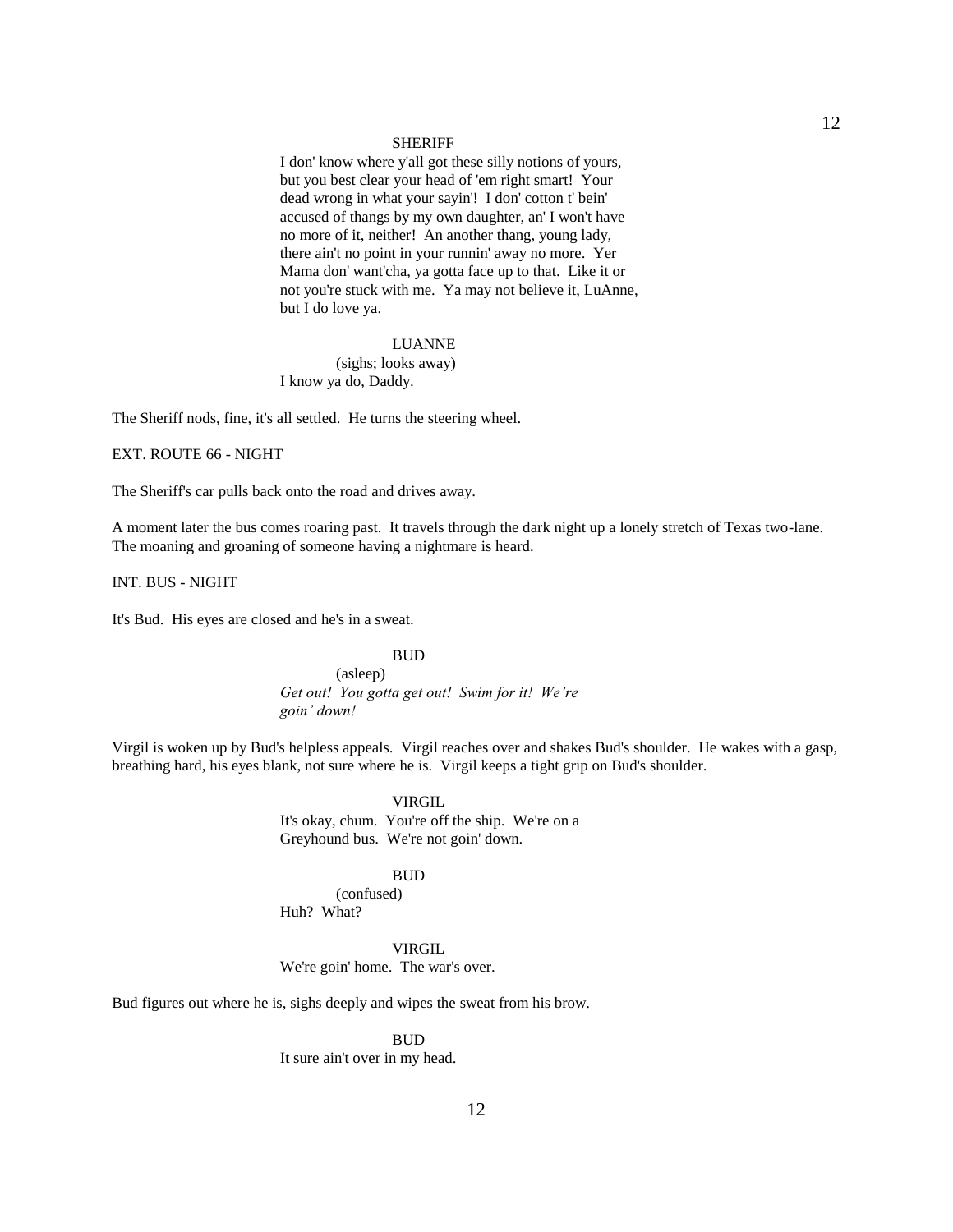You and me both, chum. You and me both.

DISSOLVE:

### INT. TOLEDO BUS STATION - DAY

Virgil and Bud both get off the bus in the Toledo Bus Station. They arrive at a bus loading up marked "Detroit."

VIRGIL

This is my bus.

Bud suddenly seems very nervous.

**BUD** 

Hey, what'dya say we go toss back a few?

## VIRGIL

 (shakes his head) I been waitin' three years for this bus. I don't want to miss it.

### BUD

(nods)

 Right. You ever get back down here to Toledo, you got my address, make sure and look me up. I'll give ya a ride on my Indian.

Virgil and Bud shake hands.

VIRGIL

Sure thing. And if you ever get up to Detroit...

They put on their hats, hoist their duffel bags and head off in different directions.

DISSOLVE:

EXT. THE MOORE HOUSE - DAY

The Moore family home is a small brick house in a shaded, middle-class neighborhood. A new, '46 Hudson sits in the driveway.

A Yellow cab pulls up in front of the house and Virgil gets out. He swings his duffel bag up onto his shoulder, sighs and marches up to the door. He's about to turn the doorknob, then stops and rings the bell. A muffled voice from within says, "I'll get it." A moment later the door is opened by JASON, Virgil's seventeen year old brother. He's a tall, handsome kid with dark hair. His eyes go wide like he's seeing a ghost.

> JASON *Mom! Dad! It's Virgil!*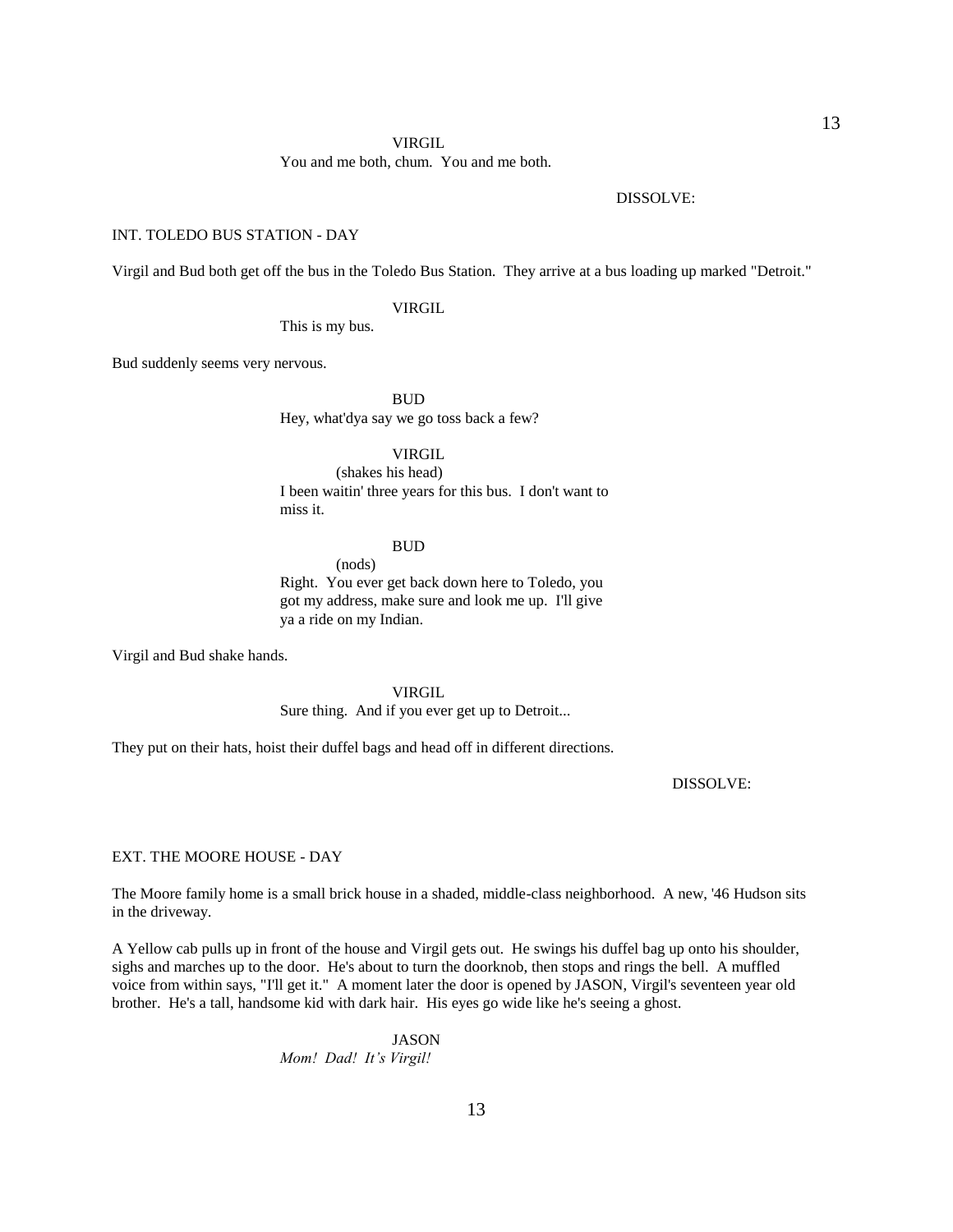(grinning) Holy mackerel, look at you. You're bigger'n me. Come 'ere.

Virgil grabs Jason and hugs him. They slap each other's backs. When they step apart they marvel at one another. Finally . . .

## JASON

 (hollers) *Mom! Dad! It's Virgil! He's home!*

MR. & MRS. MOORE come running up. Mr. Moore is holding the newspaper, Mrs. Moore is wiping her hands on her apron. They are dark-haired, middle-aged, white, middle-class folks. They both grab for Virgil at the same time.

## MR. MOORE

Virgil, my boy!

## MRS. MOORE

 (crying) Oh, Virgil! Why didn't you call?

Virgil hugs them both and they both start to cry.

## **VIRGIL**

I wanted to surprise you.

#### MR. MOORE

Well, you sure did.

 MRS. MOORE You might've given me a heart attack, too.

MR. MOORE

 Come in, son, come in. The war's over and you're finally home.

They all take hold of Virgil, pull him inside and shut the door.

## INT. MOORE HOUSE/LIVING ROOM - EVENING

Virgil, Jason and Mr. Moore sit in the living room by the fireplace. Mr. Moore builds up the fire, Virgil sits smoking and Jason sits on the floor at his feet.

### JASON

(eager)

So, was it really as rugged as we kept hearing about?

### VIRGIL

 (changing subjects) So how 'bout those Tigers? Think they've got a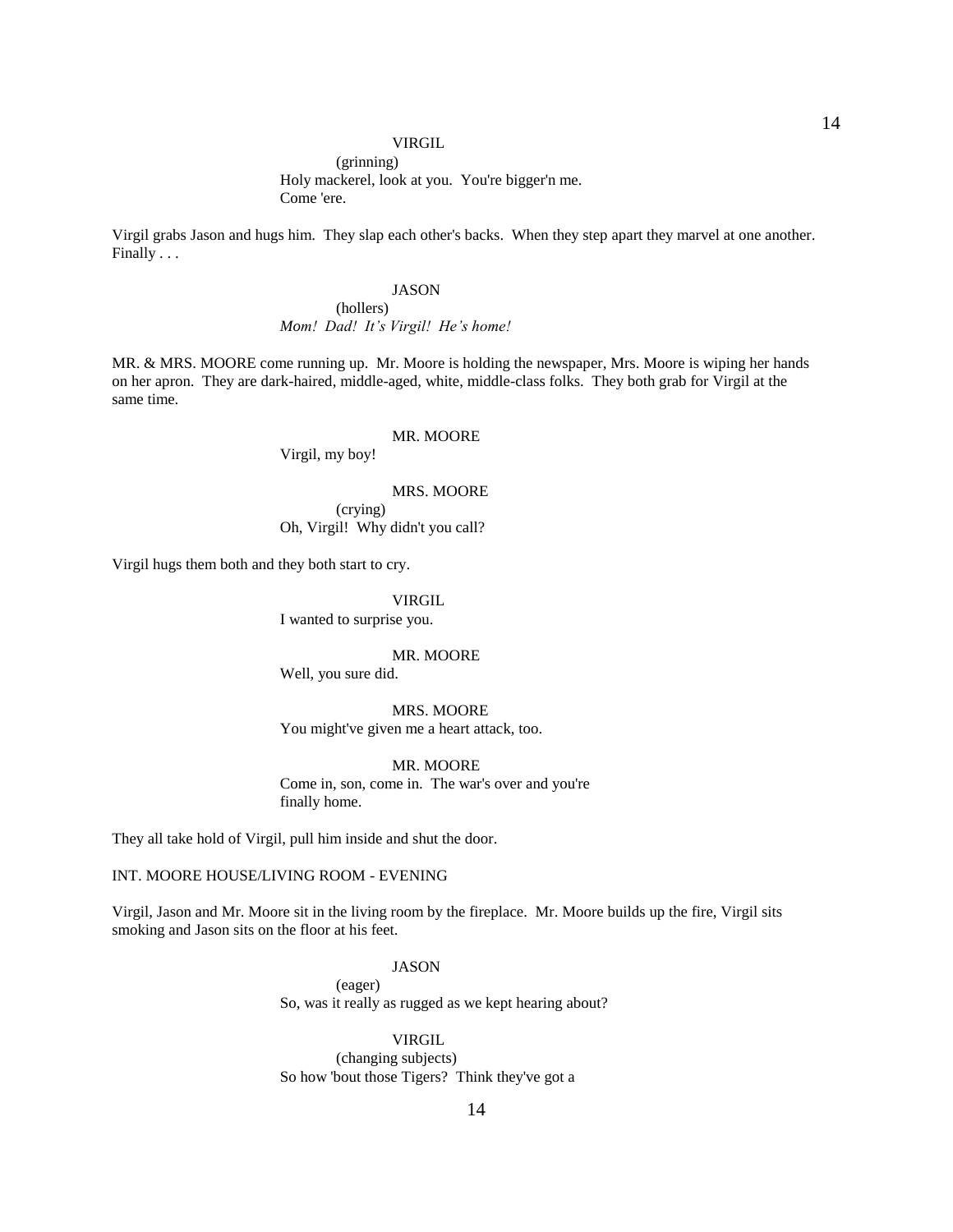### chance of taking the series again this year?

Jason looks disappointed. Mr. Moore nods.

### MR. MOORE

 I think so. They traded Rudy York to the Red Sox and that Jew, Greenberg, wants more money, but nobody can hit Newhouser's fast ball, so I think we've got a good chance. What do you think, Jason?

## JASON

I wanna hear about the war.

### MR. MOORE

 Well maybe your brother doesn't want to talk about it this minute. Everything isn't always about what *you* want, you know.

## JASON

 All right, all right. Don't blow a gasket. It's just not fair, that's all. If I'd only been a year older I would've made it. I got rooked.

Virgil and his Dad exchange a look. Virgil grins, puts his hand on Jason's head and musses his hair.

## VIRGIL

 You wouldn't've liked it, Jas. You gotta get up before dawn and do what other people tell you to do. It doesn't sound like your style.

## JASON

 (dead serious) I'd of made a good soldier no matter what you both think! I'm not some spoiled kid, for Christ sake!

#### MR. MOORE

 (serious) Watch your mouth. I won't have swearing in this house.

### JASON

Oh, all right.

The doorbell rings. Virgil bolts to his feet.

## VIRGIL

I'll get it.

He opens the door and there stands SHIRLEY, twenty pounds heavier and four years older than the bathing suit shot, but still a pretty girl. Virgil isn't sure how to react.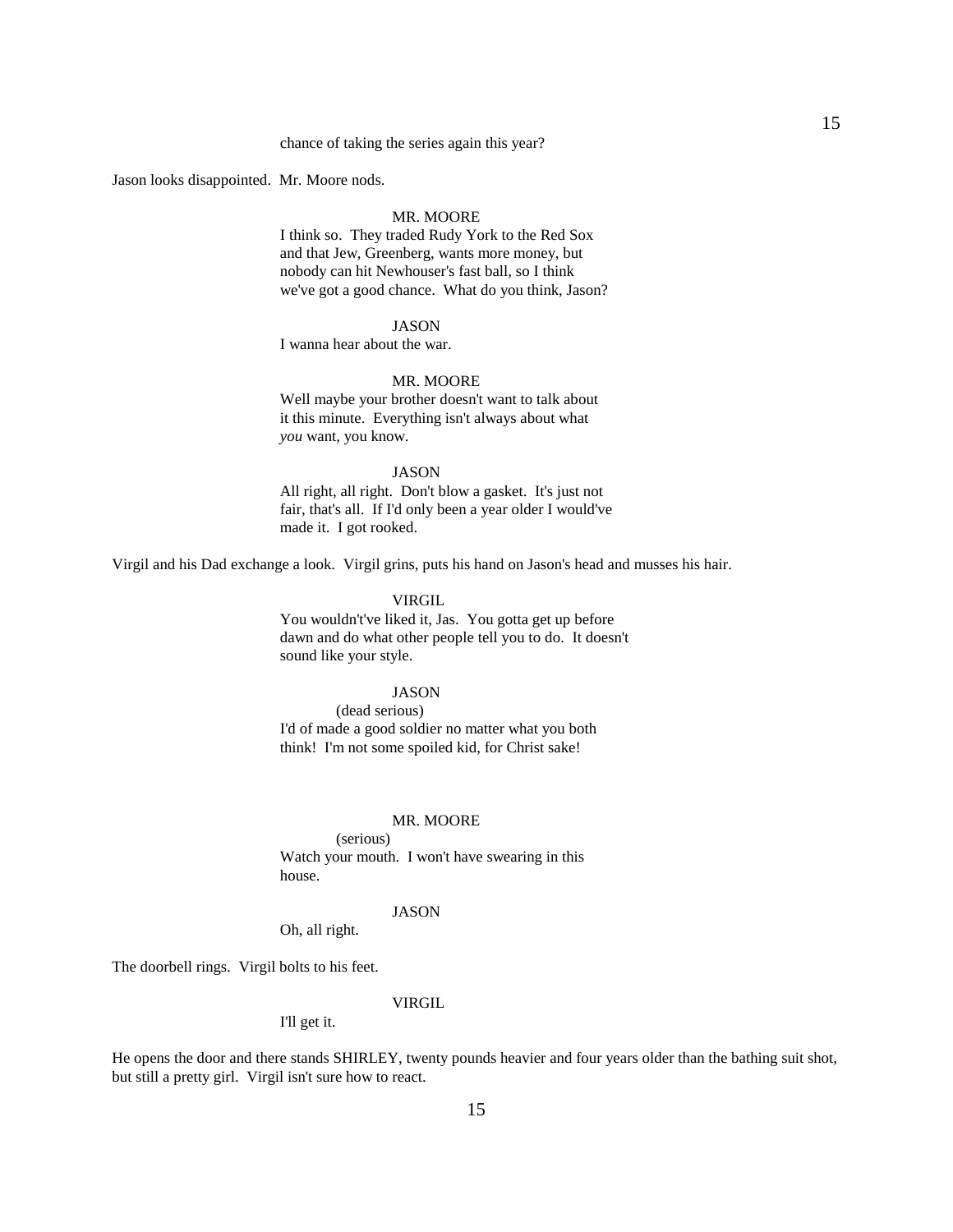Shirley?

## SHIRLEY Virgil. Don't you recognize me?

Virgil quickly gets past his initial shock, he is a Marine after all.

## VIRGIL

Of course I do. Hi.

He grabs her in his arms and hugs her tight.

## **SHIRLEY**

I guess I've changed a little.

VIRGIL

So have I. It's been a long time.

They hold each other tightly.

Mr. Moore taps Jason on the leg with his foot and nods his head toward the kitchen. Jason makes a face like he doesn't want to go and his Dad kicks him a little harder. They both go into the kitchen.

Virgil and Shirley pull back and look into each other's eyes.

 VIRGIL You can't imagine how many times I thought about this.

## SHIRLEY

 (breathless) Yes, I can. Oh, Virgil, hold me.

Virgil takes her back in his arms and holds her. Shirley's eyes are closed and she sighs deeply. Virgil has his arms around her waist. He opens his eyes and looks down—there's a lot of her.

### DISSOLVE:

### EXT. LOWER-CLASS NEIGHBORHOOD - DAWN

The sun is just rising over a lower-class neighborhood in a hilly section outside Toledo. The small, wooden, two-story houses are scattered around like blown refuse. Old, rusted cars repose on a number of lawns with weeds growing through them. The streets are rough dirt and gravel.

### INT. THE HOOGENBOOM HOUSE/BUD'S BEDROOM - MORNING

Bud wakes up with a start, looking all around in a daze. After a quick moment he realizes where he is—his own bedroom. It's the bedroom of a boy in high school, full of sports trophies and pennants. Bud's feet stick off the end of the bed. He rubs his aching, hung-over head, lights a cigarette and wonders . . .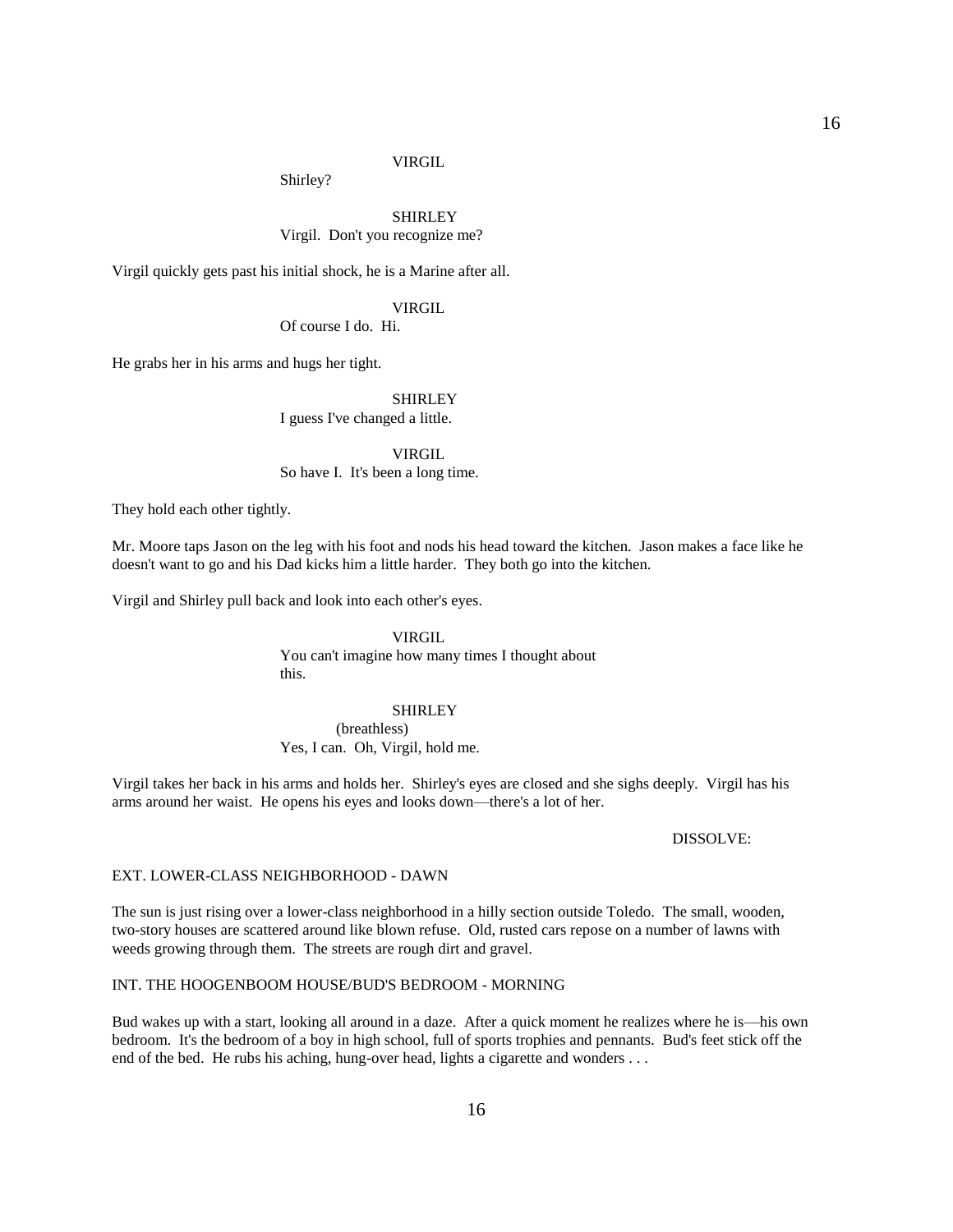Maybe the war didn't happen. Maybe it was all a dream.

Bud looks down at the knuckles of his right hand and they're all skinned. He gets out of bed and sees his Navy uniform nicely folded over a chair.

### **BUD**

No such luck.

He goes to the closet and takes out a white, button-down shirt.

## **BUD**

 (shakes his head) Of all the crummy things to be—a civilian.

He puts on the shirt, goes to button it and can't get the buttons to the holes.

**BUD** A big, crummy civilian.

### INT. HOOGENBOOM KITCHEN - MORNING

Bud enters the little kitchen in his uniform. His Father, MR. HOOGENBOOM, sits at the table reading the newspaper and his Mother, MRS. HOOGENBOOM, stands at the stove cooking. She is thin, gray and old.

## **BUD**

Morning.

Mr. Hoogenboom lowers the paper and he really looks terrible: there are spots and blotches on his skin, his hair has fallen out in irregular clumps and he's so thin he's emaciated. The sight of him shocks Bud.

## MR. HOOGENBOOM

 (smiling; Dutch accent) Goot mornink, Bud. Welcome home.

Mrs. Hoogenboom turns around.

### MRS. HOOGENBOOM

Welcome home, sweetheart.

His Mother gives him a big hug, then he takes his Father's bony hand and kisses him on the cheek. Mrs. Hoogenboom sees the look in Bud's eyes. Her look tells him to calm down, don't make a fuss.

### **BUD**

Something sure smells good.

## MRS. HOOGENBOOM

Pancakes. Your favorite.

Bud rubs his pounding head.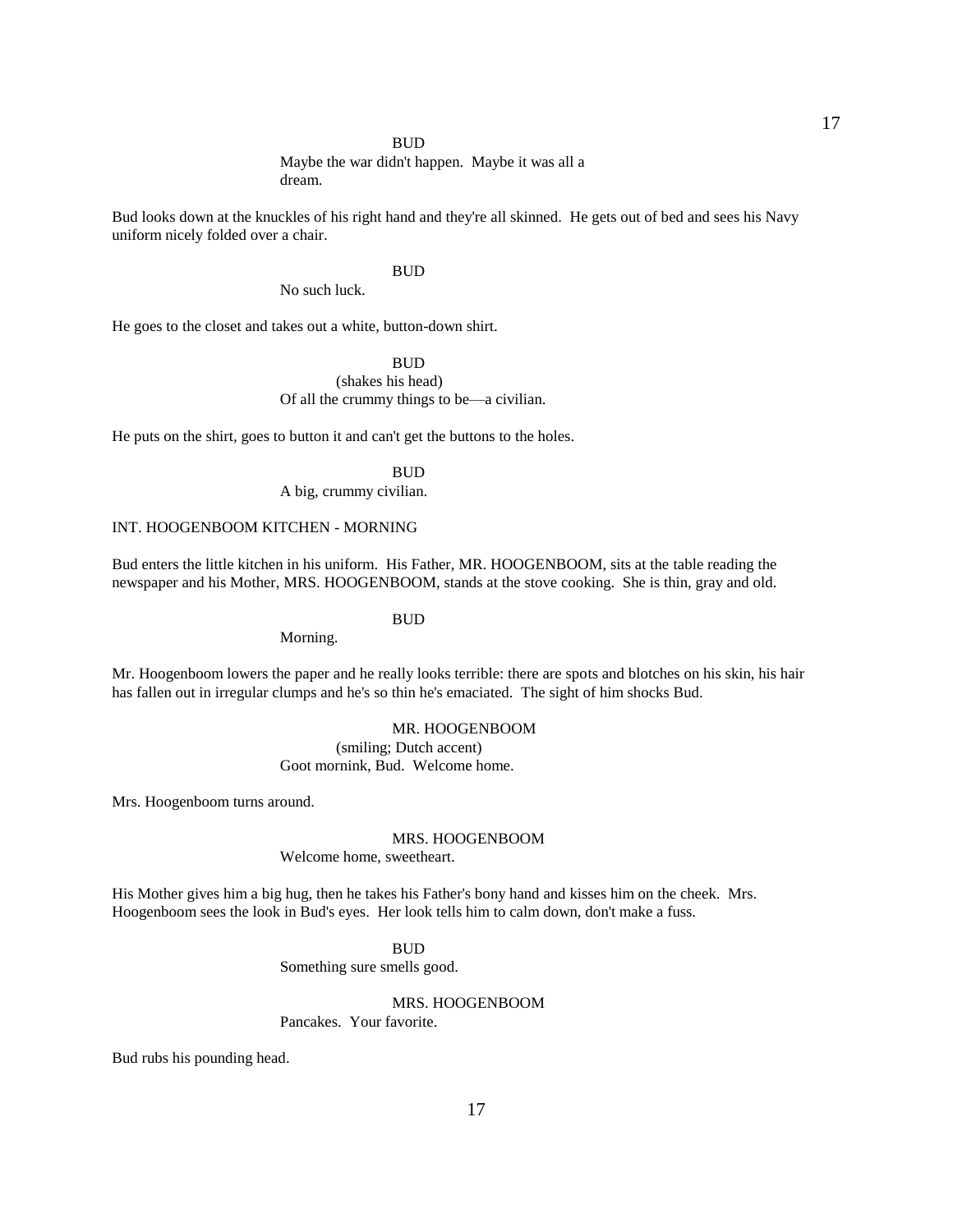Got any coffee?

## MR. HOOGENBOOM

 Ah, you drink coffee now, eh? You nefer liked it as a boy.

**BUD** 

 In the Navy nobody asks you what you like, they just give it to you. And you take it.

His Mother pours him a cup of coffee. She raises a bottle of milk and Bud waves it away. He takes a big slug of black coffee and sighs. Both his parents watch him with great amusement.

### MR. HOOGENBOOM

 You've grown into a bik man, Bud. I'da nefer t'ought you'd get so bik. And wit da beart. You look like my Papa.

 BUD I don't suppose we got any aspirins around here, huh?

Mrs. Hoogenboom reaches into a cupboard and takes out a bottle of aspirin.

 MRS. HOOGENBOOM You didn't used to take aspirins.

 BUD I didn't used to have hangovers.

Bud tosses back three aspirins and washes them down with coffee. His parents both shudder at the sight.

**BUD** 

 I musta been a wreck when I got in last night 'cause I don't remember comin' home.

## MR. HOOGENBOOM

 You came in like it was da day hafter you left. You chust went right to your room and got into bet.

### **BUD**

Sorry.

Bud sits down at the table and his Mother serves him an enormous stack of pancakes. Bud looks at them and tries not to gag. His Mother helps by scooping a giant glob of butter on top.

## MR. HOOGENBOOM

Hey, dat's okay. Da war's ofer, you got to celebrate.

Bud glances down at his skinned knuckles.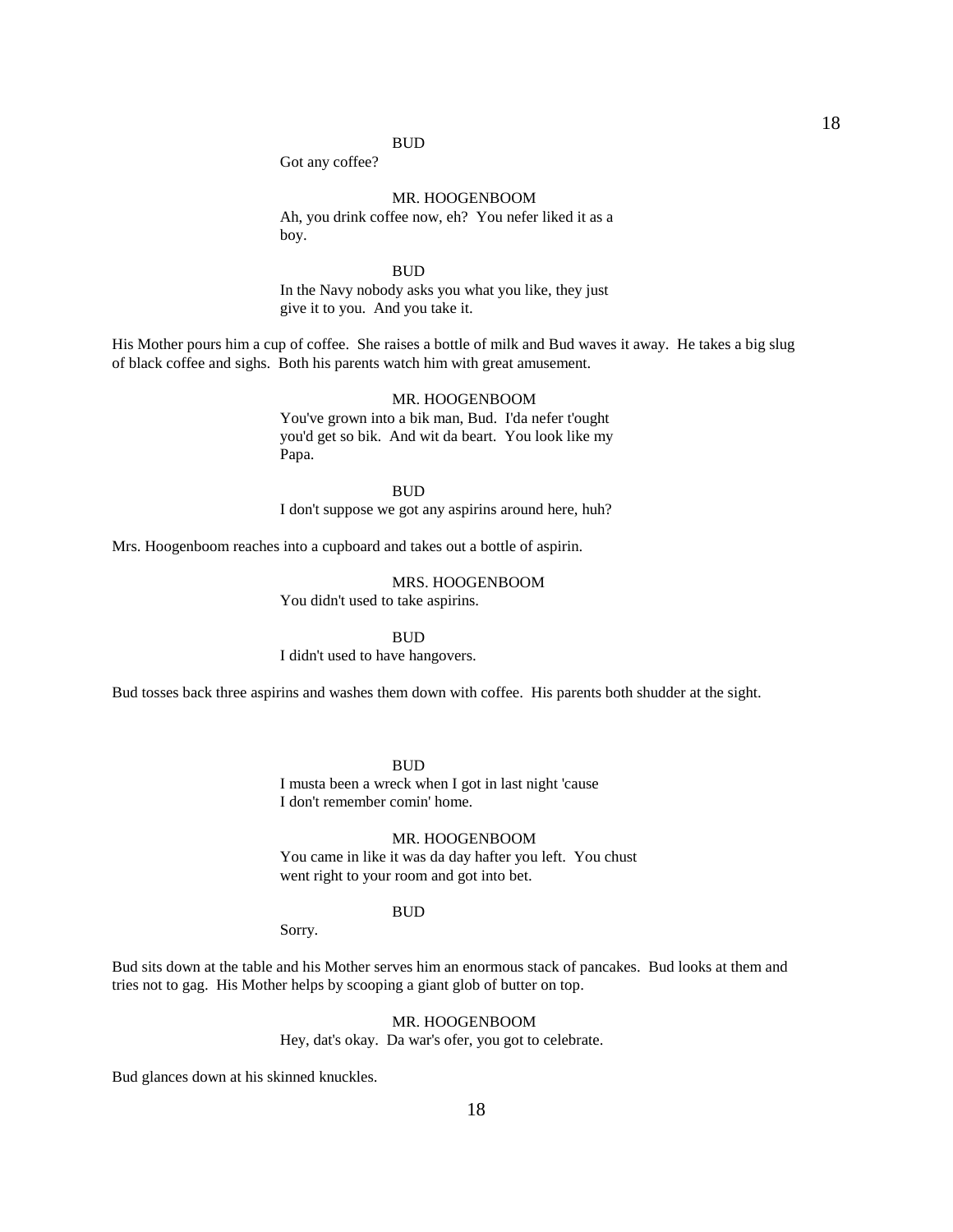Yeah, I guess I celebrated all right. So, how are you two? How ya been?

They both shrug.

### MRS. HOOGENBOOM

 Oh, we've been all right. It's been difficult, you know. There's been a lot of shortages.

## MR. HOOGENBOOM Dat's right. No rubber for tires, no new cars—

### MRS. HOOGENBOOM

—Very little meat, or eggs, or butter—

## MR. HOOGENBOOM

 —And gasoline and motor oil was very hart to get. It's been very hart on us.

 MRS. HOOGENBOOM At times we just didn't know what we'd do.

Bud starts to laugh. His parents are surprised at his reaction.

### MR. HOOGENBOOM

What's so funny?

### **BUD**

 I guess us servicemen never bothered to think how rough it was on all you civilians, particularly the ones that were thousands of miles from the fighting.

This stops the conversation dead.

**BUD** 

 I'm sorry. I don't know what I'm saying. I'm gonna take a walk.

 MRS. HOOGENBOOM What about your breakfast?

 BUD It looks great, Ma, I just can't eat it right now. I'll see ya in a little while.

Bud stands and leaves. His parents look at each other and shake their heads.

## EXT. THE HOOGENBOOM HOUSE - DAY

Bud gets outside and lights a cigarette. He inhales deeply, looks back at the house and shrugs. A moment later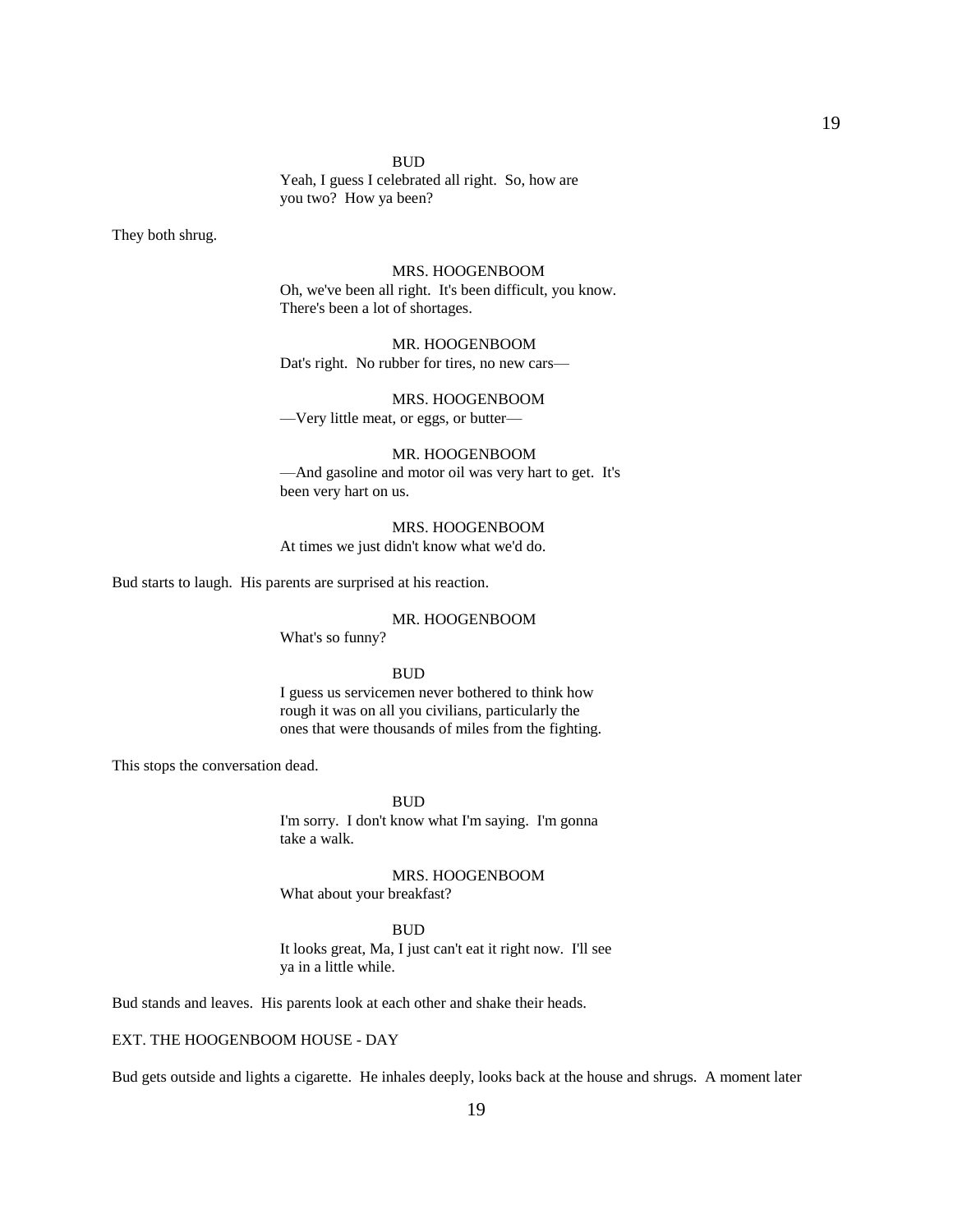Mrs. Hoogenboom comes outside and walks up to him.

## MRS. HOOGENBOOM

What's the matter, Bud?

### BUD

 (concerned) What's wrong with Dad?

## MRS. HOOGENBOOM

 What do you mean? You've been gone a long time, he's gotten older.

### BUD

 (shakes his head) *You've* gotten older, *he* looks terrible.

Mrs. Hoogenboom's eyes quickly water up and she turns away.

## MRS. HOOGENBOOM

Is it that bad?

BUD

 (shocked) Mom, what's wrong?

MRS. HOOGENBOOM

He's got cancer.

### **BUD**

Of what?

## MRS. HOOGENBOOM

Of everything.

### BUD

 (confused) How can you get cancer of everything?

 MRS. HOOGENBOOM I don't know, but you can. You remember Mr. Fischer?

### **BUD**

Sure. Dad's friend from the factory?

## MRS. HOOGENBOOM

 (nods) He got the same thing. He died last year. And Mr. Treszewski?

**BUD** 

That's another friend of Dad's.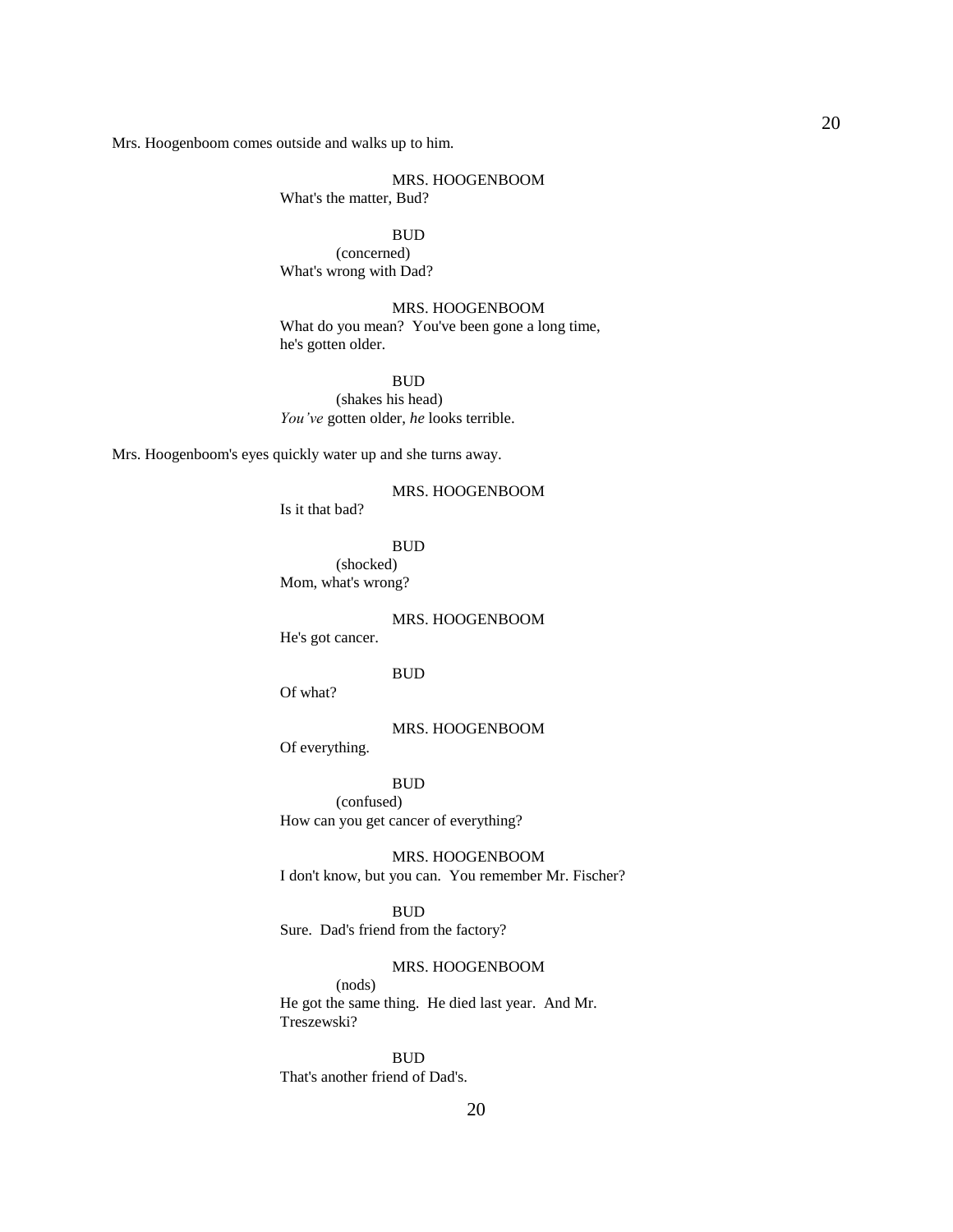### MRS. HOOGENBOOM

He's got it, too.

## BUD

 (confused) But I don't understand.

## MRS. HOOGENBOOM

 Neither do we. But don't say anything. It won't help. Promise me.

## BUD

 (hesitant) . . . Okay.

His Mom hugs him and kisses him.

### MRS. HOOGENBOOM

 It's good to have you home, Bud. It's been very difficult going through this by myself.

### BUD

I'm gonna take a walk, Ma. I'll see ya in a while.

His Mom goes back in the house. Bud walks over to the one-car garage and opens the door. It's dark and jammed full of discarded junk: old bicycles, bald tires, broken lawn chairs. Amidst all of the junk is a canvas tarp. Bud yanks it back to reveal his Indian motor-cycle—dusty but gorgeous.

### **BUD**

 (grinning) Oh, baby. Lookin' good.

He runs his hand over the red gas tank and beneath the layer of dust it shines. Bud scrutinizes the dust on his hand and smears it around with his thumb, his eyes suddenly glazed with anger.

## EXT. METROPOLITAN CLEANERS - DAY

Bud steps up to a storefront dry cleaners. He looks through the window and sees his ex-girlfriend, BONNIE. She is a slim, dishwater blonde. She glances up, sees Bud and immediately gets nervous. Bud goes inside.

### INT. METROPOLITAN CLEANERS - DAY

Bud steps up to the counter, a very serious expression on his face.

**BUD** Just one question. Why?

> BONNIE Oh, Bud. Don't be like this.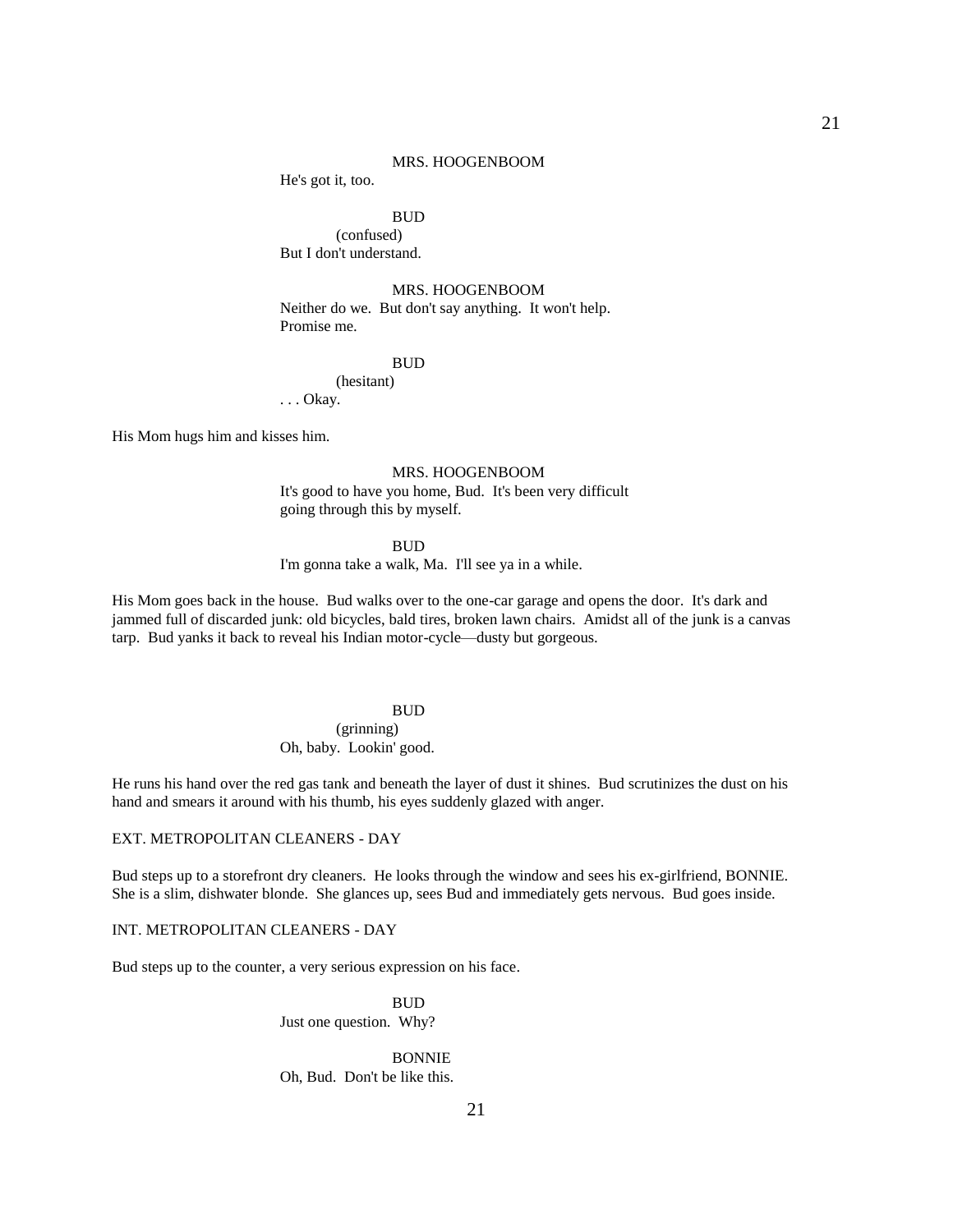## Come on, give out with it. Why?

### BONNIE

 (sighs) We were just too young when we started going out. It's been a long time. Arnie works across the street and we just started seeing each other. Things happen, Bud.

## BUD

 So then there's no chance for us to get back together again?

 BONNIE Bud, Arnie and I are getting married next month.

This hits Bud hard. He turns to leave.

#### BONNIE

 When you meet Arnie again, I just know you'll like him.

## BUD

 (sarcastic) Yeah, good old Arnie. I'm sure I'll like him a lot more now that he stole my girl.

## BONNIE

Oh, come on, Bud, don't be like that.

### BUD

 Don't be like what? A sucker? (furious)

 You fuckin' betrayed me you bitch! While I was away at war! That's the lowest thing a woman can do to a man! There's no excuse!

## BONNIE

 (offended) Oh yeah? Well, I never loved you and you never loved me! We were kids.

(looks around; whispers)

 We never even slept together. I'm sorry you had to go away and fight for three years, but that's not my problem. Don't get sore at me for what happened to you.

### BUD

Oh yeah, *well fuck you!*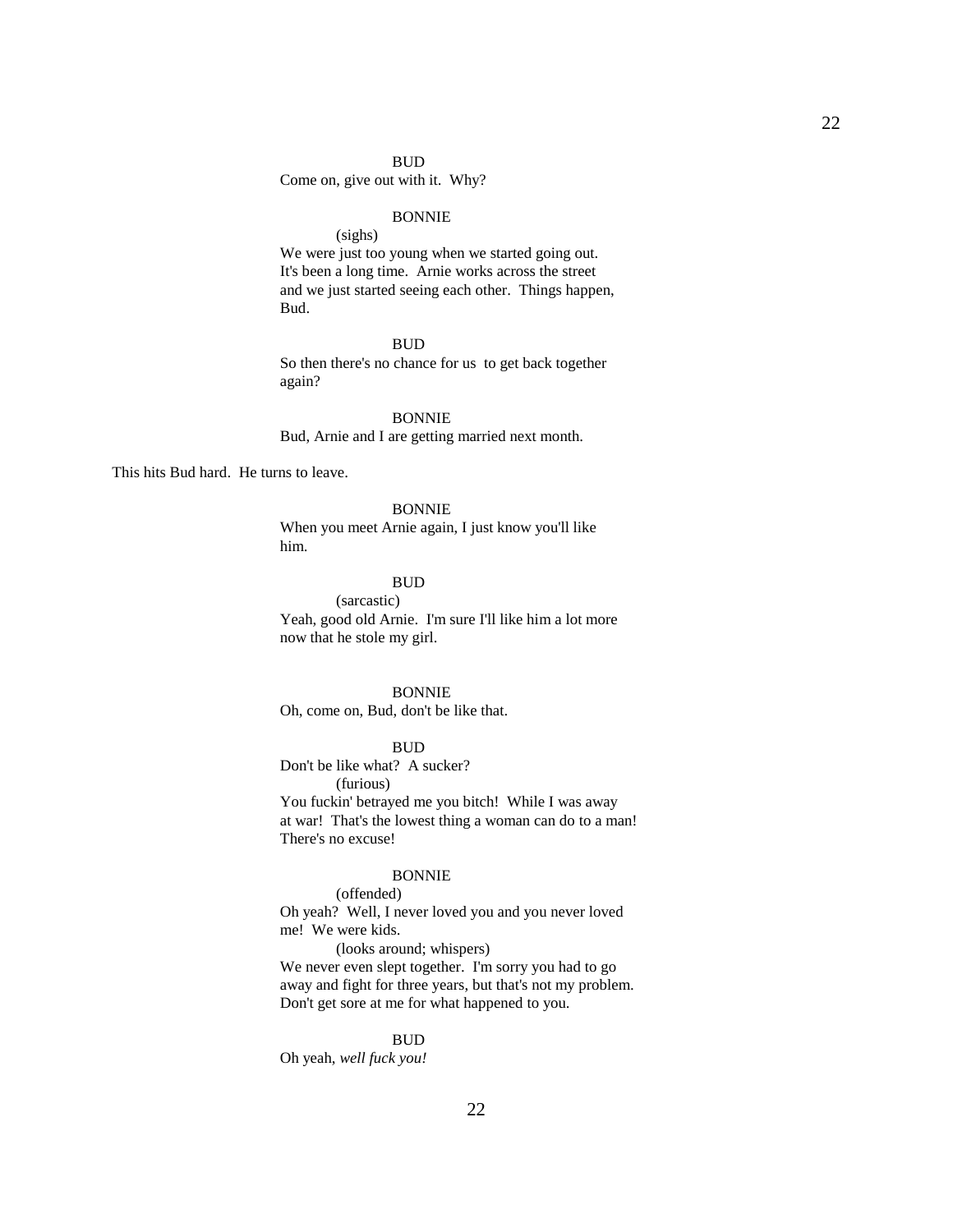#### BONNIE

 You're a loud-mouth fool, Bud. Three years in the Navy didn't do you any good at all.

### **BUD**

*Drop dead!*

Bud stomps out of the store and slams the door.

EXT. METROPOLITAN CLEANERS - DAY

When Bud gets outside he doesn't know which way to go.

 BUD I got scrounged. If I'd a been here she'd a grown to love me.

Bud slowly wanders away.

## DISSOLVE:

## EXT. STAN'S HOUSE - DAY

Virgil, now dressed in khaki work pants, a white shirt, windbreaker and tie, steps in front of a little, brick house. He knocks on the door and MRS. UPLINGER answers. She's about fifty, but looks older. There is great sadness in her face, however she brightens up considerably upon seeing Virgil. She hugs him.

## MRS. UPLINGER

Oh, Virgil. It's so good to have you back.

## VIRGIL

It's good to see you too, Mrs. Uplinger. How's Stan?

## MRS. UPLINGER

 (the sadness returns) He's not so good. He won't do anything. But I know he'll be glad to see you.

## **VIRGIL**

 (unsure) Will he?

 MRS. UPLINGER Of course he will. Why wouldn't he?

VIRGIL

I sent him on that patrol.

## MRS. UPLINGER

 (waves her hand) Don't be silly, Virgil, it's not your fault. Come in.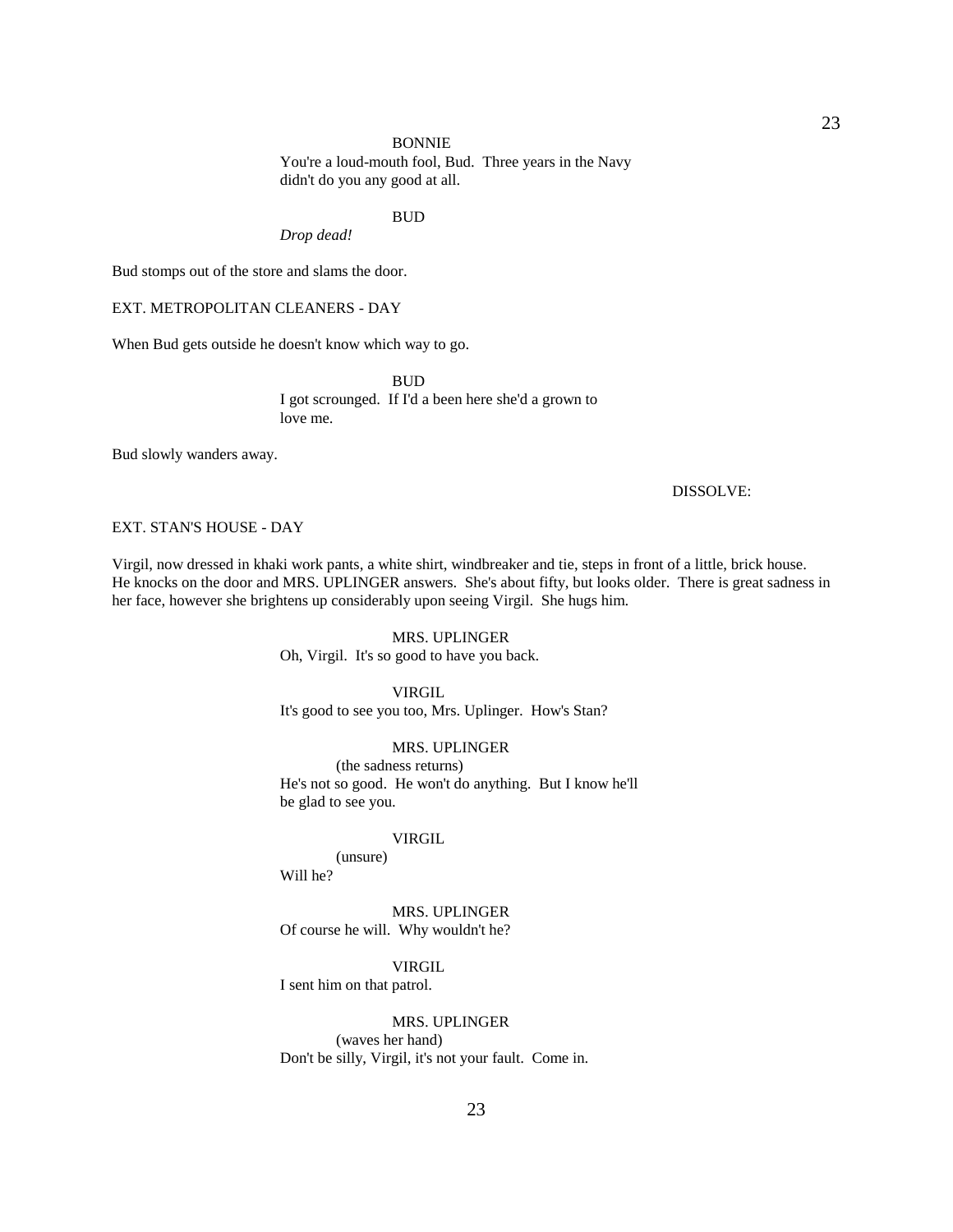She ushers Virgil inside. He hesitantly enters.

## INT. THE UPLINGER HOUSE/STAN'S BEDROOM - DAY

Mrs. Uplinger opens the door to Stan's room. STAN UPLINGER sits in bed staring out the window, a crumpled comic book in his lap. Stan's curly brown hair is in disarray and is considerably shorter in back.

#### MRS. UPLINGER

## Stan, look who's here. It's Virgil.

Stan turns, sees Virgil and narrows his eyes. He doesn't look pleased. He attempts to say something but can't get his mouth to form the words. Stan's Mother looks like she's going to cry and quickly leaves the room. Virgil steps into the room.

### VIRGIL

 (timidly) Hi, Stan. You mad at me?

Stan grabs the edge of the bed, grips it very tight and painfully forces words out of his mouth.

### STAN

 W-w-why'd y-y-you s-s-send on t-t-that patrol? I-I-I j-j-just g-g-got off one.

### VIRGIL

 (hesitant) I didn't trust that kid, what's-his-name, to lead it.

### STAN

H-H-Hoberman.

### VIRGIL

 Right. He was a fuck-up and a new guy. I just figured that even if you were dead-ass tired the patrol would still be better off with you leading it.

STAN

 W-w-we w-w-walked r-r-right into it. I-I-I w-wouldn't've d-d-done that if I-I-I w-w-wasn't so b-b-beat.

## VIRGIL

 (looks down; ashamed) I know. I fucked up. I'm sorry, Stan. I'd take it all back if I could. I'd lead the patrol myself. I'm as sorry as I've ever been about anything.

Virgil wrings his hands and stares down at the floor. After a long moment, Stan reaches out and puts his hand on Virgil's shoulder.

DISSOLVE:

### EXT. TOLEDO CLOCK COMPANY - MORNING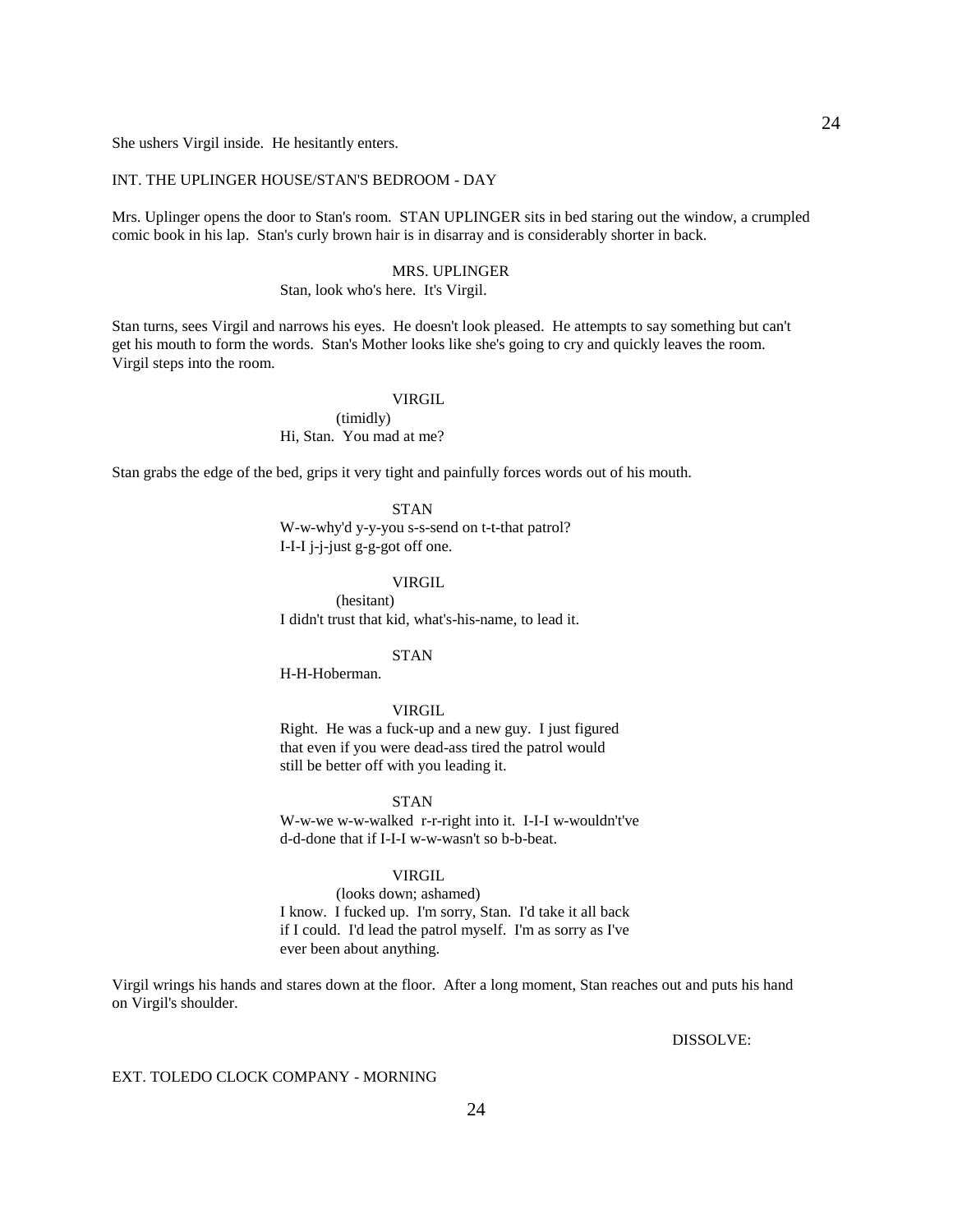The work day is about to begin at the Toledo Clock Company, a medium-sized, brick factory. The sign at the top of the building reads, "TOLEDO CLOCK COMPANY, RADIUM DIAL DIVISION."

## INT. FACTORY - DAY

Bud, wearing civilian clothes, and his Father, wearing white paint spattered overalls, walk through the factory. Mr. Hoogenboom leads Bud down to the production line, which is made up of several long tables where men and women sit manipulating thin paint brushes, busily painting clock dials. They all dip the ends of the brushes into tubs of white, radium paint and meticulously cover the small numbers and hands of the clocks. When the ends of their brushes are no longer sufficiently pointed they put them in their mouths and renew the point with their lips.

Bud looks closely at the workers. Most of them have spotted skin, clumps of hair missing and open sores on their lips—just like his Father. Bud is shocked. Mr. Hoogenboom speaks proudly to some of the workers they pass.

### MR. HOOGENBOOM

Dis is my boy, Bud. He's comin' to work here wid us.

A FEMALE WORKER that looks forty-five years old, with spotted skin, and thin, nearly see-through blonde hair, waves at Bud.

## FEMALE WORKER Hi, Bud. Remember me? (Bud looks completely blank) We were in Senior civics together. I'm Gwen Karpowitz.

Bud looks like he's seen a ghost. He smiles weakly.

 BUD Gwen. Hi. How ya doin'?

### WORKER

Great. I'll see ya later.

### BUD

Right.

Bud and his Dad walk away. Bud is panicked and in a sweat. He grabs his Father's arm.

 BUD You'll probably think I'm an awful dope, Dad, but I gotta get outta here.

MR. HOOGENBOOM

But we gotta go talk to da foreman. It's all set up.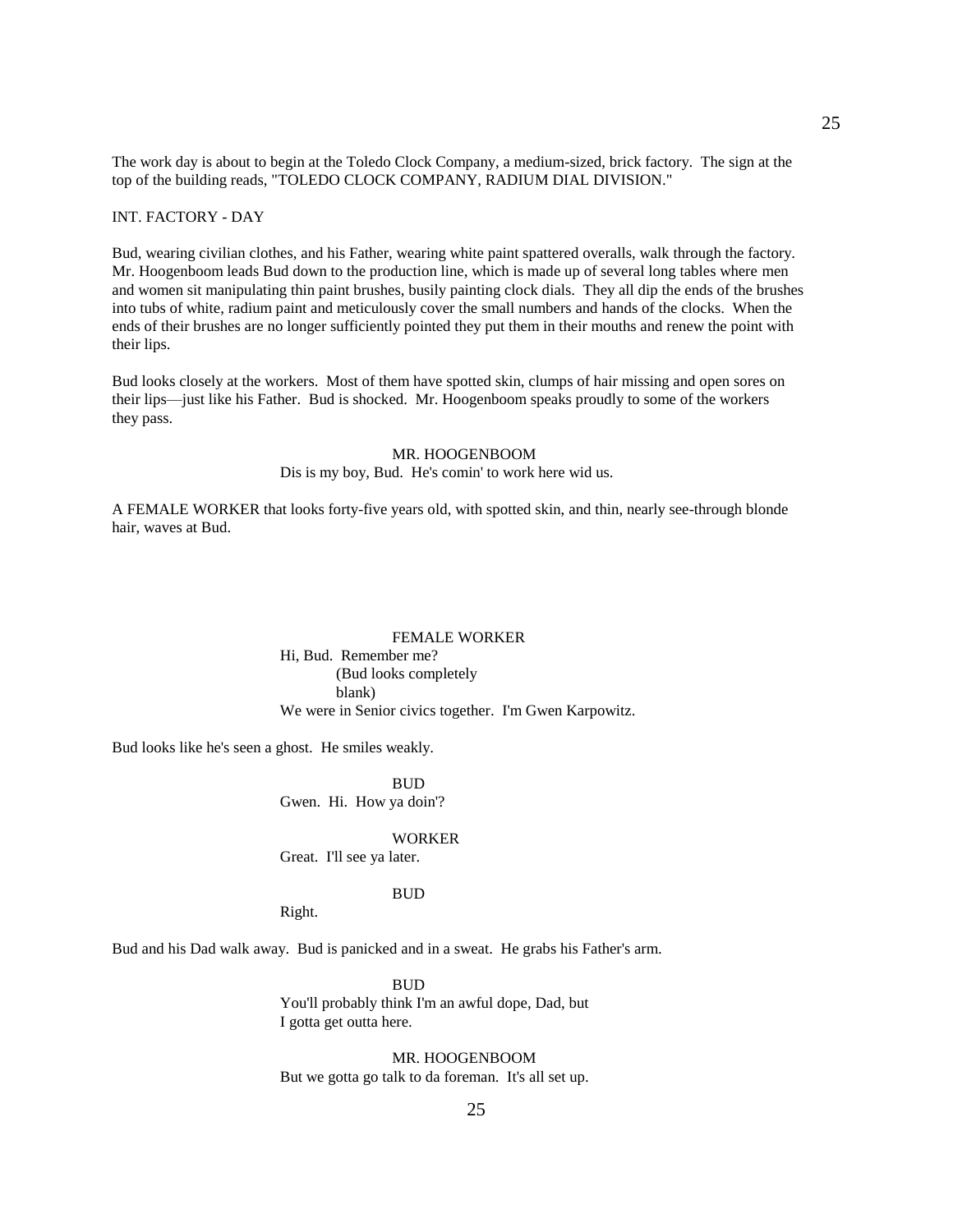I can't right now. Maybe another time.

### MR. HOOGENBOOM

Bud, what's wrong wit you?

### **BUD**

I don't know, Dad. I'll see you at home. 'Bye.

Bud quickly leaves. His Father watches him go with a concerned, stupefied expression.

## EXT. COUNTY TWO-LANE - DAY

Bud races his motorcycle up a rural stretch of county two-lane, his head low, moving fast. He rides through the hills outside town, going way too fast and jumping over the tops of the hills. He recklessly cuts off the road and goes bumping off through the woods.

## LONG DISSOLVE:

### INT. MOORE HOUSE/LIVING ROOM - DAY

Virgil lounges around the house drinking beer, smoking a cigarette and listening to a radio game show. The doorbell rings and Mrs. Moore answers it. It's Shirley.

#### MRS. MOORE

Hello, Shirley.

 SHIRLEY Hi, Mrs. Moore. Virgil here?

### MRS. MOORE

(nods)

In there.

#### SHIRLEY

 (whispers) How is he?

Mrs. Moore looks troubled and shrugs. She goes back to the kitchen and Shirley enters the living room.

### SHIRLEY

Hi, Virgil.

### VIRGIL

 Hi, Shirl. Sit down. This gal answers two more questions right she wins five hundred bucks. Tough questions, though. I haven't been able to get almost any of 'em. You know the capital of Wyoming?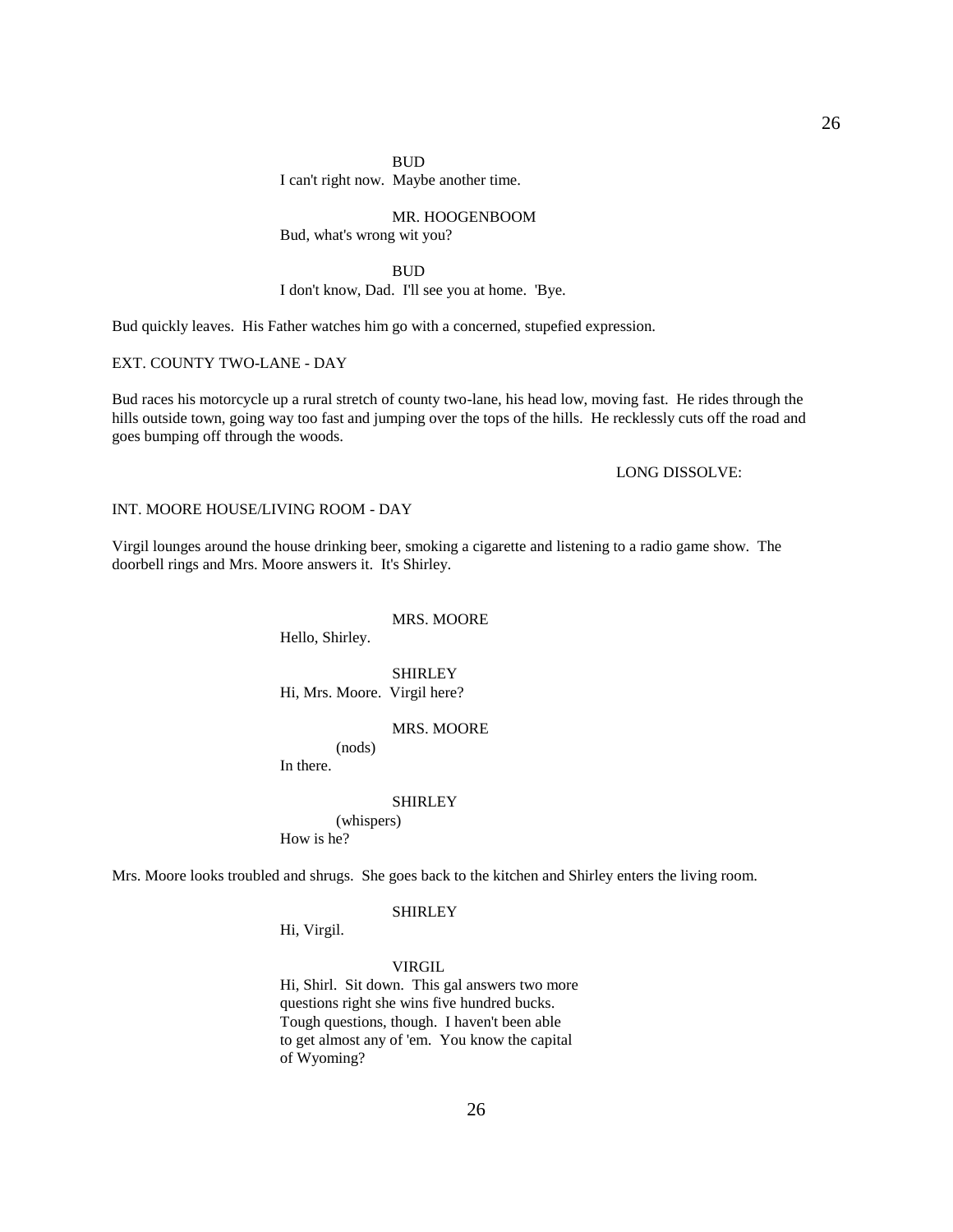## SHIRLEY Cheyenne. I got the date for our wedding. August thirtieth. How does that sound?

Virgil doesn't look up from the radio.

## VIRGIL

Fine.

## SHIRLEY

 (unsure) It's okay?

### VIRGIL

Fine.

## SHIRLEY You sound like you don't care.

Virgil looks right at her.

### VIRGIL

I don't.

## SHIRLEY

 (getting upset) But this is our wedding we're talking about.

### VIRGIL

 (flatly) It's not what *we're* talking about, it's what *you're* talking about. I'm listening to a show.

### SHIRLEY

Then you don't want to get married?

Virgil gropes for words that are very difficult for him to find.

## VIRGIL

## (honestly)

 Shirl . . . I don't know what I want. Ever since I've been back I can't focus on anything. I can't even read a book, and you know how much I like to read. When I was stuck in the jungle with Japs everywhere ready to kill me I could read. Now, I don't know what's going on. I kinda just want to put my fist through something.

## SHIRLEY

 But Virgil, the war's over. We've got to get on with our lives.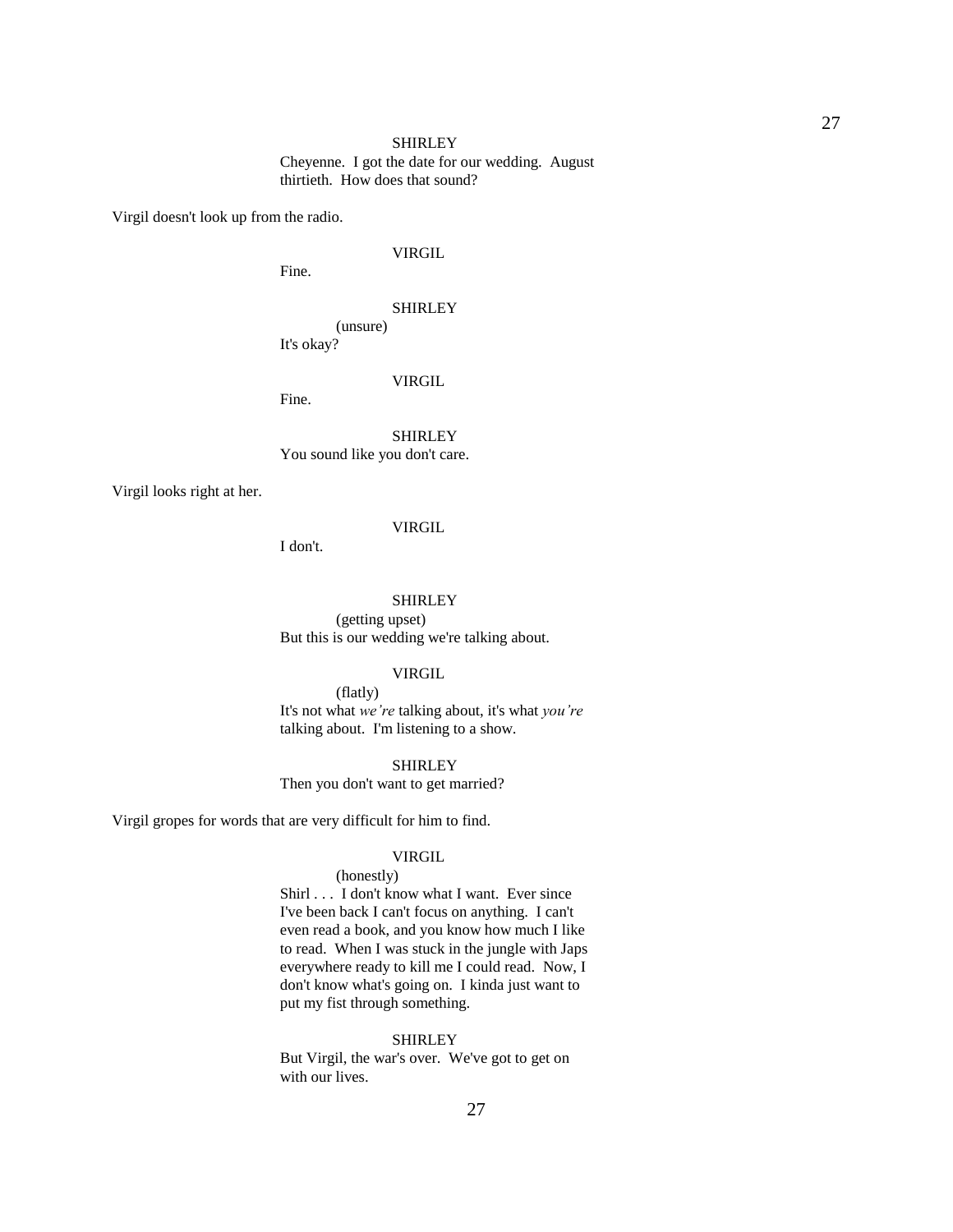I'd like to, really, but . . .

#### SHIRLEY

 (upset) But this doesn't make any sense.

## VIRGIL

 That's just how it is. I've done my best to explain it, Shirl. I don't care. Maybe by August thirtieth I will. Now can we just knock it off for a second? I wanna hear the rest of this.

Shirley is at a complete loss. She stands and goes quickly out the door. Virgil flicks his cigarette butt into the fireplace and takes a big slug of beer.

Jason comes in from school holding a pile of books.

## JASON

 Hi, Virg. (yells) *Mom! I'm home!*

### VIRGIL

Hey, what's up?

 JASON I saw Shirley on the way out. She didn't look very happy.

## VIRGIL

 (shrugs) How's school?

Jason looks around to make sure his Mom isn't nearby.

## JASON

 (confiding) It stinks. I'm failing biology and I don't think they're gonna let me graduate 'cause of it.

## VIRGIL

Uh-oh. Mom and Dad know this?

## JASON

 (shakes his head) I threw out all the progress reports.

## VIRGIL

 (sarcastic) Oh, good move. You know they're gonna find out,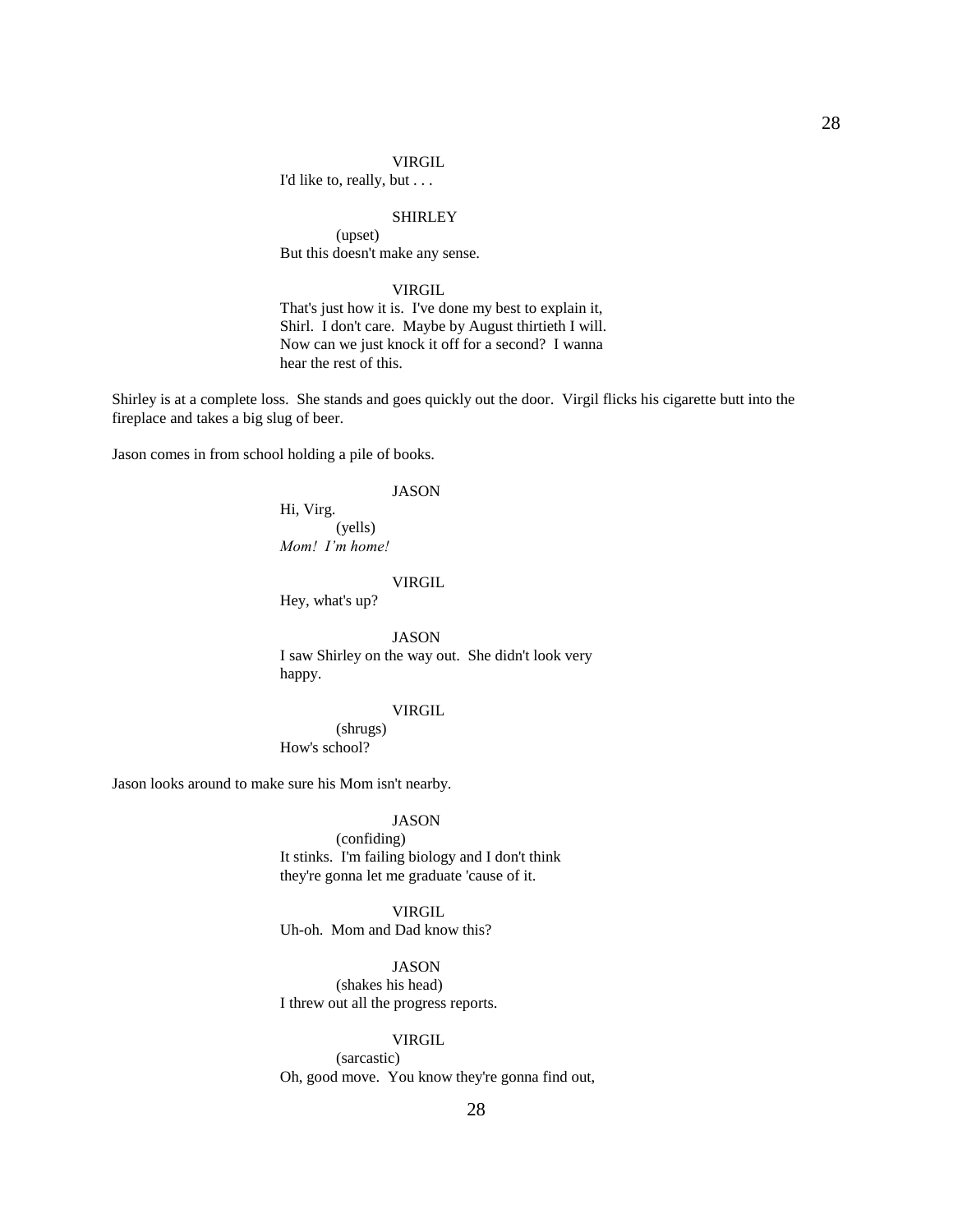### then what're you gonna do?

Just then Mr. Moore gets home from work, sees Virgil and Jason sitting on the couch listening to the radio and frowns. Jason turns to Virgil and waves his hand.

> JASON (whispers)

Nix.

## MR. MOORE Hello Virgil, Jason.

Hi Dad.

JASON

VIRGIL

Hi.

Mr. Moore goes into the kitchen where his wife is waiting for him.

## INT. KITCHEN - DAY

Virgil's Mom and Dad watch their sons from the kitchen, look at each other and shake their heads in confusion.

## DISSOLVE:

#### INT. VIRGIL'S BEDROOM - MORNING

Virgil is in bed, asleep. Mr. Moore enters all bright and chipper, opens the shade and wakes Virgil up.

## MR. MOORE Up and at 'em, boy. The day's a wasting.

## VIRGIL

 (groggy) What time is it?

## MR. MOORE

 Six-thirty. Now look, I spoke with my manager at Ford's and got you a job on the line. It's a good job, it pays well and could lead to a better position, with my influence, of course. Better get a move on, you don't want to be late your first day.

Virgil looks up at him and shakes his head.

## VIRGIL

No thanks.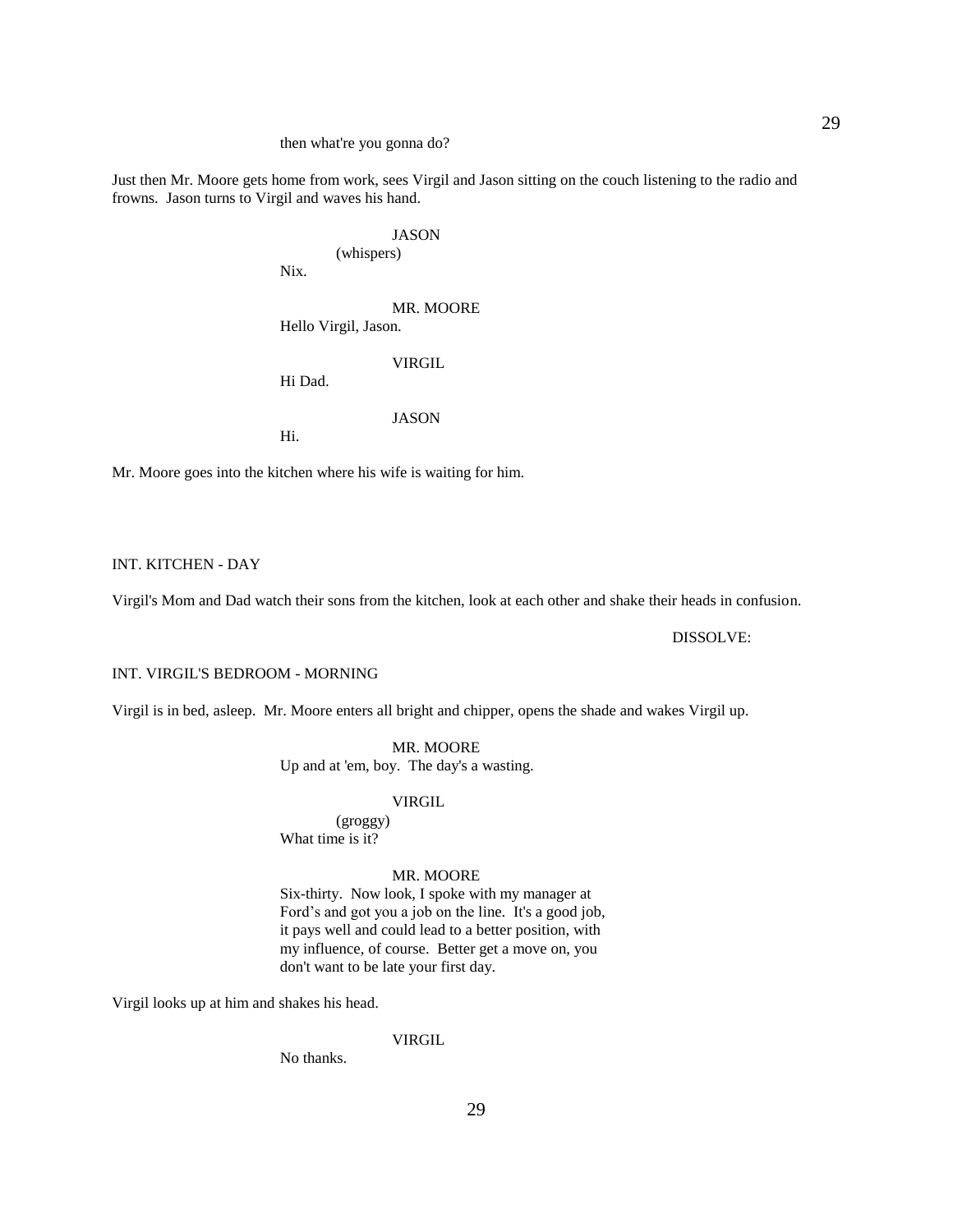Mr. Moore puts his hands on his hips and becomes stern.

#### MR. MOORE

 Virgil, you've got to do something with yourself. You can't lie around the house drinking beer all the time, your Mother and I won't have it. Look, I fought in the first war, I understand what you're going through. But enough's enough!

Virgil sits up and gives his Dad an intense look.

 VIRGIL You understand what I'm going through?

### MR. MOORE

Yes, I do.

### VIRGIL

 Dad. You were in Europe for five months behind the lines at a hospital cleaning shitty sheets. I just spent three years all over the Pacific killing Japs. Lots of 'em. A hundred. Two hundred. Probably more. And you wanna know what? I'm good at it. I'm a trained professional. I once threw a grenade down a hole that put away twenty-five or thirty of 'em in a single pop. (snaps his fingers)

 I don't wanna work at Ford, Dad. Unless I can get a job killing Japs, I just wanna go back to

Virgil rolls over and pulls the blanket over his head. His Dad is speechless. He quickly leaves Virgil's bedroom.

DISSOLVE:

## EXT. SUBURBAN NEIGHBORHOOD - DAY

Virgil walks through his neighborhood of brick houses and apartment buildings on a bright, chilly, early spring day. He sees little boys playing Army with plastic helmets and guns. He sees a Twin Pines milkman dressed in white on his route. The milkman waves to him and he waves back.

As he walks along a car goes by and backfires. Virgil instinctively dives to the ground and covers his head. He looks up and sees the little boys in their Army helmets looking down at him. Virgil takes a deep breath, sits up and foolishly smiles at the kids.

#### EXT. THE UPLINGER HOUSE - DAY

Virgil steps up in front of Stan's house and finds Stan sitting on the porch in a winter coat, mittens and a hat. He is staring into space, a comic book in his lap.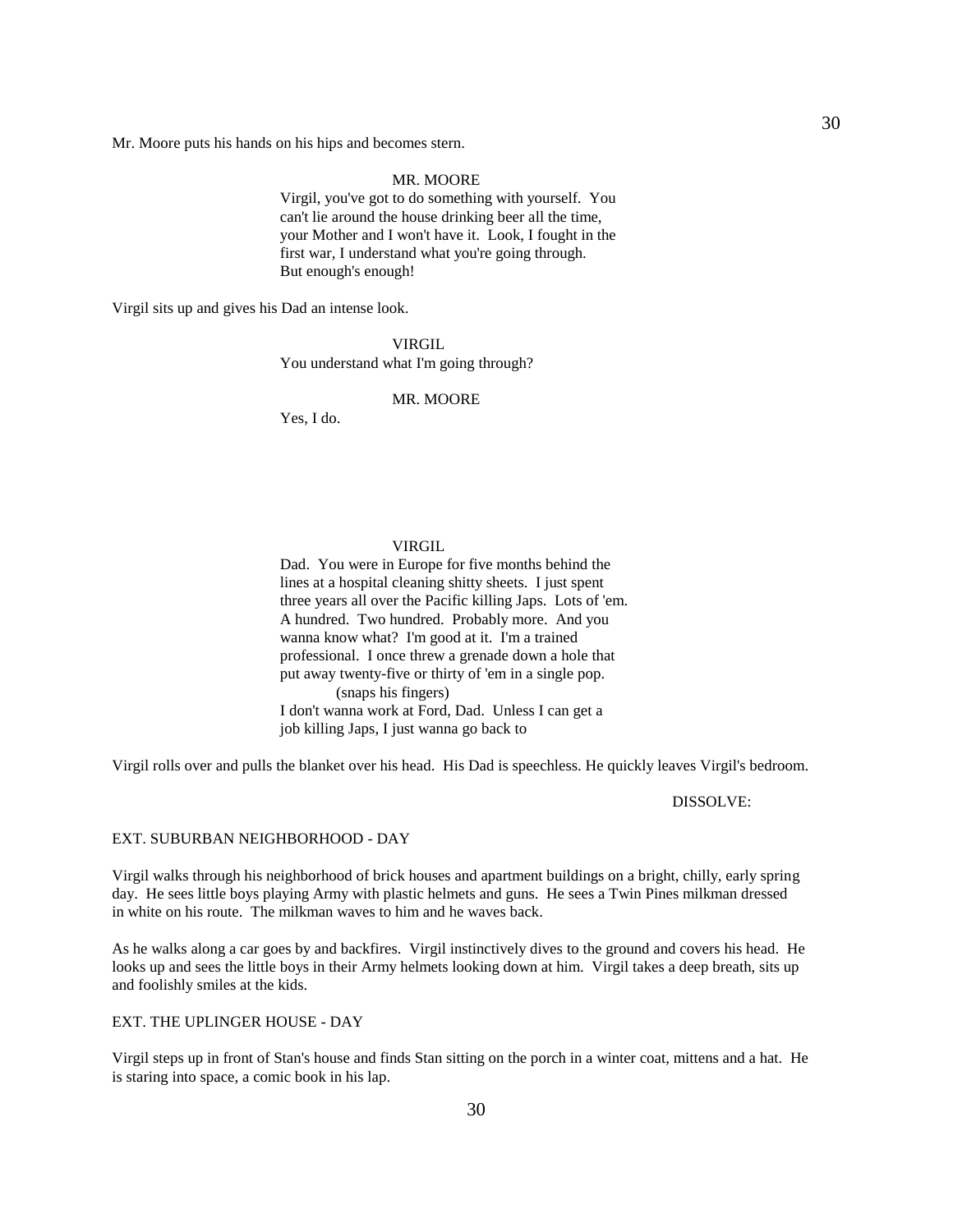Heya, Stan.

Stan slowly looks up and sees Virgil. It seems to take him a second to focus. Stan painfully forces words out of his mouth.

## STAN

## H-h-heya, Virg.

Virgil thinks for a second, the match in his teeth flicking against his nose.

 VIRGIL Is your old motorcycle still in the garage? (Stan shrugs) What'dya say we get it runnin'?

Stan tries to answer and his face contorts and twists and as hard as he tries no words will come out. It keeps getting worse and worse and finally Stan grabs the sides of his head and presses so hard his fingers turn white. Virgil doesn't know what to do.

## VIRGIL

 (helpless) Hey, it's okay, Stan. Doesn't matter. Skip it.

Stan face twists and turns and he finally gets out . . .

 STAN D-d-definitely n-n-needs n-new t-t-tires and sp-p-park p-plugs.

### VIRGIL

 (grins) So let's go get 'em.

### EXT. COUNTRY ROAD - DAY

Virgil and Stan ride Stan's old, 1931 Norton along a woodsy, two-lane road. The sky is deep blue and the trees are starting to bud. Stan drives fast and Virgil hangs on for dear life. They're both having a great time.

## EXT. EIGHT MILE ARMORY - DAY

The Eight Mile Armory is a long, low brick building with Army tanks and cannons parked on the front lawn. A sign hanging from the gun barrel of a tank reads, "U.S. Military Surplus Auction, April 12-14. Veterans' discount."

## INT. ARMORY - DAY

Inside the large armory a military auction is being held. The armory is loaded with now defunct and useless military equipment. An Army CAPTAIN stands on stage behind a podium, auctioneering. Virgil, Stan and Jason are in the crowd. They watch as Willys Army Jeeps are sold for \$150 each. The captain stops for a moment and checks the list in front of him.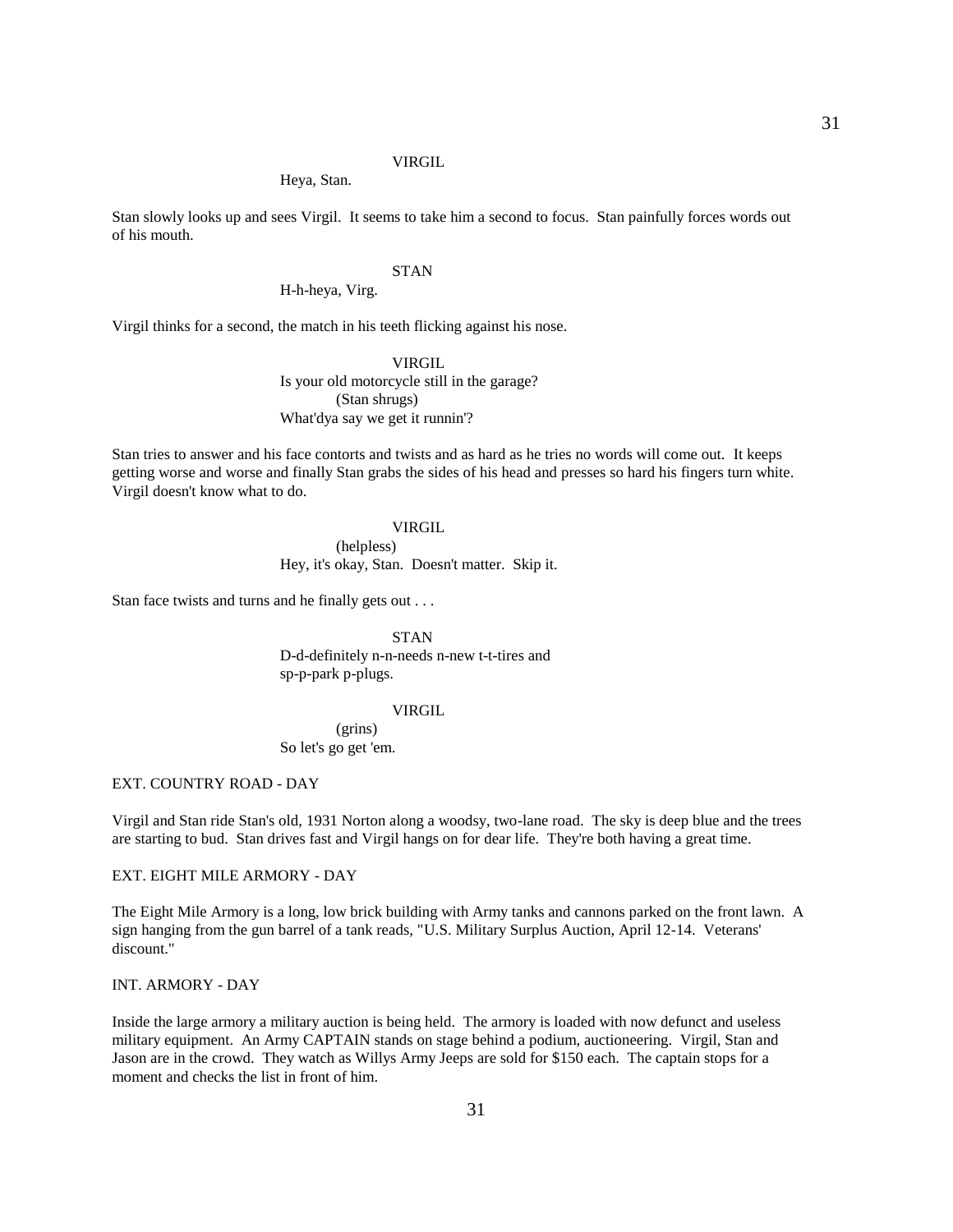### CAPTAIN

 All right, that's the last of the Jeeps. Now, we've got a hundred Harley-Davidson WLA 45 motorcycles. These are part of the last lot produced for the military and are unassembled, in the crate. Bids will begin at one hundred dollars—that's fifty dollars to you veterans.

Virgil raises his hand.

### VIRGIL

 (yelling) Fifty dollars!

 CAPTAIN (smiles) You mean a hundred dollars.

#### VIRGIL

 (confused) But I'm a veteran, you said we only pay fifty.

## CAPTAIN

 (nods) But you have to bid a hundred.

### VIRGIL

 (to Stan & Jason) That's the military for you. (yelling) A hundred dollars!

 CAPTAIN Sold! All right, I've got ninety-nine of these Harleys left . . .

## EXT. BEHIND THE ARMORY - DAY

In the parking lot behind the Armory is where all of the equipment is stored. There are rows of Jeeps and stacks of crates. Our guys talk to a broad-chested, uniformed, black Staff Sergeant, DEWEY H. LONGFELLOW, sitting behind a desk made of crates. He looks up from the receipt he's filling out.

## DEWEY

 I bought one of these Harleys myself. Best deal in the whole damn Army as far as I'm concerned. I jazzed mine up a little, though—bored out the heads, increased the compression, you know.

Virgil, Stan and Jason all look at each other blankly—they haven't got a clue what he's talking about. Dewey sees this and smiles.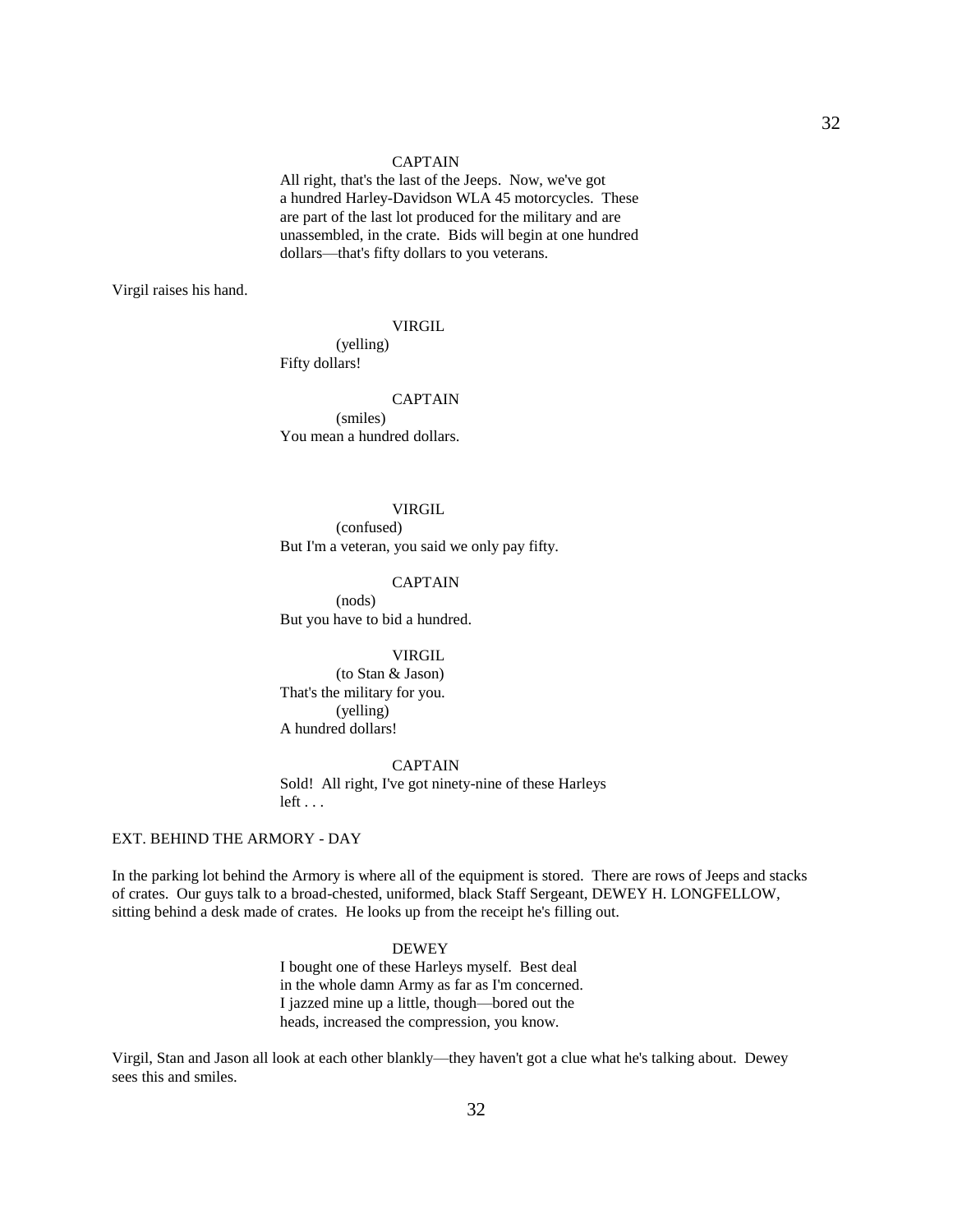### DEWEY

 If ya have any trouble puttin' it together lemme know. It was a bitch for me an' I been workin' on these things for years. I muster out of the service next week, so I'll be around. (hands them a piece of paper) Here. You can call me at this number if ya need to. Name's Dewey Longfellow.

Virgil's impressed. He puts out his hand.

 VIRGIL Hey, thanks a lot. I'm Virgil Moore, this is Stan Uplinger and my brother, Jason.

Dewey shakes all their hands.

## DEWEY

 (shrugs) Nice to meet'cha. Us ex-servicemen that likes motorcycles gotta stick together. (points at a stack of crates) There they are. Go take one. Careful of your backs, sucker's are heavy.

Virgil, Jason and Stan step up to one of the crates stenciled "U.S." They each grab an edge, lift and get it an inch off the ground before dropping it.

Dewey is watching over his shoulder. He chuckles and turns to the next guy.

EXT. THE MOORE'S BACKYARD - DAY

### MONTAGE:

Virgil, Jason and Stan assemble the Harley. They grease up the pieces and bolt them into place; they run the brake and throttle cables; they pump up the tires and bolt them in place, spinning them to make sure they're centered; they screw on the front and back lights and test them to make sure they light up; they drink beer and smoke cigarettes as they work.

Mr. and Mrs. Moore watch from the window, not looking pleased at what they're seeing.

When the bike's all put together there are five engine parts left over.

They load the Harley and the extra pieces into a pick-up truck.

EXT. THE LONGFELLOW HOUSE - DAY

Dewey's house is near downtown Detroit in a black neighborhood. It's a small wooden house in need of painting. A number of little black kids and teenagers begin showing up and watching as Virgil, Stan and Jason unload the motorcycle from the truck.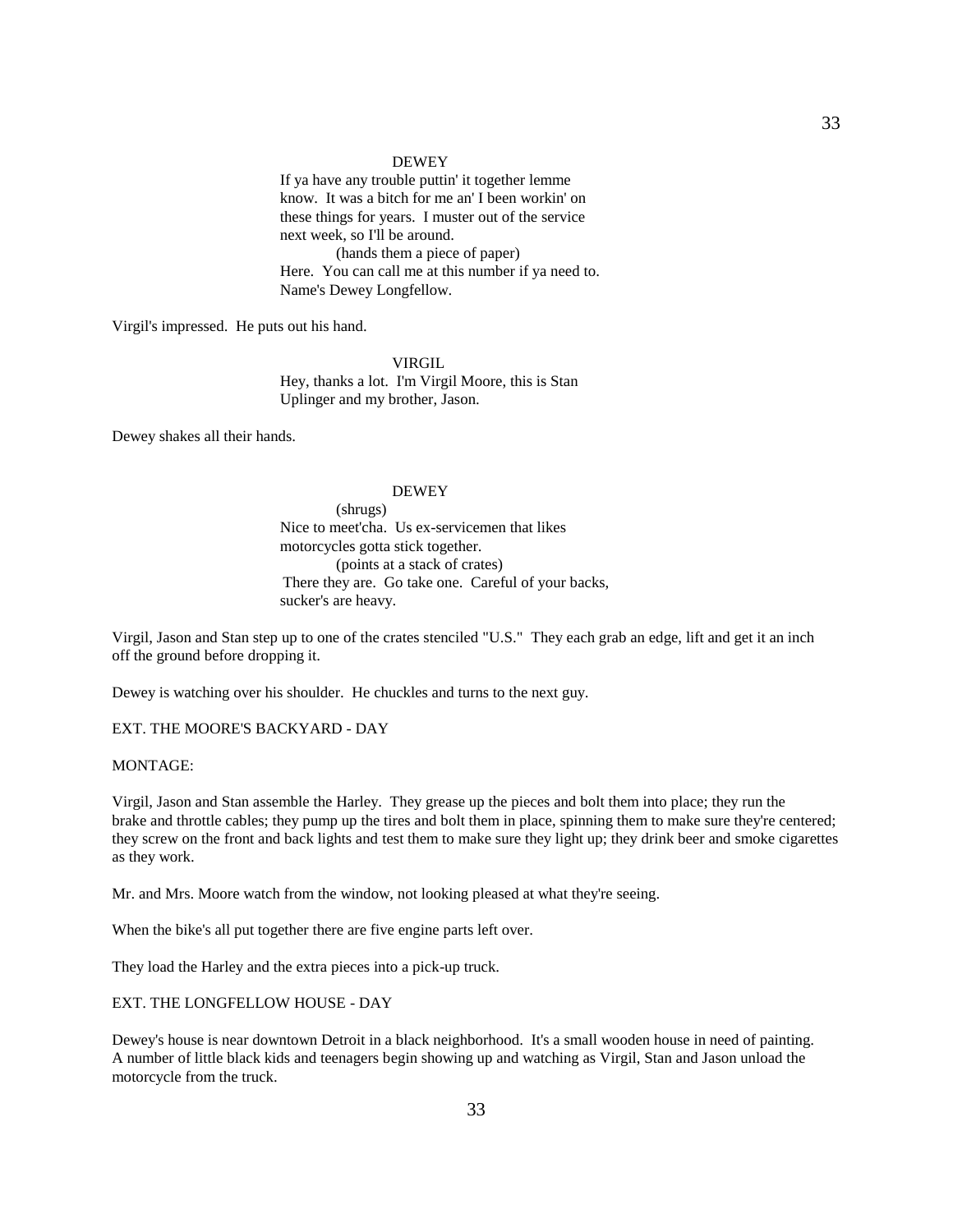Dewey Longfellow, now a civilian wearing pleated pants and a colorful shirt, takes over. He quickly pulls the engine apart and shows them where each of the missing parts fit. When he's done they gas up the bike, give it a kick and VROOM!! it starts right up. They all turn to Dewey, impressed. The watching kids applaud. Dewey holds up his hands like it's nothing.

Dewey gets his Harley out of the garage. It's a beauty: high gloss paint, extra chrome, three headlights, tooled leather saddlebags. Virgil, Stan and Jason are *very* impressed.

## VIRGIL

 Me and Stan are talkin' about maybe takin' a road trip out to California this summer. Visit some service buddies in Dago, maybe go up to Oakland. Interested?

Jason turns away looking hurt.

## DEWEY

(frowns)

 I don' think so. I jus' got out after three years. I mean, I got seven younger brothers and sisters and my Daddy's dead. I just gotta make some money somehow. Sounds like a great idea though. Thanks for askin'.

## **VIRGIL**

 (waves his hand) You won't have any trouble gettin' a job. You're a firstclass mechanic. You're a helluva lot better trained than me. I can't do anything.

### DEWEY

 (smiles) Like my Mamma says, from your mouth to the Lord's ears.

## INT. CARL'S CHOP HOUSE - NIGHT

Carl's Chop House is a very nice steak house. Every table is filled with well-dressed, upper-class, white people. Their orders are taken by white waiters in tuxedos. The food is cooked by white chefs. The tables are bussed and the dishes are washed by blacks. Dewey is among the dishwashers wearing a food-spattered apron, up to his elbows in soapy water. All does not look right with the world by his expression.

### DISSOLVE:

## EXT. THE MOORE'S BACKYARD - DAY

It's a beautiful summer day. Virgil and Stan hang out in the backyard drinking beer, their motorcycles parked nearby. Mr.Moore comes out the back door of the house wearing a scowl and marches up to Virgil.

### MR. MOORE

Virgil, I have to tell you quite frankly that your Mother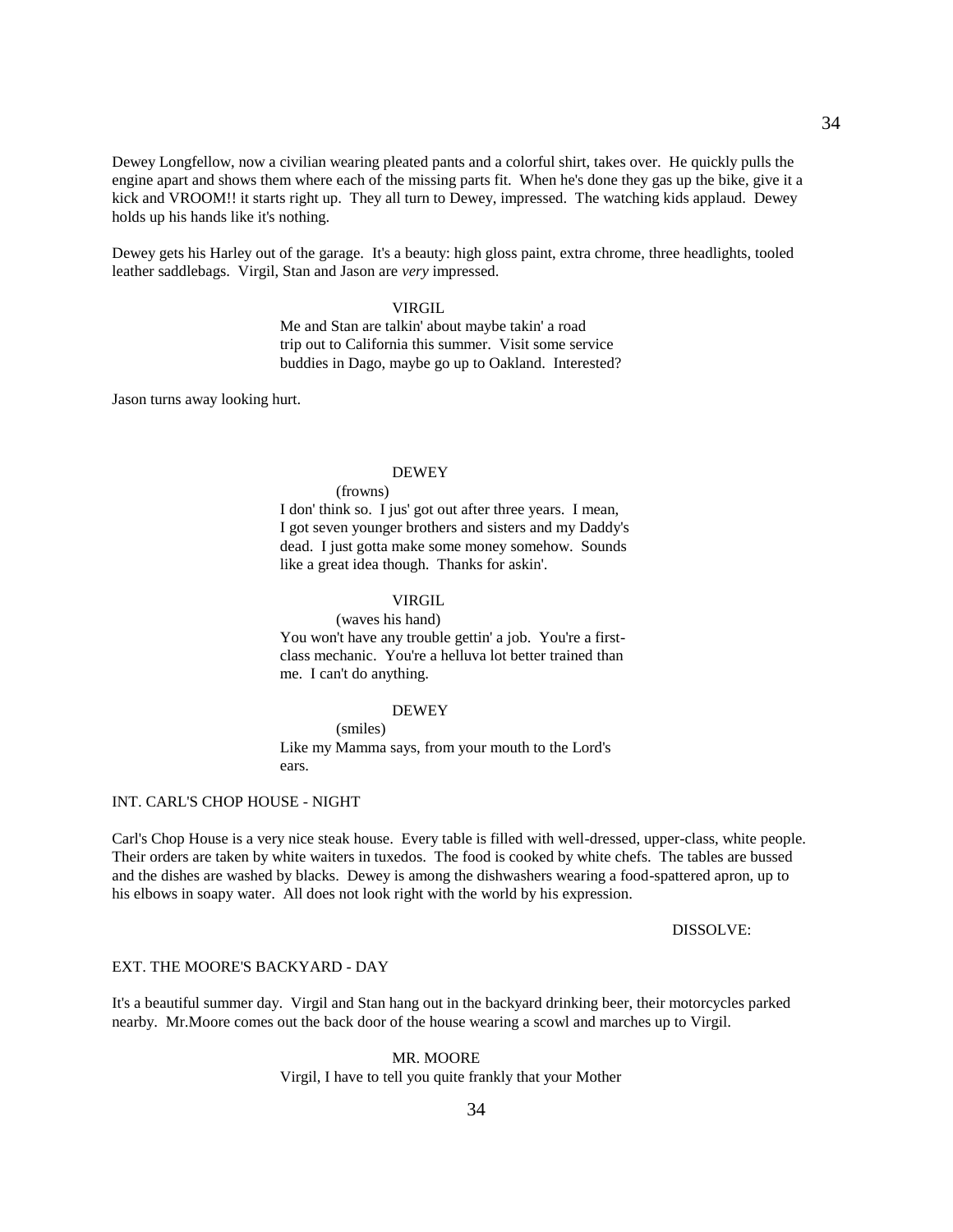and I have had it! I don't know what's gotten into you? You act so angry, always ready to fight, like someone owes you something. Well, we don't owe you anything. And as long as you live under our roof you're going to live by our rules. Do you understand?

## VIRGIL

 (tolerant) Yeah, Dad, I understand.

## MR. MOORE

 First of all you're gonna go out tomorrow and start looking for a job. The job I got you isn't available anymore.

 (Virgil shrugs) Second, no more lounging around all day drinking beer. Your Mother can't stand the sight of you anymore.

Mrs. Moore watches and listens from the kitchen window.

### VIRGIL

 (sighs) Yeah, what else?

### MR. MOORE

We don't want you spending so much time with your brother. You're a bad influence on him.

It's now gone too far for Virgil.

## VIRGIL

 Oh, yeah? Well, ya know what Dad, I really don't give a shit what you think about that. Jason's his own man, he's gonna do whatever he's gonna do and neither you or me has anything to do with it.

At that very moment Jason arrives pushing an old, beat-up, 1929, single cylinder, Harley-Davidson motorcycle.

## JASON

 (grinning) Hi. Look what I got.

They turn and look. Virgil looks embarrassed, Mr. Moore is furious and Stan hides a grin.

### MR. MOORE

That's the limit!

 (points at Jason) You're gonna get rid of that thing tomorrow, mister, you hear me! And if you think your Mother and I are such fools that we don't know what's going on with your grades, you've got another thing coming! You're grounded for the whole summer! The only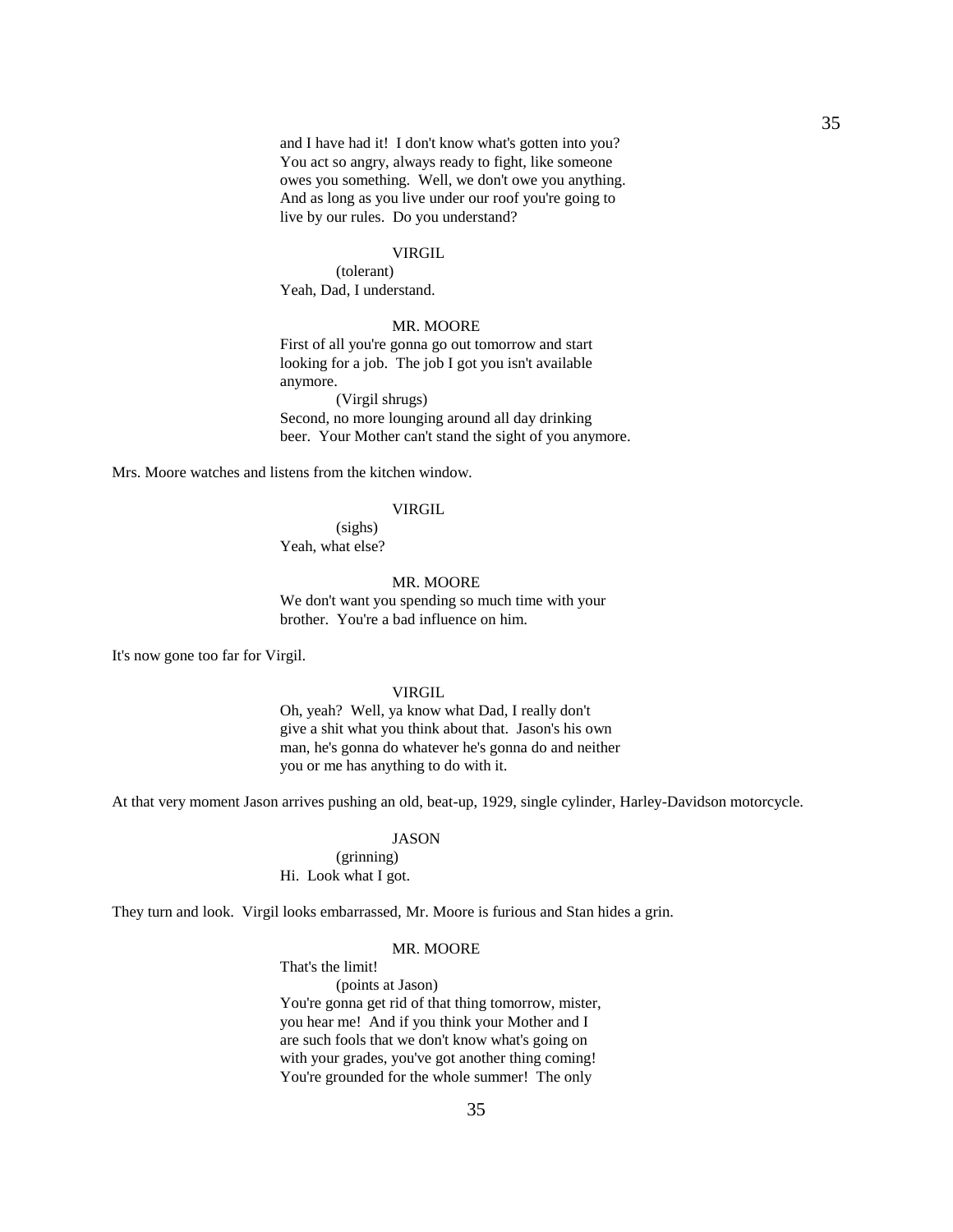time you're going out is for summer school! (points at Virgil) You know what your Mother and I think about profanity in this house! If you ever speak to me like that again you can just pack your bag and hit the road! And another thing, if you intend to keep that motorcycle of yours, you're gonna keep it somewhere other than this house! (points at Stan) That goes for you, too! I've absolutely had enough of these stupid motorcycles!

Just then there is the very loud sound of a motorcycle pulling up the driveway. It's Dewey on his snazzy Harley, full saddlebags, a sleeping bag strapped to the back. Everybody turns and looks at him. It's a weird moment and Dewey can feel the tension.

## **DEWEY**

'Scuse me, am I interruptin' somethin'?

## VIRGIL

 (grins) Nah. How ya doin' there, Dewey? What brings you to these parts?

## DEWEY

 Well, I decided to take you up on goin' out west, there's a few buddies I wouldn't mind seein'. I know you fellas prob'ly planned to go later, but I gotta shove off right now.

Virgil looks at his stone-faced Father and nods.

 VIRGIL I know what you mean. Lemme get my gear.

JASON

Me, too.

 MR. MOORE (to Jason; dead serious) Oh no you're not!

### JASON

Why shouldn't I?

### MR. MOORE

 Travel across the country on a motorcycle? Why shouldn't you? Because I said so, that's why! Besides, you're grounded, didn't you hear me?

 JASON You know what, Dad? I don't care about your rules. I'm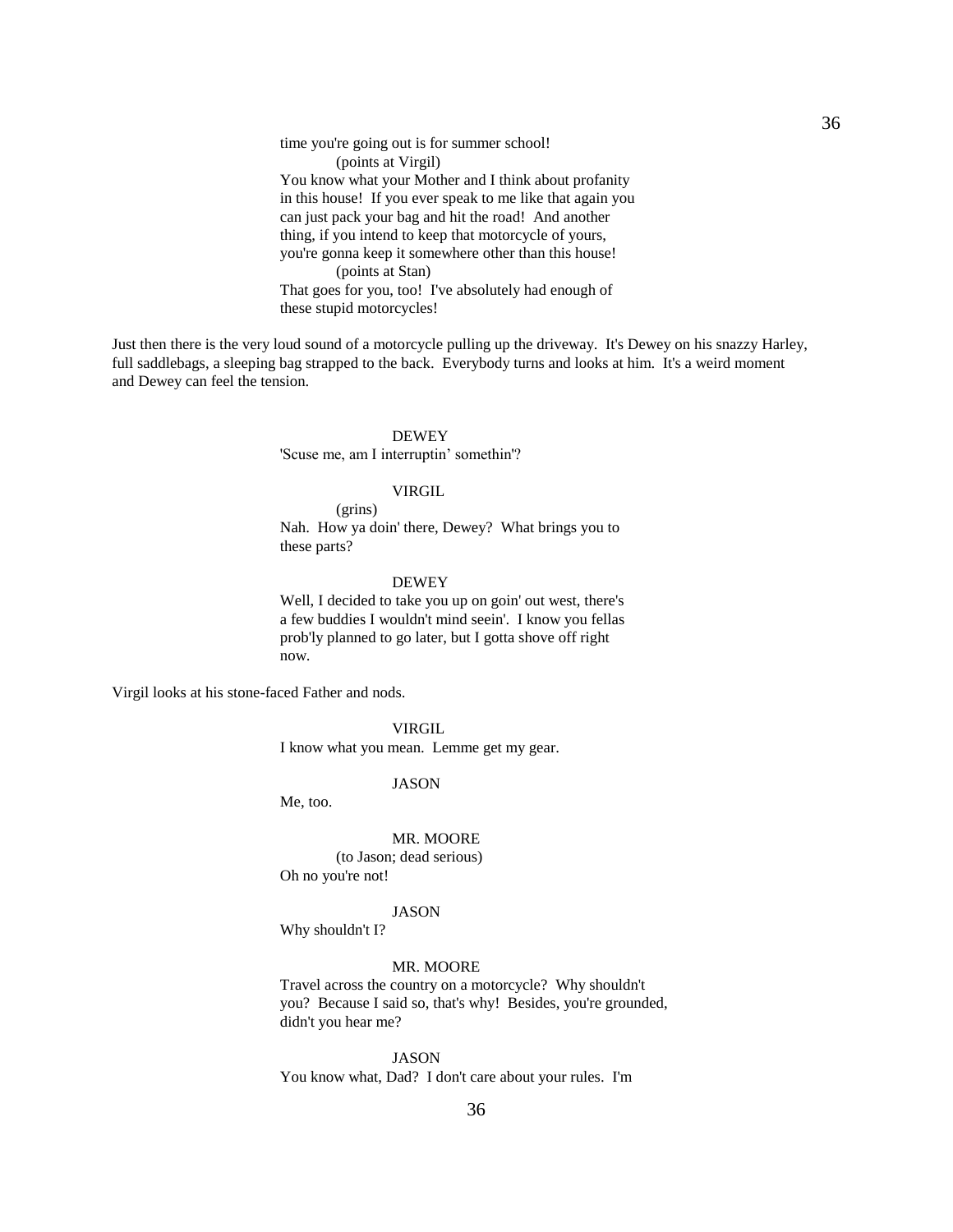eighteen and I'm going.

#### MR. MOORE

 (flatly) If you go, don't come back!

#### JASON

 (shrugs) Fine. I won't.

Mr. Moore turns to Virgil with burning fury in his eyes.

 MR. MOORE Look what you've done to him! You've turned my own son against me!

#### **VIRGIL**

 (amazed) Me? Bullshit!

Mr. Moore has just been pushed too far. He moves in on Virgil with his hand upraised to smack him.

### MR. MOORE

 (furious) I told you never to speak to me that wa—

Before Mr. Moore's hand makes contact with Virgil's face, a deadly cold expression appears in Virgil's eyes. His hand clamps on his Dad's wrist very hard. Virgil expertly and automatically bends his Dad's arm down driving him to his knees while simultaneously cocking his fist back ready to punch him in the face.

Mrs. Moore sees this from the window, looks absolutely horrified, and comes running out of the house.

Stan steps between Virgil and his Father. He looks Virgil right in the eye.

 STAN L-l-let him g-g-go, Virg! D-d-do it! *Now!*

Virgil blinks several times, recognizes Stan, takes a deep breath and lets go of his Father's wrist. Mr. Moore drops to the ground. Mrs. Moore runs up and puts her arm around her husband's shoulders. She stares at Virgil like she's afraid of him.

#### MRS. MOORE

 Virgil, for God's sake what's wrong with you? This is your Father.

Virgil is breathing hard and has no answer. Mrs. Moore helps her husband to his feet and they walk back into the house. Virgil looks at Jason who is intently watching his parents' departure.

### VIRGIL

 (sincerely) I can't ever come back here, Jas. You want that, too?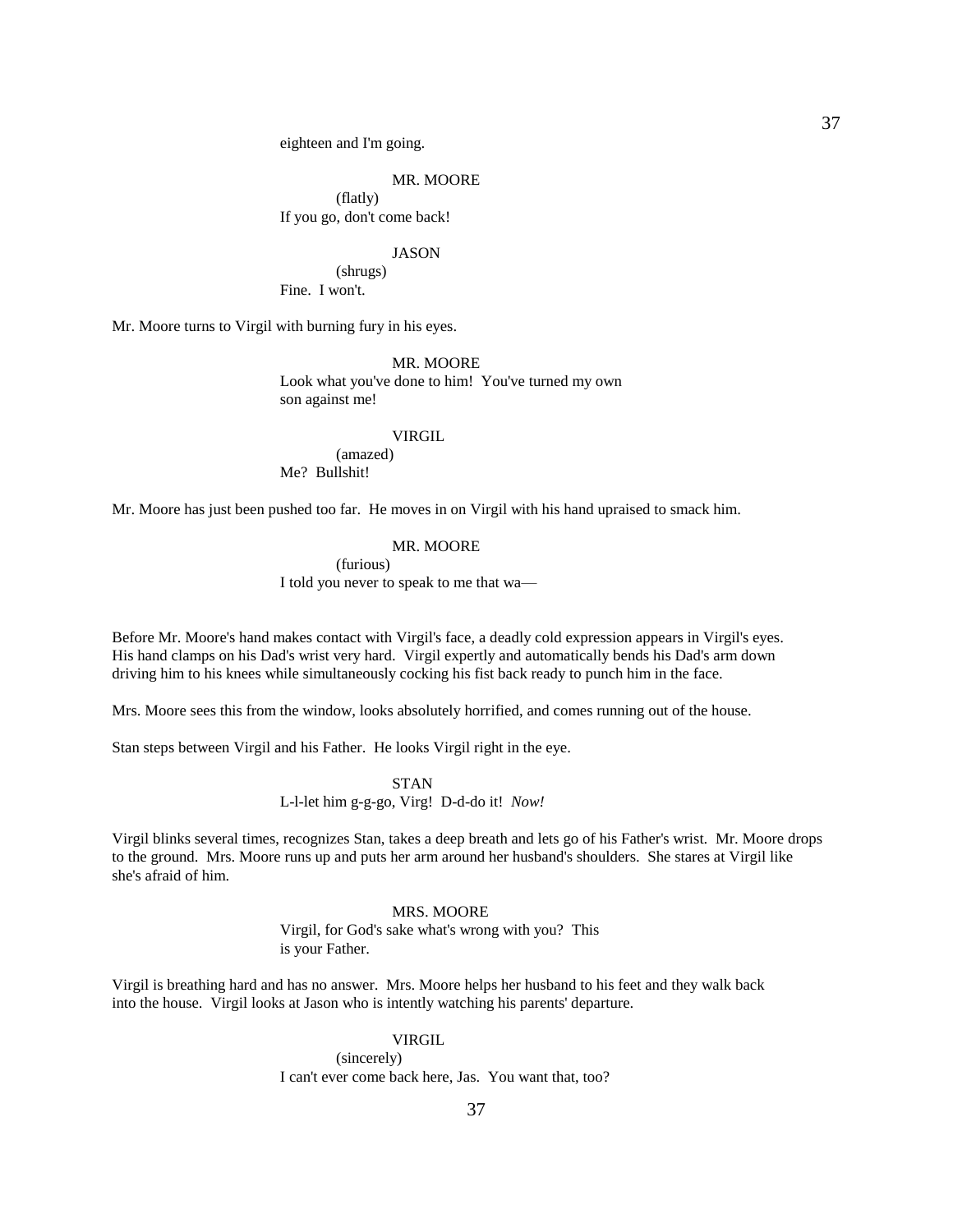#### JASON

 (pleading) You already left me behind once, Virg, please don't do it again. Please.

Virgil grabs Jason's shoulder.

 VIRGIL I won't. Let's go get our stuff. I gotta call a buddy of mine. (to Dewey) We'll be right back. Sorry about the scene.

### DEWEY

Hey, don't mind me.

#### DISSOLVE:

### EXT. U.S. 24 SOUTH - DAY

When the four men on their motorcycles reach a sign that reads "Toledo City Limit" they are met by a smiling Bud Hoogenboom on his loaded Indian. He pulls up beside them.

### VIRGIL

 Hey, matey. It didn't take a lot of convincing to get you to go.

### **BUD**

 It's good you called when you did, I was about to just leave on my own. Where'd you get the Harley?

# VIRGIL

 Army auction. Fifty bucks. Meet the guys. This mug is my brother, Jason, this palooka is my buddy, Stan, and this is a new recruit, Dewey. This is Bud.

### JASON

 (nods) Hey, Bud.

#### BUD

 (salutes) Hey, guys.

Bud looks at Dewey suspiciously.

**BUD** I didn't know your kind rode motorcycles.

# DEWEY

(flatly)

38

38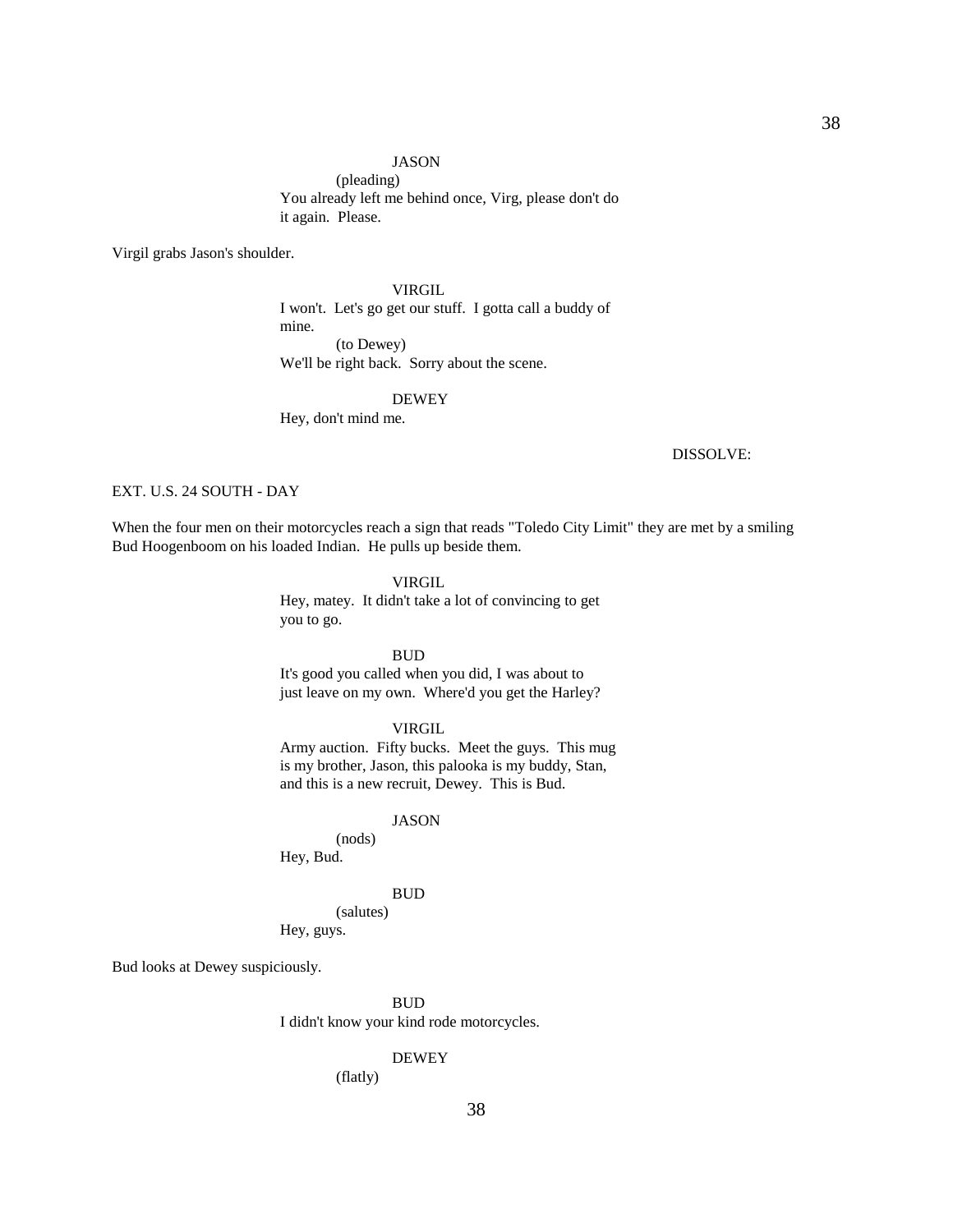39

My kind?

BUD

Yeah, Negroes.

Everybody suddenly seems uncomfortable.

### DEWEY

 (challenging) Why wouldn't we?

BUD

 I don't know, I just thought you people avoided complicated mechanical things.

### DEWEY

 (defensive) And leave 'em to people like you?

 BUD Hey, don't get touchy. I'm just makin' conversation.

Dewey looks away. It suddenly seems like it's going to be a long road trip.

Bud grins and looks over the selection of motorcycles.

**BUD** 

 You guys got some nice motorcycles here, but since I'm the only one with an Indian, I guess you can all just follow me.

Bud grins, guns it, pulls a wheelie and goes blasting up the road. He waves as he gets farther and farther ahead. The other guys look at each other, then they all go racing after him.

Dewey immediately pulls ahead of the others, quickly gaining on Bud. In seconds Dewey catches up to Bud, salutes, and passes him. Bud looks really angry and waves his fist. Dewey slows down until he's beside Bud.

### DEWEY

 (casually) Your engine's outta tune.

### BUD

 (defensive) What? How do you know?

### DEWEY

 I'm a mechanic. That's the problem with havin' four cylinders. You gotta tune 'em all the time. Maybe your kind of people don't know that.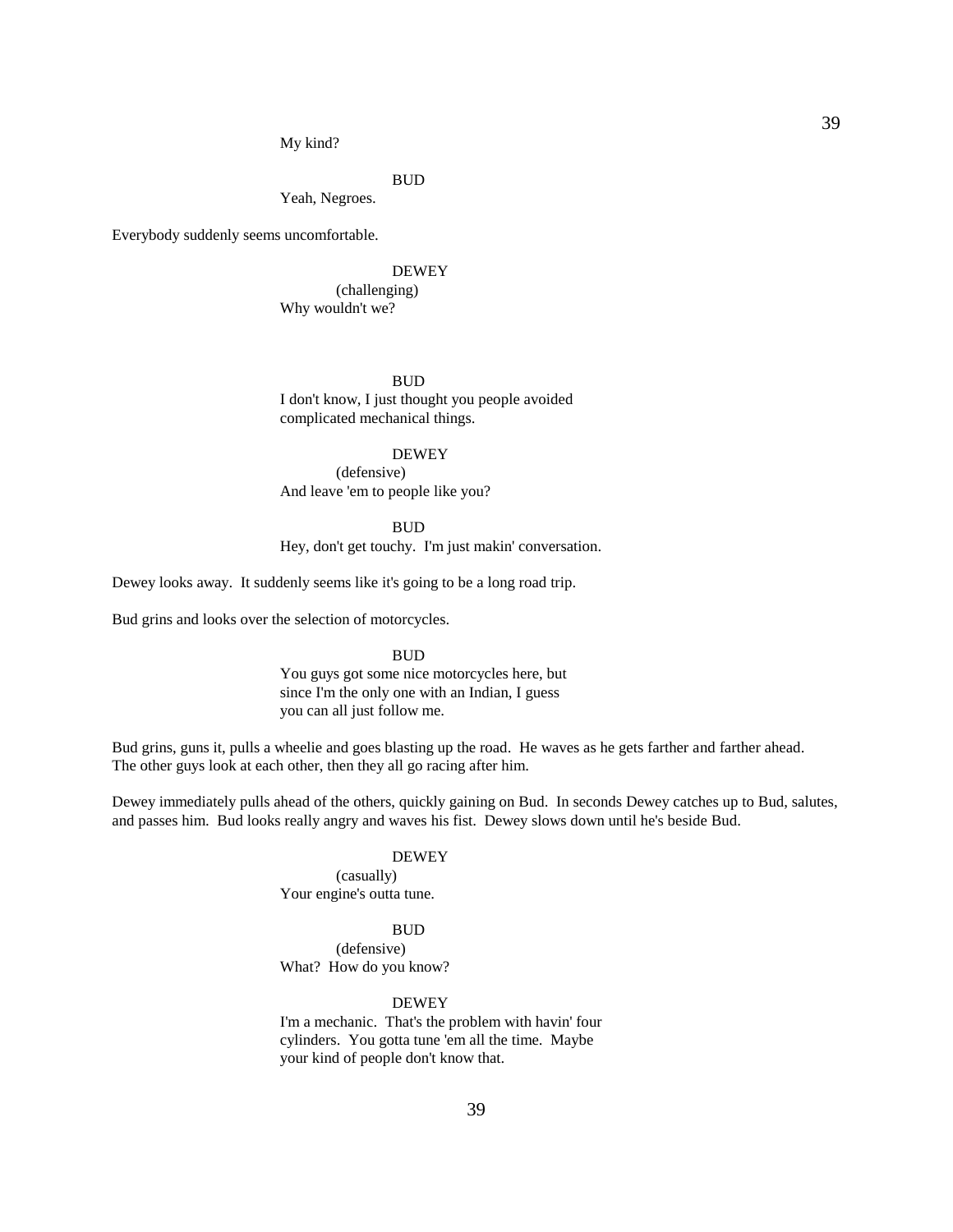### BUD

 (embarrassed) I think I knew and forgot.

 DEWEY Yeah. Well, I got my tools with me, when we stop I'll tune it up for you.

#### BUD

 (honest) Really? Thanks.

# DEWEY

That's okay.

### EXT. U.S. 25 SOUTH - DAY

The very first motorcycle gang (with no helmets) cruises up the road. Jason has a portable radio strapped between his handlebars. Tommy Dorsey's "Opus One" can be heard. Everybody that they pass looks twice, their expressions

saying, "What the hell is that?" And indeed they are a strange looking lot; unshaven, shaggy hair, Army boots, a lot of tattoos—nobody's ever seen anything like them.

They drive along through farm country, past fields of alfalfa, pastures full of fat cows, silos and barns, rolling hills and big, leafy trees. They keep playing a game where one guy will pull ahead, then someone else will catch up and beat them pulling even further ahead. Sometimes, as they're building up speed, they can't help but scream and holler as loud as they can.

### DISSOLVE:

### EXT. ROADSIDE PARK - NIGHT

They've stopped for the night off the side of the road. With the bikes parked in a line, their sleeping bags (all are green Army surplus) rolled out and a campfire burning, they eat dinner out of cans. They all feel very good. Nobody's telling them what to do; they're their own men. There's no need for talk. As the fire smolders, they leisurely light up cigarettes and pass around a bottle of whiskey. Jason's radio quietly plays "On The Sunny Side Of The Street."

### DEWEY

 Oh brother, but it's great t' be out on the road. I was at my limit back there in the city.

Everybody nods at that.

#### **BUD**

 Yeah, you know, you spend all that time overseas thinkin' if I was only home everything'd be swell, then ya get here and it all stinks.

#### VIRGIL

 Nobody gives a good goddamn that we just shit away a big chunk of our lives. They want ya to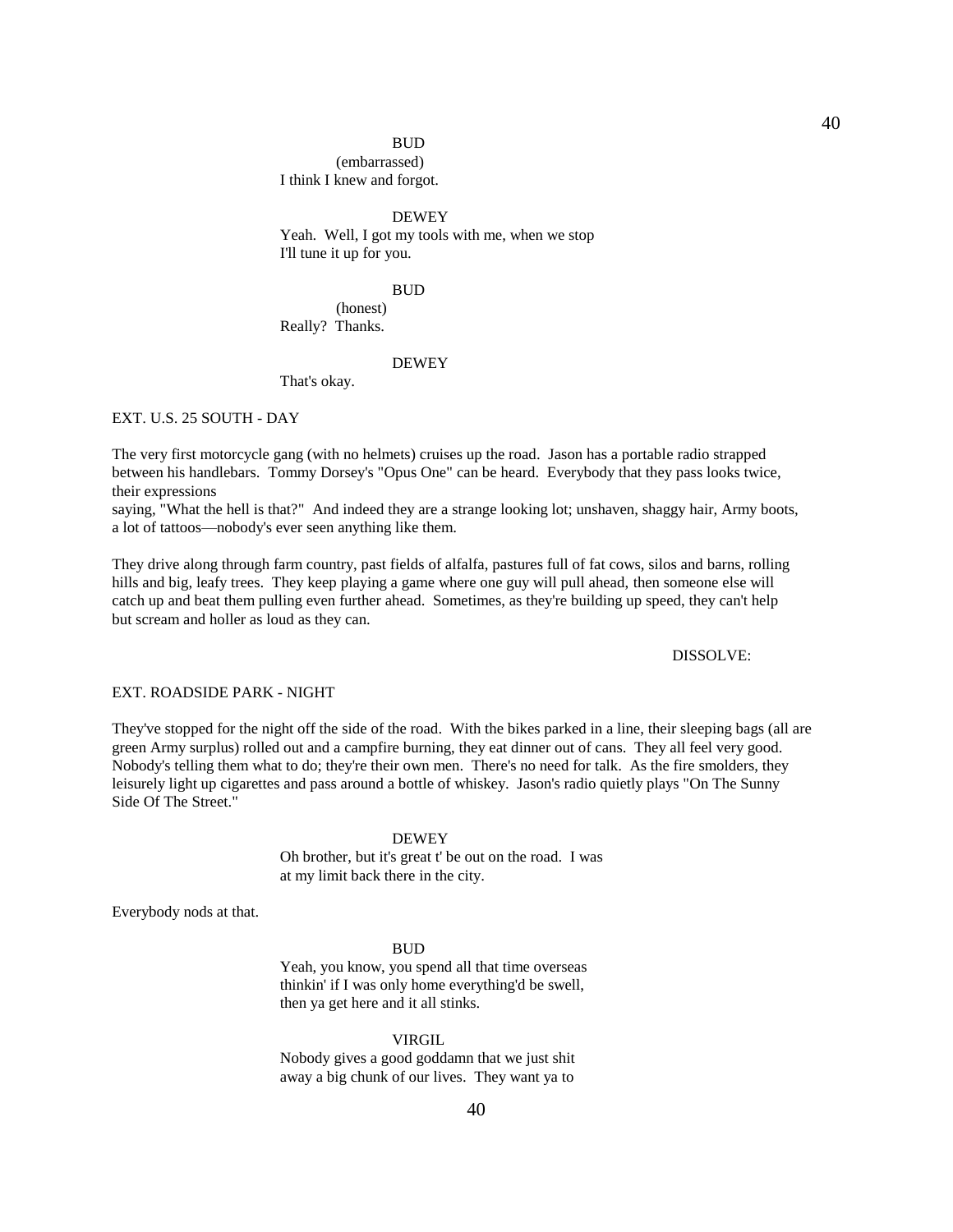just pick back up like it didn't happen. Hell, I'm not the same person as when I left.

 STAN I-I-I s-sure c-can't p-pick back up. W-w-what'm I s-s-supposed t-to do now?

VIRGIL

You could get a job as a radio announcer.

Stan punches Virgil in the arm.

### STAN

F-f-fuck you.

#### DEWEY

 Durin' the war it always made me real mad that most Negroes weren't allowed to fight. That we had to work in the mess or supply or the motorpool. But in the motor-pool I was the Sergeant, a respected man by everybody—colored or white. I said jump to a white corporal an' he jumped. White officers would come to me when they needed to know somethin' about the vehicles an' if I told 'em they could or couldn't do somethin', that's what they did. So what do I end up doin'? Washin' dishes for rich white folks. An' if I work long and hard, they make me a busboy.

They all shrug and shake their heads.

#### **BUD**

 You know, during the war I used to feel pretty damn lucky. I mean, I was on three ships that went down. On my fourth ship guys would just touch me on the way to battle stations thinkin' that I was good luck. I don't feel lucky anymore.

### VIRGIL

 Yeah. Like when Stan and me were in the Philippines, we went on this march into the jungle with no food 'cause they were gonna re-supply us with drops from the air. The day after we leave all the supply planes get bombed. So we're out there with Japs all around us for fifteen days without food, eatin' anything, plants, bugs, rats, anything—

### STAN

 (nods) —L-l-lotta b-big b-bugs.

Everyone grimaces at the thought.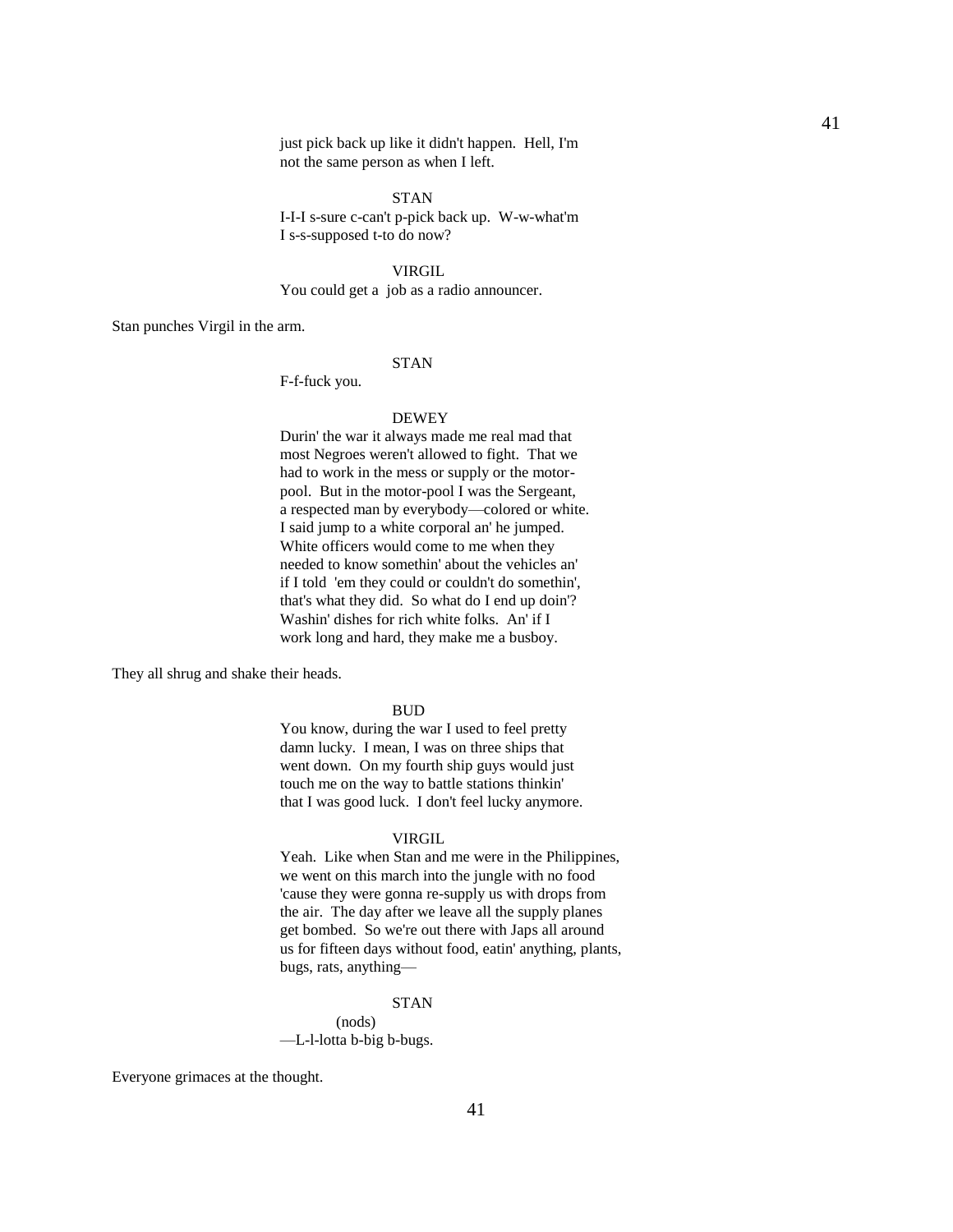#### VIRGIL

 Brother, you ain't lived 'til you've eaten a big, hairy, footlong centipede. Anyways, they finally get a supply plane in the air and drop a couple of big, heavy crates of K-rats. One of my guys that's gone nuts from hunger, Chester Rawlins from Raleigh, North Carolina, goes runnin' out like he's gonna catch one of these goddamn things, but instead, he gets konked right on the head and dies. Talk about luck, will ya.

#### **STAN**

 A-a-at t-t-the end of-f-f t-that m-m-march was w-w-when I-I-I t-t-took it in t-t-the head. I-I-I w-w-was r-real lucky f-for the whole w-w-war, 't-t-til I w-w-wasn't anymore.

#### **VIRGIL**

 I'll tell ya, everybody can complain about what a terrible war it was and how everything was so awful during it, but at least I knew who I was and who the enemy was. Now, I don't know. I mean, for a while there it seemed like the enemy was my Dad, and I came damn close to bashing his face in, but . . . I love him. He's my Dad. He's not the enemy.

### JASON

 I guess he's not my enemy, either. But there were days I sure wanted to bash his face in, too.

#### **BUD**

 Everybody on the ship knew what their job was, what was expected of them, where their battle stations were and why they were there. Everybody had a purpose. Now, the only purpose, I guess, is makin' money.

#### VIRGIL

 Yeah, and gettin' married and havin' kids and all that. I just don't want to do it now. Maybe when I get older, like when I'm thirty. Now I just want to live a little.

Everyone nods and grunts in agreement. They flick their butts into the fire, sigh, crawl into their sleeping bags and go to sleep. Virgil, however, just sits up staring at the fire and smoking a cigarette.

### DISSOLVE:

#### EXT. ROADSIDE PARK/LATER - NIGHT

Virgil's still up, smoking and reading "The Lost Lady" by Willa Cather. Bud starts to moan and move around he's having a nightmare.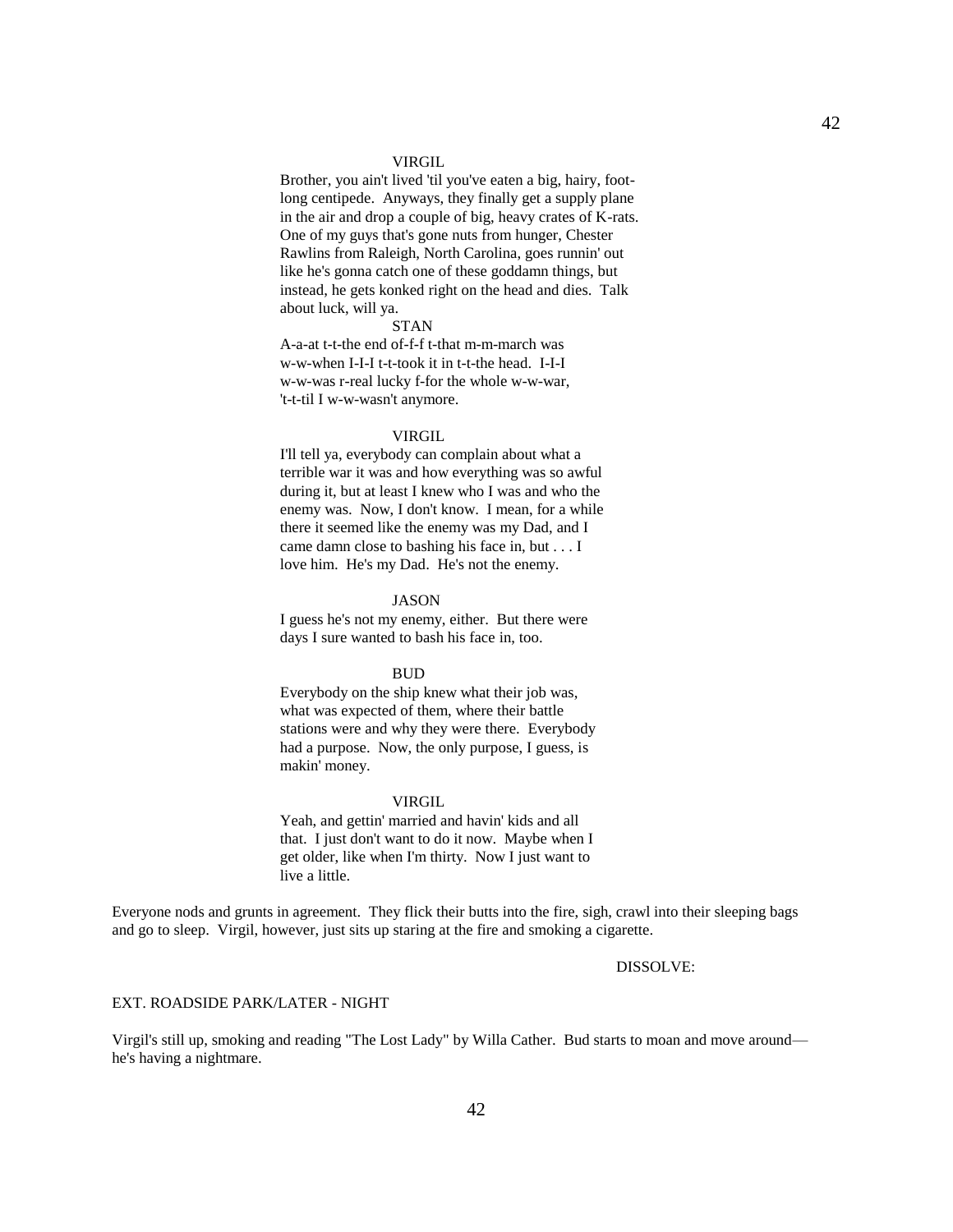BUD

*No! Get out! Swim for it! Ya gotta get out! We're goin' down!*

Virgil reaches over and shakes Bud's shoulder, waking him.

### **BUD**

(groggy)

Huh?

#### VIRGIL

Go back to sleep.

Bud sits up and lights a smoke.

#### **BUD**

Thanks. In a while.

Soon Stan starts to moan from a nightmare. He talks in his sleep and doesn't stutter.

#### STAN

*Jesus Christ, they're everywhere! They're behind us, too! We gotta get outta here!*

Bud reaches over and shakes Stan's shoulder waking him up, too. Bud hands him the lit cigarette and Stan takes it.

# **STAN**

T-t-t-thanks.

The three men sit up smoking, not very interested in going back to sleep. Suddenly, Dewey springs up, looking all around blankly.

#### DEWEY

 (panicked) *Where the fuck am I?*

Stan hands Dewey the cigarette. As Dewey takes the smoke it all comes back to him.

#### DEWEY

Oh, yeah.

Virgil glances over at Jason, dead asleep and snoring. Virgil looks back at the other guys and they all grin.

#### **BUD**

Man, I used to sleep like that, too.

# VIRGIL

We all did.

Suddenly, bright lights hit them in the face. They all hold up their hands to shield their eyes and see what's going on. Two Ohio State TROOPERS come walking up wearing Smokey the Bear hats.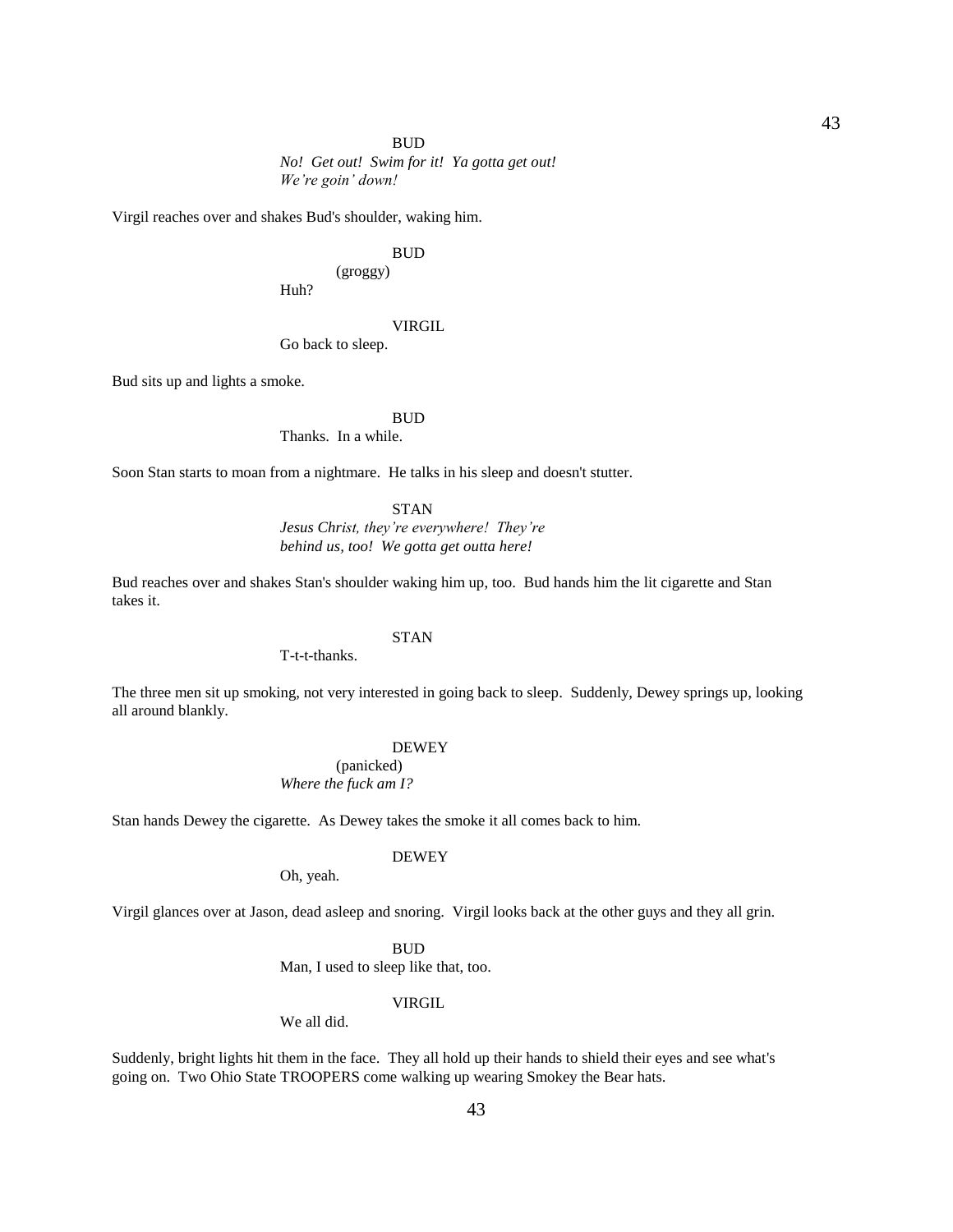# TROOPER #1 What're you fellas doin' out here?

### VIRGIL

We're camping.

### TROOPER #2

I don't see no tents.

 VIRGIL What have tents got to do with it?

 TROOPER #2 You can't camp without tents.

### VIRGIL

Who says?

#### TROOPER #1

We say.

### **BUD**

 You guys got any other camping tips for us? Like what kinda plants we shouldn't eat?

 TROOPER #1 Don't get smart with us, friend.

# BUD

 I can't get any smarter'n I already am and I ain't your friend.

Stan puts his hand on Bud's shoulder.

### STAN

C-c-can it, B-B-Bud.

 TROOPER #1 That fella has sense. You listen to him.

# TROOPER #2

 Just pack it up and move it out. This is a day park, no camping. Try readin' the signs next time.

The Tropper aims the beam of his flashlight at a sign nailed to a tree, "No camping." The guys wearily get to their feet and begin rolling up their sleeping bags. The Troopers stroll back toward their car.

DISSOLVE:

EXT. SHAMROCK, TEXAS - DAWN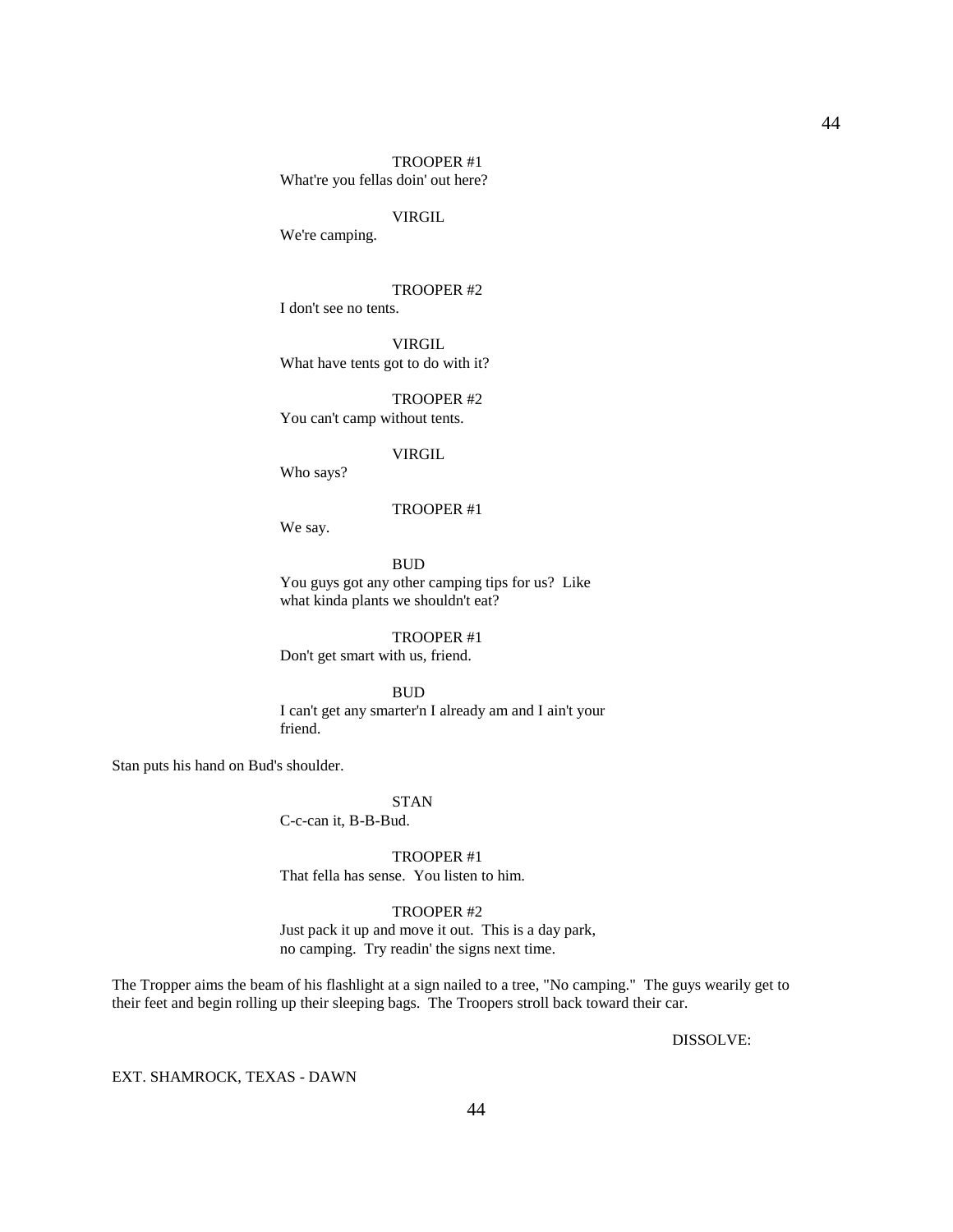The sun is just starting to rise over the small town of Shamrock in the panhandle of Texas on Route 83, about a mile south of Route 66. It's a dust-blown little town with a few shops, The Panhandle Saloon, an outrageously art deco Fina gas station with the Drop Inn Cafe attached to it. The entire town exists on about a half a mile of road with most of the houses right behind the businesses. About a half a mile south of town are a few oil wells and a small refinery.

#### EXT. McMILLAN HOUSE - DAWN

The black Chevy with "Shamrock, Texas, Sheriff" written on the door is parked in front of a little, windblown wooden houses. Sheriff McMillan steps out the front door of the house. He takes a deep, hearty breath of morning air, starts to violently cough and hocks up a big goober. He then unwraps a fat cigar, tosses the wrapper on the ground, bites off the end and spits it, then plugs the stogie in his mouth. He gets in the car and drives away.

A moment later LuAnne comes out the front door. She nervously looks in both directions, then hurries up the street.

### EXT. DROP INN CAFE - MORNING

LuAnne arrives at the Drop Inn Cafe, goes around back and knocks on the screen door. It is opened by a wornout, middle-aged woman with unruly black hair named RUTH. She looks surprised to see LuAnne.

### RUTH

Why, LuAnne, I didn't thank you'd atchually come.

#### LUANNE

 (determined) I said I would an here I am.

# RUTH

You shore this is all right with your Daddy?

#### LUANNE

 What's my daddy got t' do with it? 'Sides, there ain't no other jobs to git here in Shamrock and I jus' gotta make some money of my own.

RUTH

Whata'ya need money for, LuAnne?

LuAnne's eyes blaze for a second.

 LUANNE To git the hell outa this town, that's why.

### RUTH

 (nods) I kin un'erstand that. I been wantin' t' get outa this town for twenty years an' I never made it.

Ruth takes LuAnne's shoulder and leads her inside.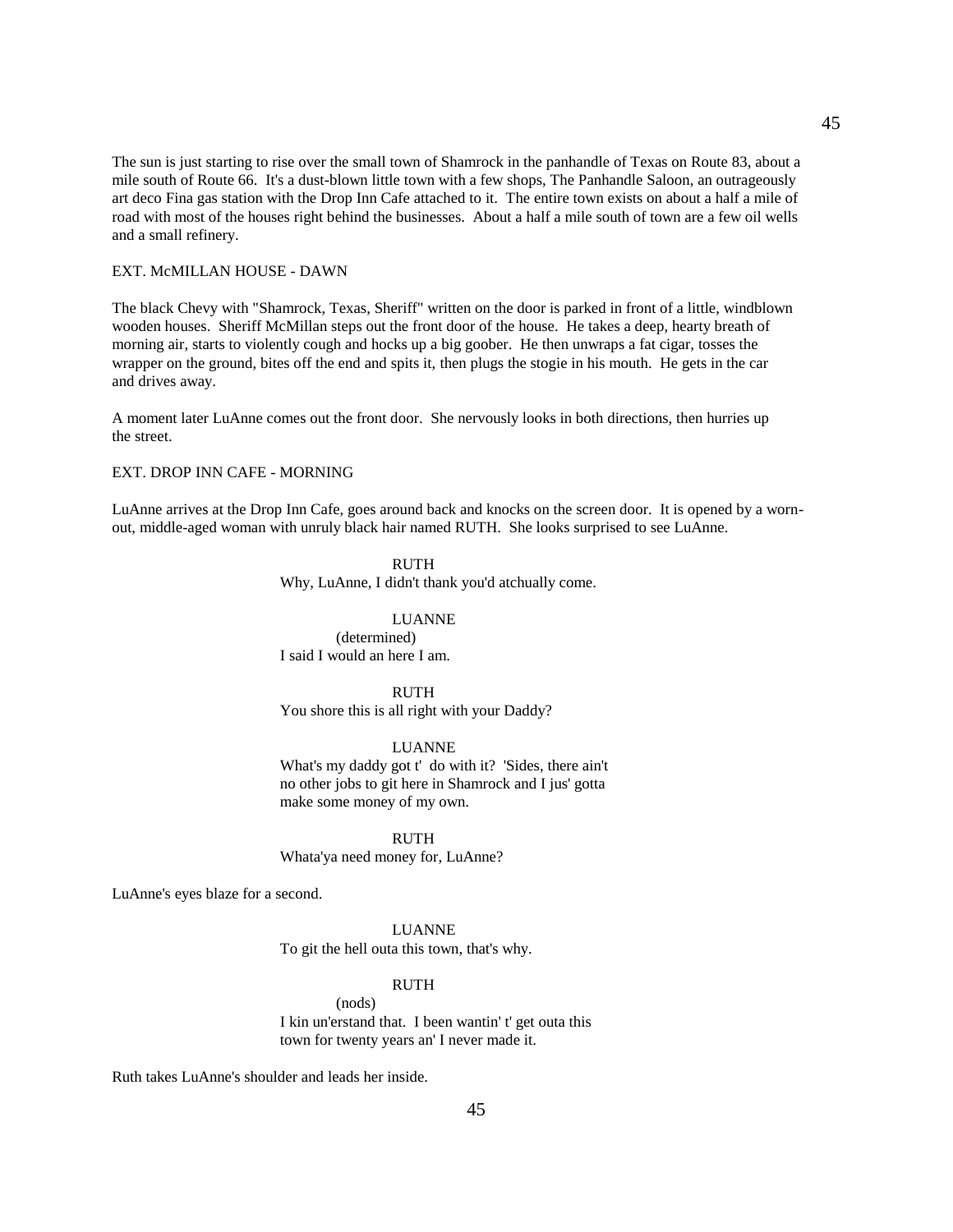### INT. DROP INN CAFE/KITCHEN - DAY

Ruth hands LuAnne a white waitress uniform.

### **RUTH**

 You'll have t' wear as it is today. Y'all kin bring it home with ya tonight and take it in and let it out where ya need t'. Just 'member, the tighter it fits the better the tips you'll get. An I thank you'll get some good ones.

Ruth and LuAnne exchange a smile.

#### DISSOLVE:

### INT. DROP INN CAFE - DAY

The Drop Inn Cafe is open and doing brisk breakfast business. Ruth and LuAnne are taking the orders and bringing the plates of eggs to a crowd of all men wearing cowboy hats and boots. Most of them are at least fifty, just a few are in their twenties or thirties. All of them, however, are extremely amused to see LuAnne working there.

A lean, fifty year old, grey mustached, intense-looking man wearing expensive cowboy gear, MR. BUFORD, grabs hold of LuAnne and pulls her down on his lap.

### MR. BUFORD

 Damn, LuAnne, I 'member when you was born. Seems like it was 'bout three years ago. Now you'se all growed up, an' lookin' real good, too.

LuAnne tolerantly peels his hands away and stands up.

LUANNE

 Now, Mr. Buford, don't be grabbin' me like that. I ain't even eightteen yet.

#### MR. BUFORD

 (grins) Shit! I married my first wife when she was fifteen. I was seventeen.

LUANNE

 Yeah, but that was back in the last century when things was different.

This gets a big laugh from everyone in the vicinity. At first Mr. Buford looks angry, but he decides to go with it. As LuAnne starts to walk away he grabs her hand.

MR. BUFORD

Now jus' hold on a minute there, girl. Don' go rushin'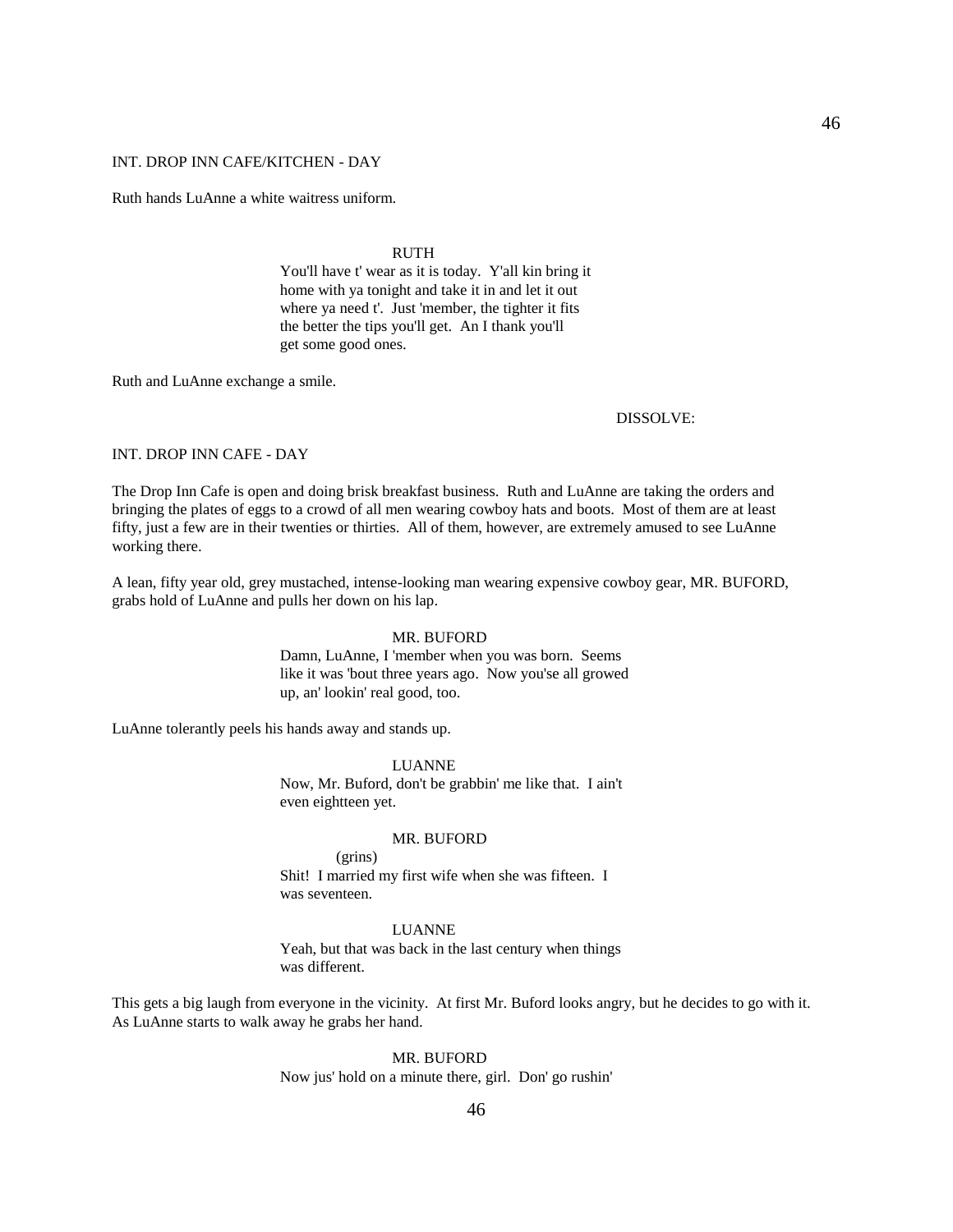off, I ain't done.

### LUANNE

 (tolerantly) What?

#### MR. BUFORD

 Why didn't ch'all come t' me if you was lookin' for a job? I'da made ya my secretary down t' the refinery. Make a helluva lot more money'n here.

#### LUANNE

 I ain't got enough iron in my blood t'put up with ya chasin' me around the desk all day. I'd get plumb wore out.

This gets another laugh. Mr. Buford pulls LuAnne back down on his lap.

#### MR. BUFORD

 Honey, I'd catch ya in no time an' you'd get wore out for other reasons than me chasin' ya.

LuAnne tries to stand, but he's not letting go.

### LUANNE

Leggo.

 (he doesn't) Come on, Mr. Buford, leggo.

#### MR. BUFORD

(grinning)

Uh-uh.

 LUANNE I'll tell my Daddy an' he'll make ya.

#### MR. BUFORD

 (laughs) Your Daddy? Make me? Your Daddy can't make me do nothin', or anyone else for that matter, prob'ly not even you. (he pushes LuAnne away) Now go get my food afore it gets cold.

Mr. Buford smacks LuAnne on the ass. LuAnne straightens her dress and heads back toward the kitchen. She and Ruth exchange a look saying, "Men, Jesus!"

That's when Sheriff McMillan comes walking in. He sees LuAnne and blows a gasket.

#### SHERIFF

 (furious) What the hell's wrong with you, girl!? I didn't say you could get no job!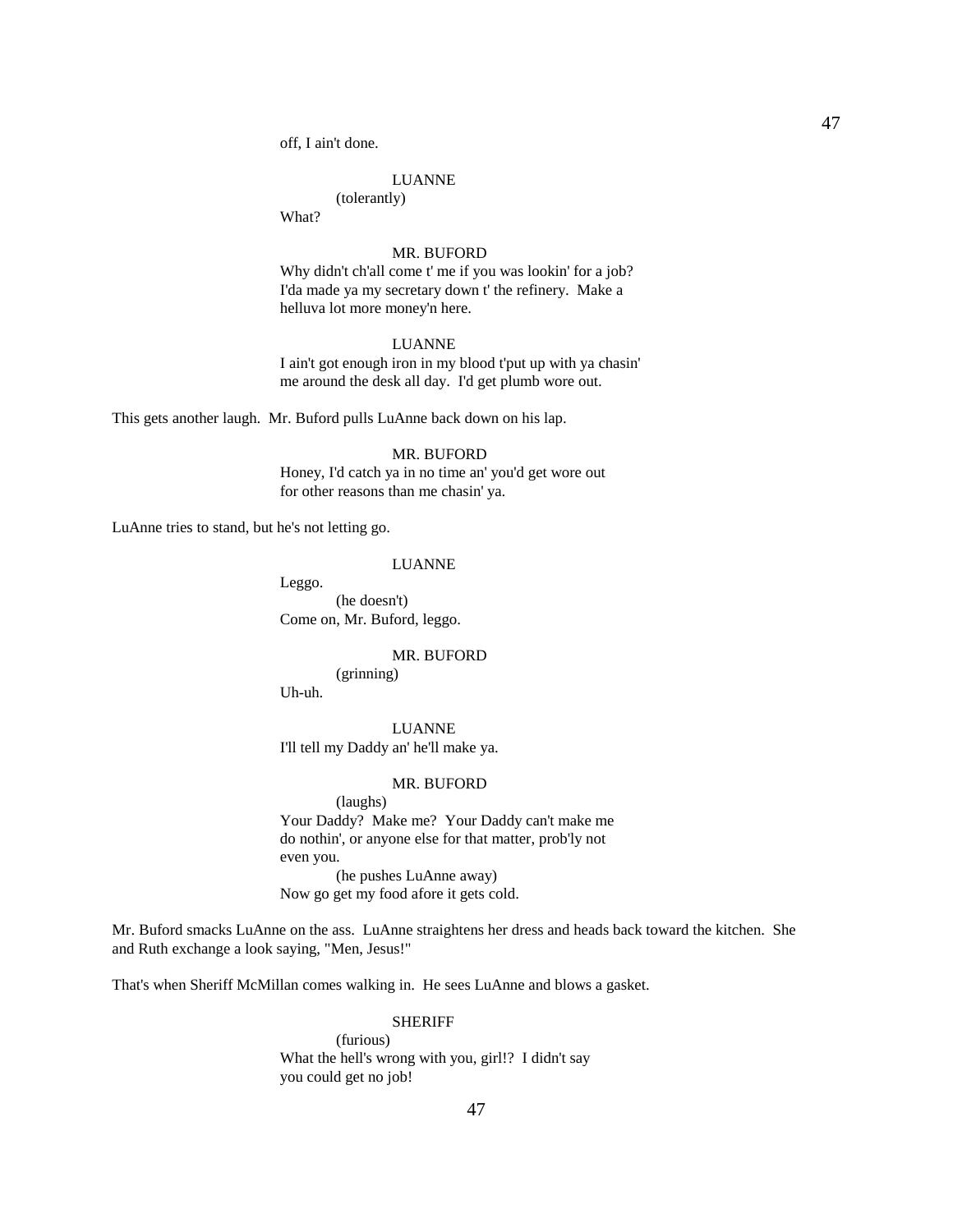LuAnne turns around balancing four plates. Everyone in the cafe goes silent, tensely watching the scene.

### LUANNE

 Y'all don't say I kin do nothin'. An' ya won't gimme no damn money, ya cheapskate, so what'm I s'posed t' do?

The Sheriff turns red and looks around, totally embarrassed.

SHERIFF

 Your s'posed t' do what I tell ya t' do, that's what! Now git your butt home! Ya wanna job? Clean the goddamn house! It's a pig-sty!

LuAnne is on the verge of tears.

#### LUANNE

 (begging) But Daddy, please . . .

The Sheriff grabs LuAnne's arm causing her to drop all the plates and drags her out the door.

 SHERIFF Goddamn you, girl! I'm gettin' sick and tired of your gum! Now git home!

EXT. DROP INN CAFE - DAY

The Sheriff drags LuAnne outside, then goes back in. LuAnne stands there in her ill-fitting white uniform, tears streaming down her cheeks. She feels utterly helpless and finally turns and runs away.

INT. DROP INN CAFE - DAY

The Sheriff addresses the attentive crowd.

 SHERIFF I apologize for the disturbance ever'one. Go on with your bidness. (to Ruth) I'll pay for them dishes, Ruth.

#### RUTH

Damn right ya will.

Ruth bends down to clean up the mess. The Sheriff sits down at the counter and re-lights his cigar. Mr. Buford calls out.

MR. BUFORD

 That gal a yer's is lookin' good, Alex. Spunky's all git out.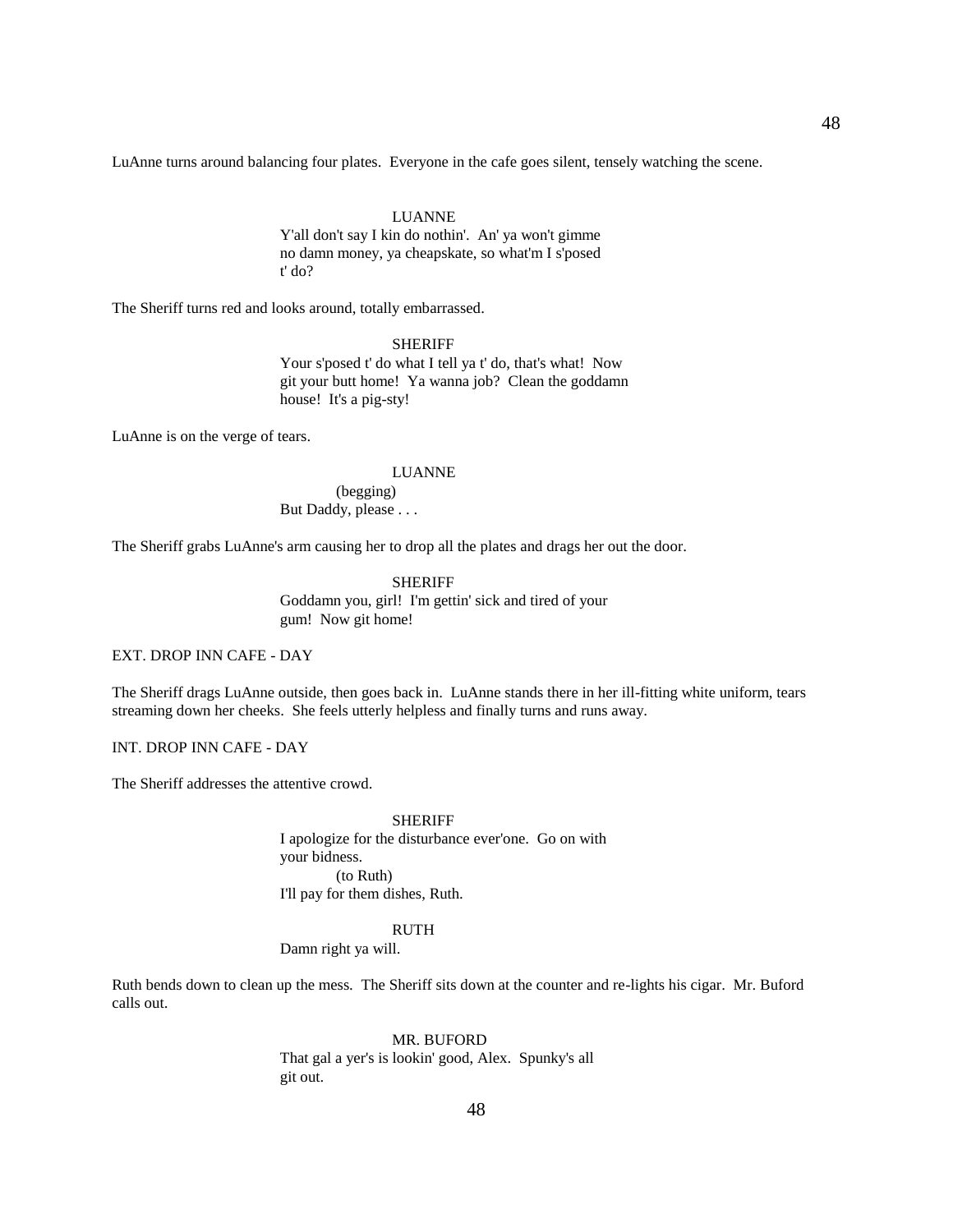The Sheriff doesn't turn around.

SHERIFF

 She's got a bad attitude, just like her ma. I'll tell ya this much, mouthy women're a curse.

All of the men in the restaurant grunt and nod in agreement. Ruth, on her knees with her hands full of dirty food and broken dishes, rolls her eyes in wonderment.

# MR. BUFORD

 Ya know, Alex, that little girl a yours embarrassed me in front of ever'one.

The Sheriff turns around, his cigar halfway to his mouth.

### SHERIFF

What she say?

### MR. BUFORD

 (enjoying himself) She said that you were gonna make me do somethin'.

The tension has returned.

#### SHERIFF

What?

### MR. BUFORD

 I don't thank it matters what. Are you gonna make me do somethin', Sheriff? Anything?

### SHERIFF

 (carefully) Let's just say I'm not of a mind t' try t' make you do anything.

#### MR. BUFORD

 (pushing) What if you were of a mind? What then?

### SHERIFF

 (quietly) I wouldn't be.

### MR. BUFORD

 (nods) That's right. Now why don't you bring me one of them cigars a yours, would ya please? Sheriff.

The Sheriff hesitates, then finally stands, walks over and hands Mr. Buford one of his cigars. Buford takes it and peels off the wrapper. The Sheriff sits back down at the counter.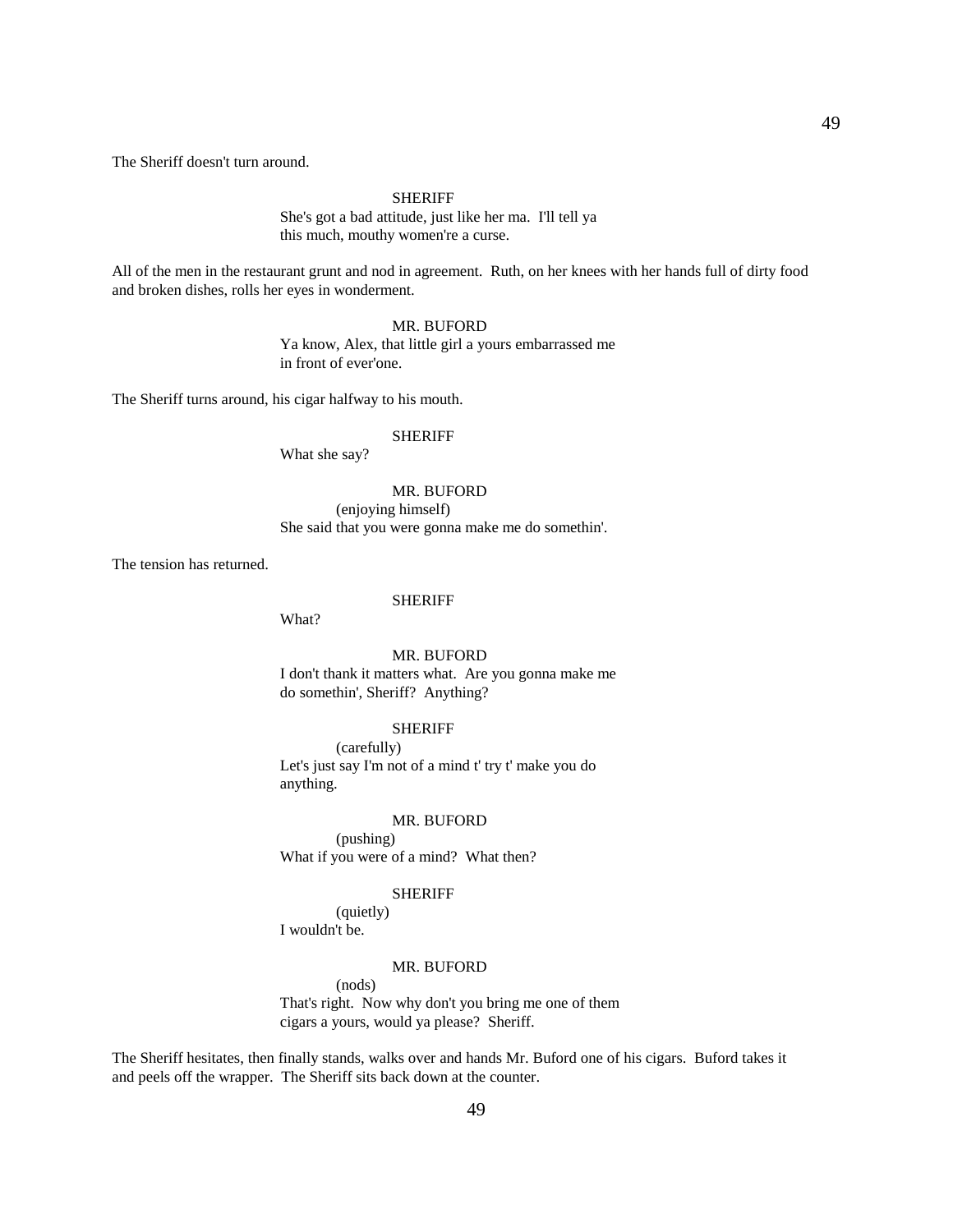### MR. BUFORD

# You're a good man, Alex. A fine law officer. Got a light?

A look of distress afixes itself on the Sheriff's face. He sighs deeply, takes out some matches, goes over and lights Mr. Buford's cigar. Ruth watches from the kitchen and disgustedly looks away. Everyone in the cafe looks ashamed. Mr. Buford looks up at the Sheriff through the cloud of smoke and winks.

# MR. BUFORD

Thanks.

# DISSOLVE:

### EXT. SPRINGFIELD, OHIO - DAY

The guys on their motorcycles drive south of U.S. 68, Jason's radio is playing "East Of The Sun (West Of The Moon)" with Frank Sinatra singing. Just as they're nearing the city of Springfield they encounter a crowntopped, black and white road sign that states, "Route 66, Ohio." They all look at each other and grin.

#### **BUD**

California here we come.

They turn right, heading west.

#### DISSOLVE:

#### EXT. THE MISSISSIPPI RIVER - DAY

The motorcycles cruise over a huge, old suspension bridge spanning the mighty Mississippi River. Jason tunes his radio and picks up black men playing the blues on both stations. Jason shrugs and leaves it.

# JASON

Hey, dig these crazy tunes.

When they get to the western end of the bridge they pass two MOTORCYCLE COPS with "St. Louis Police" on their gas tanks, parked on both sides of the road. The Cops both do double-takes, look at each other, shake their heads and start their bikes.

Our guys glance over their shoulders and see the two motorcycles approaching fast. They all look at each other, now what? The Cops pull up on either side of them.

#### MOTORCYCLE COP #1

Where you fellas goin'?

# VIRGIL

California.

 MOTORCYCLE COP #1 (amazed) California? On motorcycles? (to the other Cop)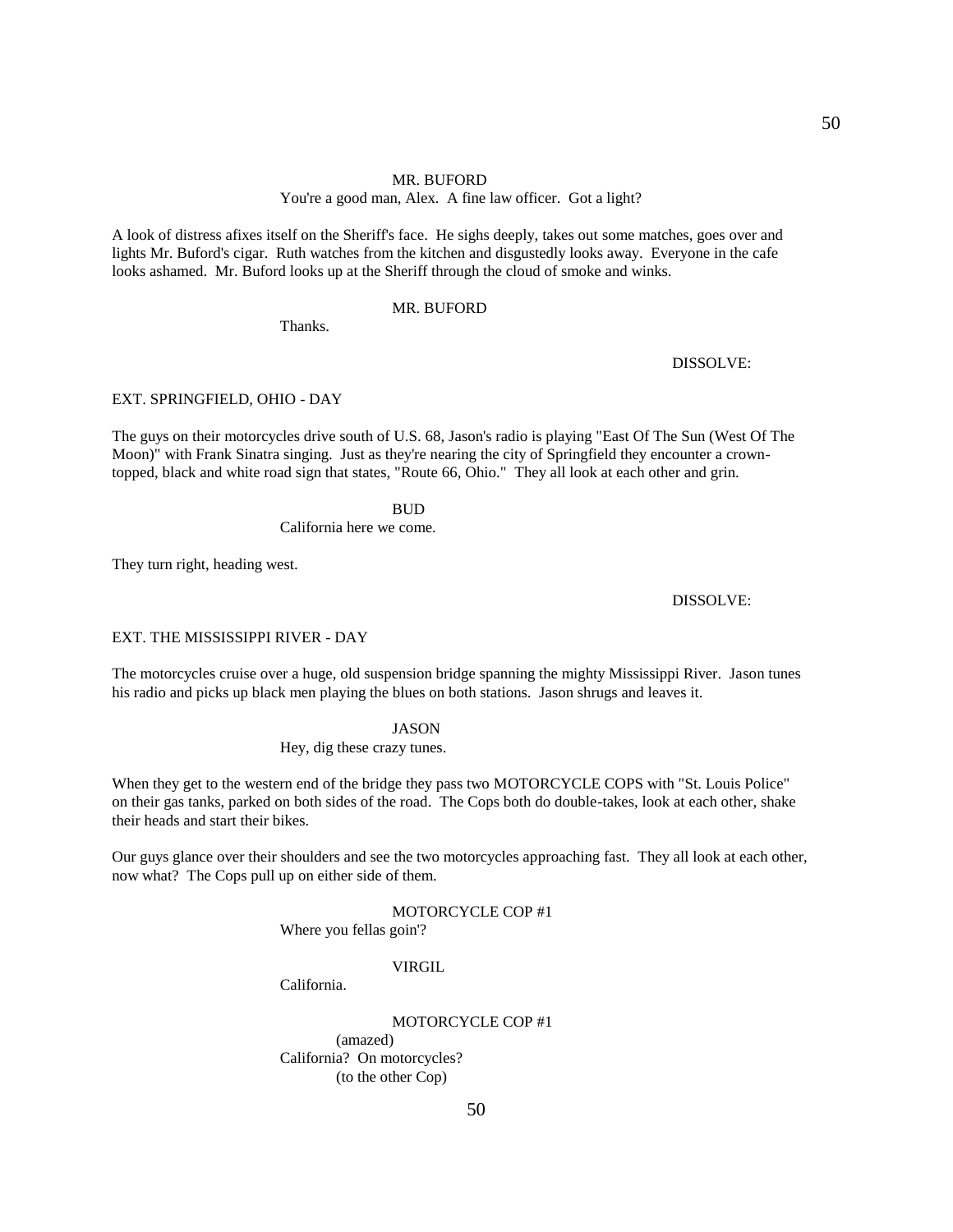You hear that, Bill?

### MOTORCYCLE COP #2

 (nods) Yeah, sounds great. Wanna go?

 MOTORCYCLE COP #1 Shit! We should.

# MOTORCYCLE COP #2

 You fellas vets? (they all nod except Jason) Me, too. Patton's Fifth.

 VIRGIL (impressed) Rugged. 2nd Marine Division.

Both Cops look impressed.

 STAN (pokes his chest) M-m-me, t-t-too.

### BUD

Navy, 7th Fleet.

 DEWEY Army. Staff Sergeant 87th Battalion.

Cop #2 looks at Dewey in disbelief.

 MOTORCYCLE COP #2 You were a Staff Sergeant?

# DEWEY

Motor-pool.

The Cop nods and Dewey looks bugged.

Cop #1 turns to Jason.

### MOTORCYCLE COP #1

What about you?

Jason points at Virgil's back.

### JASON

I'm his brother.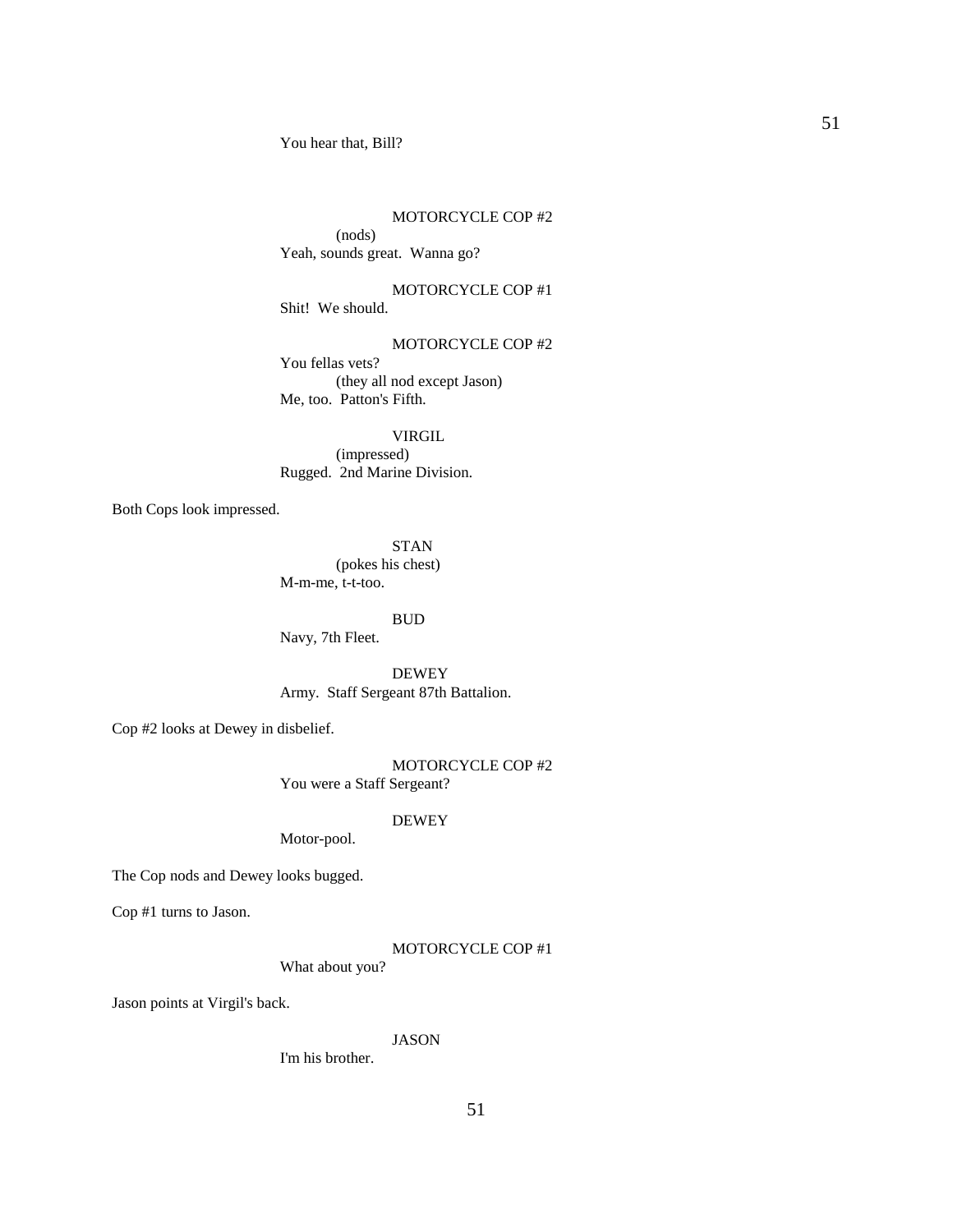#### VIRGIL

So, what's a good, cheap place to eat in St. Louis?

### MOTORCYCLE COP #1

Brown's is good.

# MOTORCYCLE COP #2

 It sure is, but doesn't really make a difference since you guys ain't stoppin'.

### VIRGIL

 (tightens) We're not? How come?

# MOTORCYCLE COP #1

'Cause we're ridin' you out to the city limits.

# BUD

 (tense) And why's that?

Both Cops shrug.

# MOTORCYCLE COP #1

Why not?

### MOTORCYCLE COP #2

 Right. I mean, we gotta do something, don't we? But don't sweat it, we don't mean anything by it. It's our job.

Our guys all nod. They all ride up the road.

# DISSOLVE:

# EXT. ROADSIDE - DAY

Dewey and Bud work on Stan's motorcycle on the side of the road. They have the engine in pieces. Dewey is busily cutting out a piece of a coffee can to use as an engine part. Bud shakes his head in disbelief.

> BUD You really think that's gonna work?

#### DEWEY

 (shrugs) For a while. It worked on tank engines.

### BUD

You sure?

#### DEWEY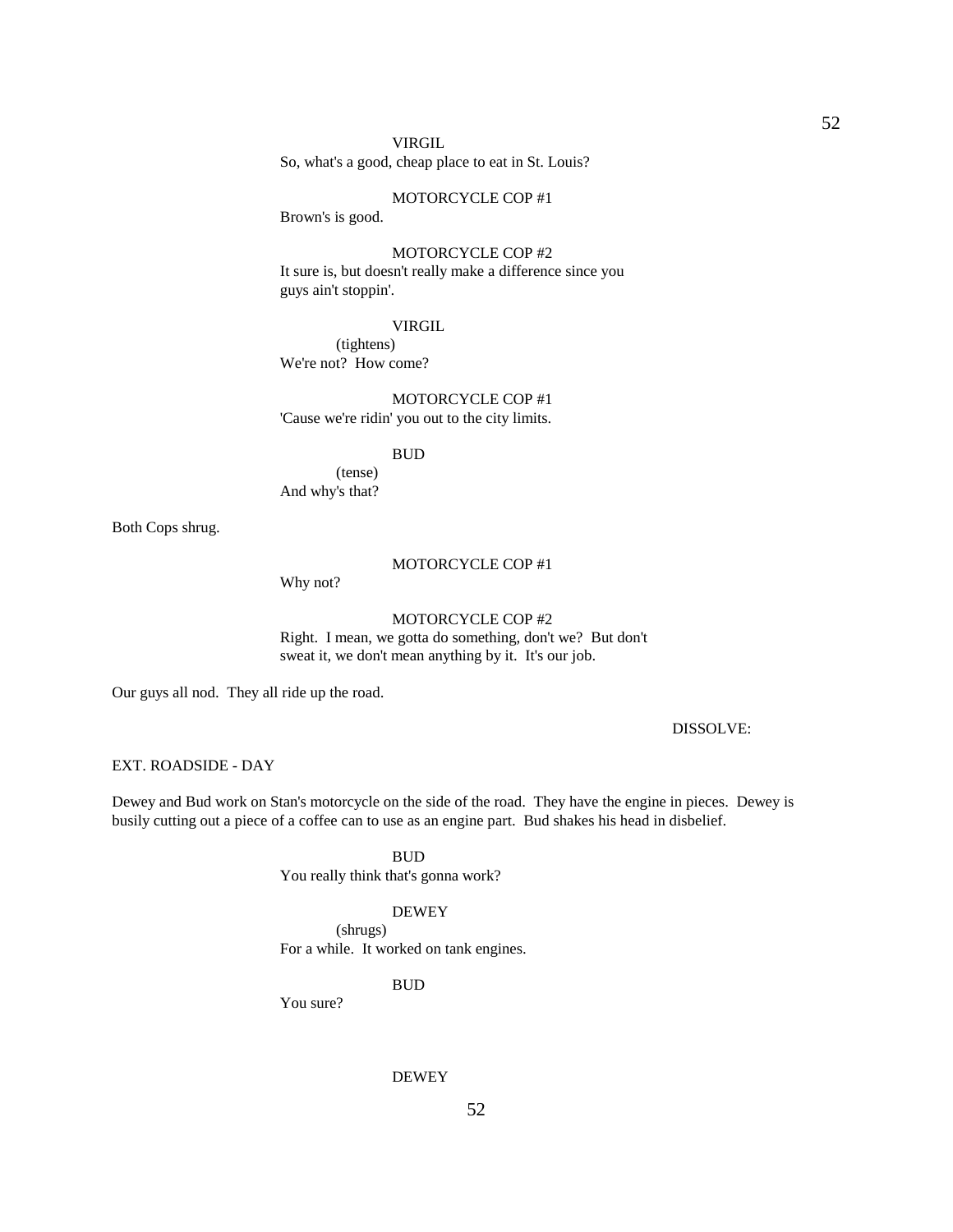Hey! Did the tanks get t' Berlin? Did we win the war? All right then.

The other guys are hanging out smoking cigarettes.

A fellow in dirty overalls holding a lunch pail comes limping up the road. His name is HORACE BERGER. His right leg is stiff, the right side of his face is scarred and burned and his head is cocked to the left. As he gets near and sees all the motorcycles a look of amusement and interest crosses his face.

# **HORACE**

What're you fellers up to?

# **VIRGIL**

 (defensive) What's it to you?

 HORACE It ain't nothin' t' me. I jus' like motorcycles s'all.

### VIRGIL

 (nods) We're heading out to California to visit some of our service buddies.

 HORACE I got service buddies in California.

 JASON You in the service yourself?

# **HORACE**

 (nods) Shoot . . . I was a captain in the damn Air Force, pilot of a B-17. I flew twenty-seven missions 'til I got shot down over Germany.

#### JASON

 (interested) What happened?

Virgil taps Jason on the arm and whispers.

#### VIRGIL

Nix.

# **HORACE**

 (waves his hand) S'okay. Spent the rest of the war in a hospital in France. They put me back together pretty good, too. Didn't have all that much t' work with, that's a fact. The name's Horace Berger.

Dewey looks up from the motorcycle engine.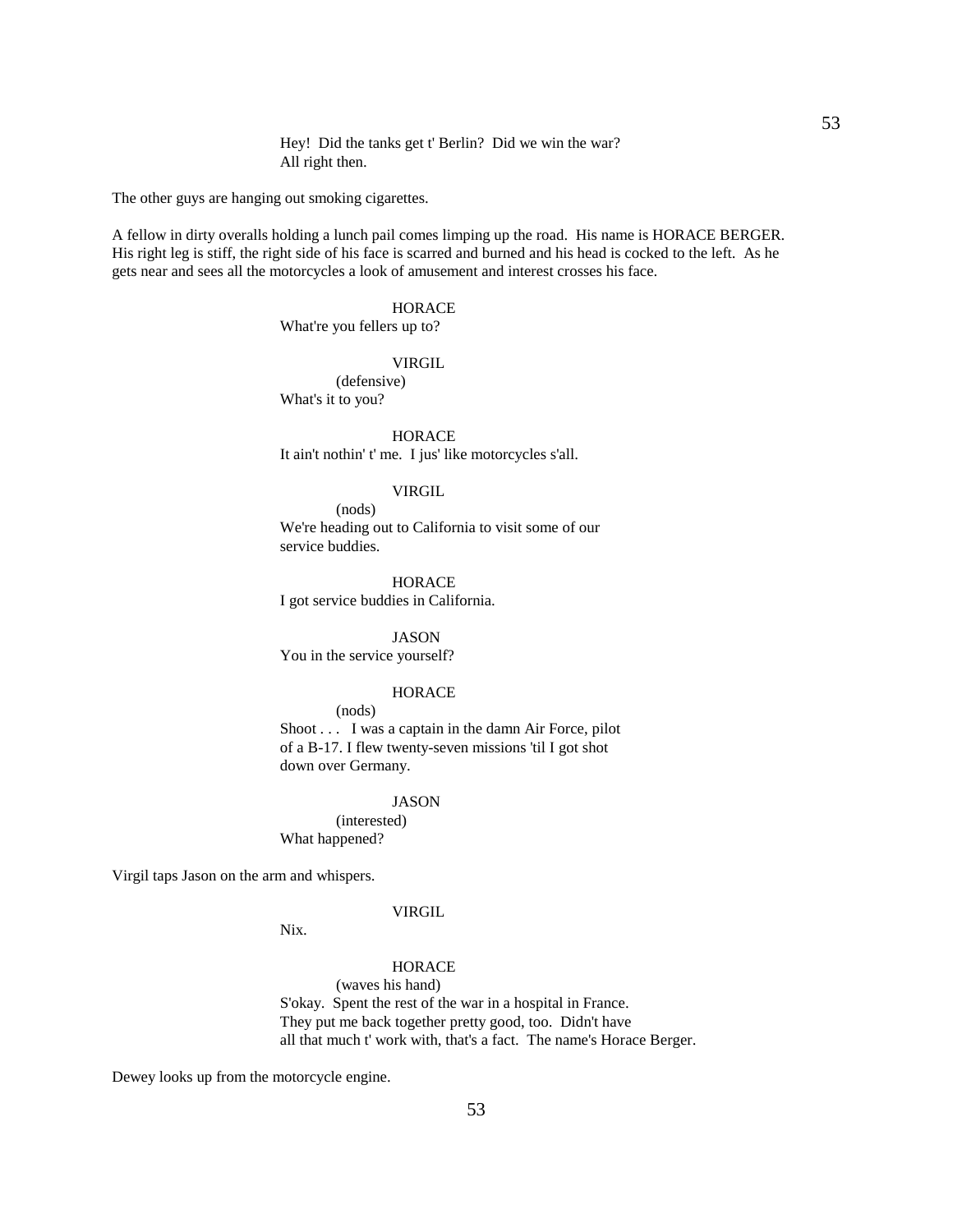#### **DEWEY**

What'cha doin' now, Horace?

**HORACE**  I'm a janitor over t' the high school. It ain't very hard an' the pay's all right. (nobody says anything; Horace coughs) Ya know, I gotta motorcycle. Triumph. Ain't touched it in years. Not since before the war, anyway.

### VIRGIL

If you wanna come along, you're more than welcome.

#### HORACE

 (chuckles) Shoot . . . Ride t' California on a motorcycle? I dunno about that . . . I don't even walk too good no more . . . But thanks.

Horace hobbles away, throwing a number of glances over his shoulder. Dewey finishes working on the engine. Stan kicks the starter and it fires right up. Dewey turns to Bud and nods, see? They all hop aboard their machines, kick them to life and head up the road.

EXT. OLD FARM - DAY

As they pass a dilapidated farm house about a mile up the road, they see Horace out in front of a barn sitting on a dusty Triumph kicking it and kicking it. He's now wearing a brown, leather bomber jacket.

# **HORACE**

 (calling out) Hey! Hold up!

The guys all slow down and watch.

Horace is in a sweat as he keeps kicking the starter and turning the throttle.

# **HORACE**

#### (aggravated)

Shoot!

As he comes down on the starter with all his weight, one of the bolts holding the front wheel on drops of into the grass. Horace doesn't see this. The engine hesitantly catches, sputters, then revs. Horace grins as he puts it in gear, guns it, sprays dirt and grass out behind him and rides up to the others.

> VIRGIL What changed your mind?

**HORACE** You ever cleaned a urinal?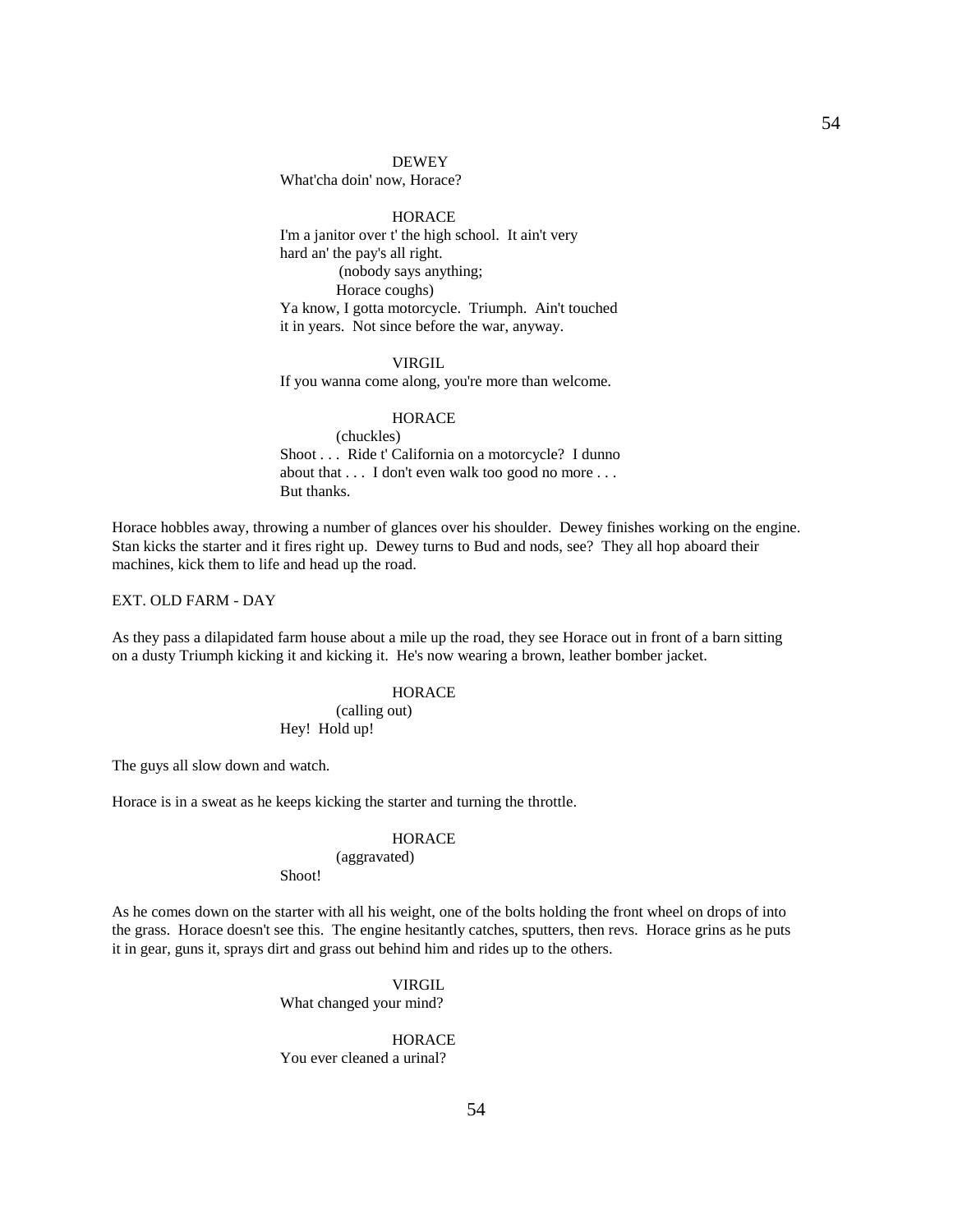VIRGIL

Yeah, during basic. I didn't like it much.

### **HORACE**

 (nods) Me, neither. 'Sides, ridin' sure as hell beats walkin'.

#### VIRGIL

Well, Horace, you're the ranking officer in the bunch. In fact, you're the only officer in the bunch.

### **HORACE**

 I hope ya don't hold my bein' an officer against me, fellas. These days I see myself more as a janitor than a Captain.

 BUD You're still a Captain.

> **HORACE** If you say so, but I thought the war was over.

### DEWEY

If you say so.

### HORACE

 (pauses) I don't know that I do.

#### DISSOLVE:

# EXT. ROUTE 66/MISSOURI - DAY

Lightning flashes in the sky over Route 66. Rain is pouring down in buckets and no one is on the road. At the side of the road, under a stand of evergreen trees, the bikes are all parked in a line. The guys are sitting under picnic tables waiting out the storm. Jason looks nervous.

#### JASON

 Ya know, being under trees is about the worst place to be in a lightning storm.

Everybody shrugs. Big deal. Bud points at Stan.

 BUD It ain't the trees I'm worried about, it's Stan's head. I hear those steel plates're like lightning rods.

### DEWEY

 (grins) Yeah, I heard that, too. I think I'll jus' slide away here.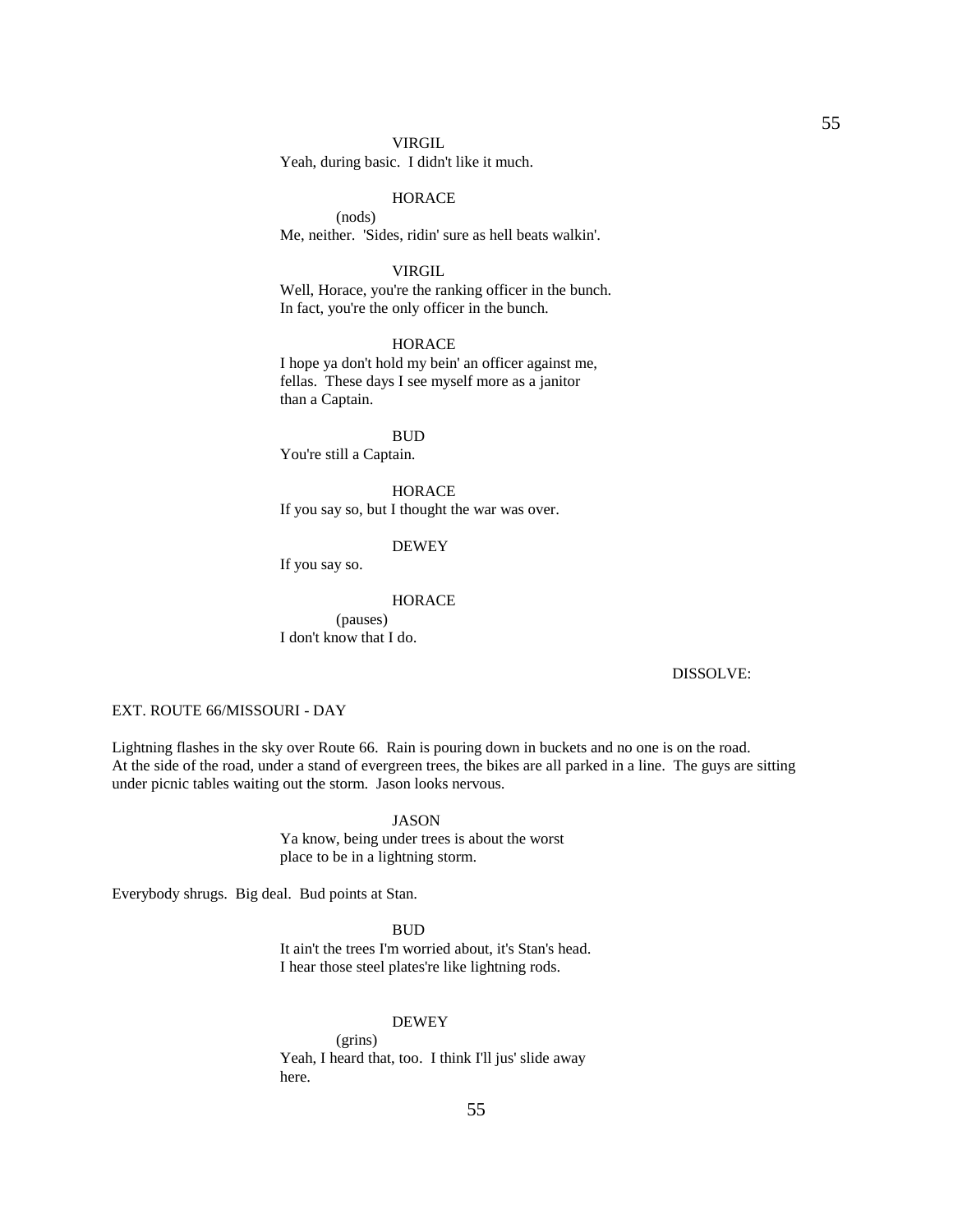Dewey and Bud both slide over an inch.

VIRGIL

 Yeah, maybe if you get hit in the head with lightning you'll get super-powers like in the comic books.

STAN

 L-l-like S-S-Superman. T-t-then I'll j-just f-fly t' C-California and l-l-leave you a-a-assholes here.

A big bolt of lightning flashes and comes down very near, followed by an Earth-shaking crash of thunder. Everybody looks at Stan, then they all slide away from him and start to laugh.

### **STAN**

 (smiling) F-f-fuck all of y-y-you.

Dewey crawls over to his motorcycle, reaches into one of his saddlebags and pulls out a red can of Prince Albert tobacco. He crawls back to the others. Dewey gets back to his spot under the table and opens the tobacco can.

DEWEY

Any a you white boys ever smoke any hooch?

They all look at him blankly.

DEWEY

Ya know, Jive? Marijuana?

Bud grins and nods his head.

**BUD**  Oh, sure. In Bangkok once. I woke up back on the ship and it was the next day.

Dewey pulls out cigar-sized bomber, puts it in his mouth and lights up.

DEWEY

Let's see if you wake up back on the ship again.

Dewey takes a big hit and passes it to Horace. He takes it and holds like an alien object.

**HORACE** 

Now, what do I do with this thing?

DEWEY

Smoke it. Hold it in.

Horace takes a puff like a cigarette. He smacks his lips.

 HORACE Shoot . . . That's nice an' sweet. If cigarettes tasted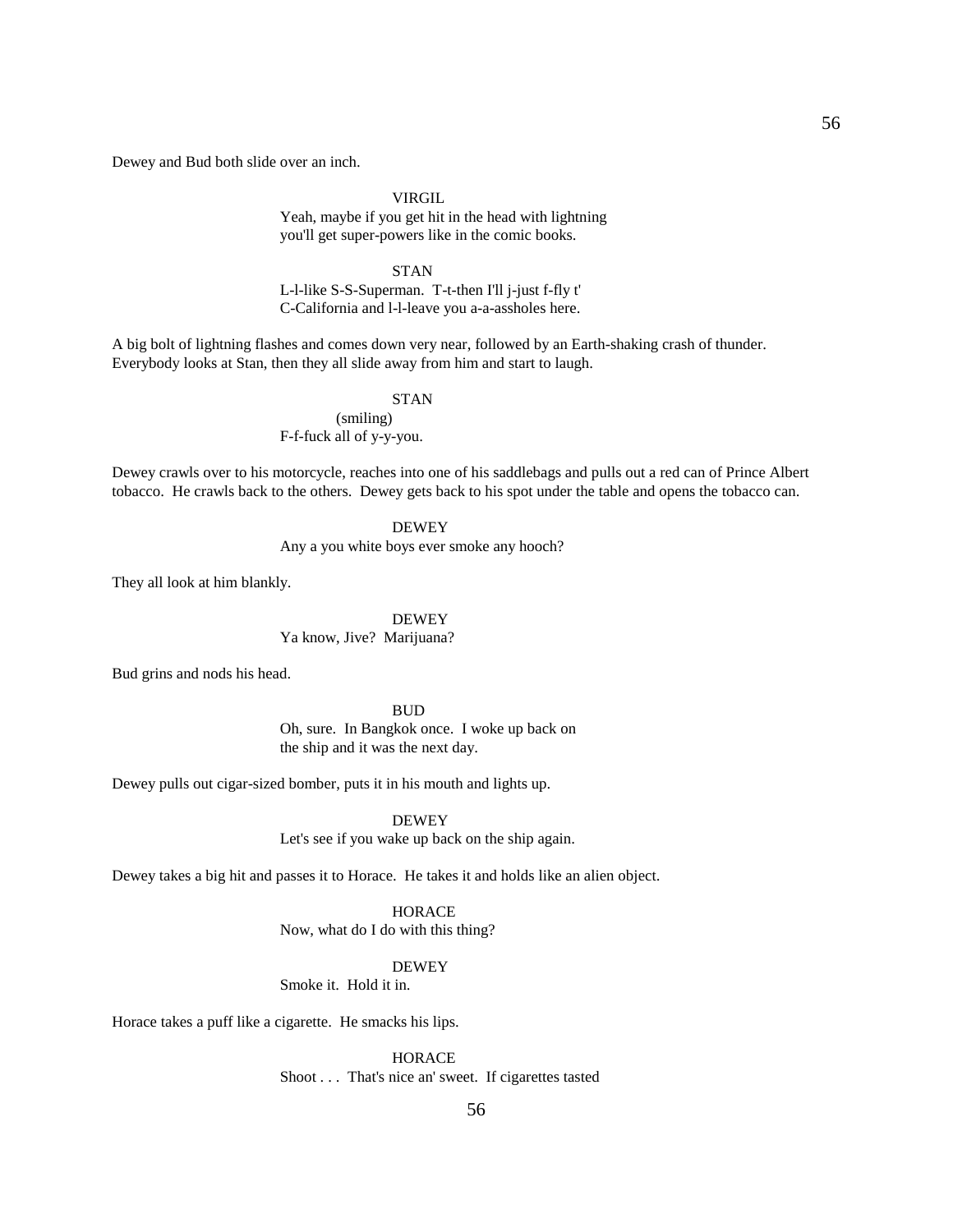like this I think I'd take 'em up.

He hands it to Bud. Bud takes a hit, starts to cough and passes it to Jason.

### JASON

 I heard about this at school. Some of my friends smoked some down at a jazz show. Duke Ellington. I was supposed to go, but my Dad wouldn't let me.

Jason takes a hit, immediately starts to cough and hands it to Virgil. Virgil eyes it suspiciously.

# VIRGIL

And what's it supposed to do?

Dewey is already lighting another one.

 DEWEY It's gonna make you not give a damn for a little while.

#### VIRGIL

I already don't give a damn.

DEWEY

 Then it'll make ya not give a damn that you don't give a damn.

### VIRGIL

(grins)

Gung ho!

Virgil takes a hit. The joints go around and around. Everybody's eyes get red and drop to half-mast. They're all quiet, each one totally absorbed in something: the dripping water from between the table slats, the veins of a leaf, a caterpillar, a knife into the table leg. Dewey watches all of them with great amusement and reaches into his coat pocket.

#### DEWEY

 I don' suppose any of you guys wanna share these with me.

Everyone looks up from what they're doing.

#### VIRGIL

Share what?

Dewey's hand slowly comes out of his pocket with . . . Two Baby Ruth bars. Everybody screams and attacks him.

DISSOLVE:

# EXT. MOTEL - DUSK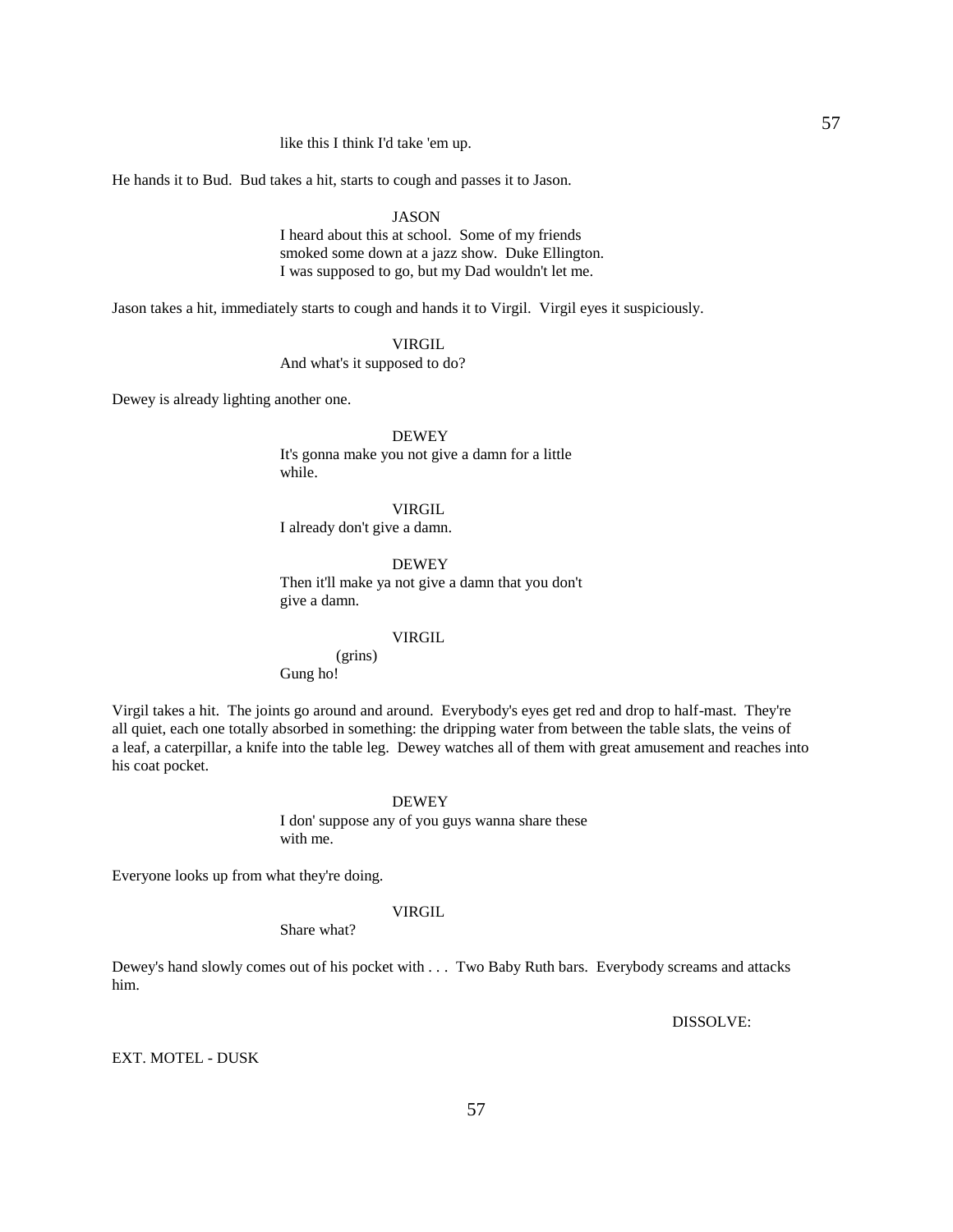The motorcycles are parked in a line in front of a little, roadside motel, The Missourian Motel. Jason comes out the door of one of the rooms, hops on his bike and rides away.

#### DISSOLVE:

### INT. MOTEL ROOM - NIGHT

All the guys are crammed into one room. They are sitting on the floor in their skivvies playing poker and drinking beer.

Jason comes walking in with a white bandage on his forearm. Everyone, particularly Virgil, looks up and notices the bandage.

# VIRGIL

 (concerned) Hey! What happened?

Jason grins and peels back the bandage. He shows them a tattoo of a three-headed dragon.

 JASON It's a Chinese dragon. It means good luck.

Everybody's impressed—it's a nice tattoo—except Virgil, that is, who looks baffled.

 VIRGIL Why'd you go and do that?

JASON

 (shrugs) Why not? All you guys got tattoos.

# VIRGIL

 (shakes his head) But we were in the service.

#### JASON

 Who cares? There's no rules, Virg. Jesus, gimme a beer.

Jason sits down and joins the game. Horace gets dreamy.

# **HORACE**

 I got a tattoo. A beautiful, redheaded gal give it t' me in England. She really thought I was somethin'. Sybil Shears was her name. Reddest hair you ever saw. Freckles, too. But she weren't one of them ugly redheads that looks like they got a rash all over 'em. She was the prettiest gal I ever seen. Sybil . . .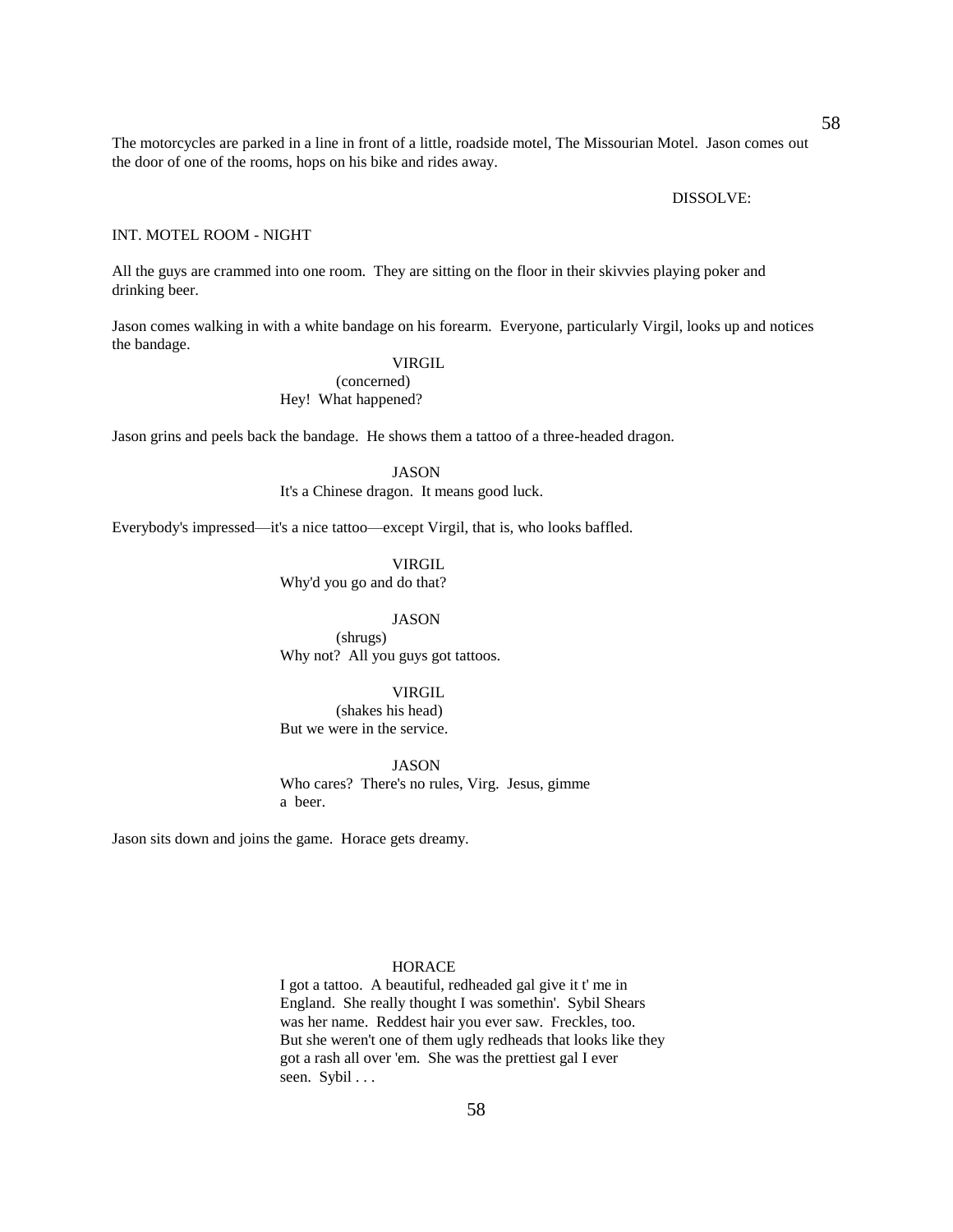Horace drifts off into a nostalgic dream. Everyone else is just looking at him.

**BUD** 

So, let's see the tattoo.

Horace returns to reality.

**HORACE**  (embarrassed) Huh? Oh, no.

They all look at each other.

### DEWEY

Why not?

#### **HORACE**

 (serious) I just can't, that's all.

# JASON

 Was Sybil a bad tattoo artist? Is it really crappy looking?

### **HORACE**

 Aw, no. It's beautiful. Sybil was top-notch. Prob'ly still is.

#### VIRGIL

 (impatient) So let's see it.

Horace looks embarrassed, then finally stands and lowers his his boxer shorts. He reveals a colorful, complicated tattoo of a naked women with bright red hair and a banner that says, "Sybil" nearly covering one whole cheek of his ass. Everybody bursts out laughing. Horace pulls up his pants and sits down, blushing red.

### JASON

Wow! It looks like it took a month to do.

#### **HORACE**

 (grins) Two months. Ever'day.

#### **BUD**

 (laughing) That gal made sure you'd never forget her.

### **HORACE**

 Damn straight, and the tattoo had nothin' to do with it.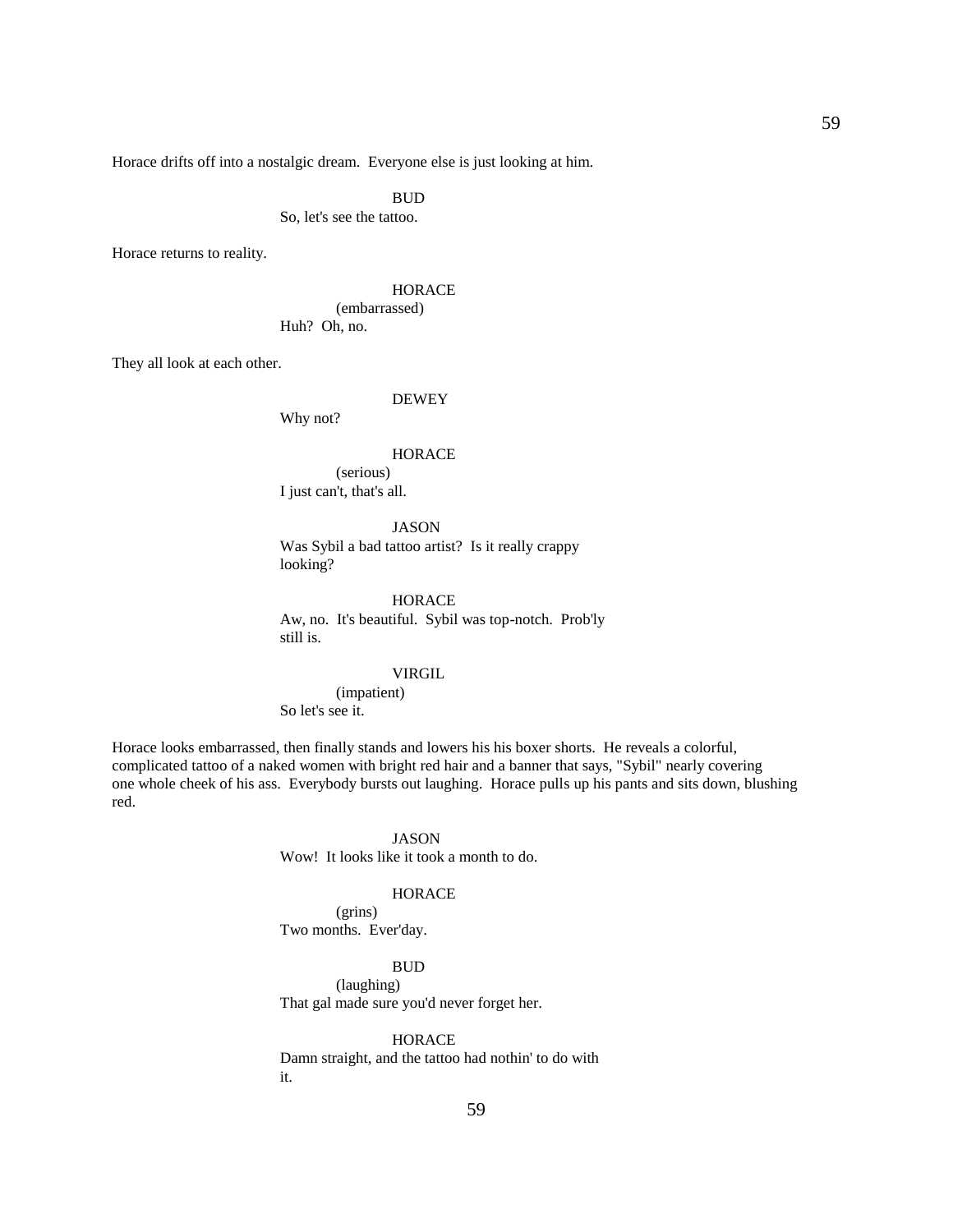# (grabs a beer) Shoot ... I'm poppin' a mean woody jus' thinkin' about it.

Horace puts the cold beer bottle between his legs.

#### DISSOLVE:

60

### EXT. MOTEL - MORNING

All of the guys mount their bikes preparing to leave. Bud takes a knife from his Army boot and cuts off the sleeves of his jacket. Now it's a vest. The multitude of tattoos on his arms are clearly visible. Jason does the same thing, peels off the bandage and tosses it. With their beards and hair growing out, Horace's leather bomber jacket, the vests and the visible tattoos, they're really beginning to look like a motorcycle gang.

#### DISSOLVE:

# EXT. SALT CREEK ROAD - DAY

A rusty, bent street sign riddled with bullet holes reads "Salt Creek Road." It stands out sharply against the deep blue sky; the town of Shamrock is in the distance across Route 66. Salt Creek Road is a thin little dirt road in the desert. At the point where it intersects a wider dirt road there is a wooden road-block.

LuAnne comes riding up on her bicycle and stops. She has a crumpled brown paper bag in her basket. She looks all the way around, then quickly pedals past the road-block, up Salt Creek Road.

LuAnne rides up to a winding groove in the sand that was once a stream. She gets off her bike, reaches into the bag and removes a green, U.S. Army surplus entrenching tool. She wanders slowly along the edge of the creek.

LuAnne arrives at an unusually large mound of dirt. She unscrews the head of the tool, pulls the shovel halfway out and tightens it into a hoe. LuAnne swings the blade of the tool into the dirt and starts digging. Three scoops down the blade clangs against something hard. LuAnne pushes the dirt away to reveal the rusted handlebar of a motorcycle. It pokes out from the dirt like a twisted root.

LuAnne scans the vicinity, shading her eyes from the sun. Right nearby is another mound, this one covered with colorful wildflowers.

### EXT. LONE STAR REFINERY - DAY

The Lone Star Petroleum refinery is about a quarter of a mile east of Shamrock, just off Route 66. It's a small business with just a few oil derricks, some dusty machinery and a wooden shack housing the office. A corrugated tin fence surrounds the whole thing. Mr. Buford comes out the door of the office and gets into a pick-up truck with "Lone Star Petroleum" on the door. He drives away from the refinery up a bumpy dirt road toward Route 66.

# EXT. ROUTE 66 - DAY

Mr. Buford makes a left on Route 66, grinds the gears and heads west. Way in the distance, shimmering in the heat haze, Mr. Buford sees someone on a bicycle crossing Route 66 riding into town.

From Mr. Buford's expression we can see that he finds this an odd, unsettling sight.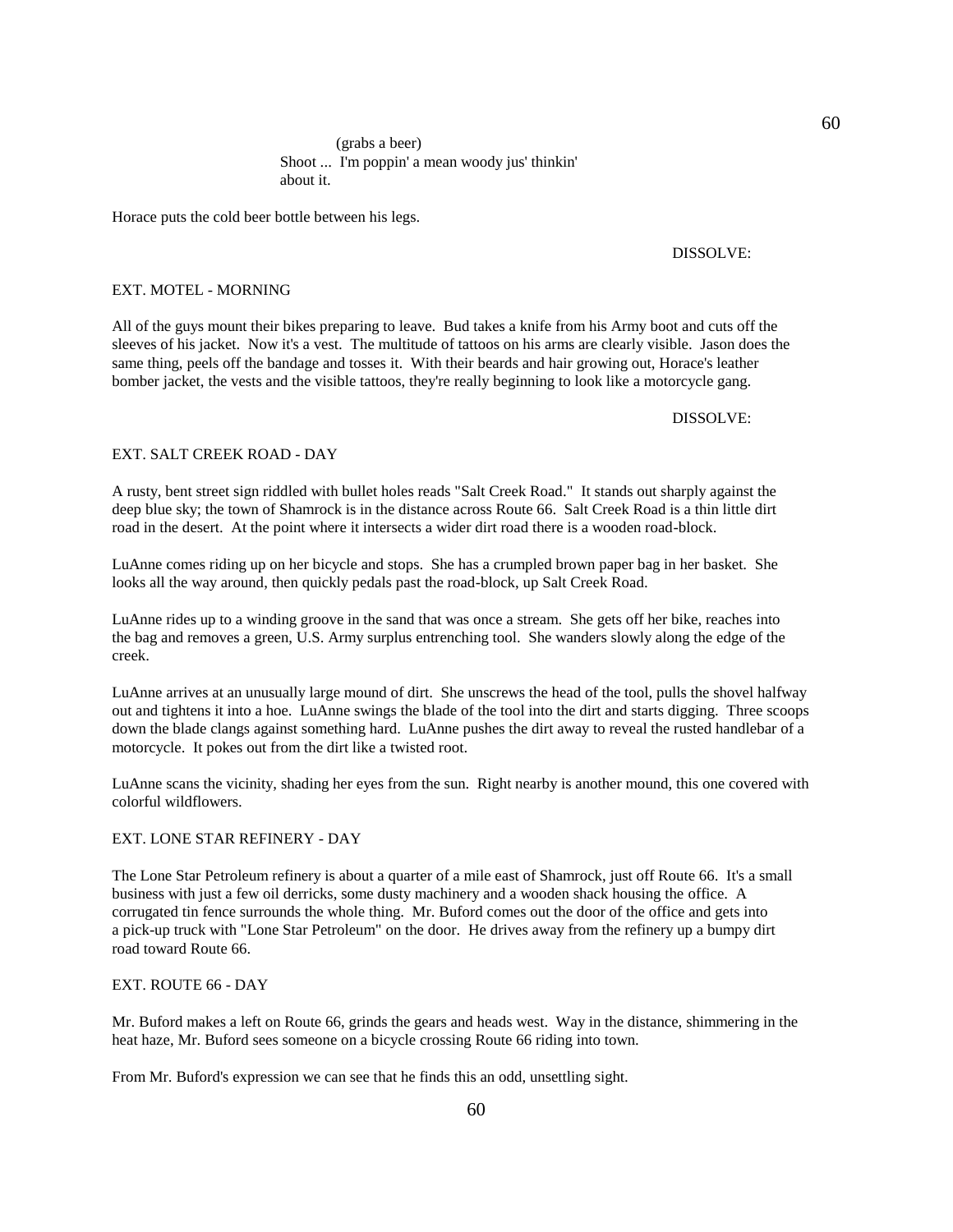When he arrives at the turn-off into town, he looks to his left, toward Shamrock, and can see the person on the bicycle in the distance riding up Main Street.

Mr. Buford looks to his right. The sign on the dirt road north of Route 66, where the bicycle just came from, says, "Salt Creek Road."

Mr. Buford's eyes go wide with panic. He slams the truck in gear, kicks up a cloud of dust and barrels into town.

### EXT. MAIN STREET - DAY

Mr. Buford drives along Main Street, apprehensively looking in both directions. No bicycle, no people, no nothing. The old farts in front of the drugstore all wave, but Mr. Buford pays no attention. The old farts all appear a bit hurt at being ignored.

### EXT. McMILLAN HOUSE - DAY

As Mr. Buford slowly cruises past the McMillan house, LuAnne comes out the front door, a paperback book in one hand ("The Postman Always Rings Twice" by James M. Cain), a brown paper bag in the other. Mr. Buford stops the truck, gets out and steps up to the porch.

> MR. BUFORD What'cha got there, LuAnne?

LuAnne sits down on the porch swing.

### LUANNE

A book.

Mr. Buford comes up the steps.

#### MR. BUFORD

I mean, in the bag?

 LUANNE What bidness is it of yours?

 MR. BUFORD It's my bidness 'cause I say it is!

He grabs the bag, opens it and takes out a bottle of Coca-Cola. Mr. Buford looks confused.

 MR. BUFORD What were ya jus' doin' over t' Salt Crick?

 LUANNE (innocently) I wasn't at Salt Crick.

### MR. BUFORD

(flatly)

61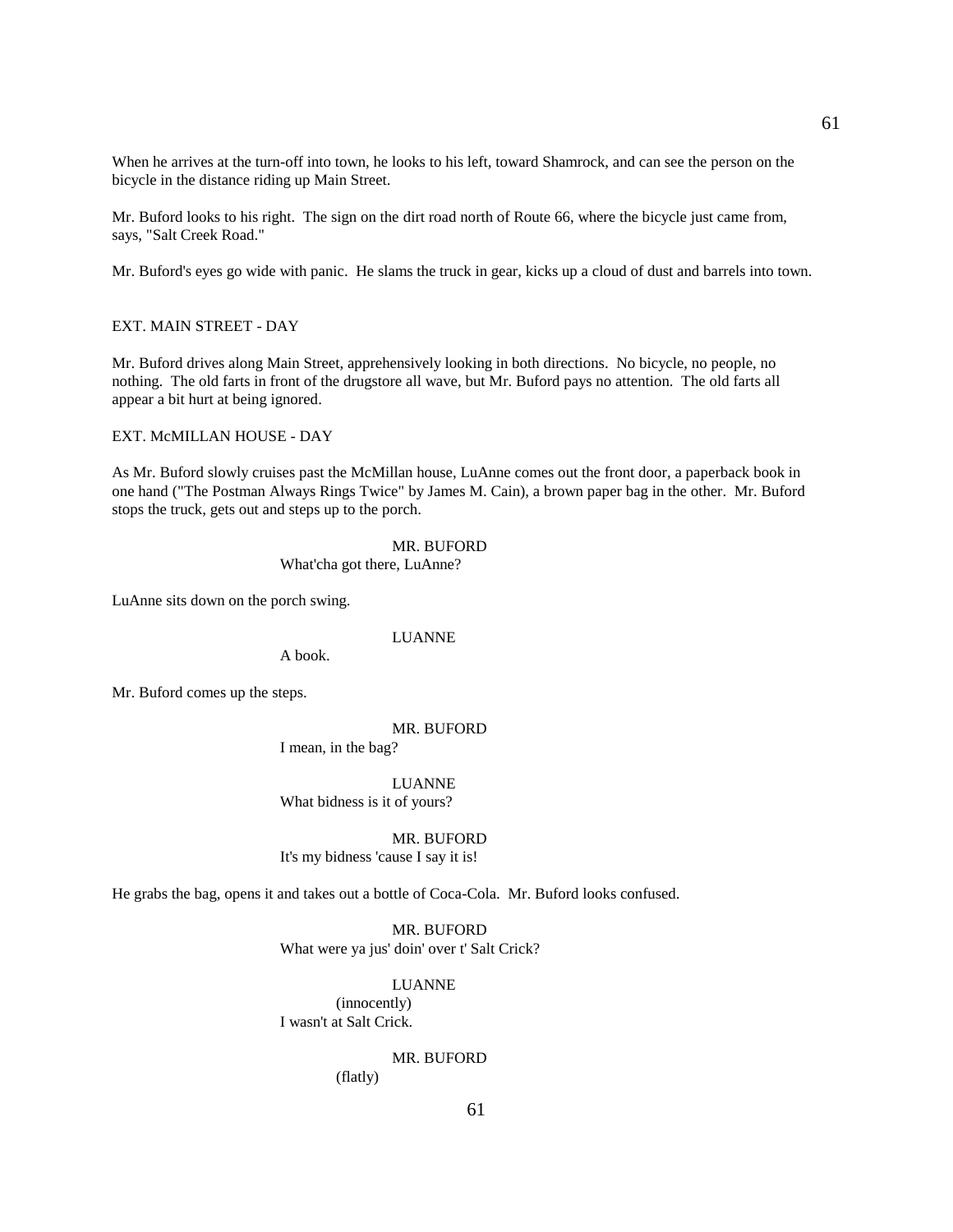But I saw ya.

 LUANNE Ya saw *me*? Ya shore?

# MR. BUFORD

 (confused) Well, I saw someone on a bicycle.

# LUANNE

T'weren't me.

Mr. Buford looks befuddled. He starts looking up and down Main Street.

# MR. BUFORD I ain't s'shore I believe ya, LuAnne.

### INT. McMILLAN HOUSE - DAY

We can see Mr. Buford through the screen door standing on the porch. Through the front window we can see LuAnne on the porch swing.

In the foreground, sitting on the kitchen table, is a rusty, cracked motorcycle headlight.

 LUANNE Ya know what, Mr. Buford, I don't give a good goddamn what'cha believe.

### MR. BUFORD

 (offended) How dare ya talk t' me like that! I'm twice your age—

 LUANNE —At least. More like three times.

Mr Buford looks inside through the screen door. LuAnne stiffens.

# MR. BUFORD

Is your Daddy home?

### LUANNE

Nope.

### EXT. McMILLAN HOUSE - DAY

Mr. Buford turns to LuAnne.

MR. BUFORD

 Well, I'm gonna speak t' him about you. You got no respect for your elders.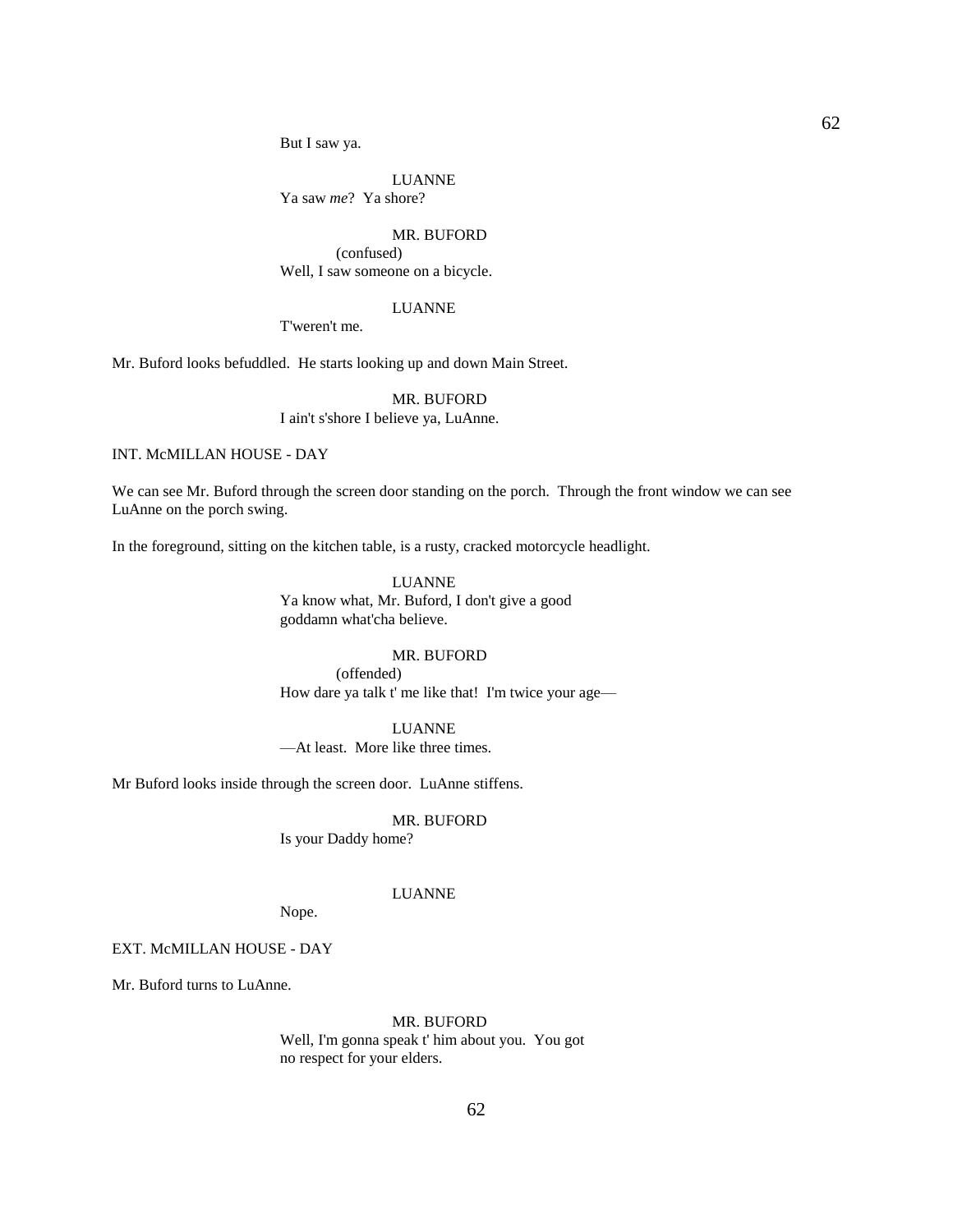LuAnne places the edge of the Coke cap on the porch rail. She smacks it and the cap pops off the bottle.

 LUANNE Damn tootin'. I got a theory 'bout respect, Mr. Buford, ever'body gets jus' as much as they deserve, an' not a speck more.

Mr. Buford furiously stomps back to his truck.

 MR. BUFORD Why don' ya jus' shut your big bazoo, li'l girl! (muttering) Kids these days!

He gets in his truck and drives away.

LuAnne glances inside through the window, sighs and takes a big slug of Coke.

### DISSOLVE:

#### EXT. ROUTE 66/OKLAHOMA - DAY

The gang of motorcycles drive across the endless flat plains through a raging dust storm. All the guys have bandannas and T-shirts tied across their faces. They pass a Route 66 sign that says, "Oklahoma."

EXT. THE O.K. BAR - DAY

The motorcycles pull up in front of small, roadside bar. Most of the others vehicles are dusty pick-ups and beatup old cars. Dewey doesn't get off his bike.

# DEWEY

I aint goin' in there. Bring me out a beer, wouldja?

BUD

Why not?

 DEWEY Are you kiddin'? That's a redneck, asshole bar if I ever seen one. I got better sense'n that.

Bud waves his hand.

#### **BUD**

 Aw, go on. You can't act like that about everywhere we go.

#### DEWEY

 Don't tell me how t' act, little Dutch boy. You don't even know what I'm talkin' about. There's no place in this whole damn state "my kinda people" would feel welcome.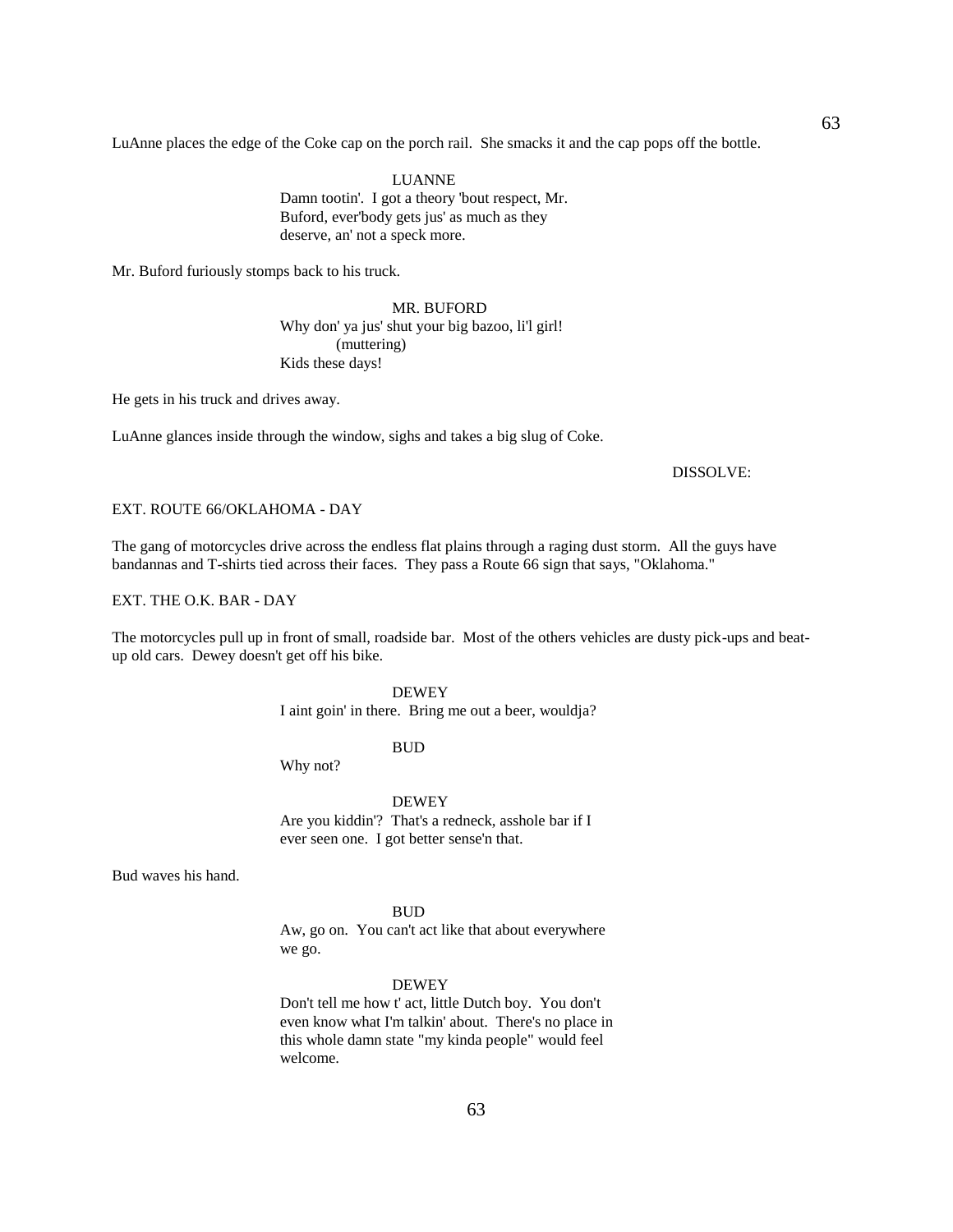#### BUD

You aint gonna let me live that down, huh?

### DEWEY

 Hell no. And the sooner we get through here and Texas the happier I'll be.

**BUD** You think Arizona or New Mexico'll be any better?

### DEWEY

 (nods) Sure. At least they got Indians there, so they used t' havin' colored folks around.

The guys all shrug and head inside.

INT. O.K. BAR - DAY

From the minute the guys enter the dark little bar they are the center of attention for all of the older, pot-bellied men wearing cowboy hats. Our guys step up to the bar. Everyone slides away from them on both sides. The fat BARTENDER shakes his head.

### **BARTENDER**

 (flatly) Uh-uh. No service.

Our guys are reaching the ends of their ropes. The guys all look at each other and start to laugh. Virgil addresses everyone in the place.

# VIRGIL

 (angry) Now hold on just a second. Last time I checked, Oklahoma was still in America, right?

#### **BARTENDER**

Yeah, so?

### VIRGIL

 We just fought a war for freedom, didn't we? So where's the fuckin' freedom? You think it doesn't apply here?

That's when two Elk City LOCAL COPS stand up from a dark back table. Virgil turns to them.

# VIRGIL

 Just the guys I wanted to see. Enforce the fuckin' law! Make this asshole serve us?

Both cops shake their heads and put their hands on their guns.

# LOCAL COP #1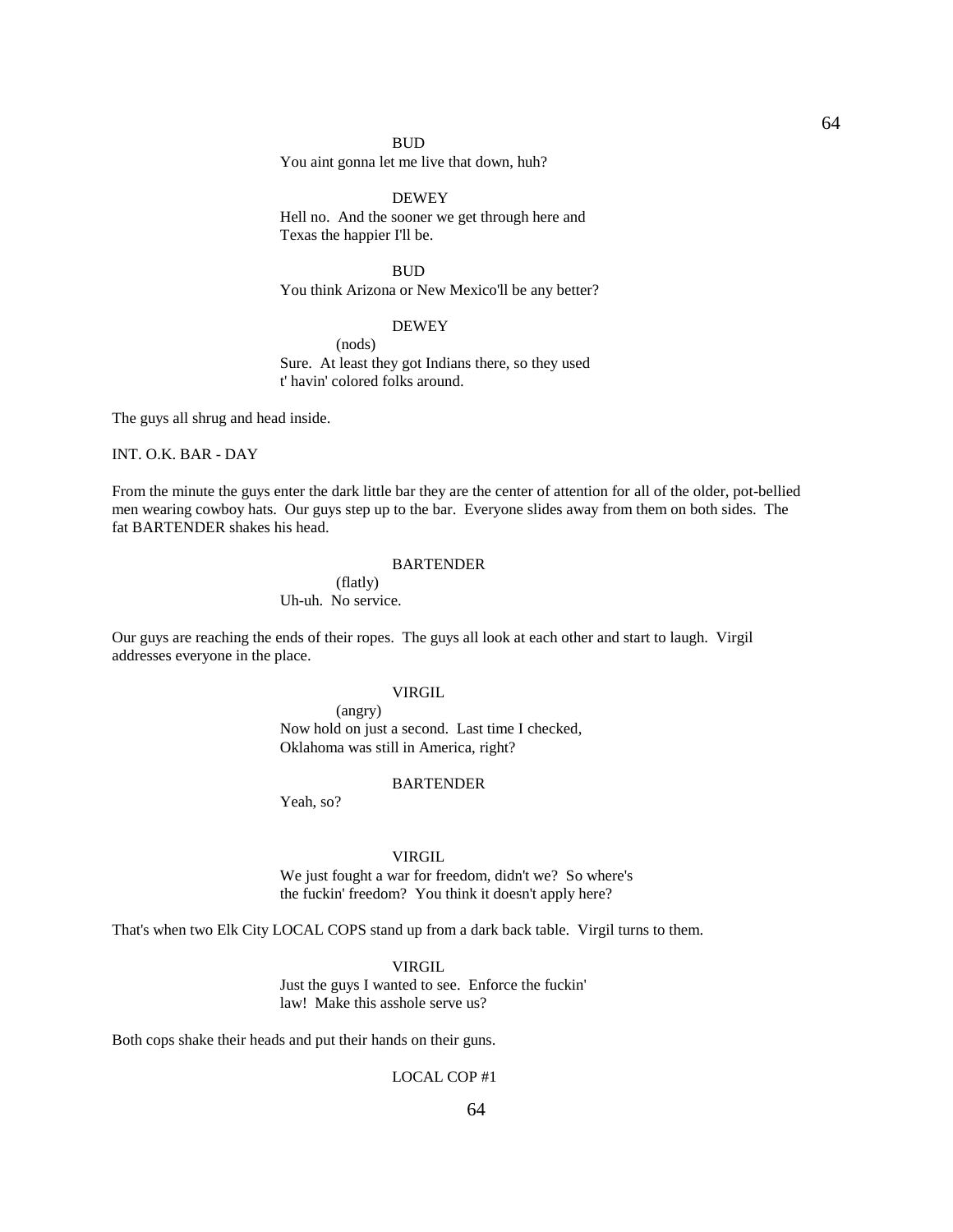That asshole's my cousin.

BUD

 (aside) Figures.

 LOCAL COP #2 You fellers lookin' for trouble? Is that it?

**HORACE**  We're lookin' for a drink is what we're lookin' for. We're all pretty dry.

 LOCAL COP #1 You weirdies were just on your way out.

Virgil looks at his buddies and they all shake their heads in astonishment.

# VIRGIL

Weirdies?

It's a tense moment. Everyone is looking at everyone else. Who's going to start it?

VIRGIL

 Has everyone gone outta their fuckin' minds since the war?

#### LOCAL COP #2

 What's that got t' do with shit? We're just simple, lawabiding folks. We're not lookin' for any trouble, but it sure looks like you fellas are.

# VIRGIL

 (points) Don't serve me in a public place and you're definitely looking for trouble, pal!

The Cops unsnap their holsters.

Stan, as usual, steps in.

 LOCAL COP #1 If It's trouble you're lookin' for, you're gonna get it!

#### VIRGIL

Swell.

#### STAN

(shrugs)

F-f-fuck t-this place, Virg. Let's j-j-just g-g-go.

Stan walks right out the door. Virgil throws up his hands and he and the others follow Stan out, the cops right behind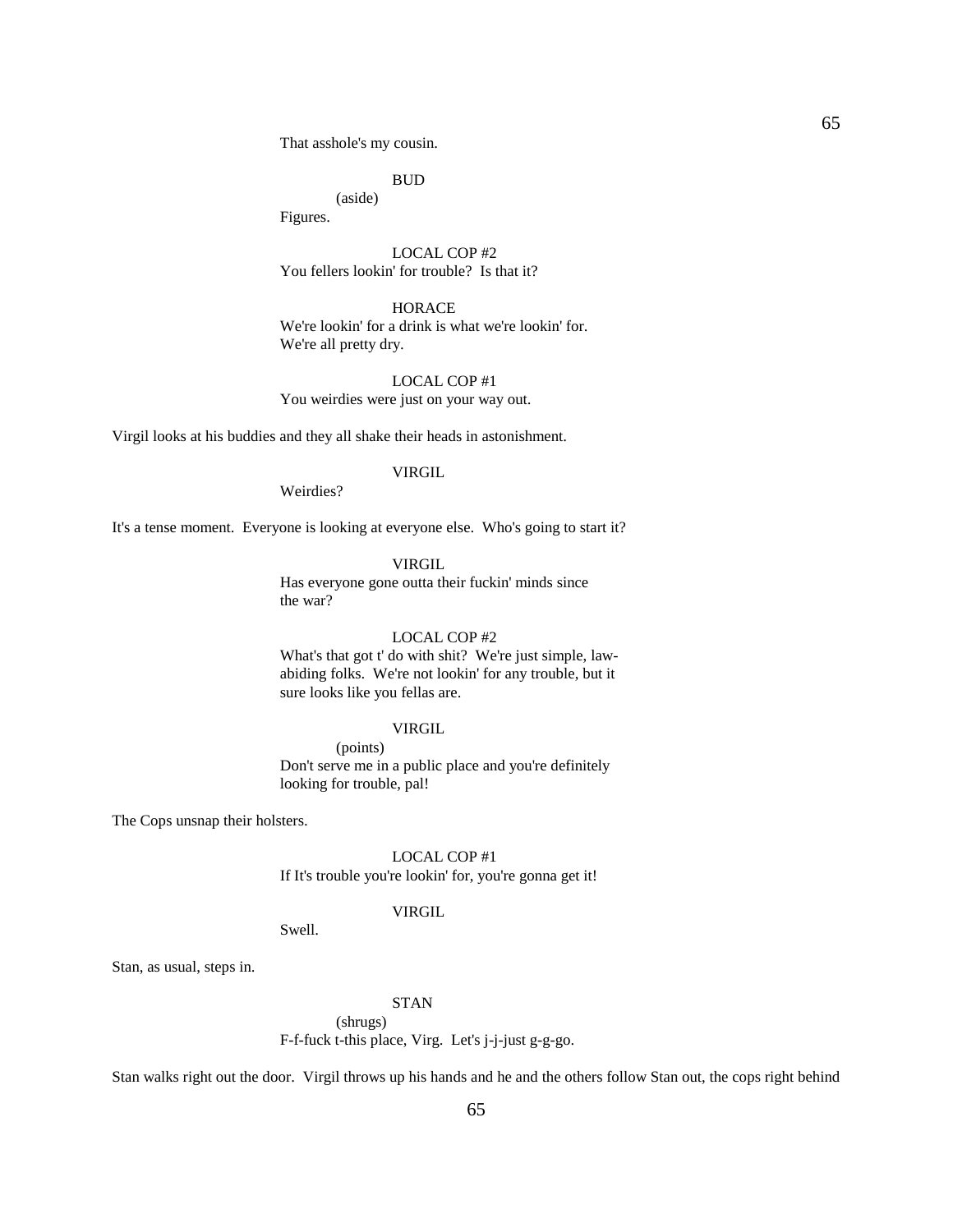them.

# EXT. O.K. BAR - DAY

They get outside and find three, teenaged, local yokels sitting on the motorcycles messing around and three more surrounding Dewey brandishing broken bottles and baseball bats. Dewey is holding them off with a crescent wrench.

The locals spot our guys and the Cops and take off at top speed. Bud runs after them. Jason and Horace go up to Dewey who lowers the wrench.

#### JASON

You okay?

### DEWEY

Yeah, fine.

Virgil turns to the cops.

### VIRGIL

 Simple, law-abiding folks, huh? Why don't you stop bothering us and try bringing some law and order to your own people?

 LOCAL COP #2 Why don't ya mind your own bidness. (to Dewey) Ya sure you're okay there, boy?

### VIRGIL

 (interjecting) Hey! Does he look like a boy to you, or a man?

 LOCAL COP #2 I ain't talkin' t' you, boy, I'm talkin' t' him. Y'okay?

# DEWEY

 (flatly) Yeah. Great.

### LOCAL COP #2

Ya wanna press charges?

#### DEWEY

(laughs)

Fuck no.

#### LOCAL COP #1

 (to Virgil) Why don't ch'all do ever'body a favor, get on your motorcycles and go.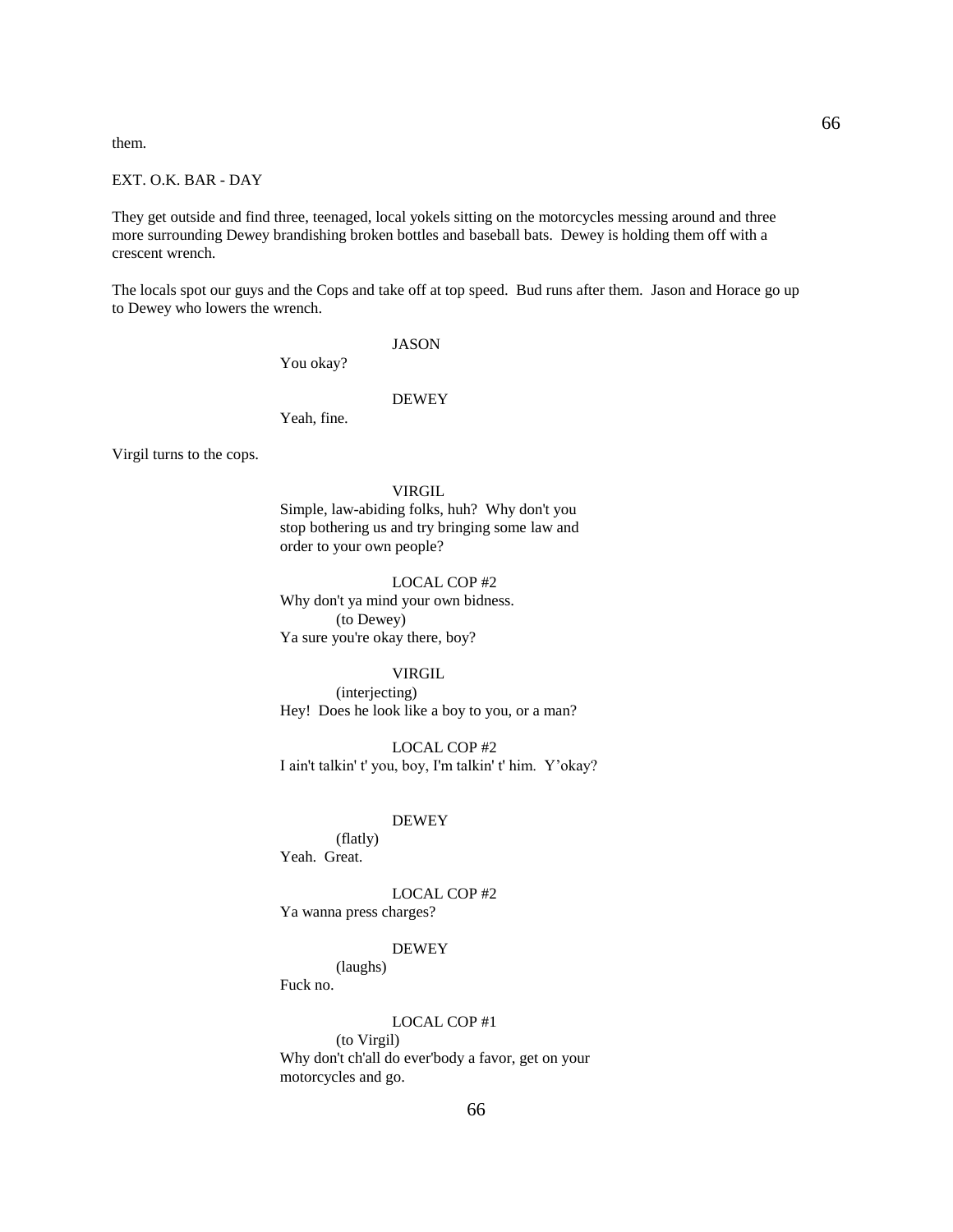#### VIRGIL

 (pushing) That would be our fuckin' pleasure. No reason to stay in a shithole like this a minute longer than we have to.

#### LOCAL COP #2

Don't push me, boy.

### VIRGIL Or what? I'm standin' here.

Virgil and the Cop face of for a second, then both Cops get in their car and speed off in the direction the teenagers just left.

Bud comes walking back up, winded and out of breath.

#### **BUD**

Little shit-heels!

Dewey gets on his bike.

 DEWEY Like I said, the sooner we get through here and Texas the happier I'll be.

**BUD** 

Damn right.

They all climb on their bikes.

EXT. ROUTE 66/OKLAHOMA - DAY

Our guys drive slowly up the road wearing very serious expressions. Dewey pulls ahead, then Bud, then Virgil. Soon they're riding fast, whooping and hollering. Finally, it's just Jason and Horace racing each other. Jason gets way ahead, raises his hand and gives Horace the finger.

### **HORACE**

 (grinning) Oh yeah?

Horace crouches low and zooms way ahead. He's doing over seventy when he passes Jason. He's probably doing eighty when he hits a pothole, pops a wheelie and loses his front tire. Horace and his bike go ass over tea kettle for about a quarter of a mile up the road. When the Triumph and Horace finally stop rolling there's no hope for either of them.

The cycles all pull up and stop. The guys get off their bikes and stand there staring down at the human and mechanical wreckage.

BUD

Shit on a stick!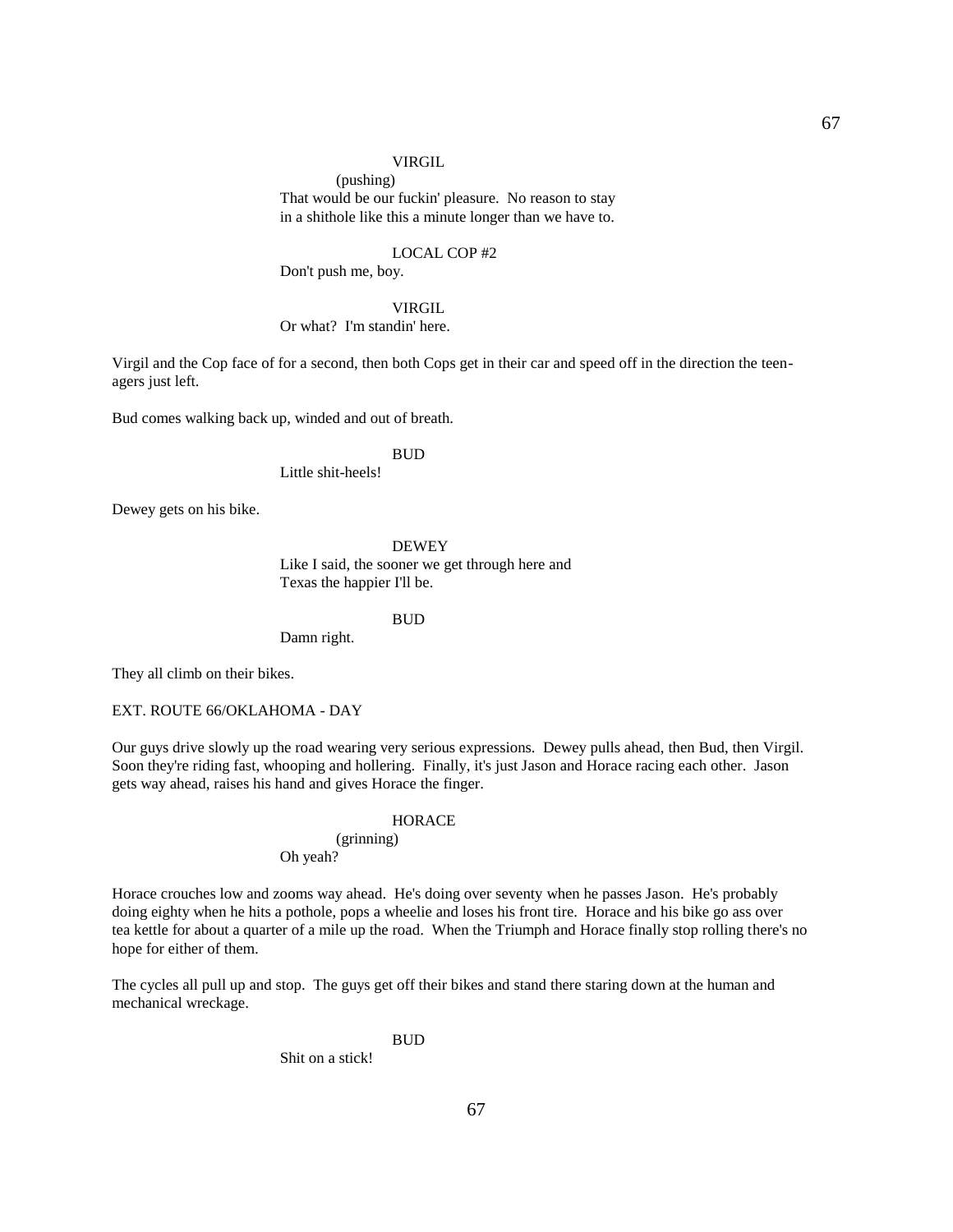#### DEWEY

That boy's dead, no question 'bout it.

# VIRGIL

Deader'n shit.

Stan shakes his head and blinks. Jason looks like he might vomit.

### DEWEY

 (accusing) Those fuckin' redneck kids, they're the ones was messin' with the bikes!

#### BUD

Those little fuckers!

# VIRGIL

 (angry) Goddamnit! Ever since we left it's been a stinking shit storm!

BUD

 Yeah, while we were gone everybody in the country went nuts.

JASON

 (totally shocked) This is horrible! What're we gonna do?

#### VIRGIL

 I guess we'll ride into town and tell the friendly local coppers.

### JASON

 (panicking) But what are we gonna do about Horace?

Virgil puts his hand on Jason's shoulder.

# VIRGIL

Jason, there's nothin' we can do. He's dead.

# JASON

 But . . . How can you be sure? I mean, maybe they can operate or something. Nobody's even checked his pulse.

Virgil looks at the others.

#### VIRGIL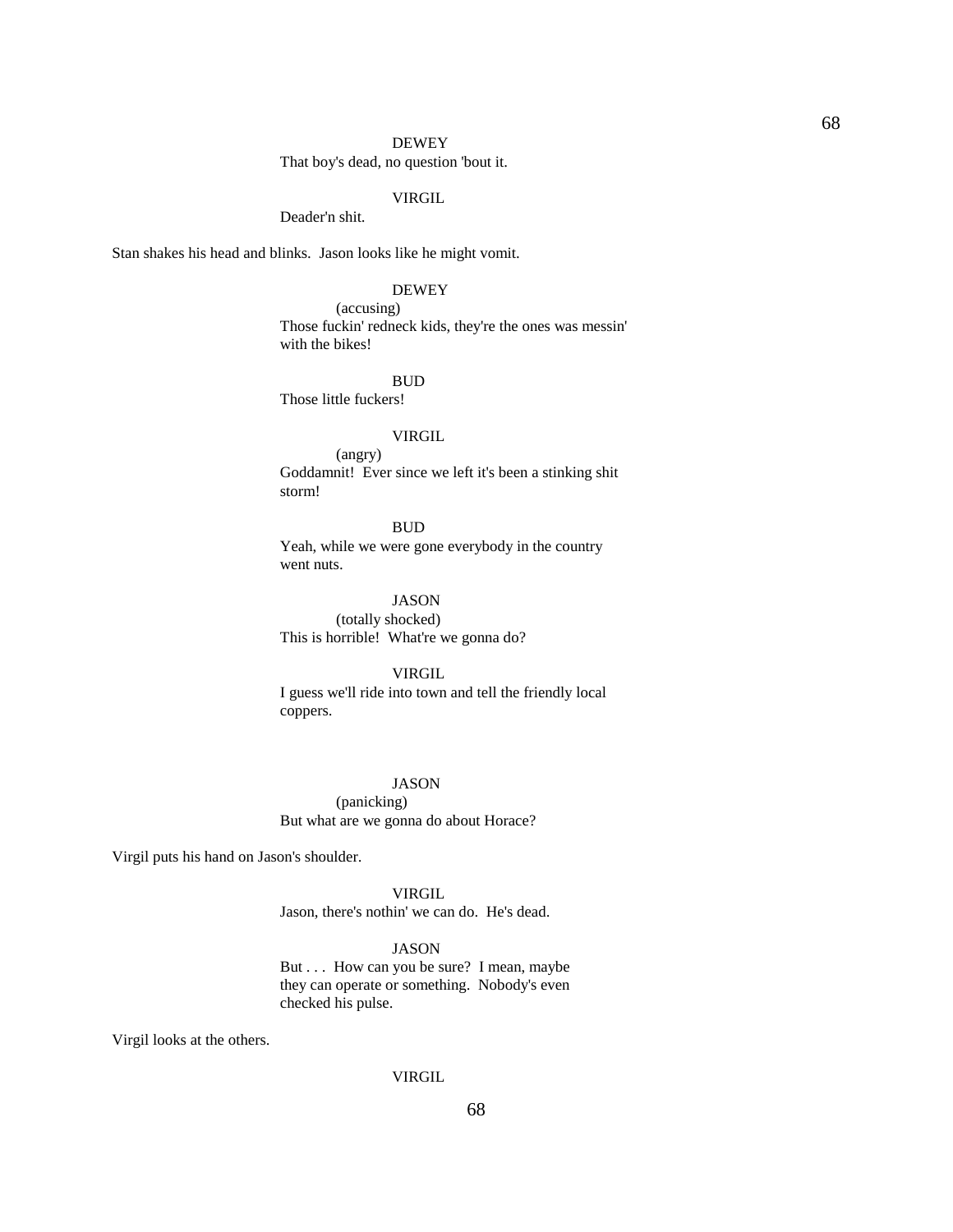We've all seen enough dead guys to know one when we see one, Jas. He's dead.

JASON

But . . . This is so awful! It's the worst thing that ever happened!

The others all shrug, they don't know about that.

 VIRGIL Look, your time comes, that's that.

Stan, Bud and Dewey all nod their agreement.

 JASON But what if it was a mistake? What if it wasn't really his time?

Dewey, Virgil and Bud all answer at the same time.

 DEWEY, VIRGIL & BUD (simultaneously) It was his time all right.

#### STAN

D-d-definitely.

 VIRGIL Face it, life's short, Jas, and for some it's even shorter.

Jason's all shaken up and turns away. Virgil keeps his hand on Jason's shoulder but faces the others. They all exchange a look that says, this has gone too far.

VIRGIL

 The next motherfucker that gets in my face better think twice!

Everyone but Jason nods.

EXT. ROADSIDE - DAY

Horace's front tire continues to roll up the road. It finally loses momentum, wobbles, then falls over. All is still except the wind and dust.

DISSOLVE:

EXT. SHAMROCK/MAIN STREET - DAY

Sheriff McMillan cruises through Shamrock in his police car. As he passes the drugstore he waves to the group of old guys hanging out on the porch smoking and chewing tobacco. They all wave back. Mr. Buford is among them, but he doesn't look happy and keeps his arms crossed.

69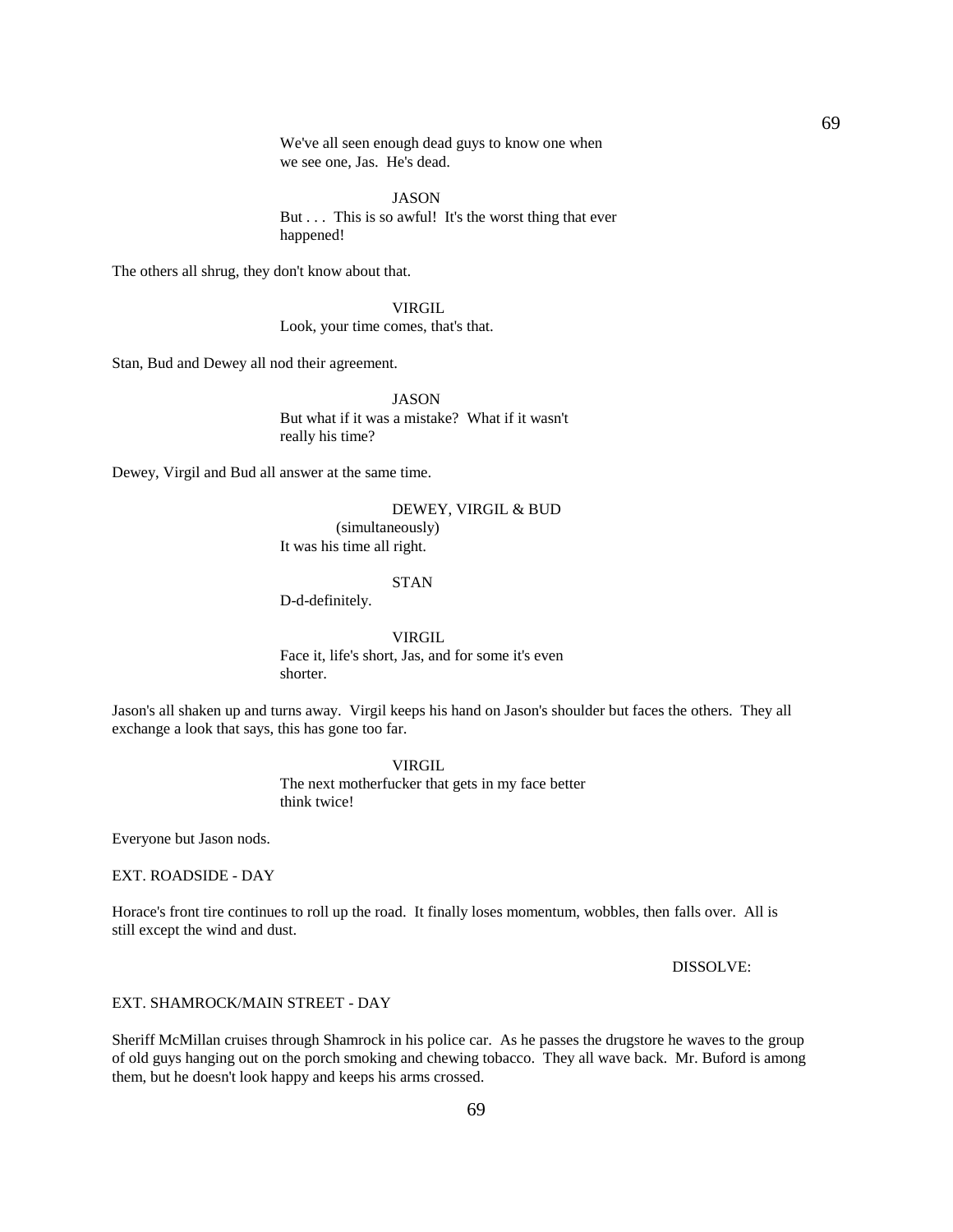### EXT. McMIILAN HOUSE - DAY

The Sheriff pulls up to his house and finds LuAnne seated on the porch reading her book. A frown settles on the Sheriff's face as he gets out of the car.

#### SHERIFF

What the hell're ya doin'?

LuAnne doesn't look up from her book.

#### LUANNE

 I'm readin' a book, what does it look like I'm doin? Course, how'd y'all know since ya never read one.

The Sheriff grabs the book out of her hands and throws it.

#### SHERIFF

 Goddamn ya, girl! An' I s'pose you ain't made no supper, neither, huh? Even though I tol' ya too.

LuAnne points inside with her thumb.

# LUANNE

 There's somethin' on the kitchen table for ya, but it ain't supper.

The Sheriff drops the hard edge and tries being honest.

#### SHERIFF

 Why ain't you cookin' my meals like I ast ya, LuAnne? I said it nice. I jus' don't un'erstand ya no more.

### LUANNE

 (flatly) I ain't your wife. She left ya. I will too, soon as I'm allowed.

He quickly gets angry again.

 SHERIFF You ain't goin' nowheres! Gettin' jobs, lippin' off! What's next?

LUANNE

Why don' y'all go on in an' see what's on the table.

SHERIFF

What?

# LUANNE

Go look for yourself.

70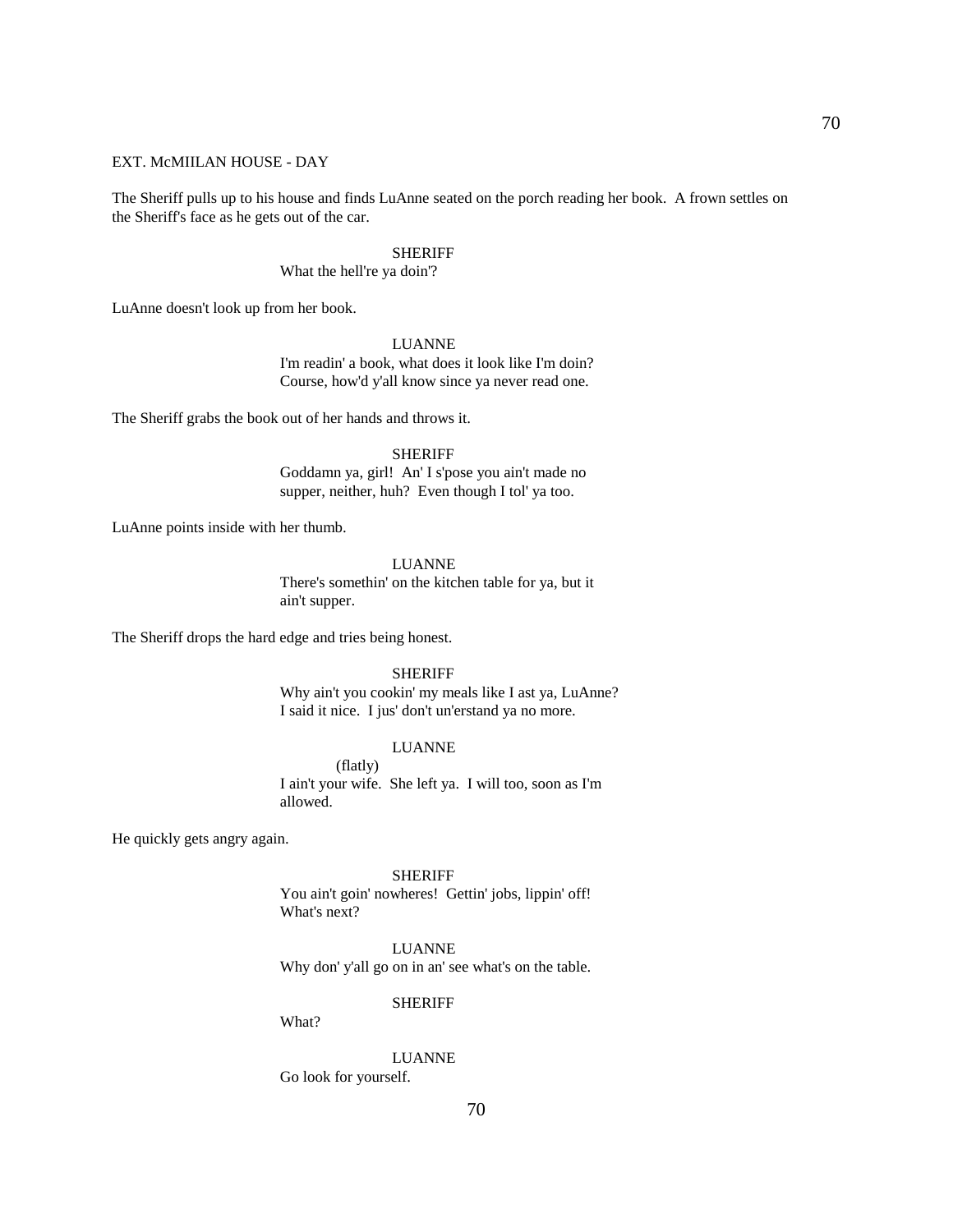LuAnne goes down the porch steps and picks up her book. The Sheriff goes inside. LuAnne sits back down on the porch swing.

The Sheriff steps out the door holding the headlight, his face a study in total panic. He looks quickly around and keeps the headlight down out of sight.

#### SHERIFF

Where'd ya find this?

### LUANNE

Out t' Salt Crick.

#### SHERIFF

 (seriously) And so what is it ya think ya know now?

#### LUANNE

 I know that when I ast ya in the car comin' back from Amarillo whether you an' the other good ol' boys killed any Japs or Jews or Nigras ya tol' me the truth. Ya didn't. Ya killed the white feller on the motorcycle.

The Sheriff steps up to LuAnne with a deadly serious expression.

### SHERIFF

 Let's jus' get one thang good an' straight—*I* didn't kill nobody! I weren't even there.

#### LUANNE

Where was ya?

### **SHERIFF**

 I was at the Panhandle Saloon and there was a whole bunch a boys there that saw me.

#### LUANNE

 (confused) But I don' un'erstand. Why the feller on the motorcycle? I bet at least half the folks in town agreed with ever' word he said? It don' make no sense.

The Sheriff pauses for a long moment, staring off across the burning flatlands. He squints as though he sees something way off in the distance—like maybe a guy on a motorcycle wearing a black leather jacket, goggles and gloves riding west on Route 66. Finally, the Sheriff shakes his head and sighs. There's nothing on Route 66 but a heat haze.

#### SHERIFF

 That was the day that Mr. Bruford got the telegram sayin' Jimmy'd been killed in France. That he got hit by a nazi shell an' his body was so chewed up they couldn't even send it home.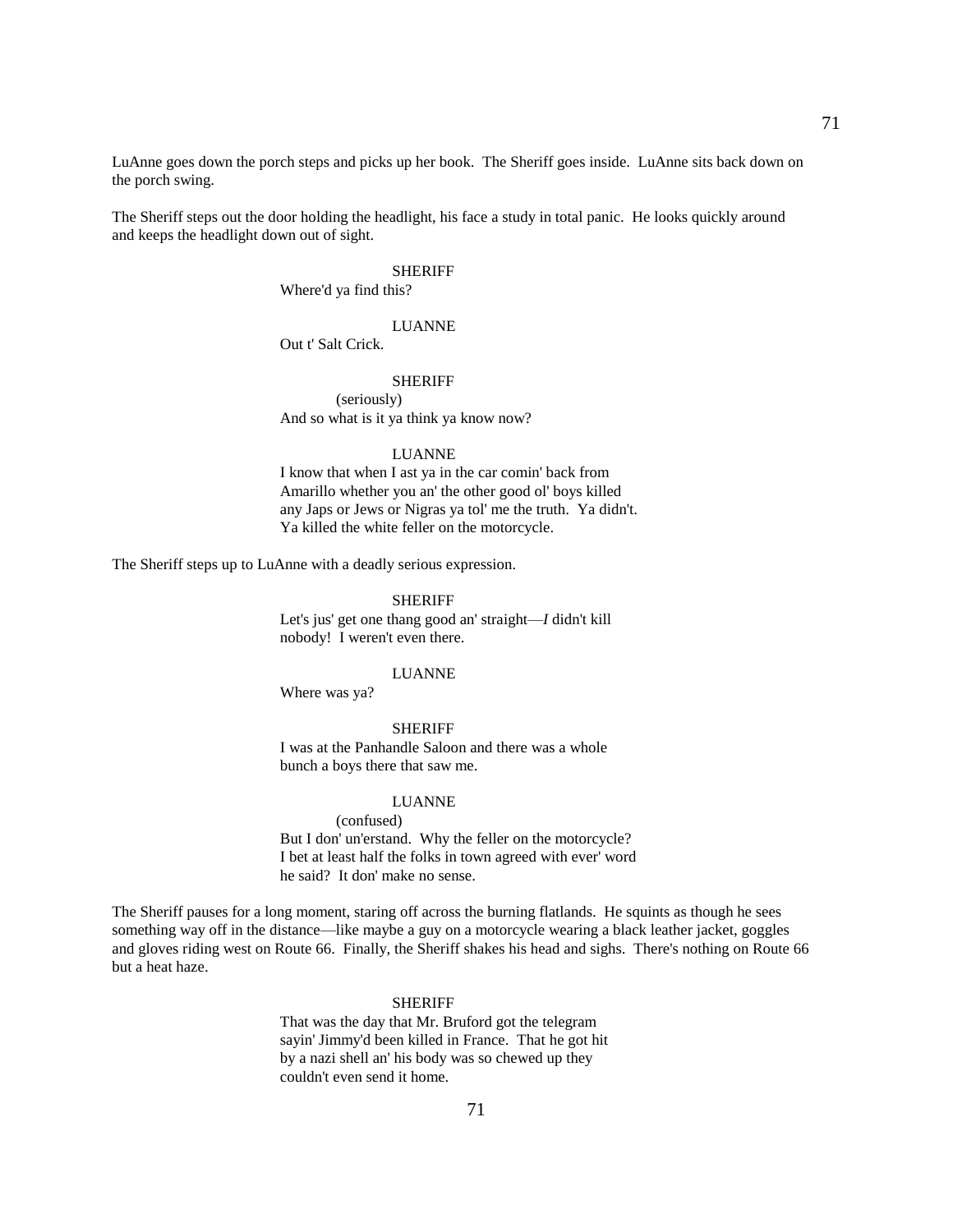### LUANNE

I 'member that.

# SHERIFF

(nods)

 That was the same day that feller come into town. So, he was talkin' 'bout killin' Japs and Jews and Nigras an' ever'body got all excited, ready t' go out an' kill someone right that second, from what I hear. 'Course there ain't many Jews or Nigras in these parts and the Jap relocation center was nearly a hundred miles away. Well, then that feller goes on t' say that Hitler was right an' ever'body should be listenin' to him instead of fightin' him. Well . . . Talk about losin' your audience, Mr. Buford jus' upped an' shot the poor, dumb bastard. Then ever'body else with a gun shot him, too, jus' t' make Mr. Buford feel better, I guess. That feller was purty chewed up when I got there.

#### LUANNE

An' what did ya do about it, Daddy?

### SHERIFF

 (plaintively) I didn't do nothin'. What was I s'posed t' do? Arrest ever'body in town?

#### LUANNE

How 'bout jus' Mr. Buford?

### SHERIFF

 His boy'd jus' got killed. 'Sides, he runs the whole damn town, LuAnne. Ain't nobody gonna testify agin him. What's the point?

#### LUANNE

 The point is a man got murdered. An' jus' 'cause ever'body did it don't make it right.

#### SHERIFF

(frankly)

 I seen wronger thangs in my days, tha's for sure. That feller was jus' askin' for it.

#### LUANNE

 That's not the point. Nothin' ya can say should cause ya t' git killed.

# SHERIFF

(factually)

72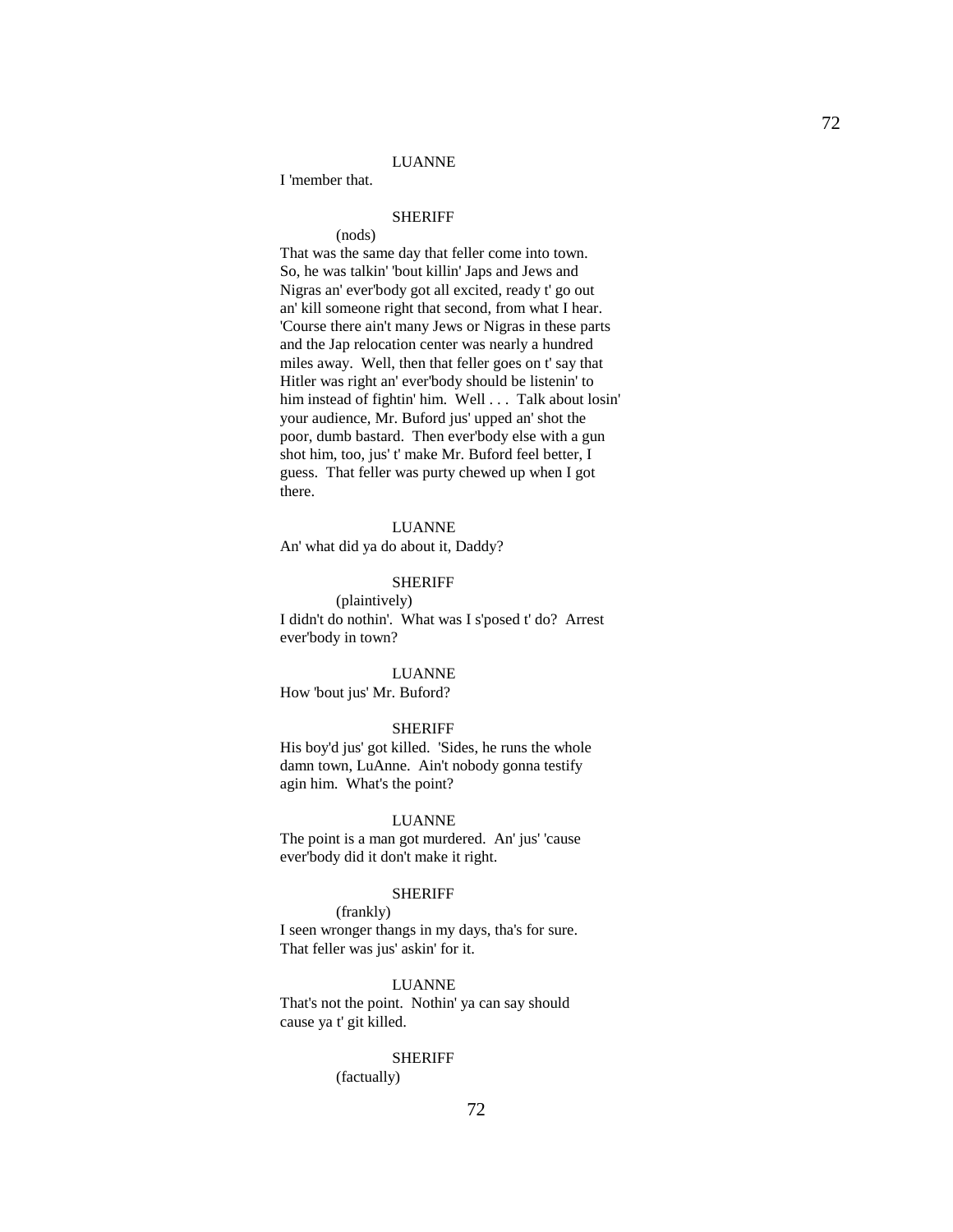LUANNE Yeah, but they get trials first.

## **SHERIFF**

 (sarcastic) An' when was it y'all went t' law school? Seems t' me ya jus' barely graduated high school.

## LUANNE

 Ya don' need t' go t' law school t' know what's right. An' y'all thank 'cause ya say ya weren't there that your innocent?

#### SHERIFF

 (intensely) I wasn't there and I *am* innocent.

### LUANNE

 If ya know that ever'one in town's broken the law an' ya ain't done nothin' 'bout it, then your jus' as guilty as all the rest of 'em.

#### SHERIFF

 An' jus' what'dya thank your gonna do now, LuAnne? Y'all could get a lotta folks in this town in trouble.

LuAnne grabs her purse, puts her book under her arm and goes down the steps.

## LUANNE

 I ain't gonna do nothin'. But I sure ain't gonna listen t' y'all tell me what's right no more. Ya wouldn't know what was right if it came up an' bit ya on your fat butt.

LuAnne goes past her Father. Suddenly he grabs her arms.

#### SHERIFF

 Oh, yeah, Miss Know-it-all! *My* not doin' nothin's no different than *you* not doin' nothin, an' don' thank it is!

LuAnne pulls her arm back and walks away. The Sheriff is left standing in the street holding the headlight. He glances down at the damning evidence, looks as though he'd like to throw it, but doesn't. He quickly goes inside and slams the door.

LuAnne walks up the street with a troubled expression on her face.

DISSOLVE:

### EXT. SHAMROCK/MAIN STREET - DAY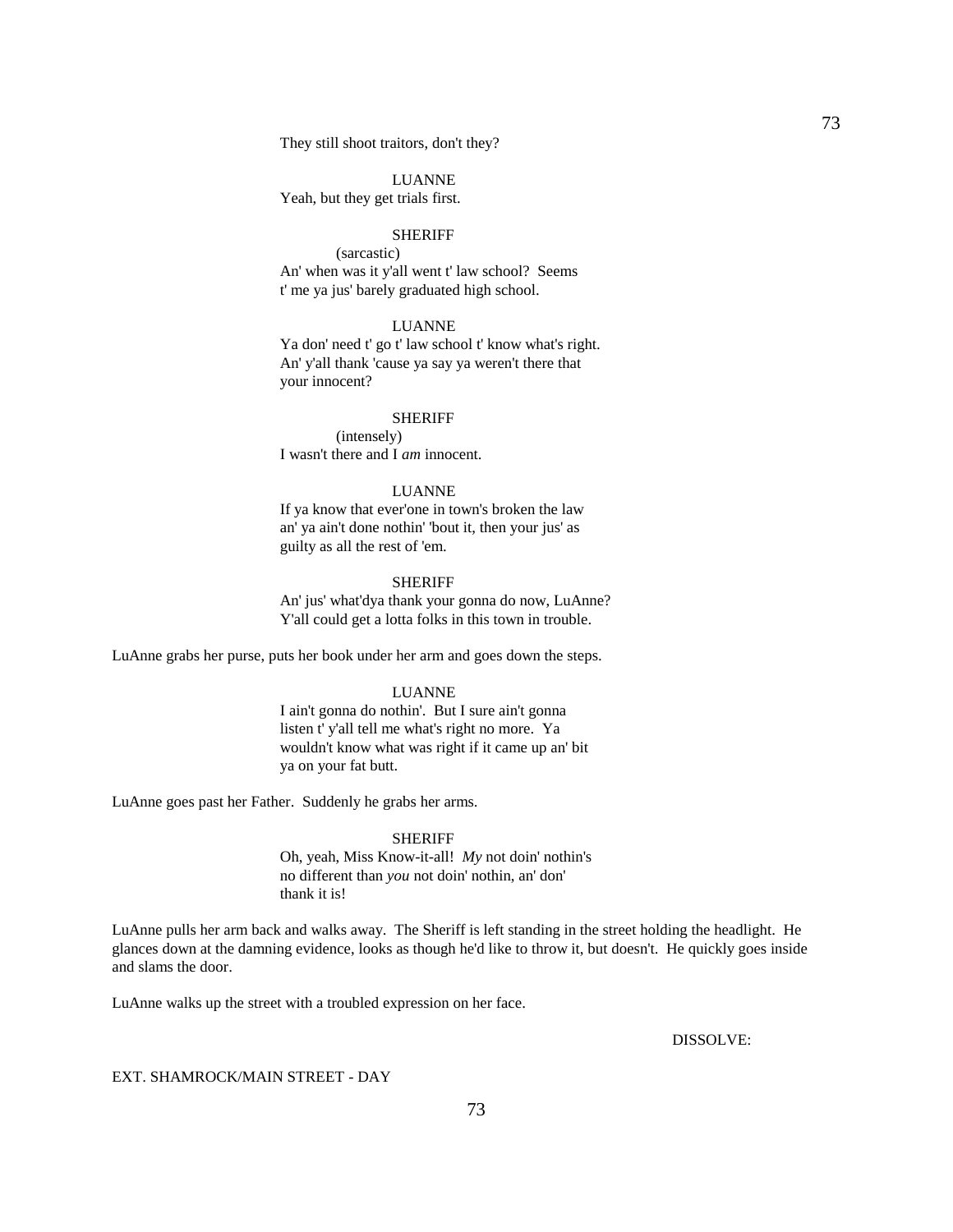Our guys roar up the main street of Shamrock on their motorcycles. As they pass the drugstore all the old guys sitting on the porch nearly fall off their chairs. They all look at each other with the guiltiest expressions imaginable. Mr. Buford grabs one of the guy's arms.

#### MR. BUFORD

## Go find the Sheriff. Quick!

The guy runs off. Everybody on the porch rises to their feet and watches.

One by one the cycles drive past the Fina gas station, pull up in front of the Drop Inn Cafe and park. Virgil, a stick match in his teeth, leads the way in.

## VIRGIL

What'dya say we give this joint a workout?

## INT. DROP INN CAFE - DAY

The guys all seat themselves in a line at the counter. Ruth steps up to serve them with a stupefied expression.

#### RUTH

You fellers sure ain't from around here.

**BUD** 

 (doing John Wayne) That's a fact, Ma'am. We'd all like some coffee, if you please. Strong and black like my friend here.

Bud points his thumb at Dewey. Ruth laughs.

 RUTH I don' thank Shamrock's never seen nothin' like you boys.

#### BUD

(still imitating the Duke) You can bet your bottom dollar on that.

Jason, at the far end of the counter, hears a click behind him. He glances over his shoulder and sees LuAnne sitting in a booth by herself with her book. She has just opened her purse and taken out a pack of Luckies. Jason's eyes light up and a grin appears on his face. He taps Bud on the shoulder. Bud turns, sees LuAnne and he too grins. He taps Dewey who taps Virgil. Virgil's eyes light up as he recognizes LuAnne.

LuAnne takes a cigarette out of the pack, places it between her lips, then searches for a light. Virgil walks over to LuAnne. He takes the match from his teeth, lights it with his thumbnail and holds it out to LuAnne's cigarette. LuAnne looks up at Virgil and the moment of recognition is electrically charged. They both grin. LuAnne puts her hand over Virgil's as he lights her smoke.

> LUANNE So, Sergeant, we meet again.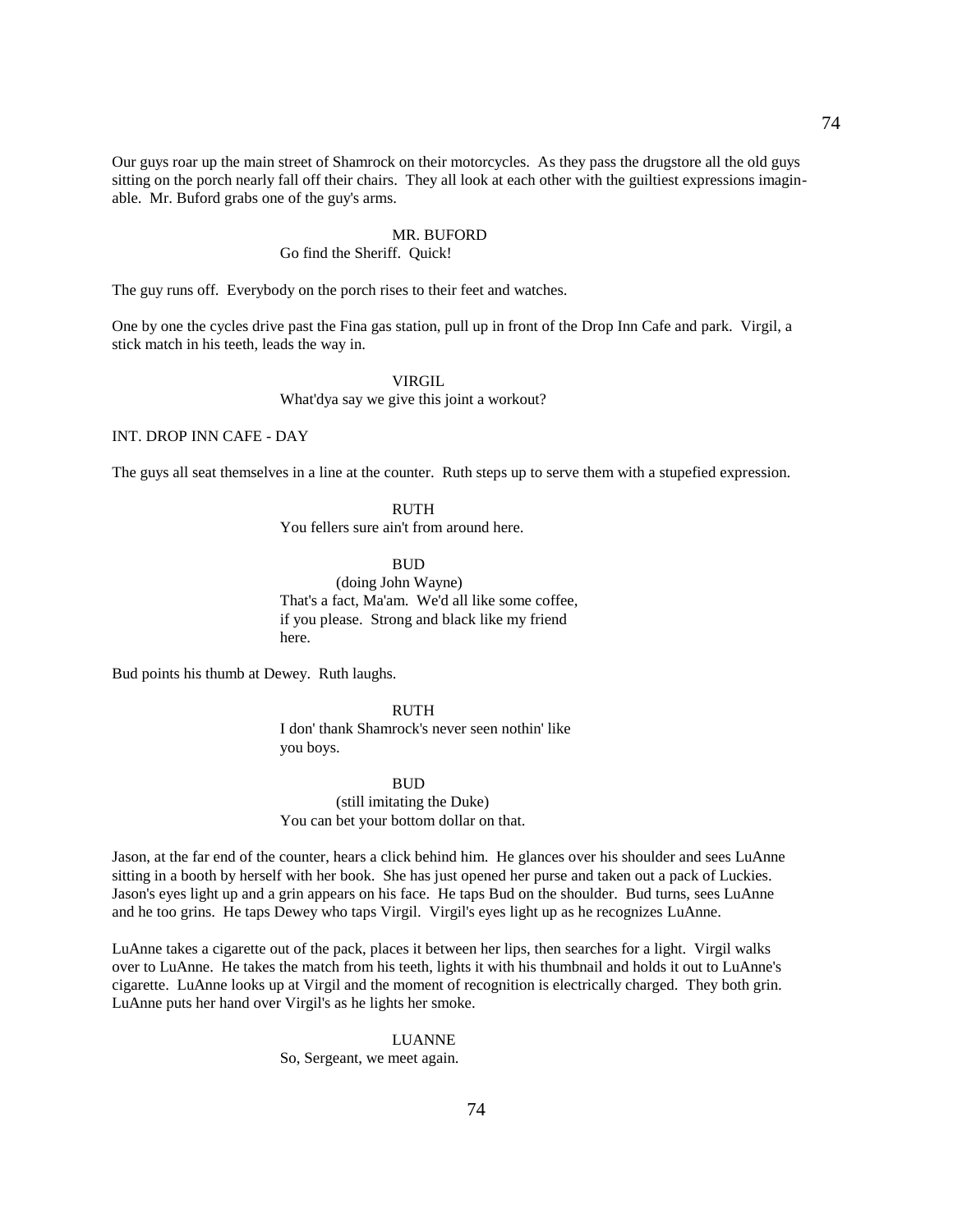#### VIRGIL

It's a small world.

## LUANNE

 If I recall correctly, las' time we met y'all said it was a big world.

## VIRGIL

Exactly. Mind if I sit down?

## LUANNE

I don' mind a'tall.

### VIRGIL

 (sits; grinning) If I'm not mistaken I've got an unpaid raincheck with you.

#### LUANNE

 (grins back) That's right. Wanna go?

### VIRGIL

 (shrugs) Sure. When did you turn eighteen?

## LUANNE

I ain't yet.

## VIRGIL

 (honestly shocked) What? How can that be? Nobody stays seventeen that long.

 LUANNE Sometimes I thank I'm stuck bein' seventeen forever.

### VIRGIL

 (shrugs) Worse things could happen.

#### LUANNE

 (points) Hey, it aint *me* that's makin' an issue outa bein' eighteen.

## VIRGIL

 I know. But you've gotta have some standards in your life, even if they don't mean anything.

Virgil glances at the LuAnne's book.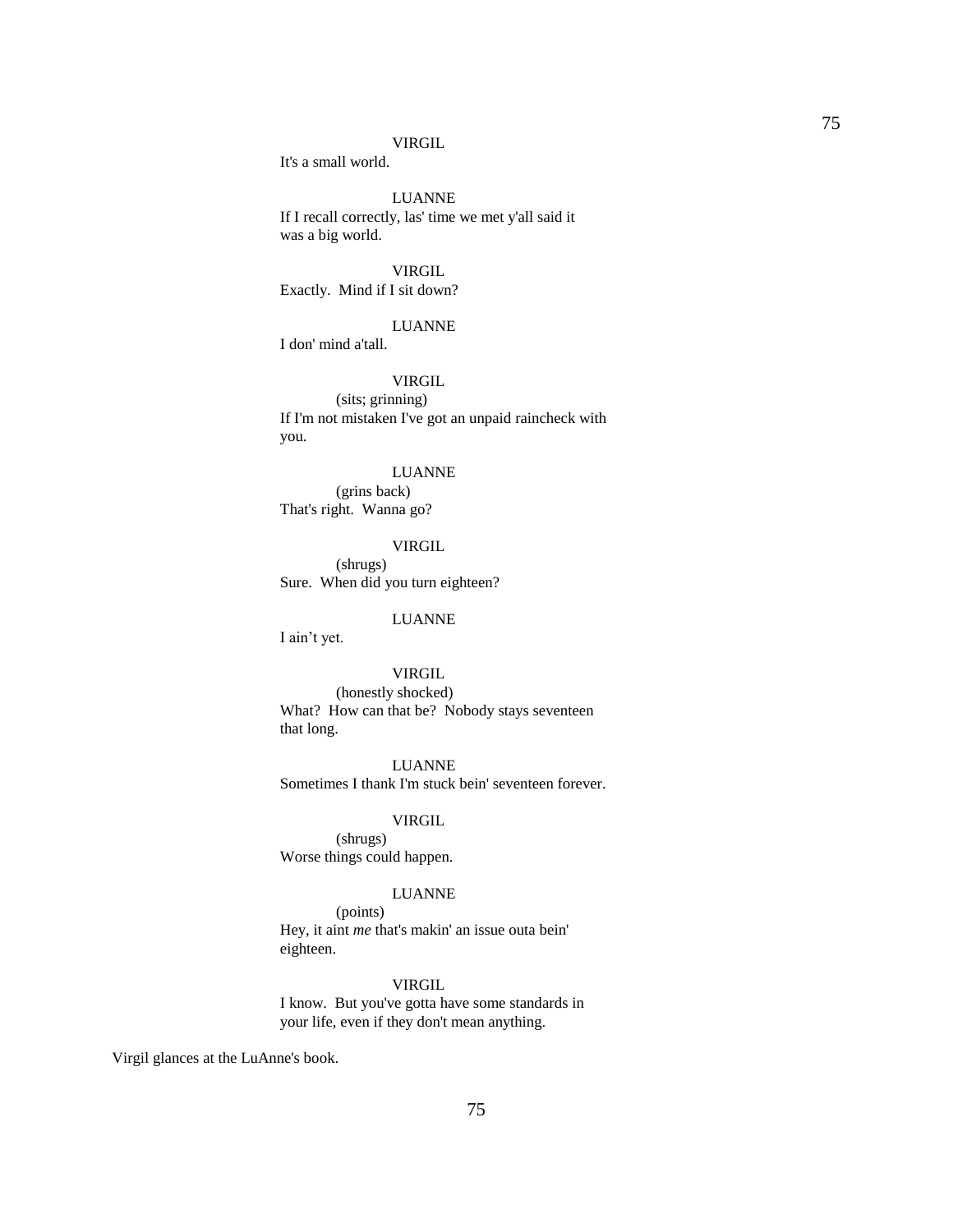### VIRGIL

That was good. You like it?

 LUANNE (impressed) Yeah, I do. Y'all like readin' books, Sergeant?

VIRGIL

Virgil. Yeah, I do. You ever read any Willa Cather?

## LUANNE

 (shakes her head) Uh-uh. I don't know who that is.

## VIRGIL

 She wrote "O Pioneers?" (LuAnne shakes her head) "One Of Ours?" (still blank) Well, she's great. You ought to try her.

### LUANNE

 (embarrassed) See, a lotta books don't never git here t' Shamrock. Jus' what's on the rack at the drugstore.

#### VIRGIL

 I got a real good one out at my bike. I'll let ya borrow it.

#### LUANNE

Really? I'd appreciate it.

 VIRGIL You like ridin' on motorcycles?

## LUANNE

 (shrugs) I never been.

## **VIRGIL**

 Well come on. I'll give ya a ride and lend ya the book. Two birds with one stone.

## LUANNE

What about your raincheck?

VIRGIL

I guess I'll just keep waitin' for that. Come on.

LuAnne pauses for a minute. She glances over at the counter and all the guys turn away. Ruth looks straight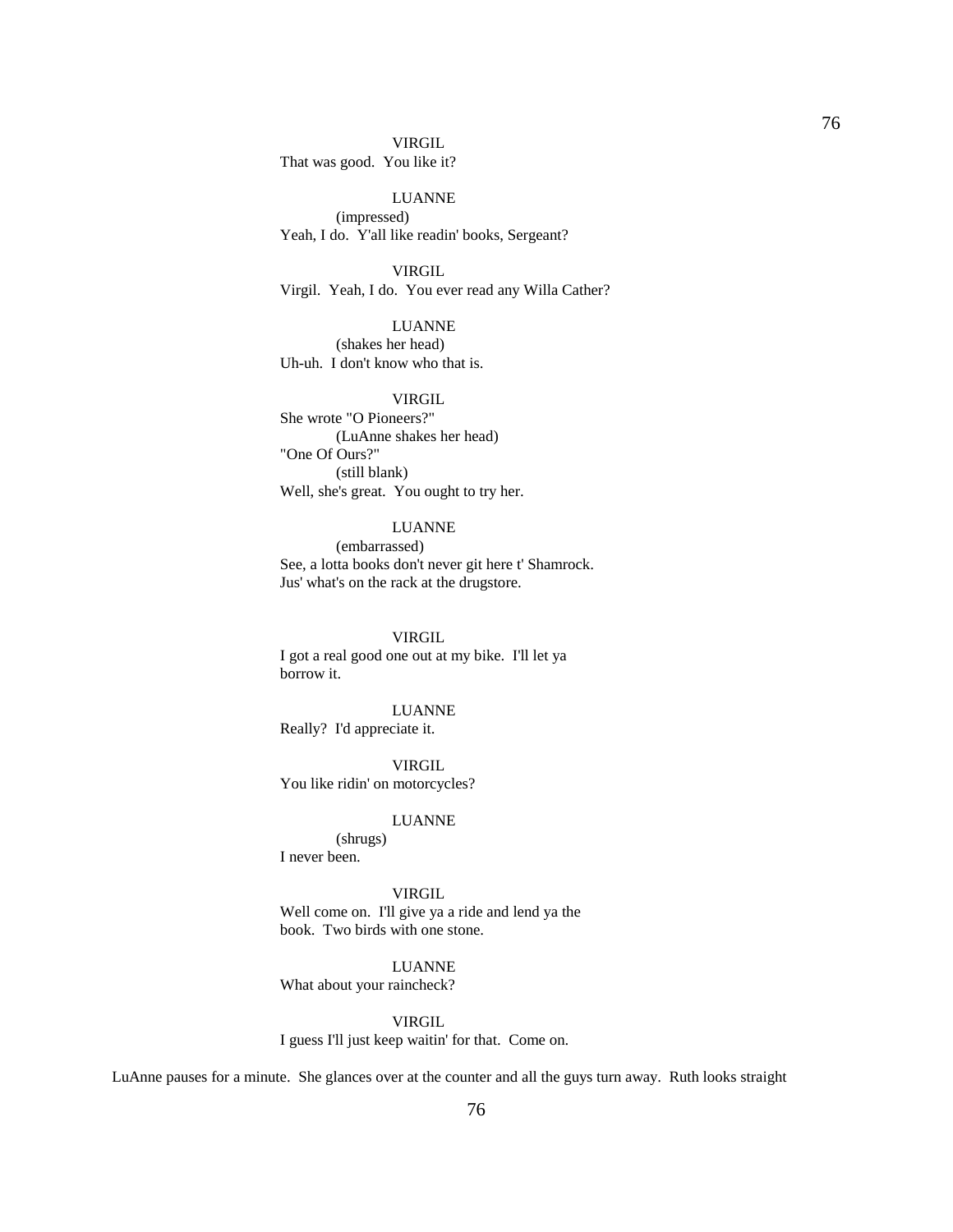back at her and raises her eyebrows. LuAnne turns back to Virgil.

LUANNE

Let's go.

## EXT. DROP INN CAFE - DAY

Virgil kick starts his Harley, revs the throttle, then beckons LuAnne to get on. LuAnne's grinning and shaking her head, not at all sure.

### LUANNE

Is that thang safe?

VIRGIL

 (smirks) Sure it is.

She shakes her head.

### LUANNE

I don' know.

LuAnne glances across the street to the drugstore where every old fart on the porch is watching her intently, particularly Mr. Buford.

Virgil lets go of the throttle, shrugs and reaches into his saddlebag.

### VIRGIL

 That's okay. (he pulls out his copy of "The Lost Lady" and hands it to her) Here. You can have it.

LuAnne takes the book, looks from it to Virgil, then to the old fellows on the porch. She quickly climbs on the bike.

## LUANNE

Aw, what the hell.

Virgil grins, guns it, shifts the stick to first and blasts up the street. LuAnne grabs Virgil's shoulders, tight.

#### LUANNE

 (hollering) How come you read books by women?

VIRGIL

What's the difference?

## LUANNE

I don' know.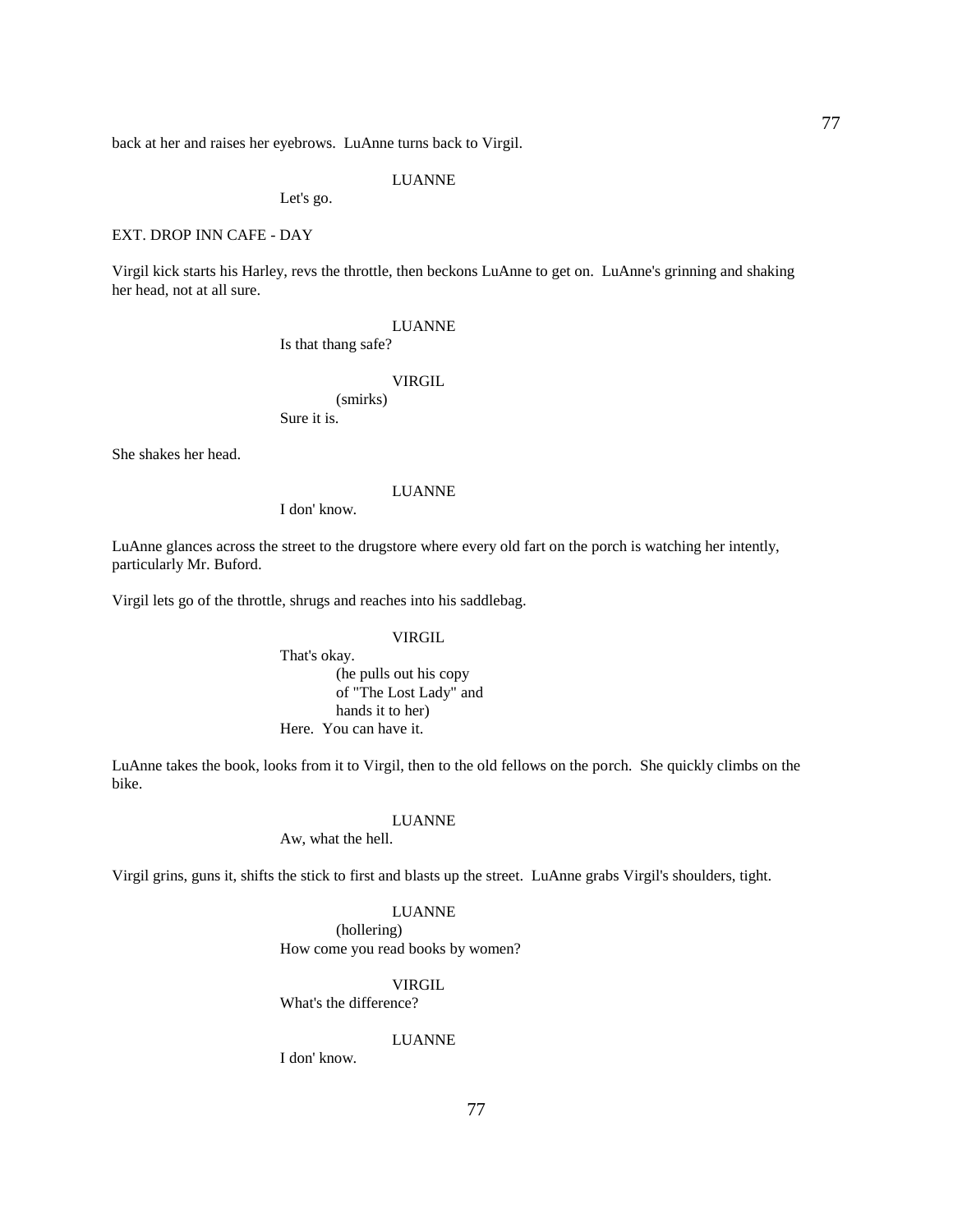Meanwhile, across the street at the drugstore, the head of every old guy on the porch follow the cycle up the street. When it's gone they all look at each other in panic. Mr. Buford is fit to be tied.

## MR. BUFORD

 Goddamn that girl! I knew she knew all along, an' now she's gonna tell!

### OLD FART

 If them fellers don' already know. They look like they's that other feller's friends.

That wasn't what Mr. buford wanted to hear. Just then the black Chevy police car pulls up. Sheriff McMillan asks out the window.

## **SHERIFF**

Hey, any a you boys seen LuAnne?

## MR. BUFORD

Didn't Barney find you?

#### SHERIFF

Uh-uh. Why?

They all look at one another, then simultaneously point across the street. The Sheriff looks where they're pointing and sees the line of motorcycles. His heart misses a beat and his mouth drops open. He gets out of the car.

#### SHERIFF

Who're they?

#### MR. BUFORD

 (snotty) Why don' ya jus' guess! An' by the by, your LuAnne jus' rode off with one of 'em.

SHERIFF

 (horrified) She did? Which way?

Mr. Buford points toward Route 66—and Salt Creek.

 MR. BUFORD *That way. Out toward Salt Crick!*

The Sheriff looks sick to his stomach.

#### SHERIFF

Oh, shit!

 MR. BUFORD What does that little girl of yours know?

## SHERIFF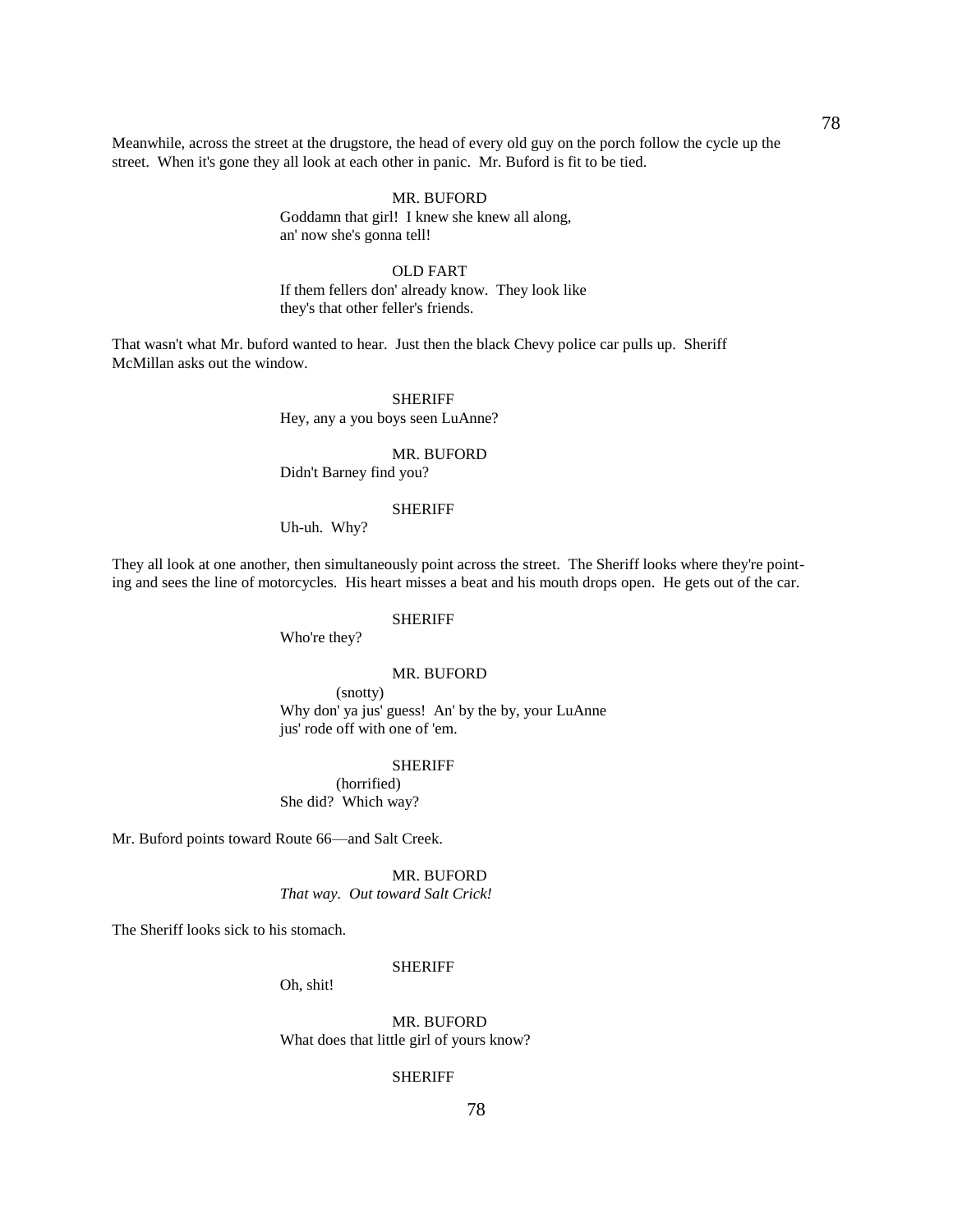(pause) She don' know nothin'.

#### MR. BUFORD

 Ya shore? I thank I saw her ridin' her bike out at Salt Crick today.

#### SHERIFF

 (defensive) Ya thank ya saw her, or ya saw her?

#### MR. BUFORD

I ain't shore.

 SHERIFF Then don't be accusin' her of nothin'! Y'hear?

## MR. BUFORD

 Y'all startin' with me agin? I mean, Jesus, Alex, what the hell're them motorcycles doin' here?

The Sheriff turns and looks.

SHERIFF

Oh, that. Well, I don' know.

 MR. BUFORD Well, why don' ya go do your damn job an' find out?

The Sheriff nods.

 SHERIFF I better go git the deputies, there might be trouble.

 MR. BUFORD Why don'tcha git the Army and the Navy, too?

### SHERIFF

Why don'tcha mind your own damn bidness!

He gets in the car, pulls a U-turn and quickly drives away. The men on the porch look at each other, then shrug and sit back down.

## MR. BUFORD

Jesus H. Christ! What a goddamn day!

EXT. ROUTE 66/TEXAS - DAY

Virgil and LuAnne turn onto Route 66. Virgil yells loudly over his shoulder.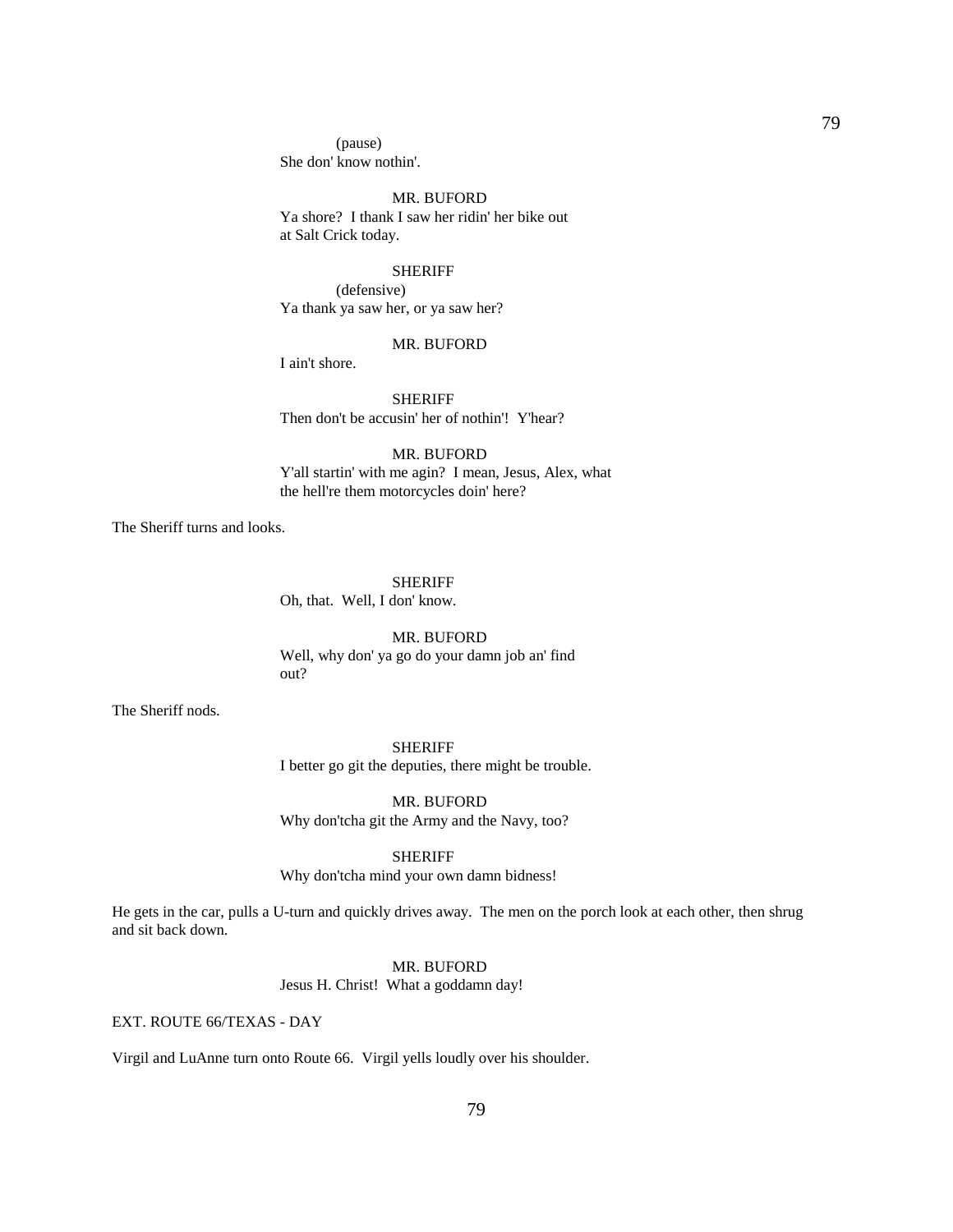#### VIRGIL

## I'm gonna open it up a little, okay?

LuAnne is giddy with excitement.

## LUANNE Ya mean it goes even faster?

### VIRGIL

## (grins) Honey, you ain't seen nothin' yet.

Virgil guns it and the Harley takes off. LuAnne hangs onto Virgil's shoulders for dear life. Soon they're up to 80 mph. Virgil hollers back.

## VIRGIL

Scared?

# LUANNE (shakes her head)

Uh-uh.

### VIRGIL

## Then let's go faster.

Virgil floors it. As the sun drops toward the vast expanse of flat Texas horizon, the Harley tears past in a dusty, roaring blur.

EXT. DROP INN CAFE - DUSK

The police car pulls up in front of the cafe. The Sheriff and three middle-aged, itchy-looking, uniformed and armed DEPUTIES get out and inspect the line of motorcycles. They look at each other, then go inside.

## INT. DROP INN CAFE - DUSK

None of the guys at the counter notice them at first, they're too busy eating. But Ruth certainly does and straightens up, sensing trouble. One by one the guys stop eating and turn around. Dewey glances at the others, his expression saying, "I told you so."

> SHERIFF What're you boys doin' here?

They all shrug.

### **BUD**

Eatin' dinner.

## SHERIFF

 (correcting) Dinner's at noon, boy. This is supper.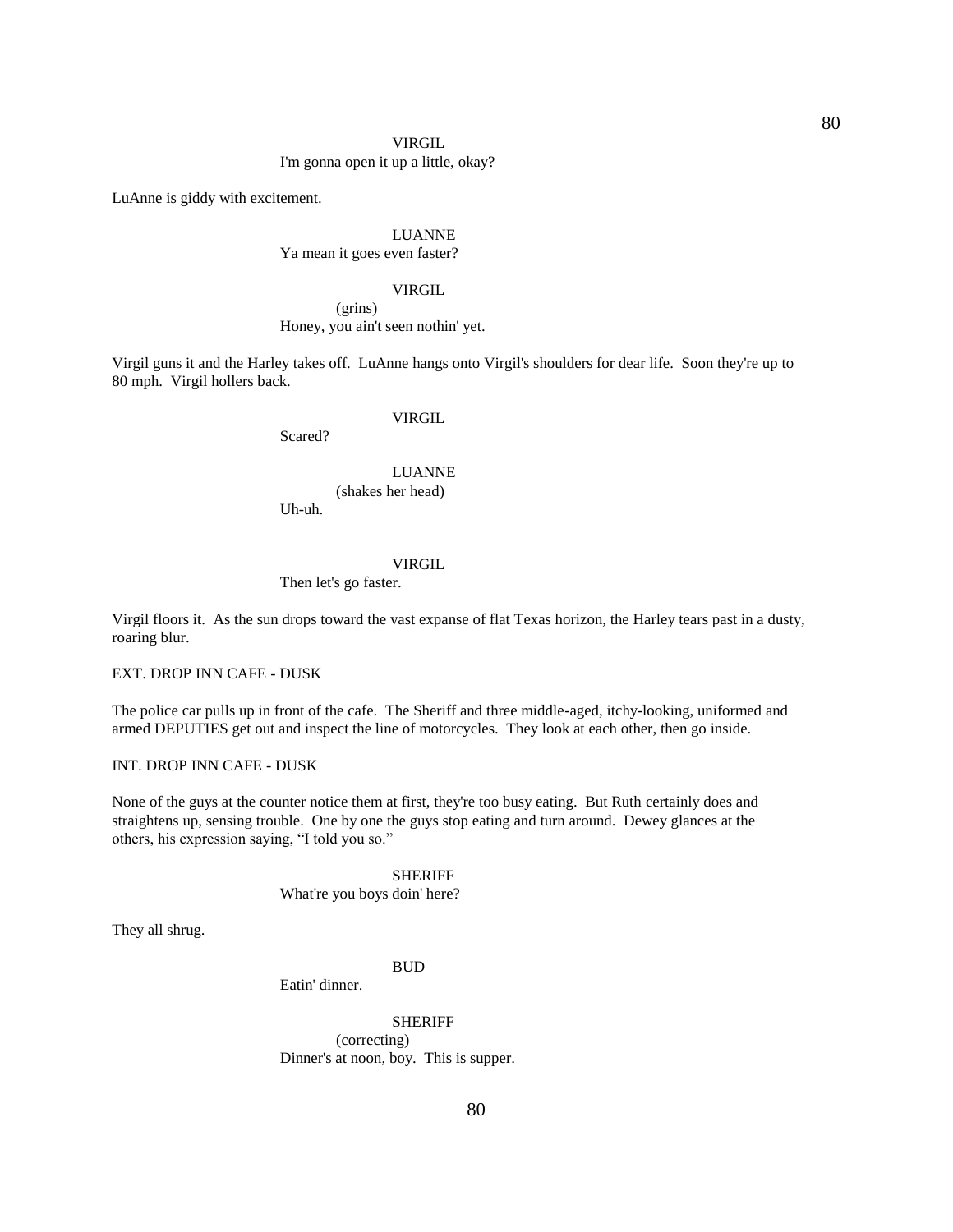#### BUD

 (rolls his eyes) All right, we're eatin' supper.

## SHERIFF

An' what're ya figurin' on doin' after supper?

#### **BUD**

 (grins) Have a smoke, maybe another cup of coffee, a piece of pie. Why? You sellin' Girl Scout cookies or something?

#### SHERIFF

 (dead serious) Don't get funny with me, boy! Is there somethin' you're plannin' on doin' here?

**BUD**  We were thinkin' about maybe spending the night, that okay?

#### SHERIFF

 (suspicious) Spendin' the night? Why?

**BUD** 

 'Cause it's getting dark and we're tired. Is that good enough?

## SHERIFF

There's nothin' your lookin' for here?

## DEWEY

 What would we be lookin' for? There ain't nothin' here.

The Sheriff nods.

### SHERIFF

 So then you boys jus' stopped here for the night and no other reason?

They all shrug and shake their heads. The Sheriff takes a new tack.

## SHERIFF

## What ch'all think about Hitler?

The guys all look at each other—this is getting weird.

**BUD** 

He's dead, what's there to think about?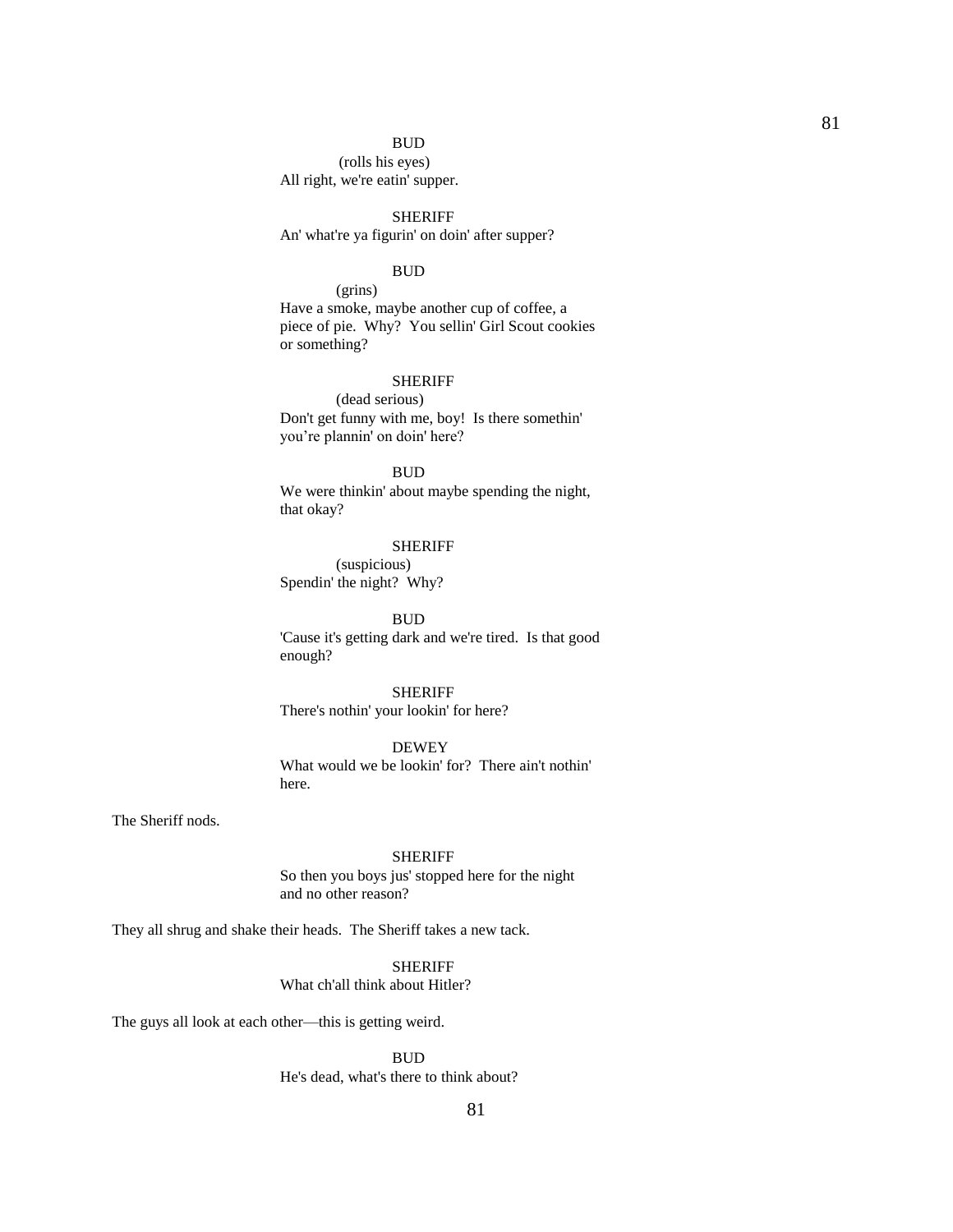#### SHERIFF

You think he was right?

**BUD** 

In dyin'? Absolutely.

#### SHERIFF

 (getting angry) No! In what he said!

#### BUD

 (amazed) Hitler? What is this, a quiz show? What do I win if I answer right?

### SHERIFF

 (angry) Goddamnit anyway, you're makin' me mad! Now, just answer me, did you like Hitler?

 BUD Sure. He was my best buddy. We grew up in Toledo together.

#### SHERIFF

 (fuming) You're a smart-ass, boy!

#### **BUD**

So what?

Getting nowhere, the Sheriff turns his attention to Dewey, then to Ruth.

#### SHERIFF

 Why's this Nigra sittin' at the same counter where I eat?

Dewey's eyes narrow. Ruth seems very uncomfortable with Dewey sitting there in front of her.

 RUTH When the war ended, Sheriff, all them signs came down.

## SHERIFF

 The signs came down, but that don't change nothin'. All right, y'all, time t' git.

**BUD** 

But we're not done eatin' our lunch.

## SHERIFF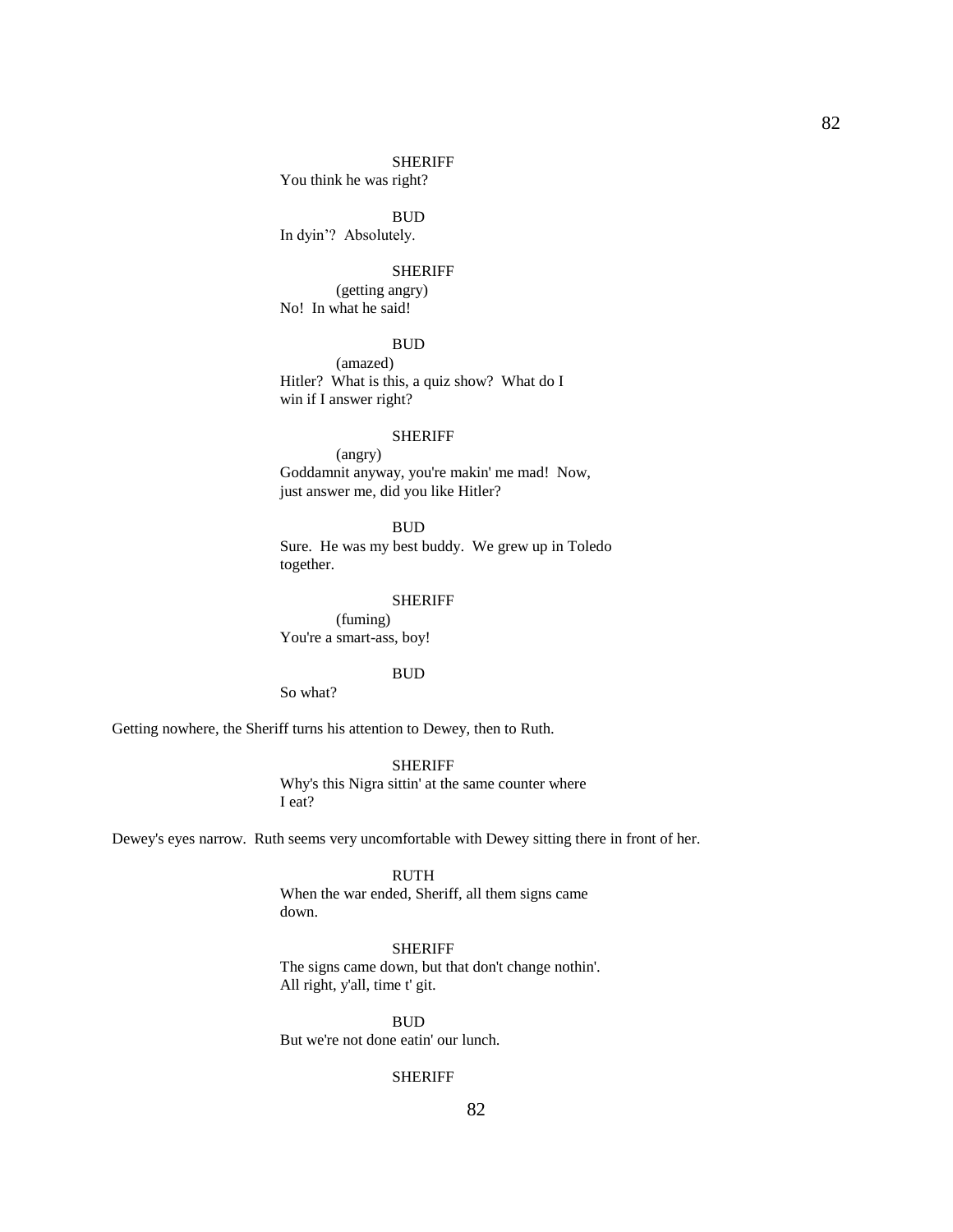Oh yes ya are! And when ya get on them bikes of your's, keep a-goin' right outta town. I don't know what you fellers thank you are, but we don't want none of it here in Shamrock!

The guys all look at each other, then stand to go. They don't look happy about what they're doing. Stan, however, doesn't move. The Sheriff points at Stan.

#### SHERIFF

You, too, boy.

 STAN (shakes his head) I-I-I'm n-n-not d-d-done.

#### SHERIFF

 Boy, what'sa matter with ya? Ya jus' weevil-brained an' butt-stupid? I jus' give ya a chance t' up and go, now go!

#### STAN

N-n-no.

Stan continues eating. Dewey, Bud and Jason look impressed. The Sheriff is livid and confused. What do they know?

#### SHERIFF

 (to Stan) Git up and git outta here, boy! Before ya 'cause me t' do somethin' I don' wanna do.

Stan doesn't turn around, his mouth full.

## STAN

F-f-fuck you!

#### SHERIFF

 (explodes) That stutterin' fool's just bought hisself a night in jail, how 'bout the rest of ya?

Two of the deputies step up on either side of Stan. It's a very tense moment and no one moves. All fists are clenched.

#### **BUD**

Then what happens tomorrow?

## SHERIFF

 (shrugs) He'll go talk to the judge. And if he can get a civil word outta his mouth, maybe the judge'll let him go.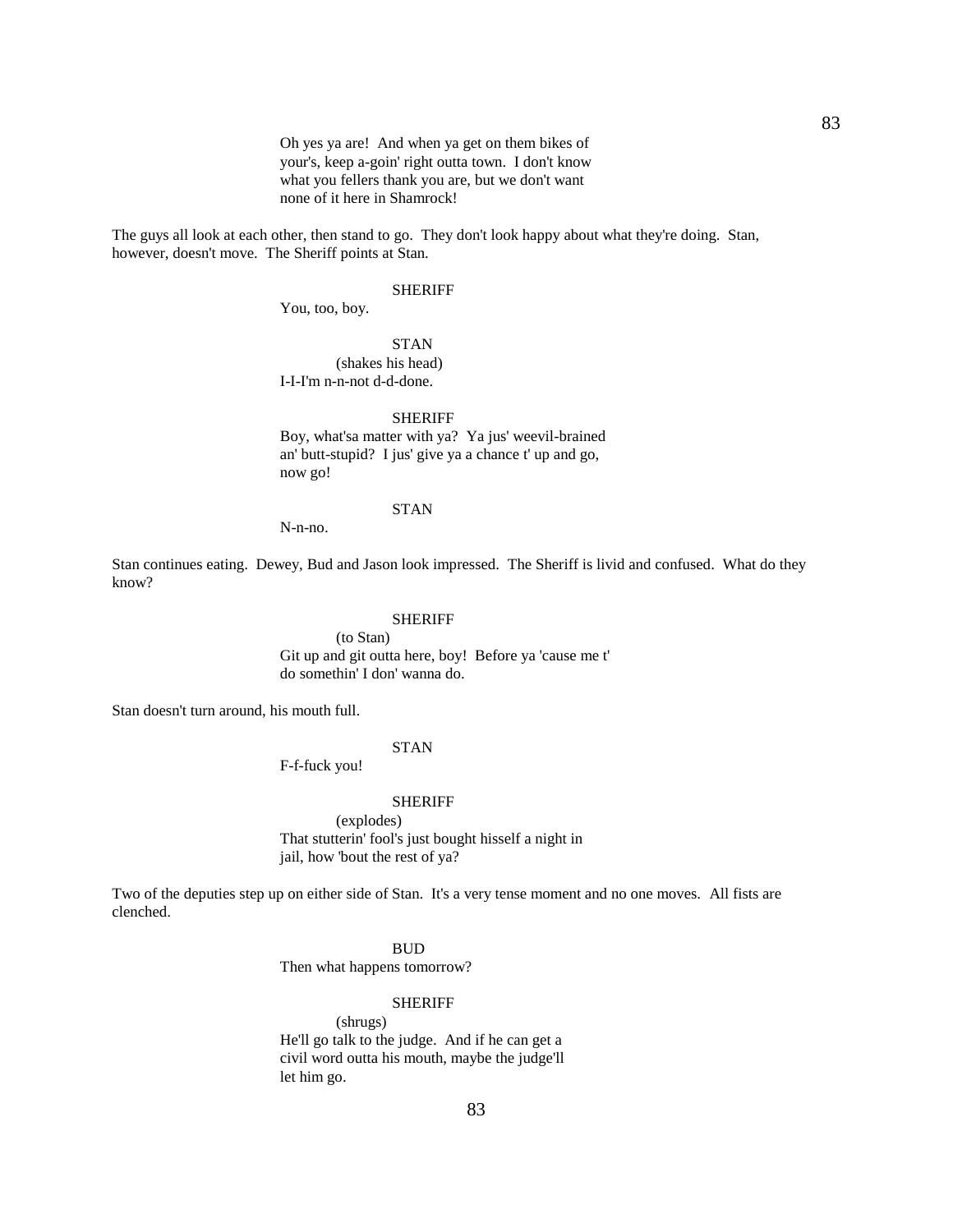### **BUD**

And then again, maybe he won't.

They Sheriff looks straight at Bud.

### SHERIFF

Ya never know.

**BUD** Oh, I know. Don't worry about a thing, Stan.

Stan doesn't look worried. The Sheriff points at Bud.

## **SHERIFF**

 And if y'all see that other friend of yours, the one with my little girl, you tell him git her home and then git while gittin's good. Y'hear?

Bud indicates the door and he and the guys leave, glaring back at the cops and throwing Stan sympathetic looks.

EXT. DROP INN CAFE - DUSK

The guys go outside, get on their bikes and start them up. The Sheriff and one of the deputies follow them out and get in the police car. Mr. Buford comes running up and opens the passenger door of the police car.

## MR. BUFORD

 (to the deputy) Git in back.

## DEPUTY

 (shakes his head) Uh-uh. I always ride shotgun.

### MR. BUFORD

(exasperated)

Fine.

Mr. Buford climbs in back. The bikes drive slowly up the street, the police car trailing right behind them.

Stan and the two deputies beside him watch from the front of the cafe.

INT. POLICE CAR - DAY

Mr. Buford leans forward on the seat facing the Sheriff.

#### MR. BUFORD

So?

#### **SHERIFF**

 So, I don' know. I mean, I questioned 'em and they didn't seem like they knew nothin', but then again,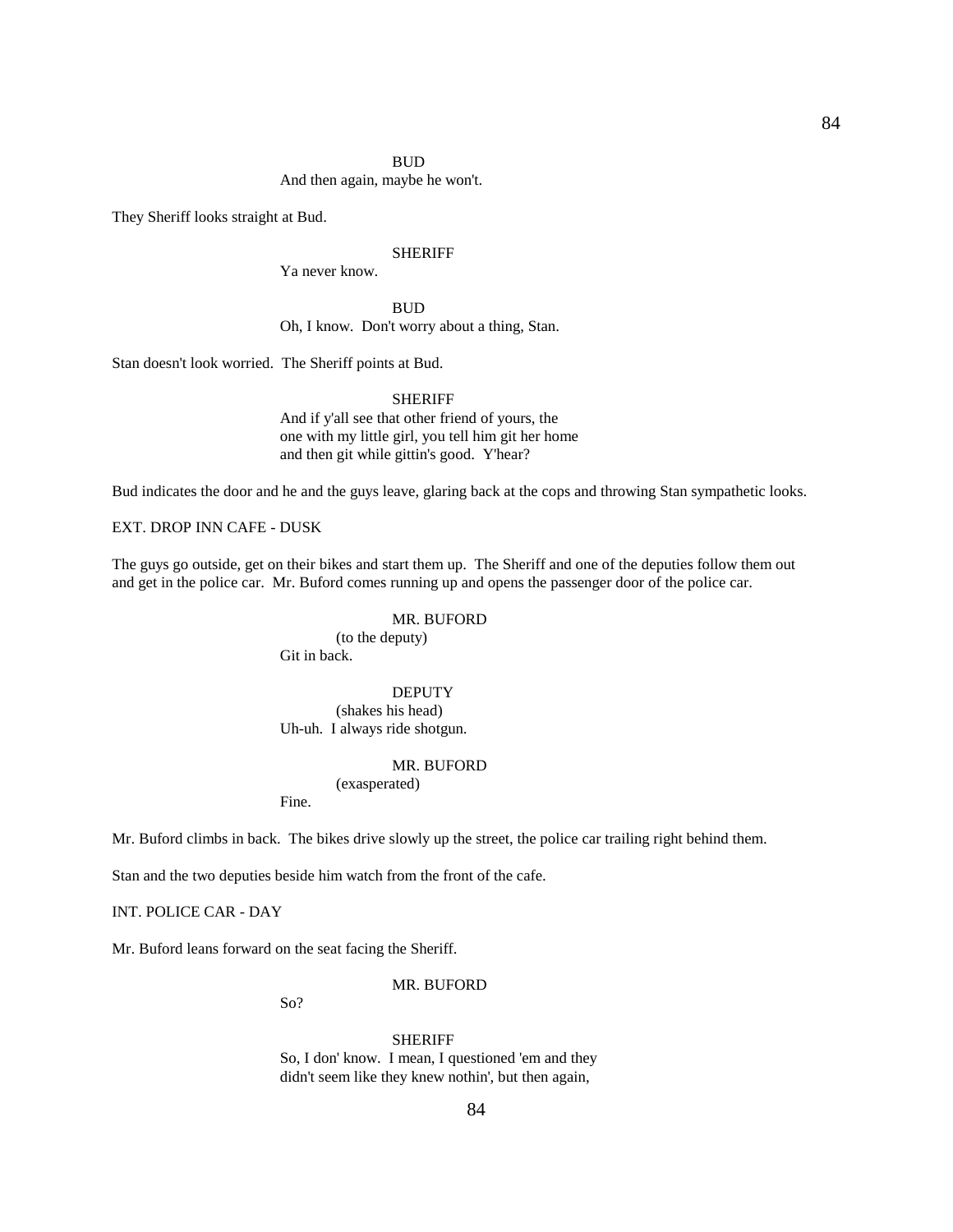maybe they do.

## MR. BUFORD

So you arrested one of 'em?

**SHERIFF** He lipped off t' me, what was I supposed t' do?

### MR. BUFORD

 Get 'em all outta town, that's what I thank. But now that y'all got one of 'em, make shore ya arrest that other one, the one with LuAnne.

#### **SHERIFF**

For what?

## MR. BUFORD

I don' give a damn for what, jus' do it!

The Police car stops abruptly in the middle of the road near the edge of town. The motorcycles keep going and slowly turn left on Route 66.

#### SHERIFF

 (upset) Now look here, Gus! Don' ya be tellin' me my job now! I'll do what I thank is right!

### MR. BUFORD

 Shit, Alex, have y'all gone plumb crazy? We could all be in a lotta trouble, an' that includes you! Now arrest that boy and find out what he knows! We'll question both of 'em separate, that way we'll be shore t' git the truth.

Mr. Buford gets out of the police car and slams the door. The Sheriff and the Deputy sit there in the stationary automobile. They watch as the motorcycles disappear from view driving west on Route 66.

## EXT. ROUTE 66/TEXAS - DUSK

When the bikes get out of sight of the town along Route 66 they stop and turn around. Jason looks concerned.

#### JASON

What about Virgil?

#### **BUD**

 He's gotta be back soon. We have to wait for him. Can you believe that? Of all the dames he goes an picks up the Sheriff's daughter?

 JASON They acted like they knew each other.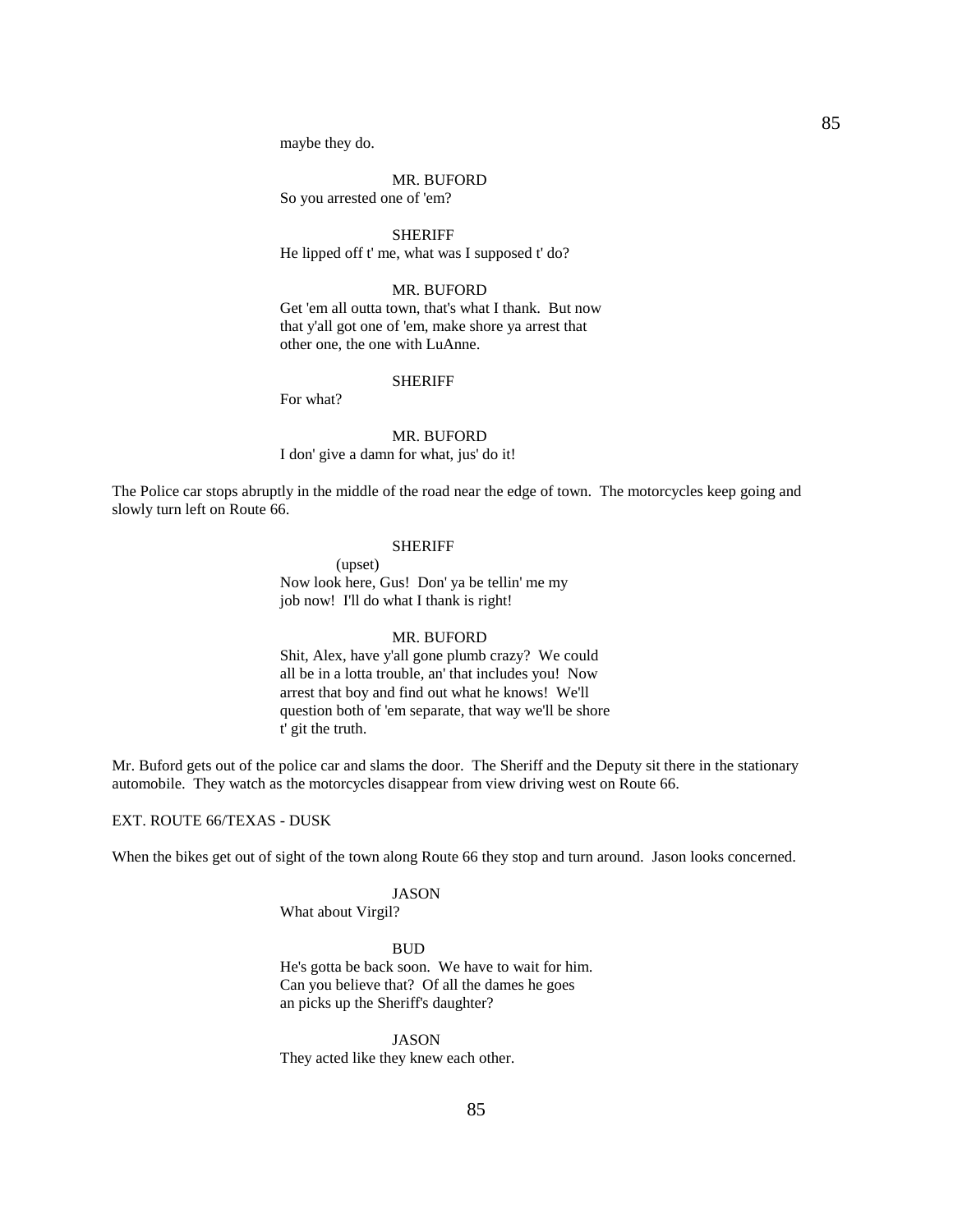#### BUD

 How would Virgil know a girl from this podunk town? It's not possible.

 DEWEY What we got us here, fellas, is a situation.

 JASON We can't let 'em keep Stan. He'll do time for sure.

#### **BUD**

 (nods) Let's just wait a few minutes and see what happens.

They all nod and take out their cigarettes.

## EXT. DROP INN CAFE/MAIN STREET - DUSK

The two Deputies escort Stan away from the cafe and his motorcycle. They march him up the street, each deputy with a hand on Stan's shoulders. Stan glances at each of them and they're both facing ahead, not taking Stan seriously.

Stan sees his moment. He grabs each of the deputy's wrists, snaps the right deputy's arm down hard throwing him off balance while simultaneously pushing the other one out and away. Stan kicks the deputy to his left solidly in the balls, then lets him go and he drops to the ground.

Stan grabs the other deputy's wrist with both hands, spins him around in a full circle and lets go. The deputy catapults through a store window with a tremendous crash.

The deputy on the ground takes his hand from his crotch and goes for his gun. Stan kicks him solidly in the nose, then hastily takes off running back toward the cafe.

Stan jumps on his motorcycle, rolls it off the kick-stand, kicks the starter, turns the throttle, it putters and doesn't catch. Stan looks up and sees . . .

. . . The deputy on the ground holding his bloody nose and pulling his pistol. The other deputy comes staggering out the door of the shop he crashed into, dazed and covered with blood.

Stan kicks the starter again, it putters, coughs and dies. The deputy with the bloody nose rises unsteadily to his feet, his pistol raised and fires a shot.

The bullet whizzes past Stan's ear. Stan kicks the starter again and still nothing.

Now both deputies are charging toward him.

Stan pulls the choke, gives it another kick and it starts. The engine revs, the furious deputies are getting close, another shot is fired, Stan floors it, fishtails and speeds down the street away from his pursuers. Several blocks up the street Stan sees the police car just sitting there a quarter of a mile up. Stan frowns, pulls a quick U-turn heading back toward the bloody, pissed-off deputies.

Stan ducks low as both deputies open fire on him. One bullet hits Stan in the thigh, another shatters one of his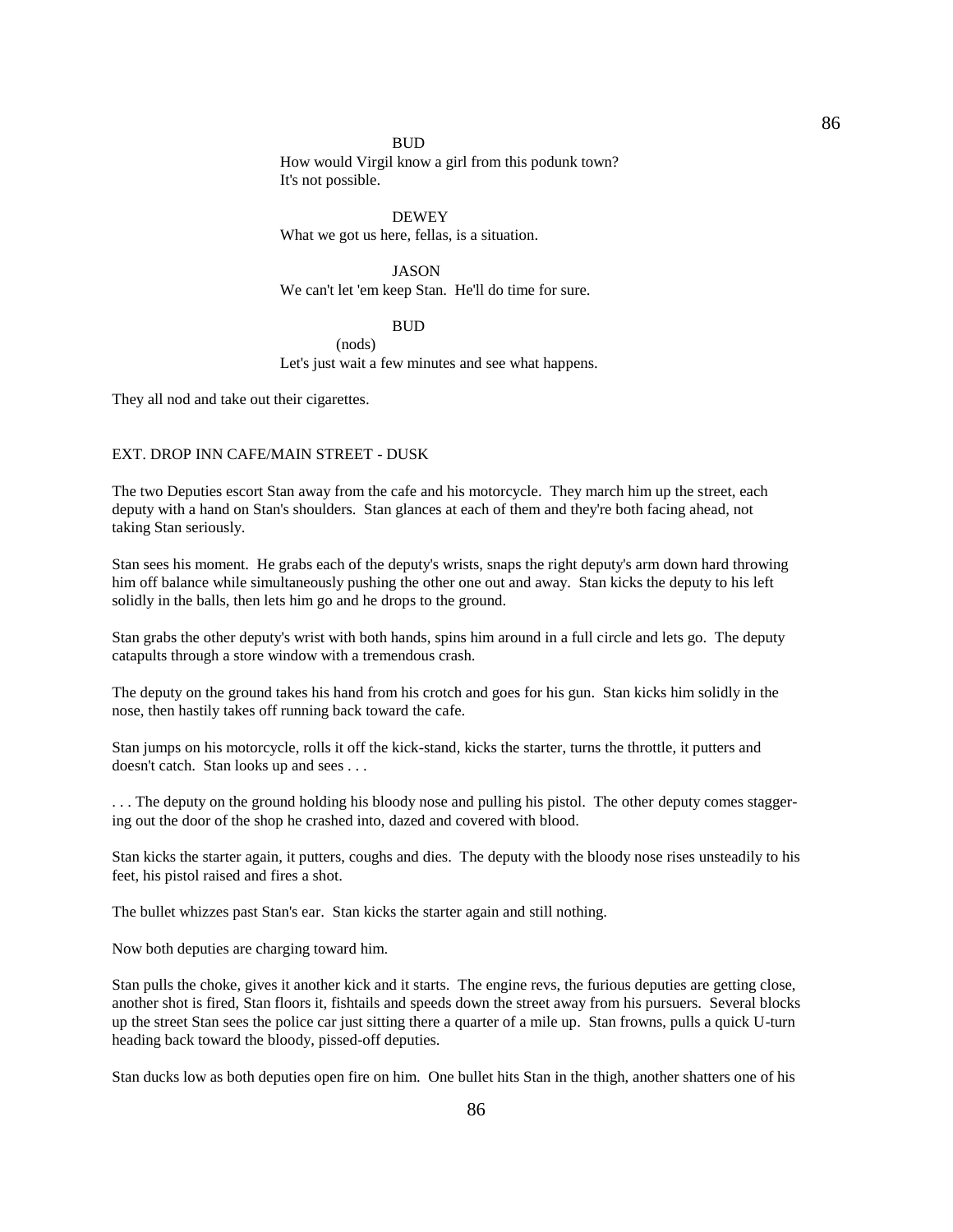mirrors. He veers away from the deputies and drives up a thin alley between two buildings.

### EXT. THIN ALLEY - DUSK/NIGHT

Stan is going way too fast. He's holding the handlebars with one hand, the other tightly grasping his wounded leg. As he tears up the thin alley with garbage cans lining both sides he goes out of control plowing into the garbage cans.

## EXT. DESERT - DUSK/NIGHT

Stan comes out of the alley with cans rolling out in front of him, then blasts out into the vast expanse of open desert.

### EXT. MAIN STREET - NIGHT

The deputies both take shots at Stan up the alley, but he's too far away and rapidly getting farther and farther. Both deputies are furious.

## EXT. DESERT - NIGHT

Stan's got the motorcycle flat out, head down, tearing across the darkening flatlands. Suddenly—BOOM!! the engine blows. Flames erupt and he loses all power. Stan jumps off the moving motorcycle, lands on his good leg, hops several times, then falls on his face.

The bike rolls along on its own momentum and the gas tank explodes. It keeps rolling off into the darkness, a bouncing ball of flame. It finally becomes a small yellow spark, then falls over.

Stan pounds his fist on the hard dirt.

STAN STAN S-s-son of a b-b-b-b . . . *Shit!*

## EXT. THE PANHANDLE SALOON - NIGHT

The Panhandle Saloon looks like an old western saloon: fancy woodwork, wooden sidewalk, bat-wing doors. Virgil's Harley is parked in front.

### INT. PANHANDLE SALOON - NIGHT

Inside, Glenn Miller is playing on the jukebox and a bunch of young people are Jitterbugging—LuAnne and Virgil among them. The two of them dance very well together and do a lot of snazzy between-the-legs and over-the-shoulder moves. They're the best dancers in the joint. The older folks watch from the security of their seats. Virgil and LuAnne perform a big finale and the song ends. It's replaced by a slow number and most of the young people, LuAnne and Virgil included, sit down. Several older couples get up and dance.

LuAnne and Virgil sit at a table and take big swigs of beer.

 LUANNE Where'd y'all learn t' jive like that?

#### VIRGIL

In the Marines.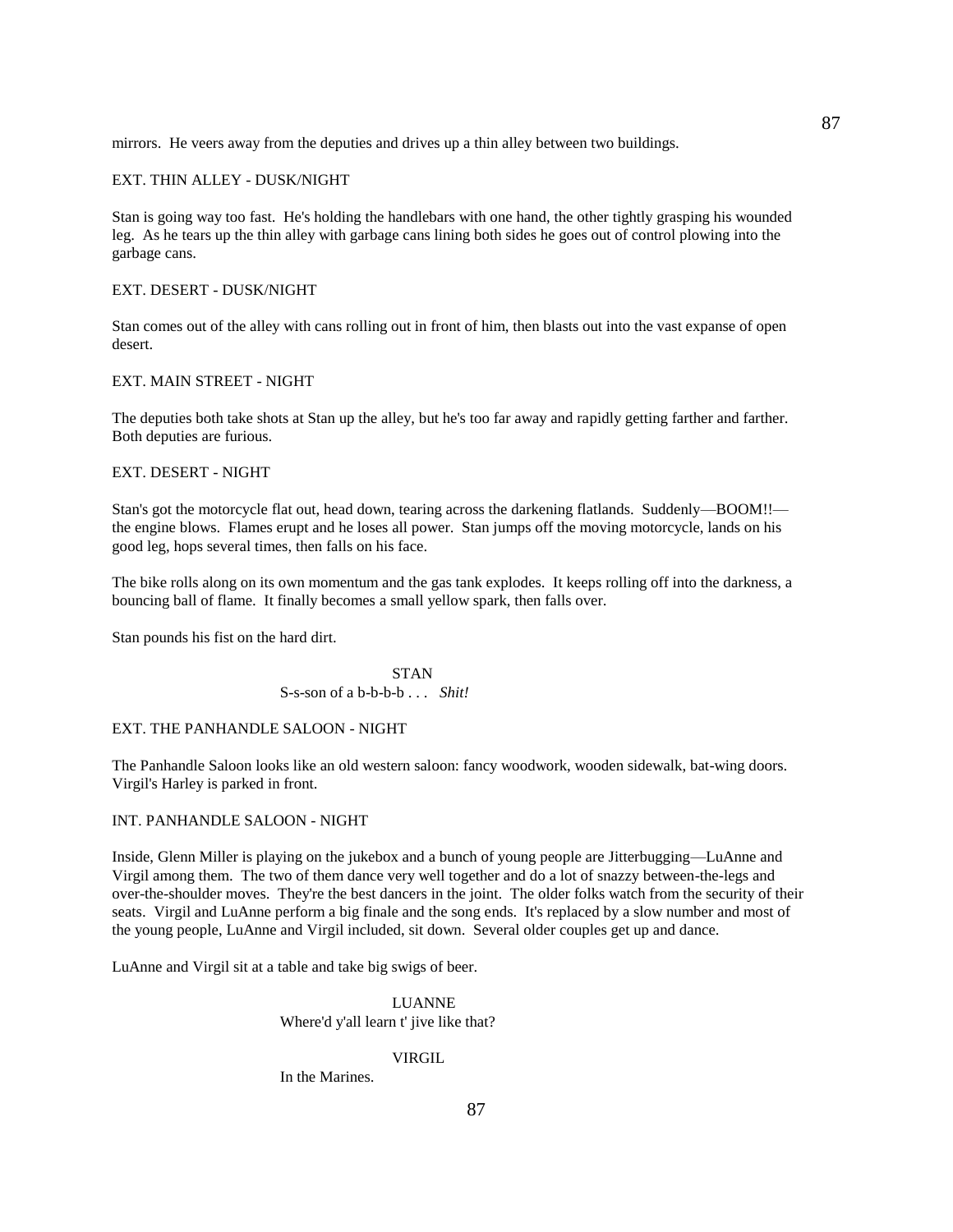#### LUANNE

Is dancin' part of basic trainin' now?

## VIRGIL

 Naw, when we were out in the middle of nowhere and there's nothing to do, we'd practice dancing sometimes.

### LUANNE

Ya mean, two boys?

### VIRGIL

 They're not boys, they're Marines, and generally there's no gals around and a lotta spare time. (shrugs) Where'd you learn to dance?

## LUANNE

 With one a my girlfriends. None of the boys in this town know how, as you just saw.

## VIRGIL

 So what's it like living here? What's there, five hundred people?

#### LUANNE

 There's five hunert an' seventy-three. Well, there ain't much t' do here an' ever'body's purty closed-minded 'bout most ever'thang, so . . . I thank it all stinks. Ya see, this place's even worse'n it seems. Somethin's eatin' it up from the inside out. That's why I don't wanna live here no more. That's why I want ya to take me with you when ya go. 'Member, y'all said ya would?

Virgil looks right at her, then nods.

## VIRGIL

I remember. Okay.

#### LUANNE

 (surprised) You will?

## VIRGIL

 I just said I would, didn't I? (curious) Now, what it is that's eating this town up?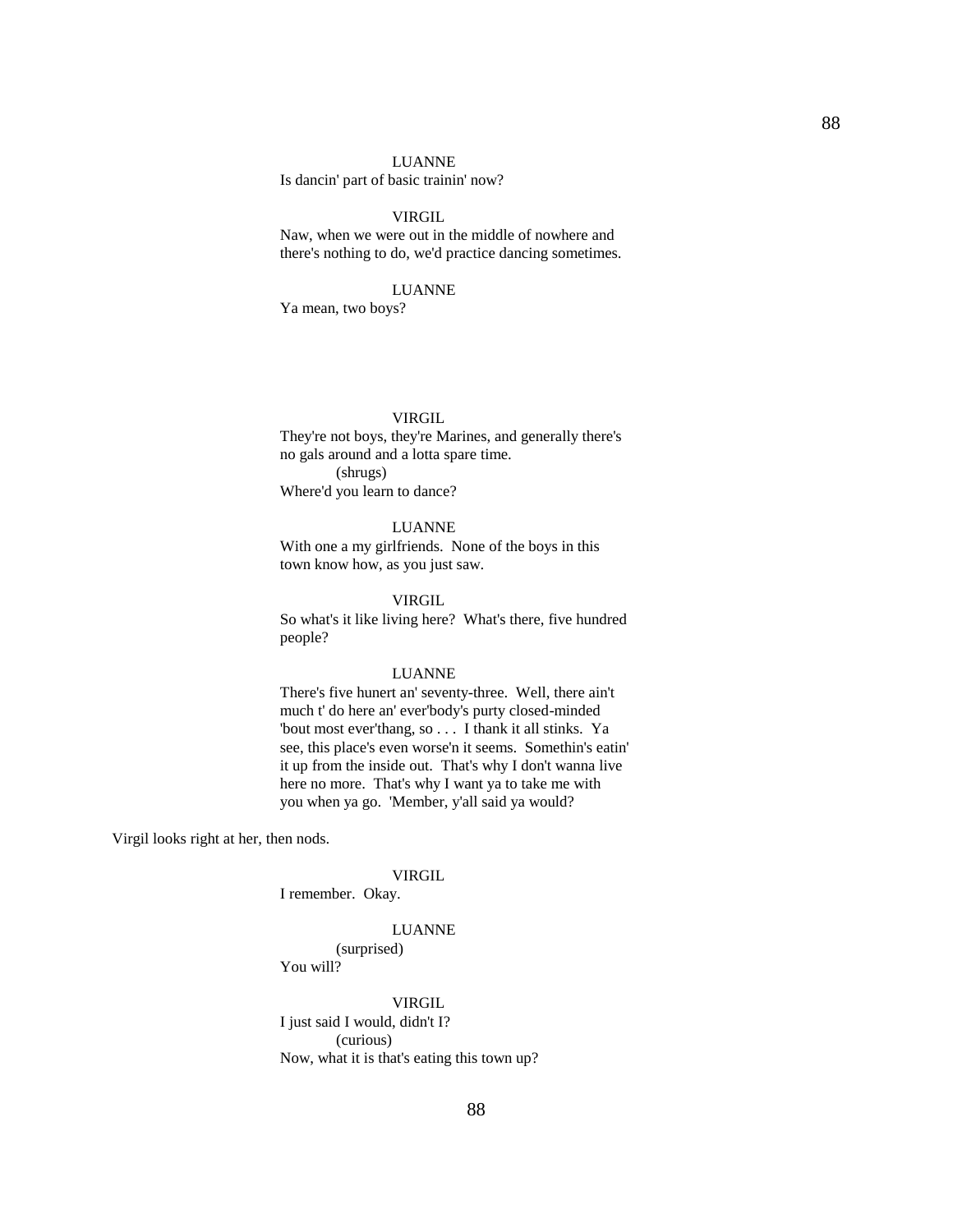LuAnne looks long and hard at Virgil.

## LUANNE

 Well, 'bout six months ago, this feller come ridin' into town on a motorcycle and . . .

The bat-wing doors swing open and in steps the Sheriff and his Deputy. The Sheriff looks around, spots LuAnne and Virgil, and he and the deputy march up to their table. The Sheriff takes LuAnne by the wrist.

SHERIFF

Come on, girl, you're goin' home!

LuAnne yanks her arm away.

### LUANNE

No! Uh-uh!

Virgil just watches.

The Sheriff considers the situation, then nods to the Deputy who steps up to Virgil.

 SHERIFF That's jus' fine, LuAnne, ya do what ya want, but I'm takin' this boy t' jail.

The Deputy reaches toward Virgil who quickly jumps to his feet and backs off, his hands up in front of him.

 VIRGIL Now hold on a second. What're you talkin' about? I didn't do anything.

### LUANNE

 (emphatically) That's right!

The Sheriff steps up to Virgil.

SHERIFF

This little girl ain't of legal age, mister.

VIRGIL

 We were just dancing, there's no law against that, not even in Texas.

## SHERIFF

 You bought her liquor. That's aidin' t' the delinquency of a minor. Careful I don't add statutory rape. As it is you'll prob'ly only do thirty days.

### VIRGIL

 (laughs sardonically) Thirty days, huh? How much you wanna bet?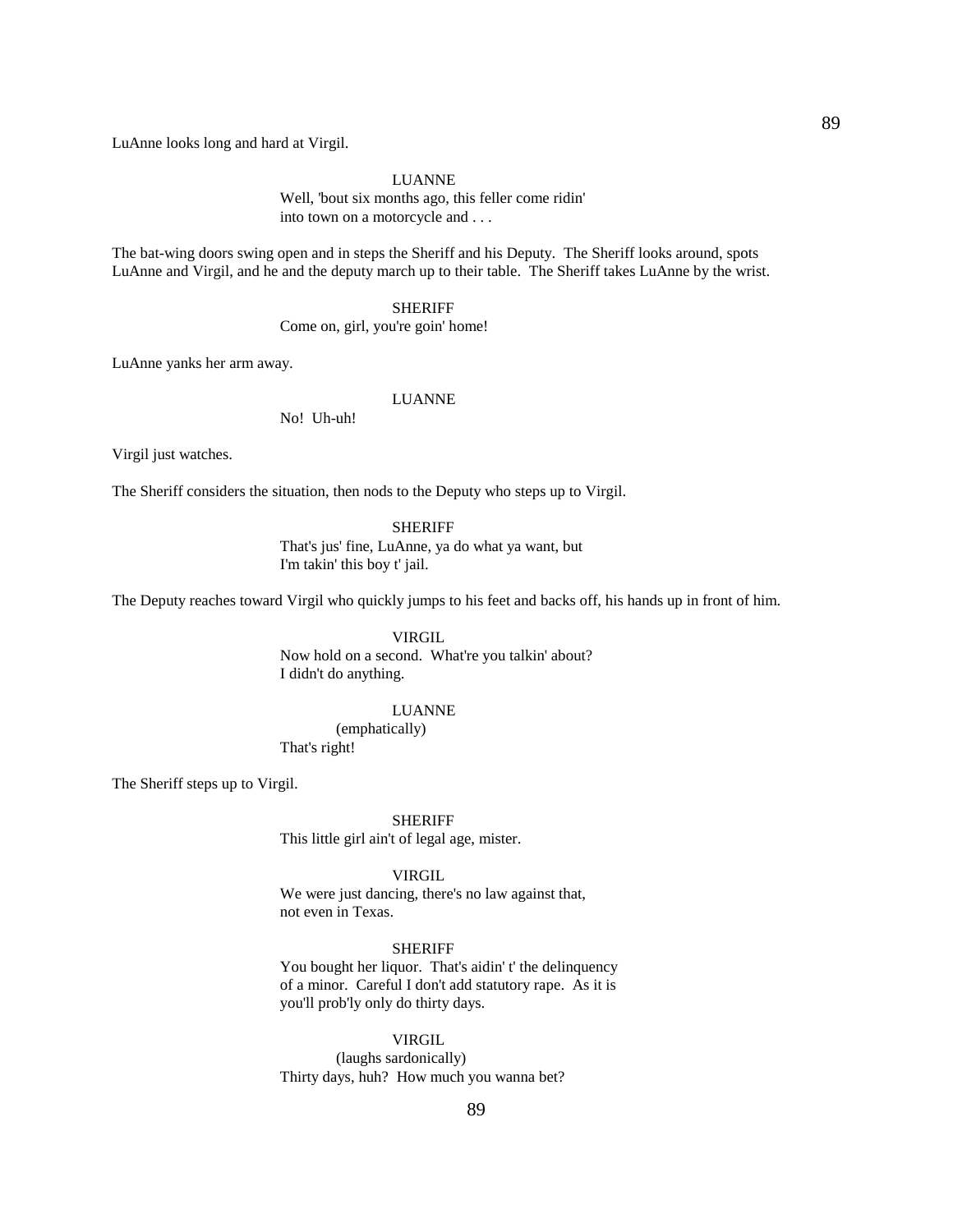#### SHERIFF

 Now look here, I already got your stutterin' friend in jail. How'd the two of you like t' do some real time?

Virgil's hit his limit. His jaw muscles knot and his fists clench.

#### VIRGIL

## You've got *my* friend in *jail*?

The Sheriff nods. The Deputy's hand goes to his pistol.

Virgil takes a step up to the Sheriff so that they're face to face. Virgil points in his face.

## VIRGIL

 (intense) I'm gonna walk right out of here, go over to your jail and get my friend! Then me and the rest of my buddies are gonna ride outta this little piece of shit town of yours! And I'd just try and stop me if I were you!

Virgil starts to walk toward the door. The Deputy makes a move to grab him. Virgil swiftly snaps his elbow into the Deputy's throat, kicks him solidly in the stomach, then grabs him by the hair and slams his face down onto the table.

The Sheriff has his gun out and is just bringing it up as Virgil swings his fist in an upper-cut smack into the Sheriff's jaw—BAM!! The Sheriff sails across the bar, hits a table, flips over backward and lands on the floor with a thud. Both cops are momentarily knocked senseless.

Everyone in the bar is in stunned silence.

Virgil looks into LuAnne's helpless and pleading eyes and indicates the door. She makes no move to leave. Instead, she dashes over to her Father.

Virgil's out the door.

### EXT. PANHANDLE SALOON - NIGHT

Virgil comes running outside, leap-frogs onto his bike, kicks the starter, twists the throttle, sprays gravel across the front of the saloon and blasts up the street.

INT. PANHANDLE SALOON - NIGHT

LuAnne takes her father's head and puts in her lap.

#### SHERIFF

Daddy, please, y'all right?

The Sheriff sits up rubbing his jaw as the Deputy, now sporting a broken, bloody nose, also sits up. The Sheriff looks at LuAnne and grimaces.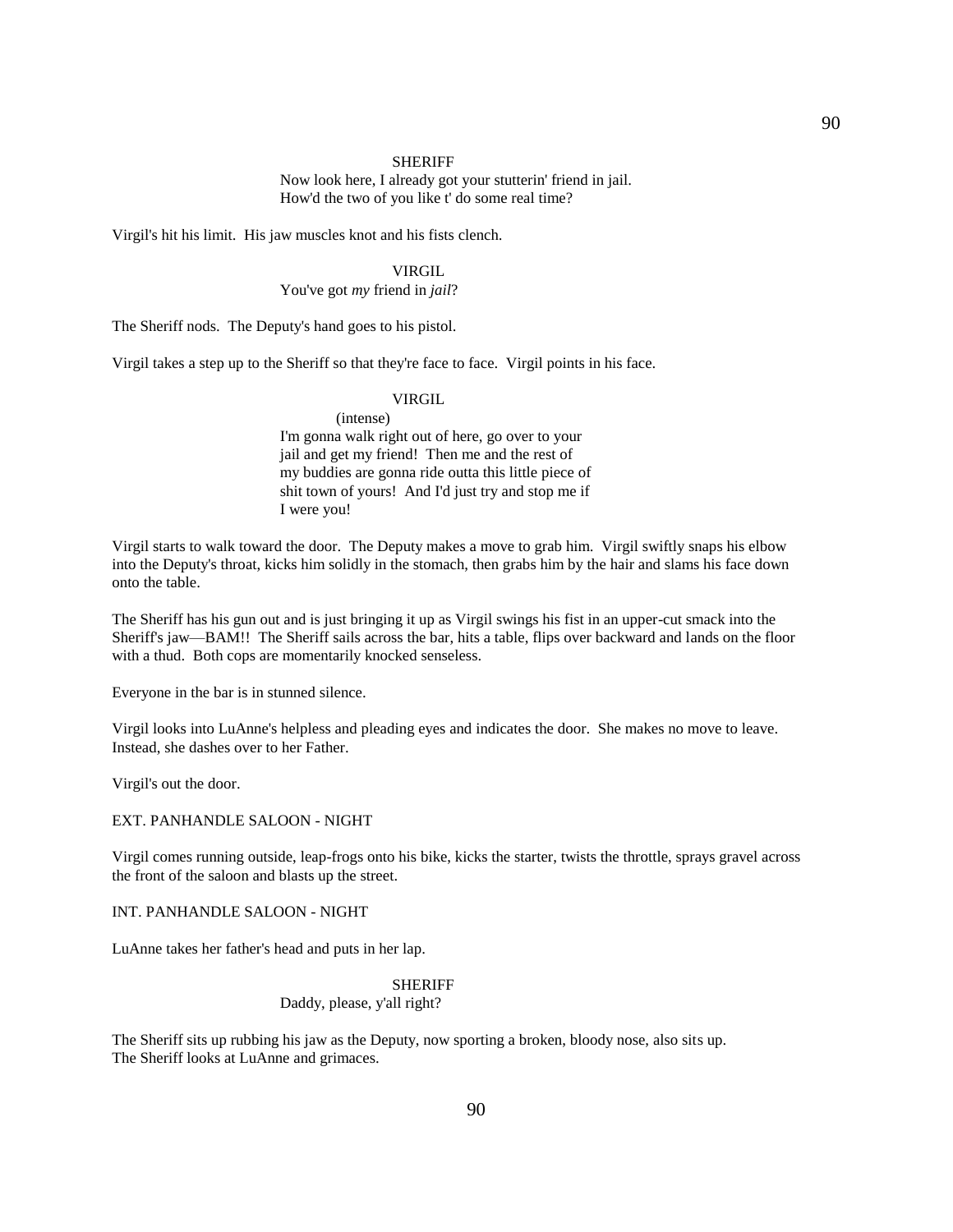#### SHERIFF

 (disdainfully) You're just like your Mama—a tramp! Ready to run off with the first stranger you see! Git away from me!

LuAnne stands, looking down on her Father, pain in her eyes.

## LUANNE

 Y'all don' un'erstan' nothin'! I truly did love ya till just this very minute, but I don' no more! An' you'll never see me again!

She bolts out the door.

## EXT. PANHANDLE SALOON - NIGHT

When she gets outside Virgil is long gone. LuAnne looks all around, not knowing which way to go or what to do. She runs up the street with tears streaming from her eyes.

### INT. PANHANDLE SALOON - NIGHT

The Sheriff and the deputy are both on their feet. The Sheriff makes an announcement to everyone in the bar.

 SHERIFF I need as many deputies as I can git tonight. I'm gonna put all a these weird-lookin', motorcycle boys in jail. If you wanna help, go get a gun and meet me at the police station.

All of the older men immediately head for the door, their women in tow. All of the younger men and women stay where they are.

The Sheriff doesn't like what he's seeing.

#### **SHERIFF**

What's a matter, ain't you young-uns got no guts?

A YOUNG MAN wearing a natty sweater, a bolo tie and a crew cut speaks up.

# YOUNG MAN

 We young-uns didn't kill that feller on the motorcycle, y'all did. Now y'all kin deal with his friends.

A girl wearing bobby socks and saddle shoes drops a nickel in the jukebox. Artie Shaw comes blaring out. Several couples get up and start Jitterbugging.

The Sheriff and the bleeding Deputy stomp out of the saloon.

EXT. MAIN STREET - NIGHT

Virgil tears up Main Street, occasionally throwing a glance over his shoulder. As he passes the police station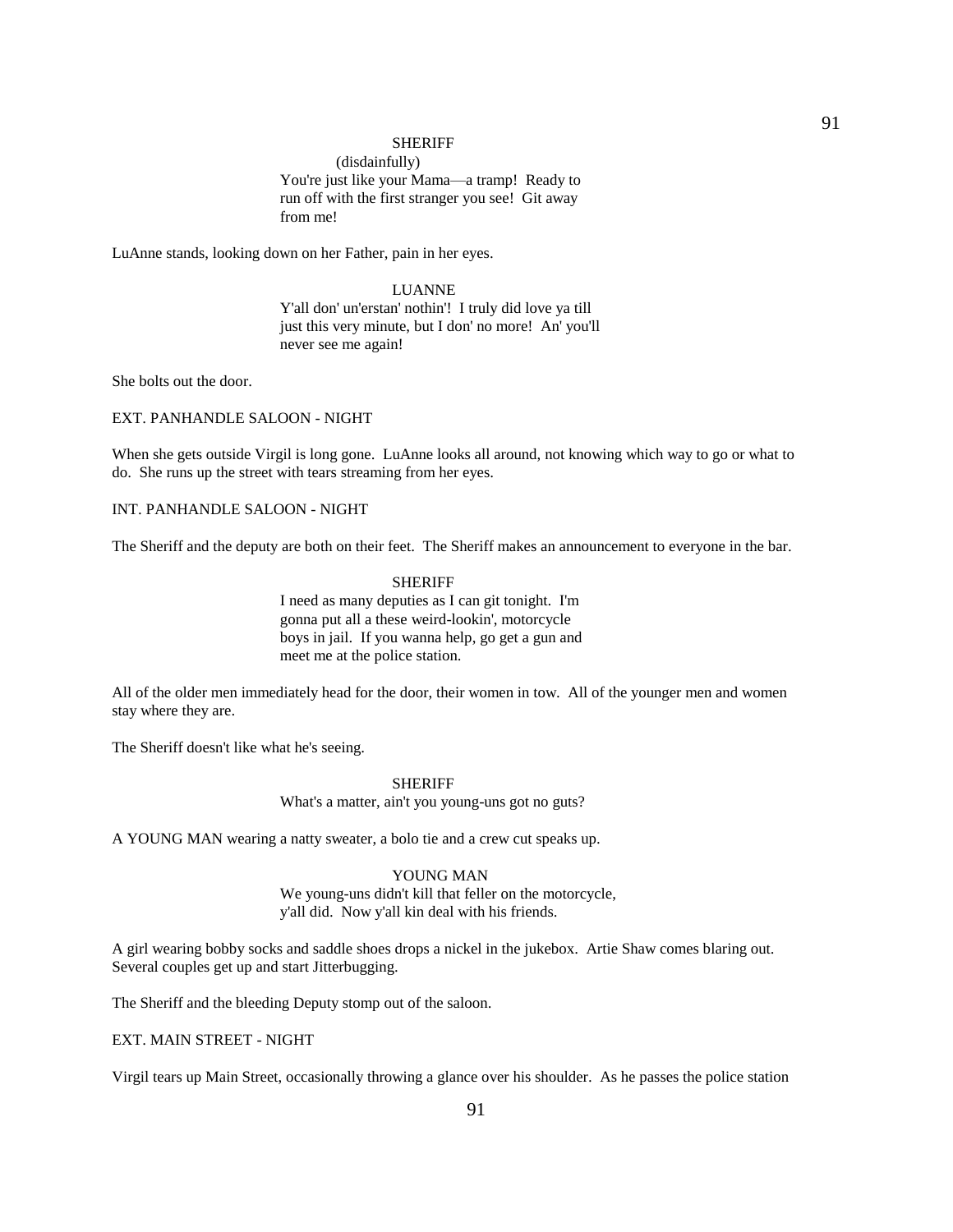he sees two deputies, both wearing bandages, standing on the porch. Virgil zips right by as they yell at him.

EXT. ROUTE 66 - NIGHT

As Virgil nears Route 66 he sees flashing lights to his right. It's the other guys on their bikes flashing their headlights.

Virgil rides over to them.

 VIRGIL They arrested Stan, huh?

They all nod.

## JASON

How do you know?

### VIRGIL

The Sheriff told me.

#### **BUD**

 (surprised) He did?

 VIRGIL Yeah, right before I kicked the shit outta him.

 DEWEY (smiles) All right, Marines!

 JASON Now what're we gonna do?

### VIRGIL

 (simply) We're go gonna get Stan outta there.

DEWEY

 I betcha they're puttin' a whole goddamn army together right this very minute.

#### VIRGIL

I bet they are.

They all look at each other, then each of them, except Jason, reaches into his saddlebag or rolled-up sleeping bag. One by one they all pull out Army-issue .45 caliber pistols. Dewey pulls out two. Jason is shocked.

### JASON

 Hey! What the hell is this all about? We can't take on a whole town.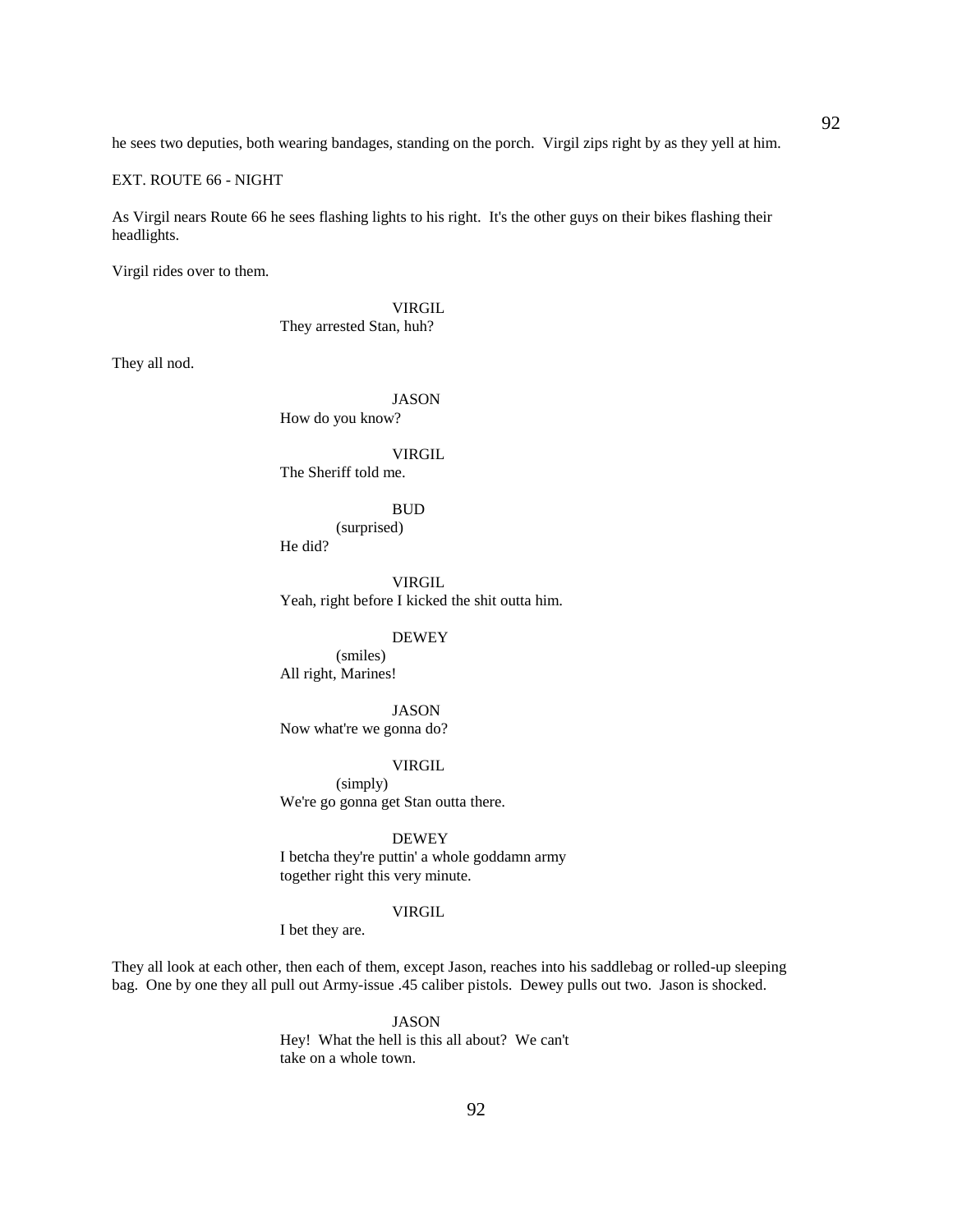#### VIRGIL

Really? Why not?

JASON

 (confused) Well, I don't know.

VIRGIL

 Look, nobody's gonna fuck with one of our buddies and get away with it. Am I right?

Everybody nods.

#### DEWEY

Fuck these guys!

 BUD Absolutely! Fuck 'em!

Jason is in a panic.

#### JASON

But Virg, we just can't!

## VIRGIL

 (dead serious) We've both known Stan our whole lives. He's got that plate in his head 'cause of me. I let him down once, I'm not doin' it again.

Virgil reaches into his saddlebag and comes up with a .38 snub nose. He holds it out to Jason.

 VIRGIL You can wait right here if you want. No loss of honor. And I'd prefer it.

Jason looks at all of them, then nods and reaches for the pistol.

## JASON

Nobody's leaving me behind.

Jason takes the gun and snaps out the cylinder.

Everyone else pops their clips, checking to make sure they're loaded. They are. They all snap the clips back in and cock their weapons.

## VIRGIL

We got anything else worth havin'?

## DEWEY

 I did a little reconnoiterin' while you were gone an' found these.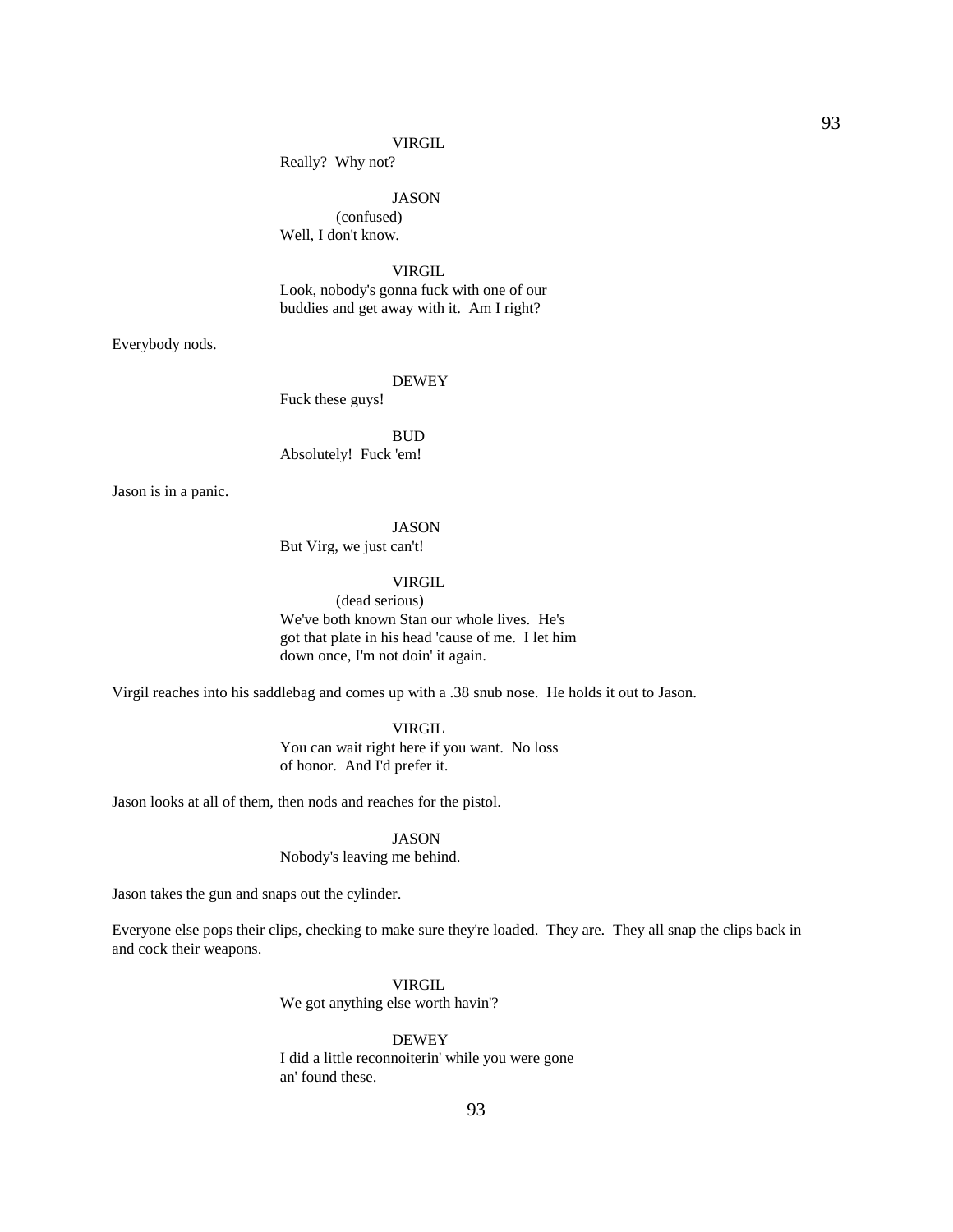Dewey holds up a case of long-neck beer bottles and a rubber tube.

Bud begins to cut a shirt into strips with his knife.

Virgil puts a new stick match in his teeth.

### VIRGIL Let's take this fuckin' town out!

### **DEWEY**

### Let's do it for Horace!

#### EVERYBODY

## (they all nod)

Yeah!

Jason hesitantly reaches out and touches Bud's shoulder. Bud turns to see what Jason wants, but all Jason wanted to do was touch him. Bud gives Jason the O.K. sign and winks.

#### VIRGIL

 All right. Listen up. These guys are gonna be bunched up, you can just bet on it. Dewey, you'll take the south side of town, Bud, Jason, the center, I'll take the north. Here's what we're gonna  $do \ldots$ 

## EXT. POLICE STATION/MAIN STREET - NIGHT

Twenty-five middle-aged and older men, all wearing cowboy hats and boots and holding hunting rifles, stand on the street in front of the police station in a group. They look nervous, fingers on the triggers, eyes darting all around. The Sheriff is out in front. The left side of his face is black and blue and swollen. The three deputies beside him look like the walking wounded.

#### SHERIFF

 Let's jus' spread out here a little bit. Your all bunched up like a herd o' cows.

The men begrudgingly do as they're told and slowly move out along the street in both directions.

LuAnne comes walking up the street. She's been crying, but looks more disturbed than sad. She sees all of the men in the street and it's a moment of decision for her. Finally, she walks up to her Father.

#### LUANNE

Daddy, what're y'all doin'?

#### SHERIFF

 (flatly) I thought I weren't ever gonna see you agin? Shore didn't last long.

## LUANNE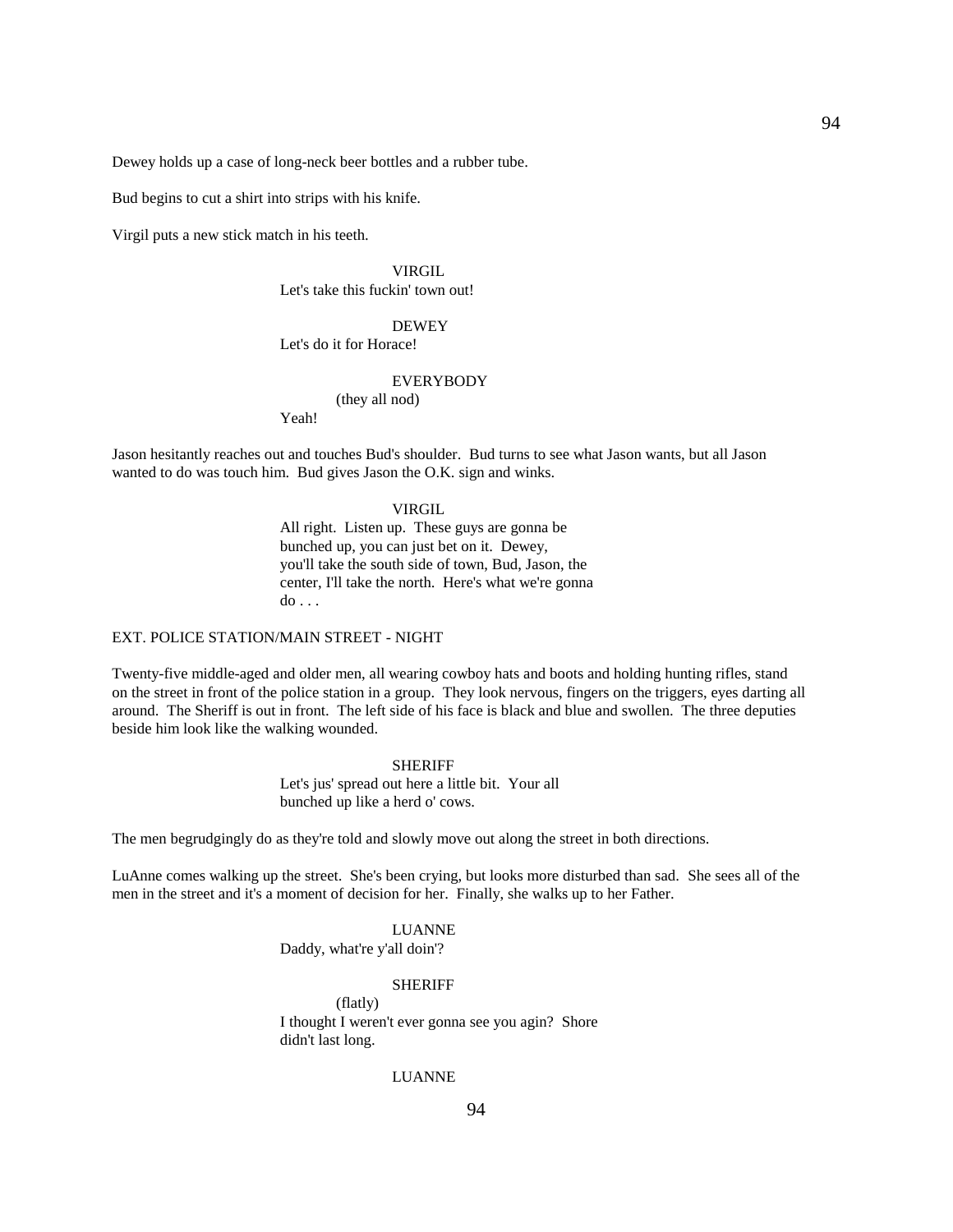What's goin' on?

#### SHERIFF

 Those friends a yours are lookin' for trouble, and they're gonna get it, too.

## LUANNE

 They weren't lookin' for no trouble, you started it with them. If ya just tell ever'body t' go home they will.

#### SHERIFF

 I'm sick and tired of you an' ever'body else tellin' me what t' do! Now you go home an' let me do my job!

## LUANNE

 (pleading) But Daddy, ya can't do this!

## SHERIFF

 Can't I? I aint lettin' no city fellers on motorcycles punch me in the face an' get away with it, ya can count on that! Now git!

LuAnne looks like she's like to say more, but can't figure out what. She runs away up the street, then suddenly stops. Where is she going? She turns around and there is the store with the shattered front window. She goes into the store and watches the street.

Mr. Buford in his Lone Star Petroleum truck drives up to the crowd and stops in front of the Sheriff.

 MR. BUFORD Jesus Christ, Alex, what happened t' you?

#### SHERIFF

I had a little run-in with that feller with LuAnne.

#### MR. BUFORD

 (anxious) Did ya talk to him? Find out what he knows?

#### SHERIFF

 I talked to him. But he weren't very cooperative with his answers.

### MR. BUFORD

 An' jus' what'cha thank's gonna happen now? That these five fellers're gonna come back and attack a big group like this? Y'all gotta go after 'em.

## SHERIFF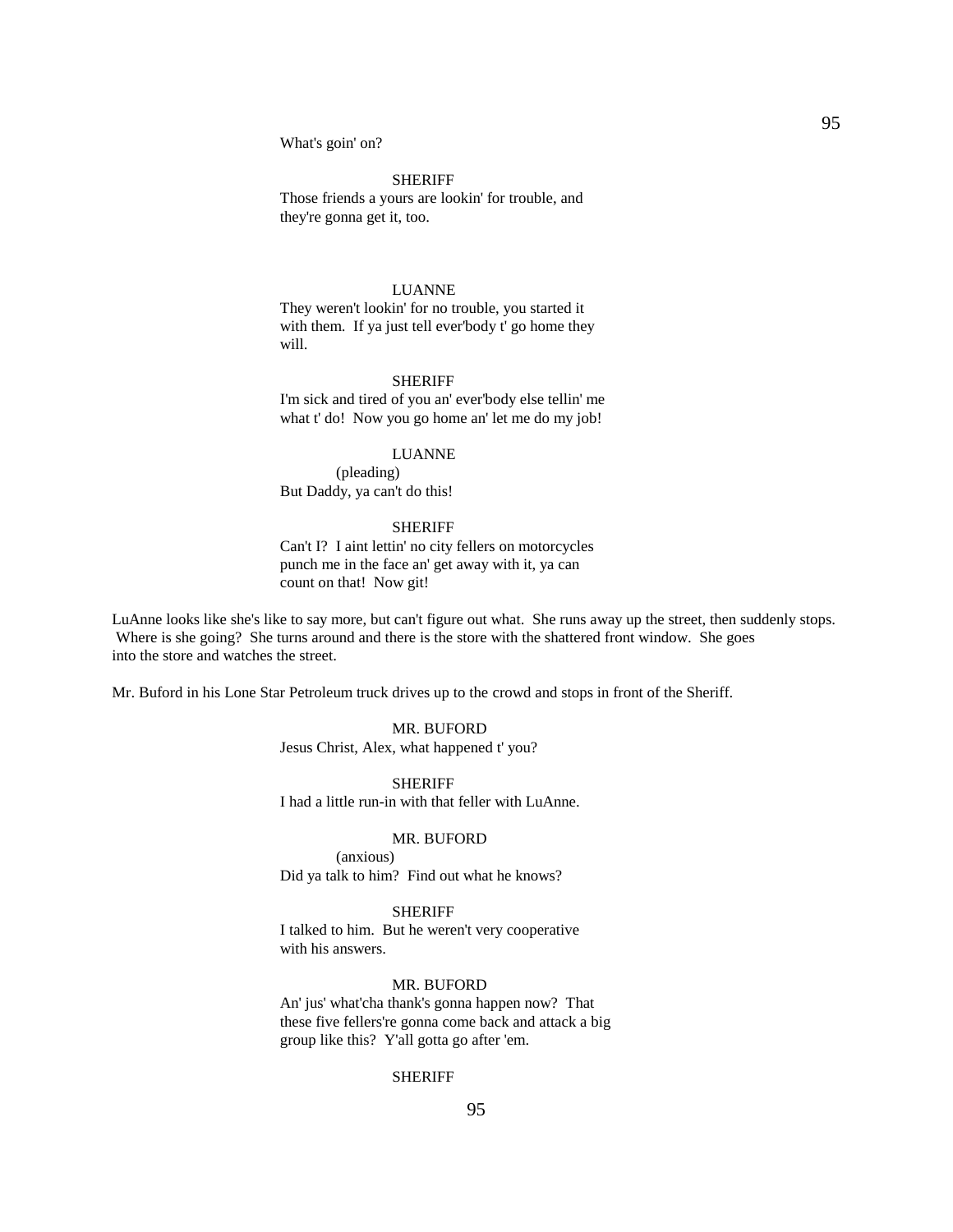#### (infuriated)

 I do, huh? Since you an' ever'body else is so big about tellin' me my job, why don't you git down here an' help?

#### MR. BUFORD

'Cause it ain't my job, it's yours.

#### SHERIFF

 Then stop tellin' me how t' do it! I ain't responsible for any of this anyhow, you are! And if they do know, it's 'cause *you* killed their friend.

#### MR. BUFORD

T'weren't jus' me. Ever'body shot him.

### **SHERIFF**

 But you shot him first. I shoulda done somethin' about it at the time and damn I'm sorry I didn't. I honestly don't think these motorcycle fellers know a damn thing about what happened here. But whatever it is we gotta deal with it. Now get down here an' help!

## MR. BUFORD

 (panicking) I thank you're plain wrong and ya know what, I'm gettin' outta here.

Mr. Buford starts his truck and is about to put it in gear when there is the loud sound of a revving motorcycle to their right, somewhere in the darkness. All the men stop moving and turn right. Then there's the sound of a motorcycle to their left. Some men turn left, some don't. Then there's a motorcycle somewhere in front of them, then another one.

The Sheriff, Mr. Buford and all the others are looking back and forth, all around, feeling surrounded and trapped. And then there is the sound of a gunshot. Every man in the street opens fire all at once in every direction. Mr. Buford ducks down in the cab of the truck.

Virgil and Dewey are at either end of the street, behind the edges of buildings, revving their throttles. Virgil has his smoking .45 in his hand aiming upward. Bullets slam into the bricks and through windows all around them.

Jason and Bud are behind the buildings across the street from the police station, also revving their engines. A bullet comes through the back window of the building beside Jason. Yep, those are real bullets, all right. This is no game. Jason gulps and nervously pulls back the hammer of his .38.

The good old boys are in a shooting frenzy, slamming their bolts back and forth, shells flying, blue smoke filling the air. There is the distinct sound of a ricochet and the fellow next to the Sheriff is hit in the chest and drops dead.

#### **SHERIFF**

 (yelling) They're shootin' back!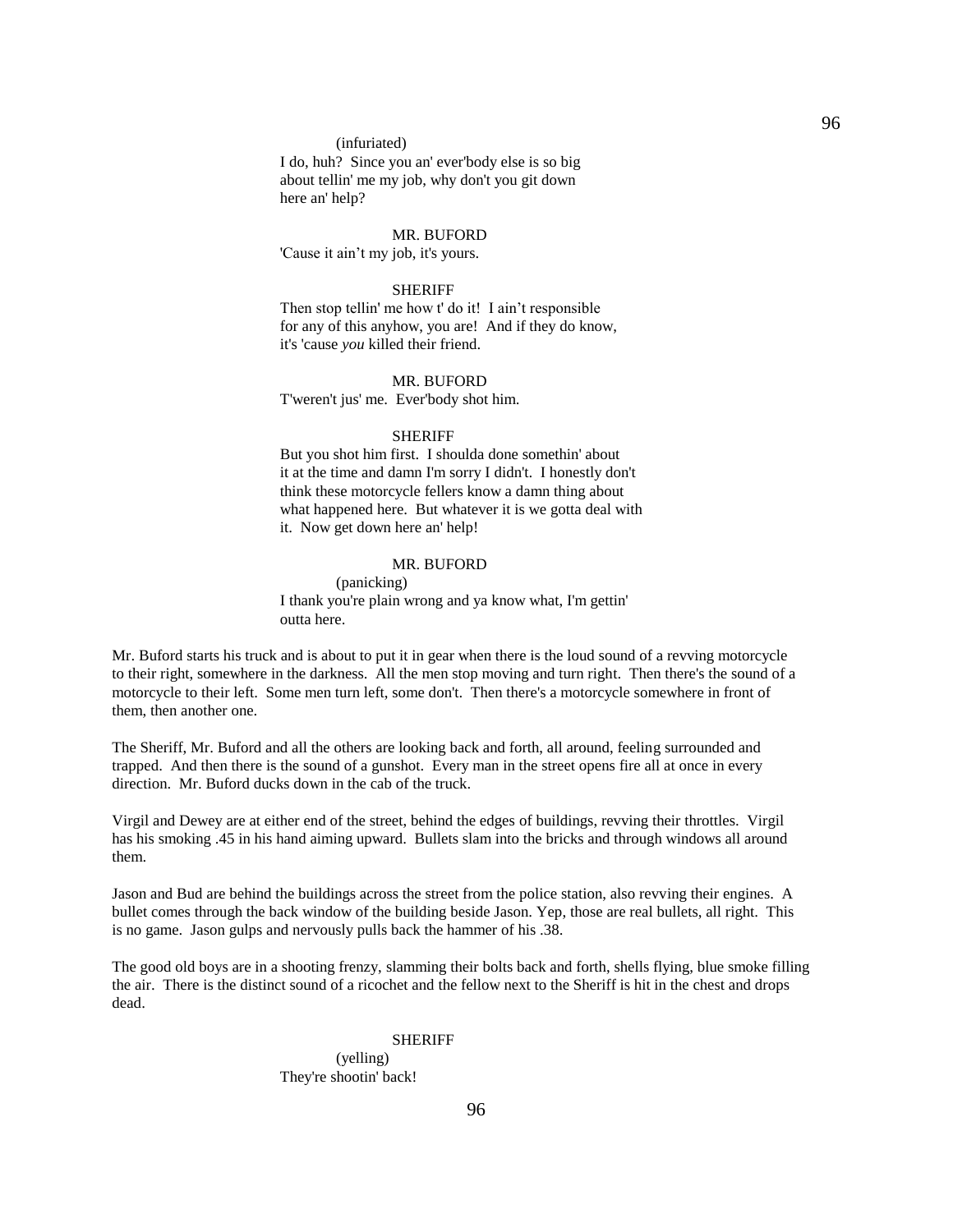The shooting frenzy continues.

Virgil can't believe what he's seeing. He takes the match from his teeth, strikes it on the wall and lights a Molotov cocktail. He puts a new match between his teeth and throws the Molotov cocktail.

It smashes into a pool of fire at the feet of several of the old men. Panic sets in and the ones nearest the fire run back toward the others.

Dewey throws his Molotov cocktail from the opposite direction. It explodes sending them back the other way.

Jason and Bud let theirs fly.

Fireballs come sailing over the buildings, one smashing on the ground right in front of the Sheriff, the other going through the police station window. The building rapidly ignites.

Bud looks at Jason in exasperation.

### **BUD**

Stan's in there.

Jason looks embarrassed.

JASON

Shit! Sorry.

Virgil lights another Molotov cocktail, replaces the match, and throws this one across the street, through a store window. The building goes right up in flames. Three more Molotov cocktails come sailing out of the darkness, smashing through the windows of businesses.

The mob of armed men panic and run for the safety of any building they can get into, burning or not. The Sheriff and the deputies dash into the flaming police station.

Virgil puts his index and baby fingers in his mouth and whistles really loud.

The roar of motorcycles is deafening as they come blasting in from four directions, pistols blazing. Anyone in the street is shot down. Jason has a guy right in sights, but doesn't shoot. He seems horribly confused as he goes past.

Mr. Buford, still ducking down in the cab of his truck, sees his moment. He grinds the stick into gear and takes off up the street.

The motorcycles come back through for another pass, this time with more Molotov cocktails They throw them through all the business windows that aren't already on fire.

A man in the street is down on his knee, his rifle leveled and tracking Virgil. Just as he's about to pull the trigger, Jason comes by from behind and shoots him. The man falls back, dead. Jason drives away holding the smoking .38, breathing fast, his eyes blazing.

Bud, having just thrown his Molotov cocktail, finds Mr. Buford in the pick-up truck driving straight at him. Bud reaches for the pistol in his belt, but there's no time as the truck swerves to hit him. Bud hastily veers out of the way, jumps the curb and crashes right through the plate glass window into the billowing flames of a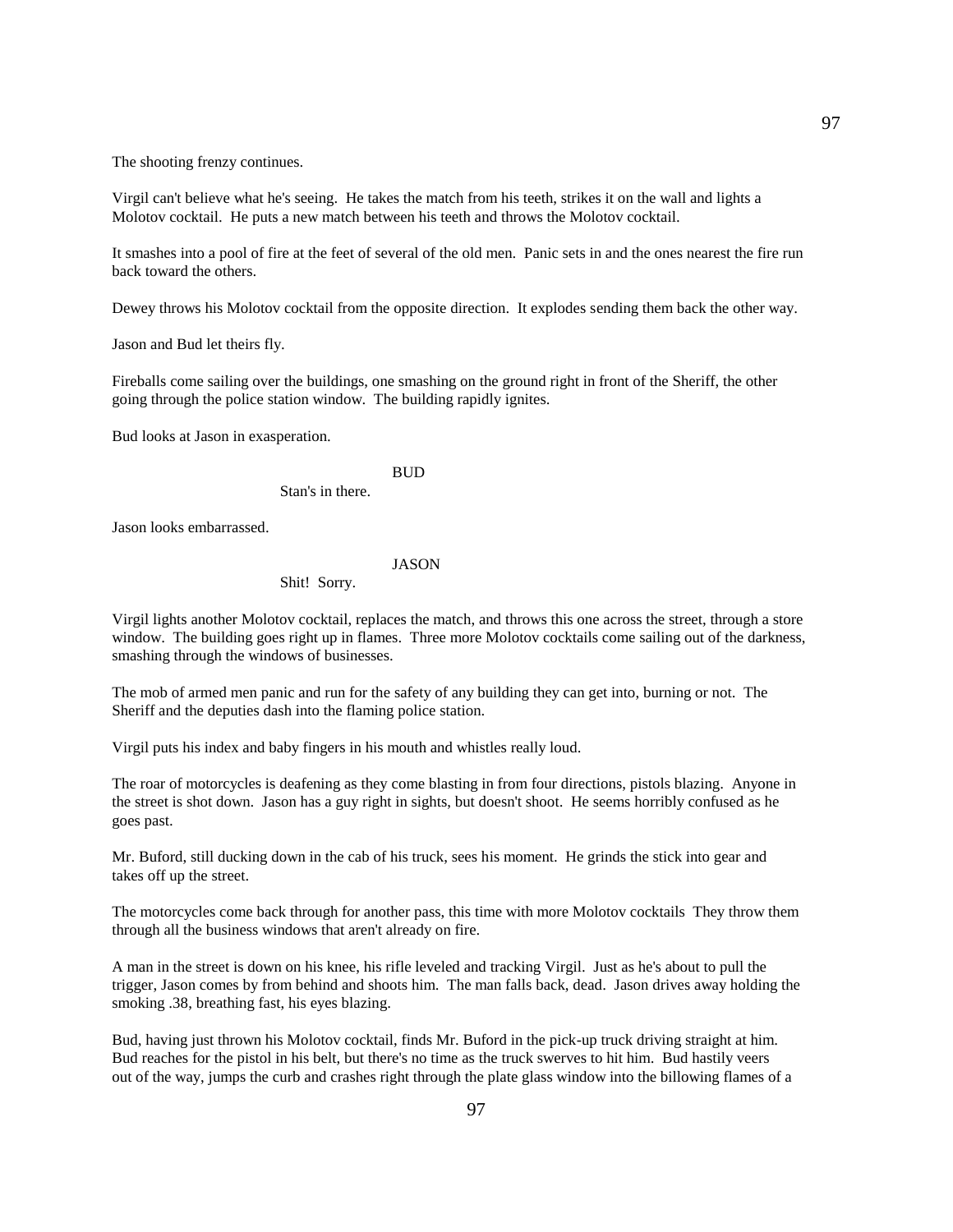burning business.

Mr, Buford grins and makes a hard left into a thin alley.

## EXT. THIN ALLEY - NIGHT

It's the same thin alley as before, clogged with garbage cans. The truck smashes right into the cans, refuse and can lids flying everywhere, then exits the alley.

EXT. DESERT - NIGHT

The pick-up truck comes crashing out of the alley covered in garbage.

A moment later Bud on his Indian explodes through the back door of a burning store, covered with soot but no worse for the wear.

Bud sees Buford high-tailing it across the desert and goes after him.

EXT. MAIN STREET - NIGHT

Most of the buildings of Shamrock are in flames.

As armed men run from the burning buildings the motorcycles roar past and pick them off.

Shots ring out from the police station. Jason takes a bullet in his side and slides out on his bike.

## INT. POLICE STATION - NIGHT

Flames are quickly engulfing the building. The Sheriff snaps the bolt back on his rifle.

## SHERIFF

I got one of the little bastards!

## EXT. MAIN STREET - NIGHT

Virgil sees Jason on the ground and his face knots up.

## VIRGIL

### (hollering) *JASON!!*

Jason waves back, obviously still alive.

Virgil drives straight at the police station, bullets whizzing past him. Virgil jumps the curb and smashes right through the barred window.

### INT. POLICE STATION - NIGHT

The steel bars come right down on the Sheriff, then Virgil's Harley drives over him. The three deputies are pressed against the walls, their weapons raised, flames consuming the building around them. Virgil spins around with his .45 and takes all three of them out without missing a beat.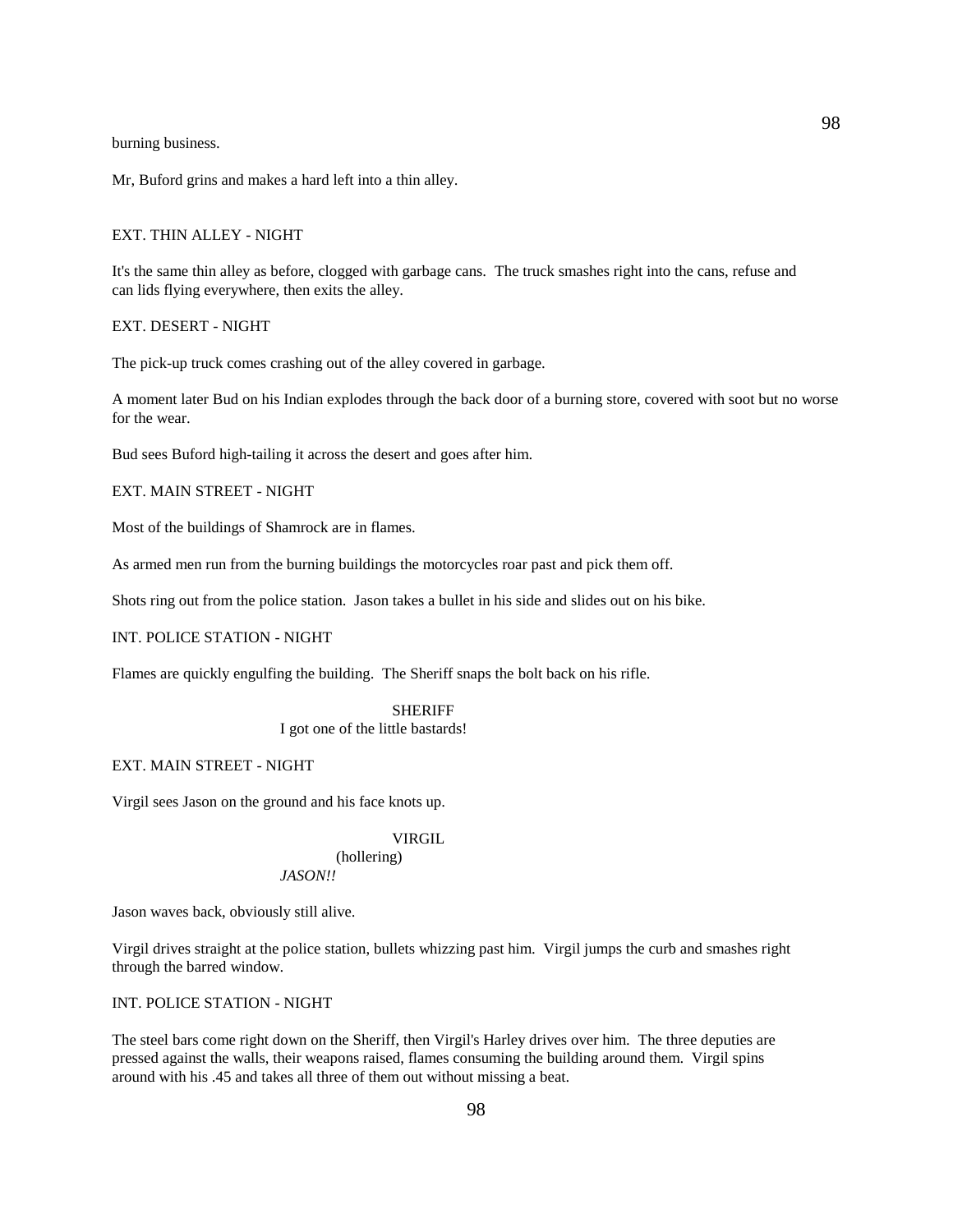Virgil looks around, then drives through a doorway to the one and only jail cell. He doesn't see Stan and cranes his head around.

## VIRGIL

## (yelling) *STAN! STAN!*

There's no answer. Virgil looks hurt and incredibly angry. He pops the clip on his .45, snaps in a new one, seemingly uninterested in the fact that the building is burning down around him. He rides back through the doorway into the main room and sees the Sheriff feebly attempting to crawl from beneath the steel bars and broken glass. Virgil grabs the Sheriff's wrist with one hand while turning the throttle with the other. He crashes through the door and out of the burning police station, the Sheriff in tow.

## EXT. POLICE STATION/MAIN STREET - NIGHT

Virgil comes back out onto the street, lets go of the moaning Sheriff, guns it, patches out and tears up the street.

A group of old men come barreling right at Virgil in a black Ford, firing their rifles from the windows. Virgil takes a bullet in the shoulder and flies off his bike. Dewey and Jason level their guns and both fire at once.

The windshield of the Ford explodes. The car goes careening out of control and veers directly into. . .

## EXT. FINA GAS STATION - NIGHT

. . . the Fina gas station, smashing through both pumps and plowing into the office. Two geysers of gasoline spew into the air.

## EXT. GOODFELLOWS HALL/MAIN STREET -NIGHT

Shots ring out from the front windows of a brick building with a sign that says, "Goodfellows Hall." A cloth banner reads, "All-U-Can-Eat Pancake Supper, June 28th."

Our guys in the street hit the dirt. They are pinned down behind their motorcycles.

### EXT. LONE STAR REFINERY - NIGHT

The refinery is encircled by a corrugated tin fence. Mr. Buford is doing 90 mph toward the closed and locked gate.

Bud is tearing up from behind him, his .45 leveled. He pulls the trigger over and over, spent shells flying, emptying the clip into the back of the truck.

Mr. Buford's pick-up bursts into flames just as it crashes through the refinery gate.

## INT. PICK-UP TRUCK CAB - NIGHT

Mr. Buford screams and covers his face as a pumping oil derrick rapidly fills his view through the windshield.

## EXT. DESERT/OUTSIDE REFINERY - NIGHT

Bud swerves away from the refinery just as there's a loud crash followed by an enormous, Earth-shaking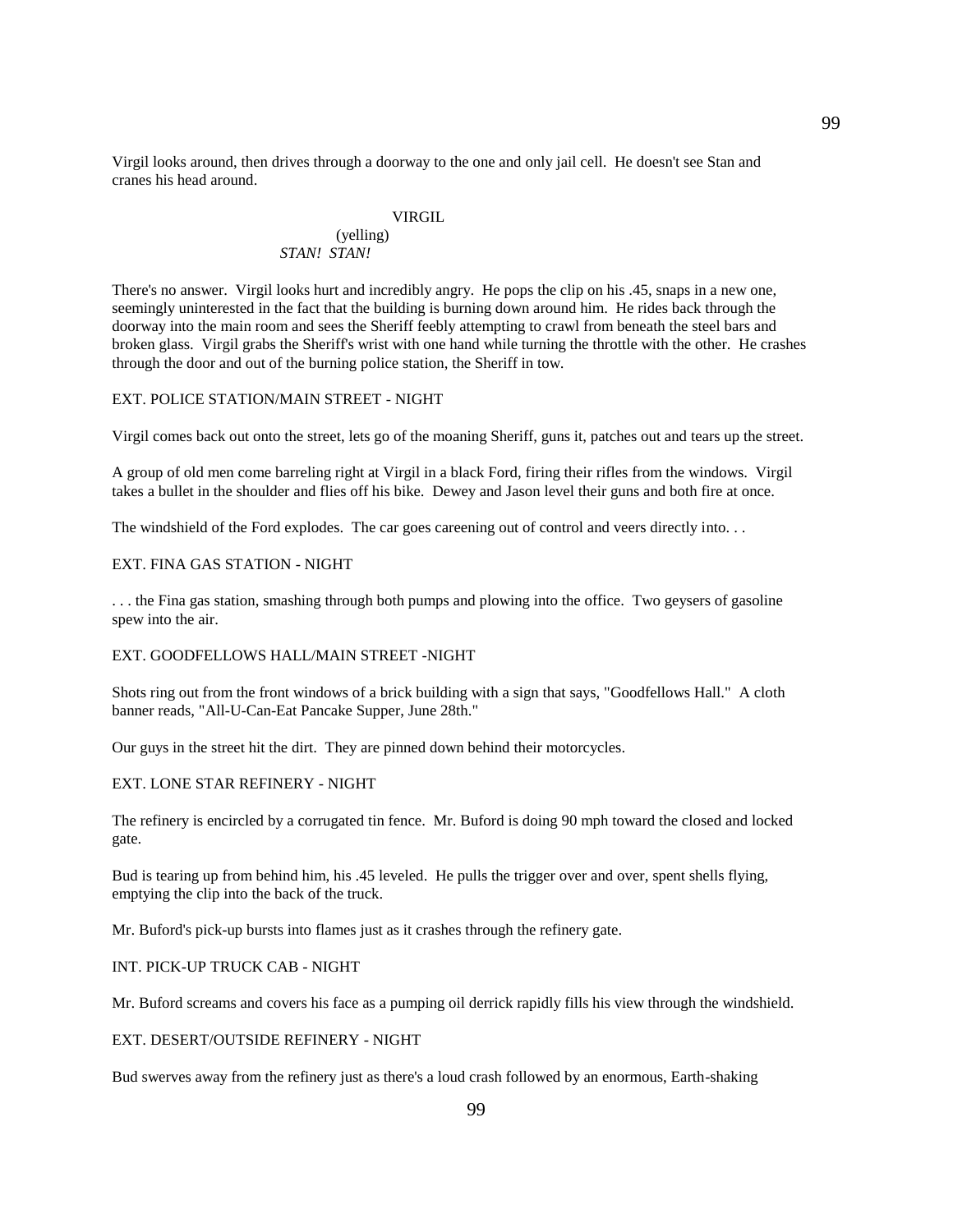explosion. The concussion is so powerful that it knocks the motorcycle and Bud to the ground.

## EXT. MAIN STREET - NIGHT

Virgil, Dewey and Jason, all pinned down behind their bikes, bullets constantly thumping in. They turn and see . . .

. . . A giant fireball, not unlike an atomic bomb's mushroom cloud, rising from the desert.

They're awe-struck faces are momentarily lit in orange.

## EXT. PANHANDLE SALOON - NIGHT

We can see through the front window of the Panhandle Saloon that all the kids are up and dancing to the loud sounds of Benny Goodman's "Sing, Sing, Sing" and its pounding Gene Krupa tom-toms.

In the distance behind the saloon the fireball rises majestically through the dark blue sky.

No one inside notices.

#### EXT. MAIN STREET - NIGHT

The shooting has stopped for a second. Virgil, Jason and Dewey look at each other. Virgil slaps Dewey on the arm.

#### VIRGIL

## Clean 'em out. We'll cover you.

Dewey nods, jumps to his feet and takes off running in a zig-zag pattern toward the Goodfellows Hall. Virgil and Jason open up on the front window of the building. Bullets hit the dirt all around Dewey's feet. He gets to the edge of the building, out of range, and keeps going.

### EXT. GOODFELLOWS HALL/BEHIND THE BUILDING - NIGHT

Dewey sneaks around behind the building. He's flat against the wall, his two .45's raised and ready. He spins around, kicks in the back door and enters, his pistols blazing.

## INT. GOODFELLOWS HALL - NIGHT

Eight men with rifles all turn just in time to see Dewey charging toward them blazing fire. He hits five of them sending them sailing against the walls and back through the big front windows.

#### EXT. MAIN STREET - NIGHT

Virgil and Jason, both wounded and crouching behind their motorcycles, see the old cowboys come crashing out of the front window of the Goodfellows Hall into the street. Both brothers are supremely impressed.

### VIRGIL & JASON

 (together) *Choice!*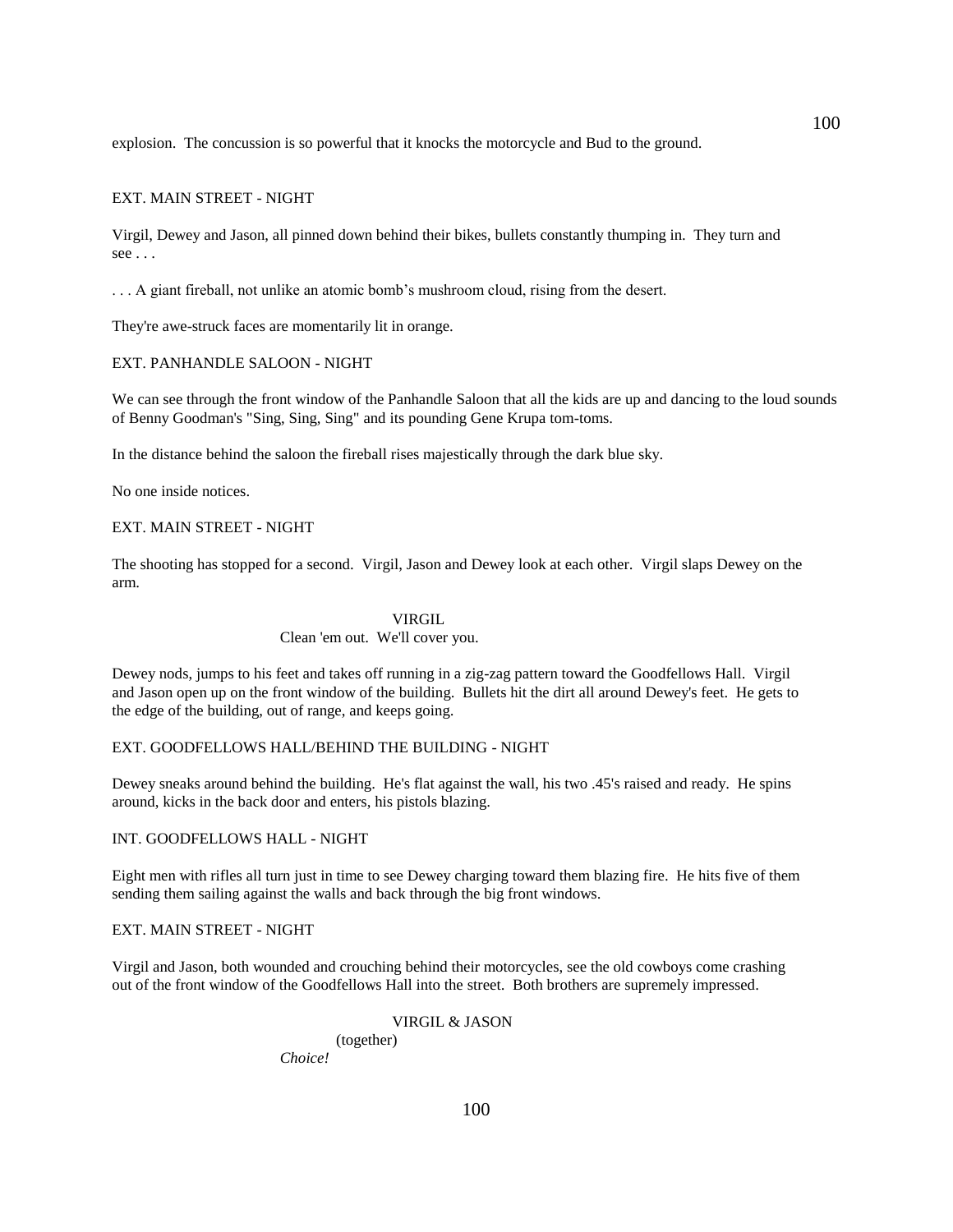### INT. GOODFELLOWS HALL - NIGHT

The other three guys Dewey didn't get all fire simultaneously shooting Dewey three times in the chest with big slugs.

Dewey hits the wall, his head slumps, the pistols drop from his hands and he slides to the floor leaving a big bloody smear on the wall.

## EXT. STREET - NIGHT

Jason and Virgil hear the shots inside the Goodfellows Hall. Bud comes riding up out of the darkness. He pulls up beside Virgil and Jason on the ground. Virgil points at the Goodfellows Hall.

> VIRGIL Dewey's in trouble in there. Check it out.

Bud nods, turns his throttle and drives toward the Hall. Jason and Virgil both continue to shoot at the shattered front window laying down cover fire.

#### EXT. GOODFELLOWS HALL - NIGHT

Bud swerves around the bodies littering the front of the building, blasts up the steps and crashes through the front door.

## INT. GOODFELLOWS HALL - NIGHT

The three other men inside turn around just in time to see Bud shoot them. They each drop in their spots.

Bud rides over to Dewey's slumped body sitting against the wall. He's dead. A look of anguish crosses Bud's face.

 BUD Thanks for tuning my bike, pal.

EXT. STREET - NIGHT

More bullets come pounding toward Jason and Virgil from the other direction. They both quickly scramble to the other side of their bikes.

## EXT. GAS STATION - NIGHT

Muzzle flashes are coming from the survivors of the crash into the gas station. There are three men crouched behind a tow truck.

### EXT. MAIN STREET - NIGHT

Virgil puts his foot on the starter of the bike which is lying flat on its side, kicks it, revs, stands the bike up, jumps on and roars up the street.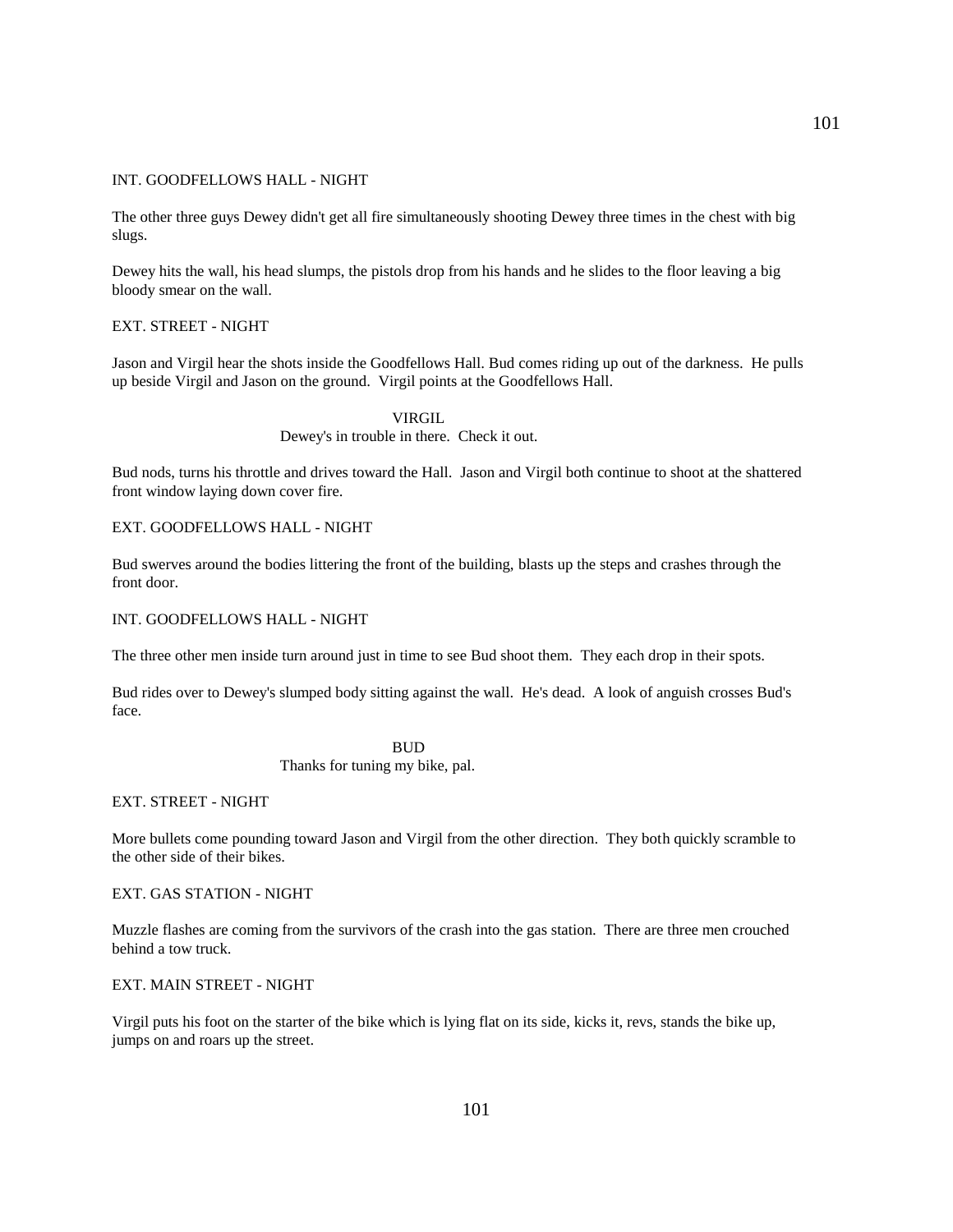## EXT. MAIN STREET/GAS STATION - NIGHT

Virgil drives straight at the gas station, swerving back and forth to avoid the bullets being fired at him, while simultaneously emptying the clip of his .45 at the tow truck.

## EXT. GAS STATION - NIGHT

Bullets zing and ricochet off the metal skin of the tow truck. The men behind it crouch low, covering their heads.

Gasoline is spewing up from the destroyed pumps. Virgil goes right past the station, takes the match from his teeth, lights it off his thumbnail and tosses it into the river of fuel. Flames shoot along the gas like a fuse and when they hit the pumps the whole station goes up in a giant fireball.

## EXT. PANHANDLE SALOON - NIGHT

All of the young folks of Shamrock hear this explosion, stop dancing and come running out of the Saloon to see what in hell is going on. They find their town in flames.

### EXT. GAS STATION/MAIN STREET - NIGHT

Virgil turns around and stops. No shots are being fired. Suddenly it's very quiet. Virgil looks up Main Street.

## EXT. MAIN STREET - NIGHT

Flames light the sky from almost every building in town. Bodies litter the street, among them the moaning Sheriff, his pistol in his hand.

LuAnne can be seen hiding inside the store. She hesitantly steps out the door.

## EXT. GAS STATION/MAIN STREET - NIGHT

Virgil puts a new match in his teeth and grins.

### **VIRGIL**

 (to himself) Goddamn, it's great to be alive!

## EXT. MAIN STREET - NIGHT

Bud comes riding back up to Jason. Jason looks around, stands and raises his motorcycle back up. Bud looks at Jason sadly.

#### **BUD**

Dewey's dead.

A look of pain twists Jason's face. He and Bud both turn toward Virgil who is at the other end of the street.

EXT. GAS STATION - NIGHT

Virgil sees Bud and Jason, grins and waves.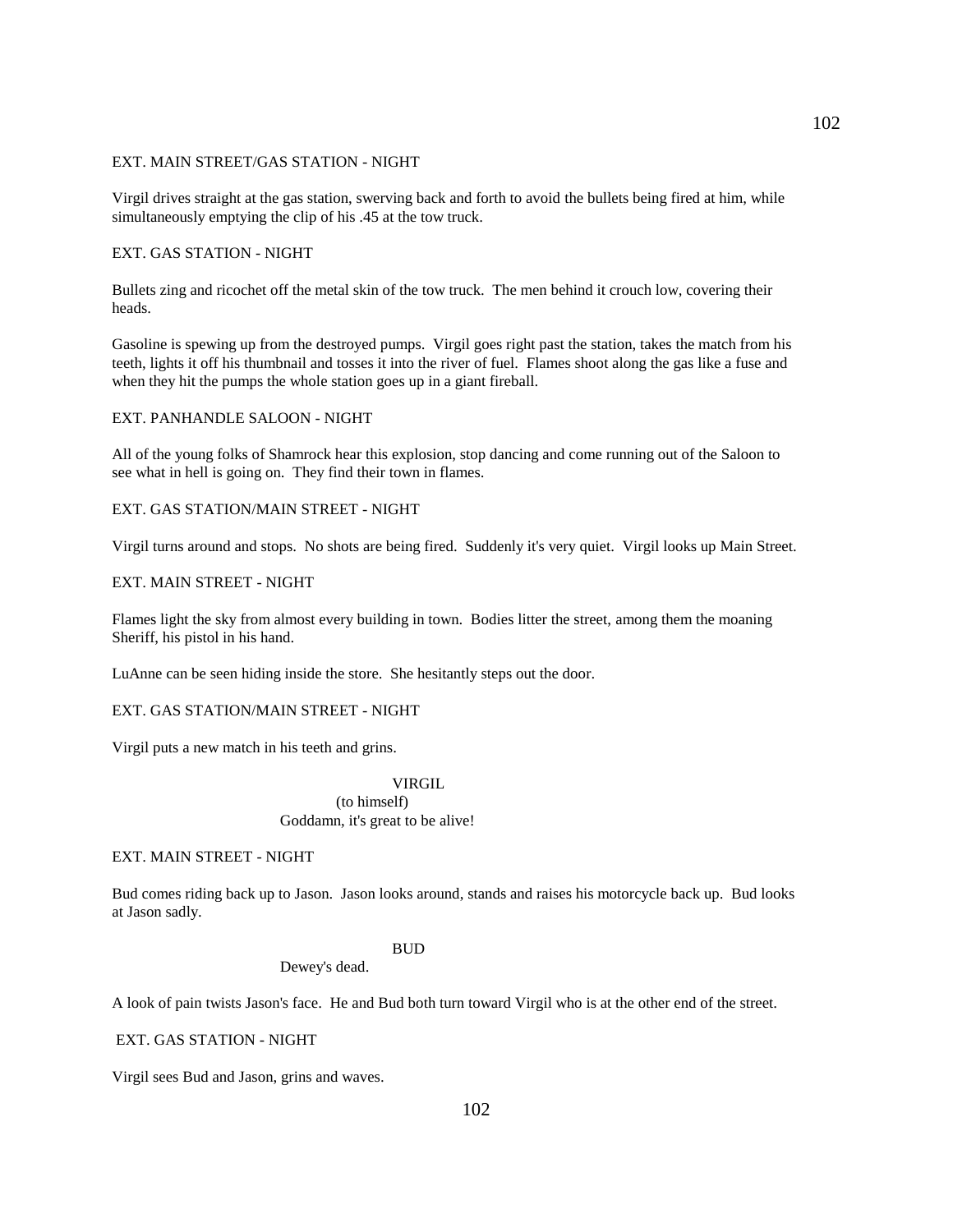## EXT. MAIN STREET - NIGHT

The Sheriff raises his pistol, aims and fires.

## EXT. GAS STATION - NIGHT

The bullet hits Virgil right in the heart. His whole body goes slack, the match drops from his teeth and he and his bike falls over sideways.

Jason and Bud both fire their pistols at the same time. The bullets hit the Sheriff lying on the ground, his body lurches and he's dead.

LuAnne comes running up to her dead Father. She stands there in shock looking down, then quickly dashes over to Virgil.

Jason and Bud ride over to Virgil.

## EXT. GAS STATION - NIGHT

Virgil is lying on the ground beside his Harley, blood pouring from his chest. He's still alive, but his eyes have a glazed look. LuAnne gets to him and gets down on her knees, tears streaming from her eyes. Virgil look up at her and smiles weakly.

## VIRGIL I never got that raincheck. I guess I never will.

# LUANNE

 (desperately) Yes ya will.

Slightly shakes his head.

#### VIRGIL

 (weak) Uh-uh. Not a chance.

Jason and Bud ride up. Jason dashes over to his brother, crying.

## JASON

 (panicked) Oh, Virgil! Jesus Christ! You're really hurt bad!

Virgil reaches out and grabs Jason's hand.

 VIRGIL Do me a favor, will ya Jas?

JASON

What? Anything.

### VIRGIL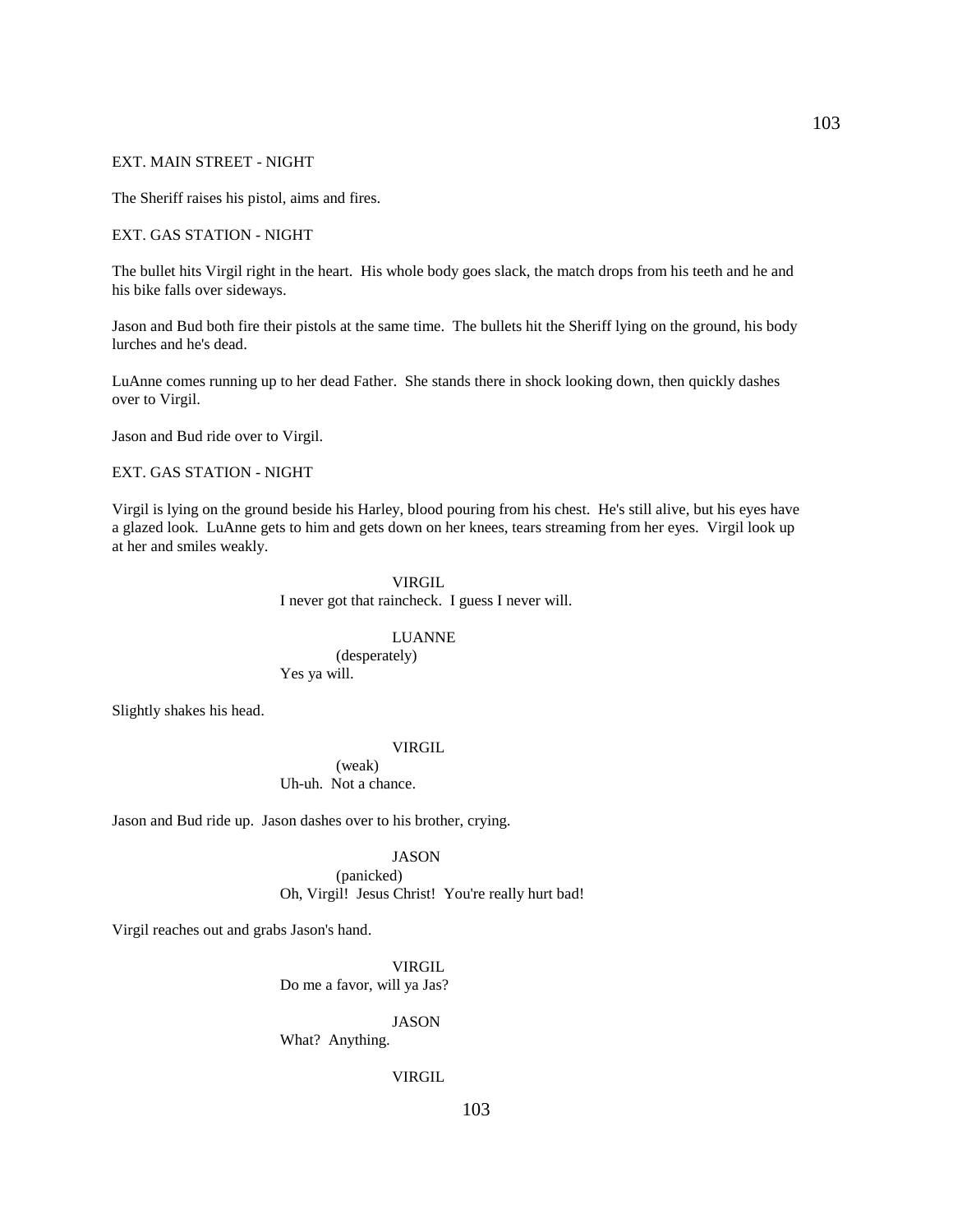Take LuAnne with you. I promised her.

JASON

Sure. Of Course.

 VIRGIL And tell Mom and Dad I love 'em.

### JASON

 (sobbing) No, Virg. You tell 'em. When you get home.

Virgil's face twists in pain.

#### VIRGIL

 Oh, shit! (opens his eyes) See ya, Bud.

#### BUD

See ya, Virg.

Virgil shakes his head sadly.

 VIRGIL (hurt and angry) This whole fuckin' town wasn't worth Stan's life!

Blood gurgles out of Virgil's mouth, his head drops to the side and he dies.

Everyone desolately look away.

Just then Stan comes wandering up the street and calls out . . .

STAN

H-h-h-i.

They all turn and look at Stan in utter disbelief.

### JASON

 (astounded) You're alive!

 STAN Y-y-yeah. I g-g-got away.

They all look at each other in complete and utter disbelief. Stan steps up to them and sees Virgil's body. Stan blinks several times, then shuts his eyes and shakes his head.

The second gas pump at the gas station blows up behind them. Another giant fireball rises into the sky.

All of them look at the burning town, then at each other.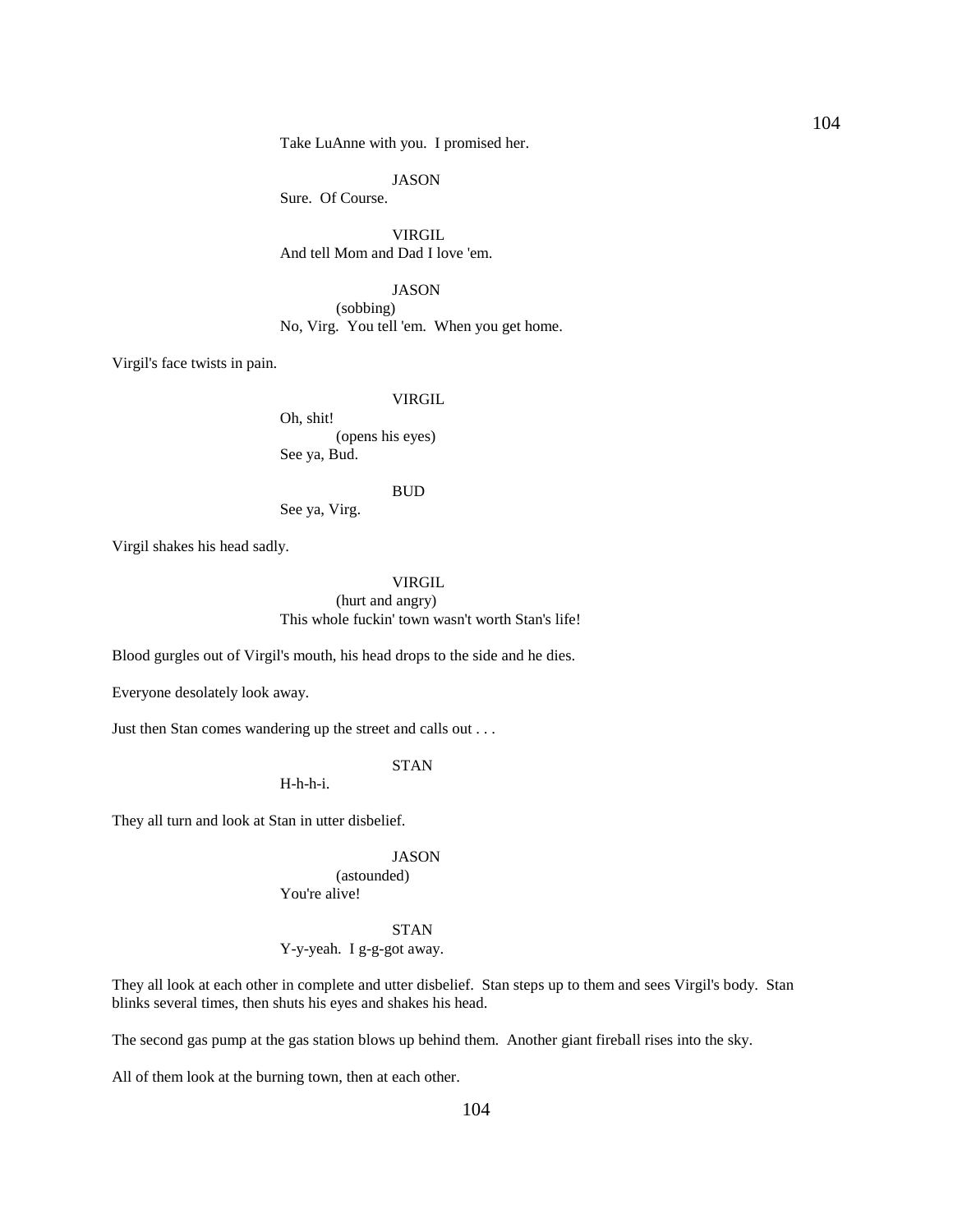Bud speaks everyone's thoughts.

**BUD** 

## Fuck this place! Let's get outta here!

Everyone nods in agreement. Stan picks up Virgil's Harley, LuAnne gets on Jason's bike, they kick their starters, rev their engines and slowly cruise up the blazing embers of Main Street.

At the end of Main Street they encounter the group of young people from the saloon. This is a very tense moment as they all face each other. Our guys all have their weapons out and ready. A Young Man steps forward.

## YOUNG MAN

Who started it?

## **BUD**

Who do you think?

#### YOUNG MAN

 (nods) What're ya gonna do now?

BUD

Ride outta here.

 YOUNG MAN Are you goin' with 'em, LuAnne?

## LUANNE

 Yeah, I am. This town had it comin' and you all know it! (points at Jason) His brother's dead and my Daddy's dead. You gonna start somethin', Billy?

The Young Man Looks back at the rest of the young folks and they all gravely shake their heads. He turns back to LuAnne and the bikers.

## YOUNG MAN

Go ahead. Get outta here.

Our guys nod, lower their weapons and ride forward. The crowd of young people parts and the motorcycles drive slowly through them.

The young people all come back together in a group, their faces lit by the flickering orange flames of their burning town.

The motorcycles cruise up to Route 66.

EXT. SALT CREEK - NIGHT